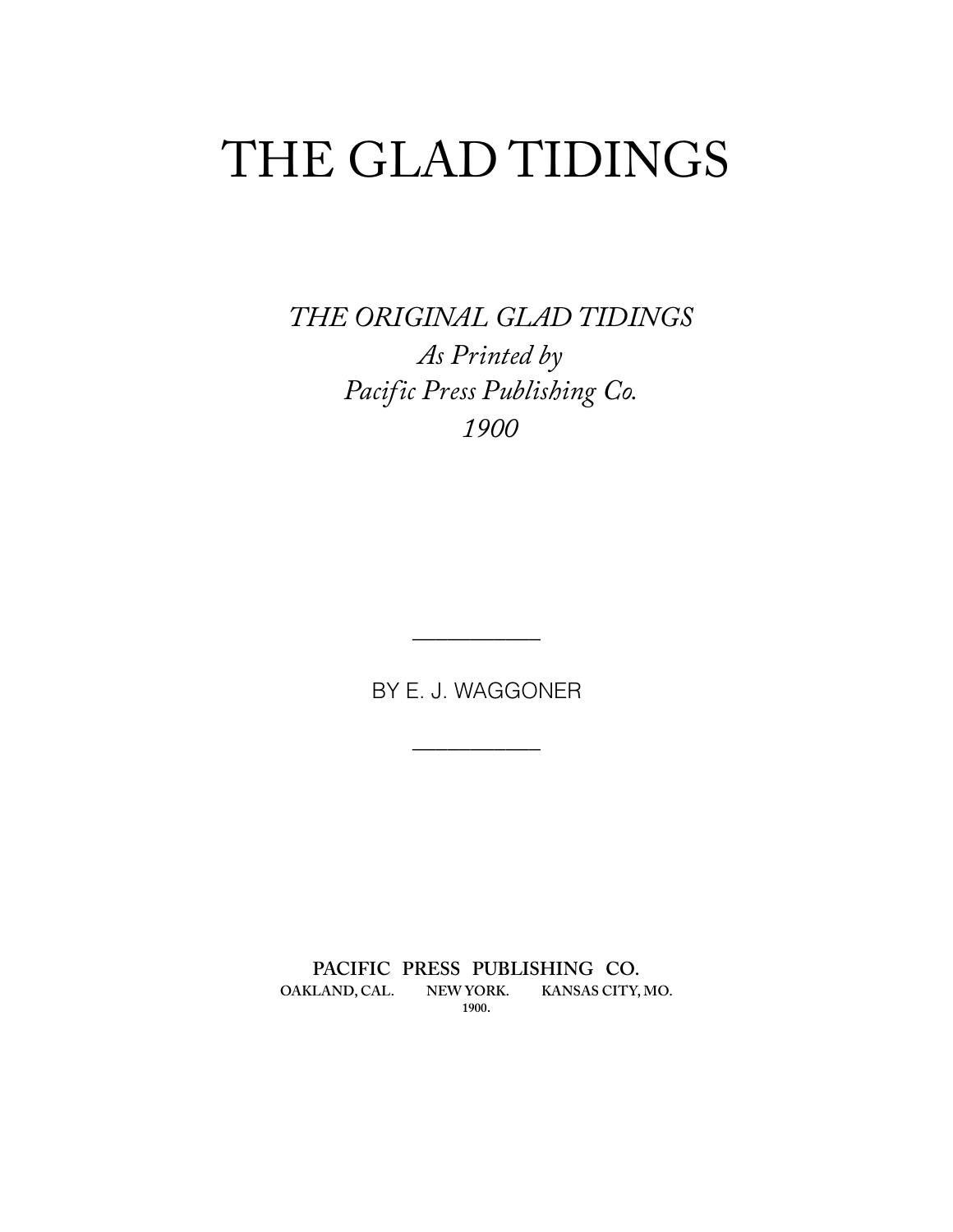Entered according to Act of Congress, in the year 1900, by **PACIFIC PRESS PUBLISHING COMPANY.**  In the office of the Librarian of Congress, Washington, D. C.

\_\_\_\_\_\_\_\_\_\_\_\_\_\_\_\_\_\_\_\_\_\_\_\_\_\_\_\_\_\_\_\_\_\_\_\_\_\_\_\_\_\_\_\_\_\_\_\_\_\_\_\_\_\_\_\_\_

ENTERED AT STATIONERS' HALL, LONDON, ENGLAND.

—————————————————————————————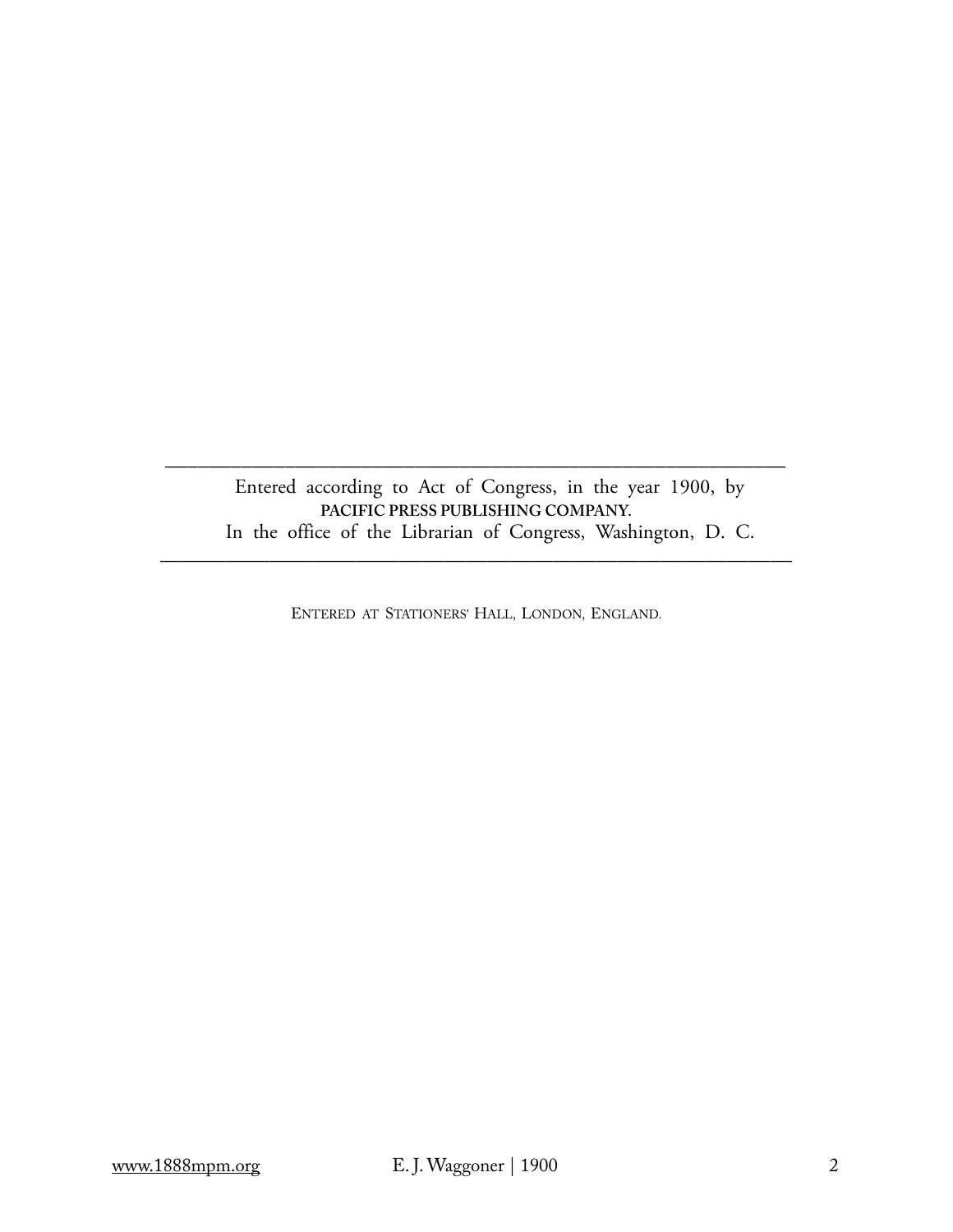# TABLE OF CONTENTS.

# **THE GLAD TIDINGS**

| TABLE OF CONTENTS.                                      | 3              |
|---------------------------------------------------------|----------------|
| PREFACE.                                                | $\overline{4}$ |
| <b>CHAPTER I.</b>                                       |                |
| THE REVELATION OF JESUS CHRIST, THE REAL GOSPEL.        | 6              |
| <b>CHAPTER II.</b>                                      |                |
| LIFE BY THE FAITH OF CHRIST, THE TRUTH OF THE GOSPEL.   | 28             |
| CHAPTER III.                                            |                |
| REDEEMED FROM THE CURSE, TO THE BLESSING OF ABRAHAM. 48 |                |
| <b>CHAPTER IV.</b>                                      |                |
| THE ADOPTION OF SONS.                                   | 79             |
| <b>CHAPTER V.</b>                                       |                |
| THE SPIRIT'S POWER OVER THE FLESH.                      | 97             |
| <b>CHAPTER VI.</b>                                      |                |
| THE GLORY OF THE CROSS.                                 | 114            |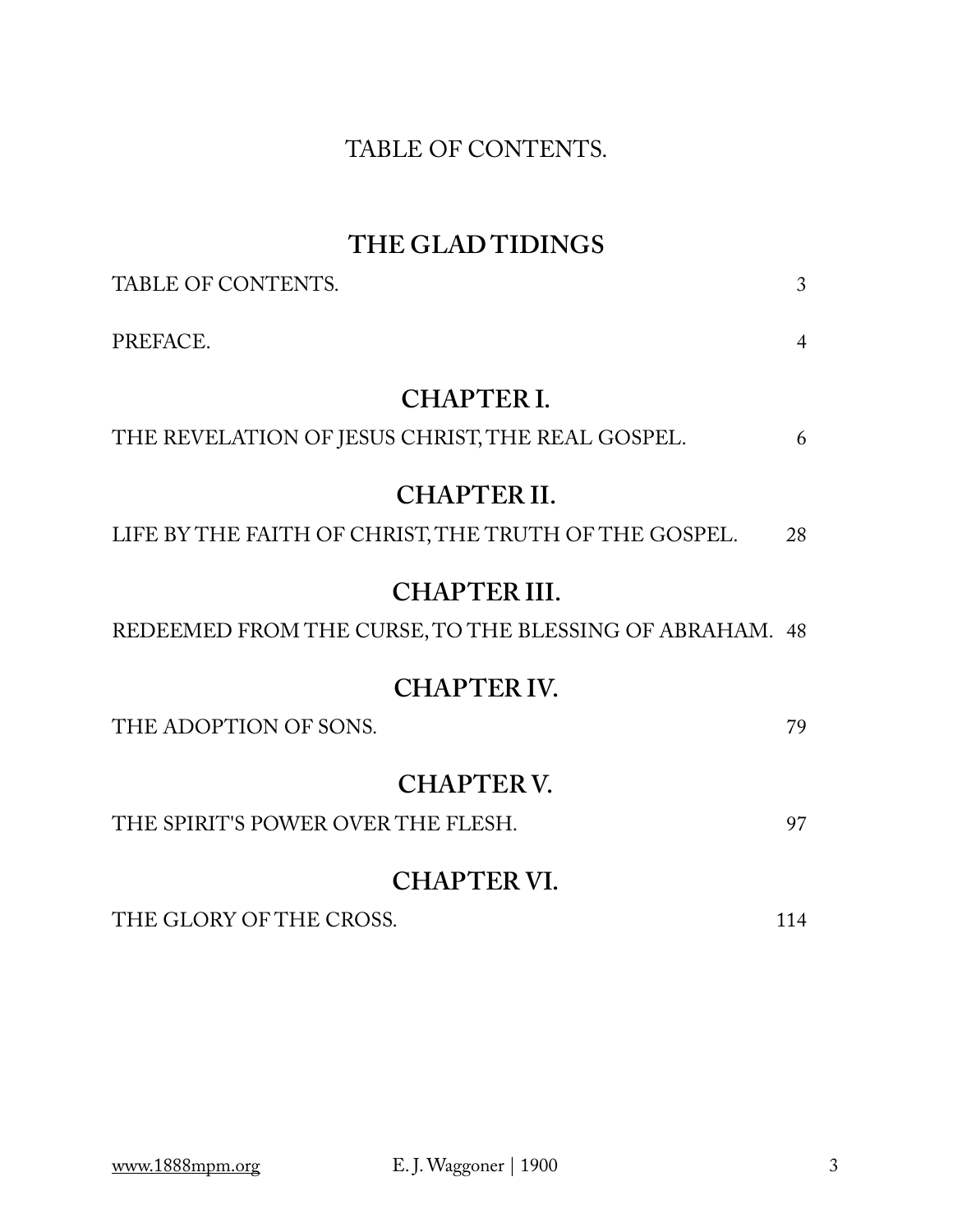# PREFACE.

The Epistle to the Galatians, together with its companion, the Epistle to the Romans, was the source, through the Spirit, of the Reformation of the sixteenth century, the key-note of which was, "The just shall live by faith." The reformation then begun is not yet complete, and the same watchword needs to be sounded now as then. If the people of God will become filled with the truth so vividly set forth in this epistle, both the church and the world will be stirred as profoundly as in the days of Luther. May this speedily be the case, and thus the times of restoration of all things be hastened!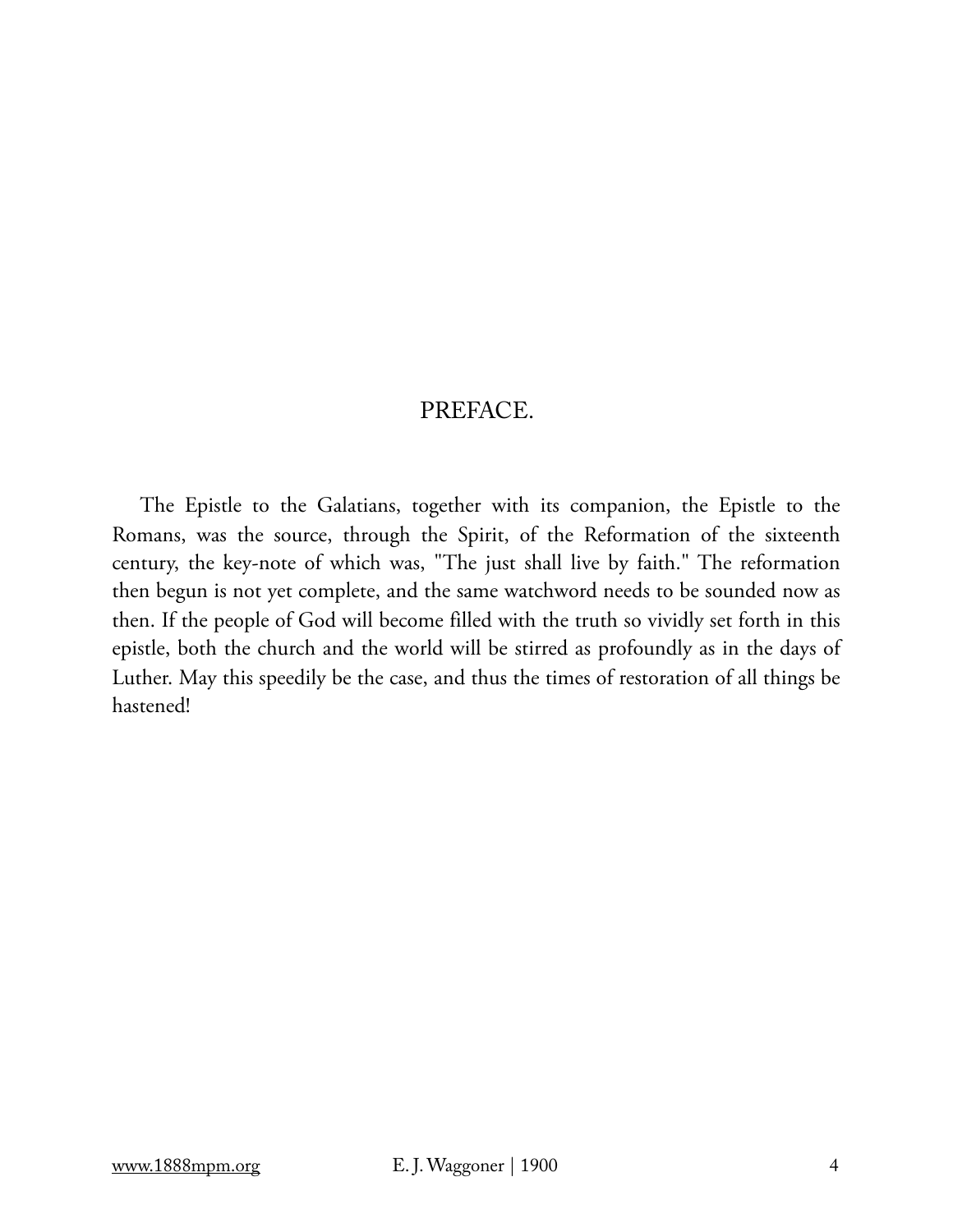# {7}\*\* THE GLAD TIDINGS

———————-

It is quite common, in writing upon any book in the Bible, to spend some time on an "Introduction" to the book in question—setting forth the nature of it, the circumstances under which it was written, and the probable purpose of the writer, together with many other things, partly conjectural, and partly derived from the book itself. All such statements the reader has to take on the authority of the one making them, since, not having yet studied the book, he can not judge for himself. The best way is to introduce him at once to the study of the book, and then he will, if diligent and faithful, soon learn all that it has to reveal concerning itself. We learn more of a man by talking with him than by hearing somebody talk about him. So we will proceed at once to the study of the Epistle to the Galatians, and let it speak for itself.

 Nothing can take the place of the Scriptures themselves. If all would study the Bible as prayerfully and as conscientiously as they ought, giving earnest heed to every word, and receiving it as coming directly from God, there would be no need of any other {8} religious book. Whatever is written should be for the purpose of calling people's attention more sharply to the words of Scripture; whatever substitutes any man's opinions for the Bible, so that by it people are led to rest content without any further study of the Bible itself, is worse than useless. The reader is, therefore, most earnestly urged to study, first of all, the Scripture text very diligently and carefully, so that every reference to it will be a reference to a familiar acquaintance. May God grant that this little aid to the study of the Word may make every reader better acquainted with all Scripture, which is able to make him wise unto salvation.

\*\*[Original paging will be found in { }'s. The number indicates the beginning of a new page.]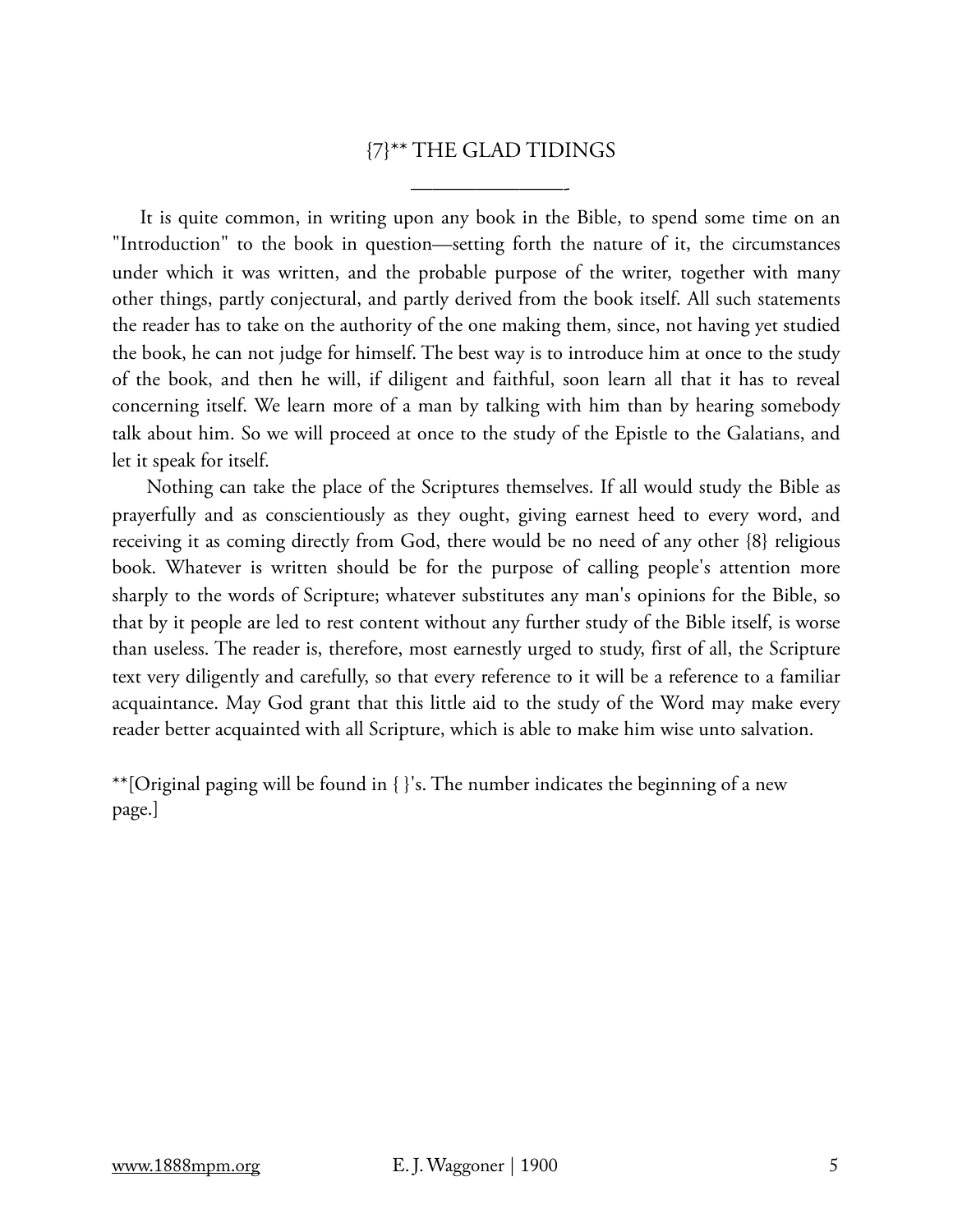# **CHAPTER I.**

# THE REVELATION OF JESUS CHRIST, THE REAL GOSPEL.

"PAUL, an apostle (not from men, neither through man, but through Jesus Christ, and God the Father, who raised Him from the dead), and all the brethren which are with me, unto the churches of Galatia: Grace to you and peace from God the Father, and our Lord Jesus Christ, who gave Himself for our sins, that He might deliver us out of this present evil world, according to the will of our God and Father; to whom be the glory forever and ever. Amen.

 "I marvel that ye are so quickly removed from Him that called you in the grace of Christ unto a different gospel; which is not another gospel; only there are some that trouble you, and would pervert the Gospel of Christ. But though we, or an angel from heaven, should preach unto you any gospel other than that which we preached unto you, let him be anathema. As we have said before, so say I now again, If any man preacheth unto you any gospel other than that which ye received, let him be anathema. For am I now persuading men, or God? or am I seeking to please men? if I were still pleasing men, I should not be a servant of Christ.

 "For I make known to you, brethren, as touching the Gospel which was preached by me, that it is not after man. For neither did I receive it from man, {10} nor was I taught it, but it came to me through revelation of Jesus Christ. For ye have heard of my manner of life in time past in the Jews' religion, how that beyond measure I persecuted the church of God, and made havoc of it; and I advanced in the Jews' religion beyond many of mine own age among my countrymen, being more exceedingly zealous for the traditions of my fathers. But when it was the good pleasure of God, who separated me, even from my mother's womb, and called me through His grace, to reveal His Son in me, that I might preach Him among the Gentiles; immediately I conferred not with flesh and blood; neither went I up to Jerusalem to them which were apostles before me; but I went away into Arabia; and again I returned unto Damascus.

 "Then after three years I went up to Jerusalem to visit Cephas, and tarried with him fifteen days. But other of the apostles saw I none, save James the Lord's brother. Now touching the things which I write unto you, behold, before God, I lie not. Then I came into the regions of Syria and Cilicia. And I was still unknown by face unto the churches of Judea which were in Christ; but they only heard say, He that once persecuted us now preacheth the faith of which he once made havoc; and they glorified God in me." Galatians 1, R.V.

#### **An Apostolic Salutation.**

The first five verses form a greeting such as, with the exception of the first verses of the book of Romans, is not to be found elsewhere in the Bible, and, consequently, nowhere else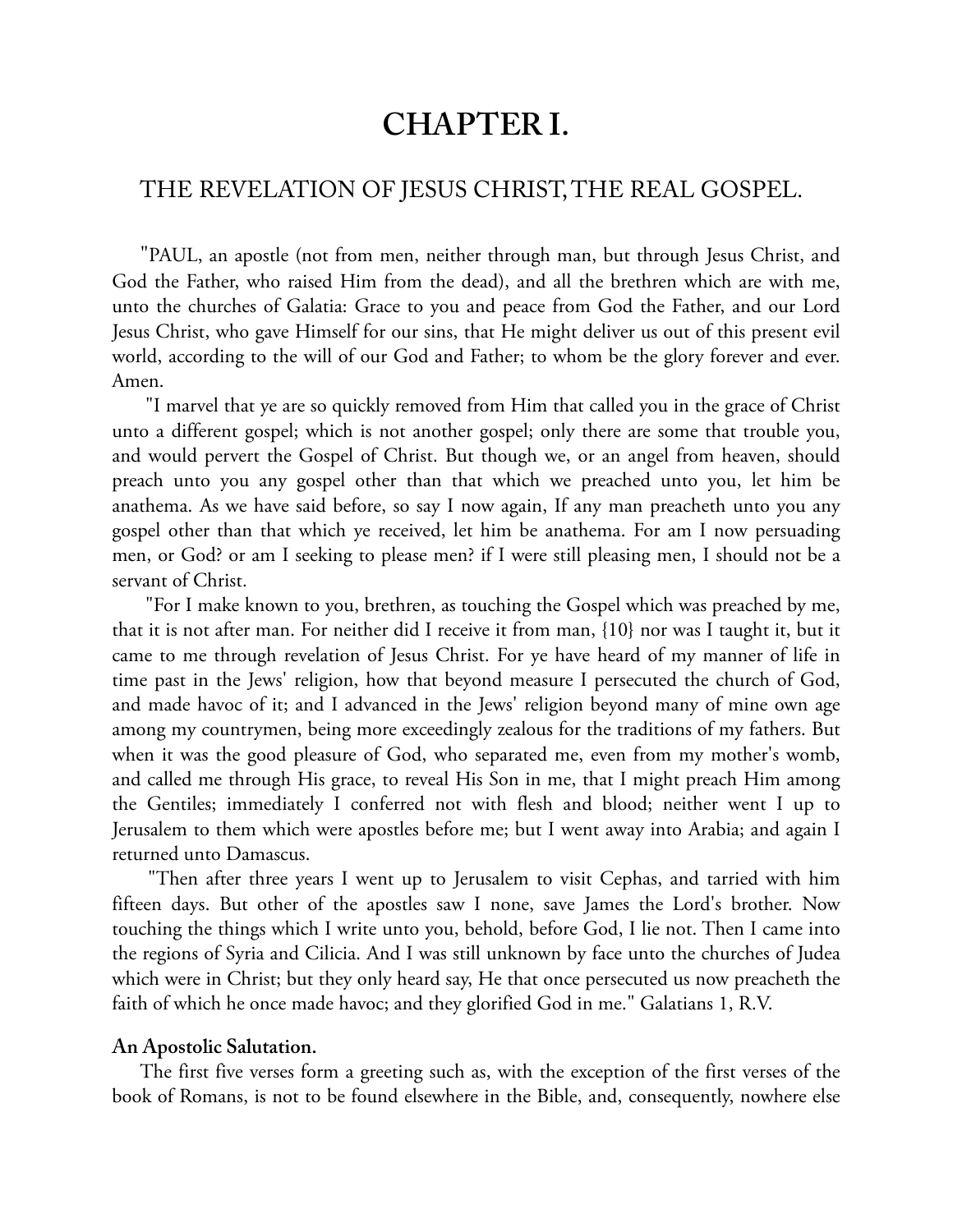in the world. {11} It contains the whole Gospel. If there were no other portion of Scripture accessible, this contains sufficient to save the world. If we would study this small portion as diligently, and prize it as highly, as if there were no more, we should find our faith and hope and love infinitely strengthened, and our knowledge of the rest of the Bible much increased. In reading it, let the Galatians sink out of sight, and let each one consider it the voice of God, through His apostle, speaking to him to-day.

#### **A Good Commission.**

An apostle is one who is sent. Paul was an apostle of Jesus Christ, and of God, the Father, who raised Him from the dead. He had good backing. A messenger's confidence is in proportion to the authority of the one who sends him, and to his confidence in that authority and power. Paul knew that he was sent by the Lord, and he knew that the power of God is the power that raises from the dead. Now "he whom God hath sent speaketh the words of God." John 3:34. Thus it was that Paul spoke with authority, and the words which he spoke were the commandments of God. 1 Cor. 14:37. So in reading this epistle, or any other in the Bible, we have not to make allowance for the writer's personal peculiarities and prejudices. It is true that each writer retains his own individuality, since God chooses different men to do different work solely on account of their different personality; but it is God's Word in all, and nothing need be taken off from the authority of the message, and set down to the score of prejudice or early education. {12}

 It is well to remember that not only the apostles, but every one in the church, is commissioned to "speak as the oracles of God." 1 Peter 4:11. All who are in Christ are new creatures, having been reconciled to God by Jesus Christ; and all who have been reconciled are given the word and ministry of reconciliation, so that they are ambassadors for Christ, as though God by them, even as by Christ, was beseeching men to be reconciled to Himself. 2 Cor. 5:17-20. This is a wonderful support against discouragement and against fear to speak God's message. The ambassadors of earthly governments have authority proportionate to the power of the king or ruler whom they represent; but Christians represent the King of kings and Lord of lords.

#### **Apostles Are of God.**

"God hath set some in the church, first apostles, secondarily prophets, thirdly teachers, after that miracles, then gifts of healings," etc. 1 Cor. 12:28. Let it be borne in mind that all these are set in the church by God Himself. No other can do it. It is impossible for men to make a true apostle or prophet. There are certain people in the world who say to others, Why do you not have apostles and prophets, etc., in the church? ignoring the fact that God has them in His church until this day, although they are often unrecognized, even as the apostleship of Paul and the others was often denied. Then there are some combinations of people who claim to have all these among them. Reading that God has set them in the church, they see that the true church of God ought to have apostles, prophets, etc.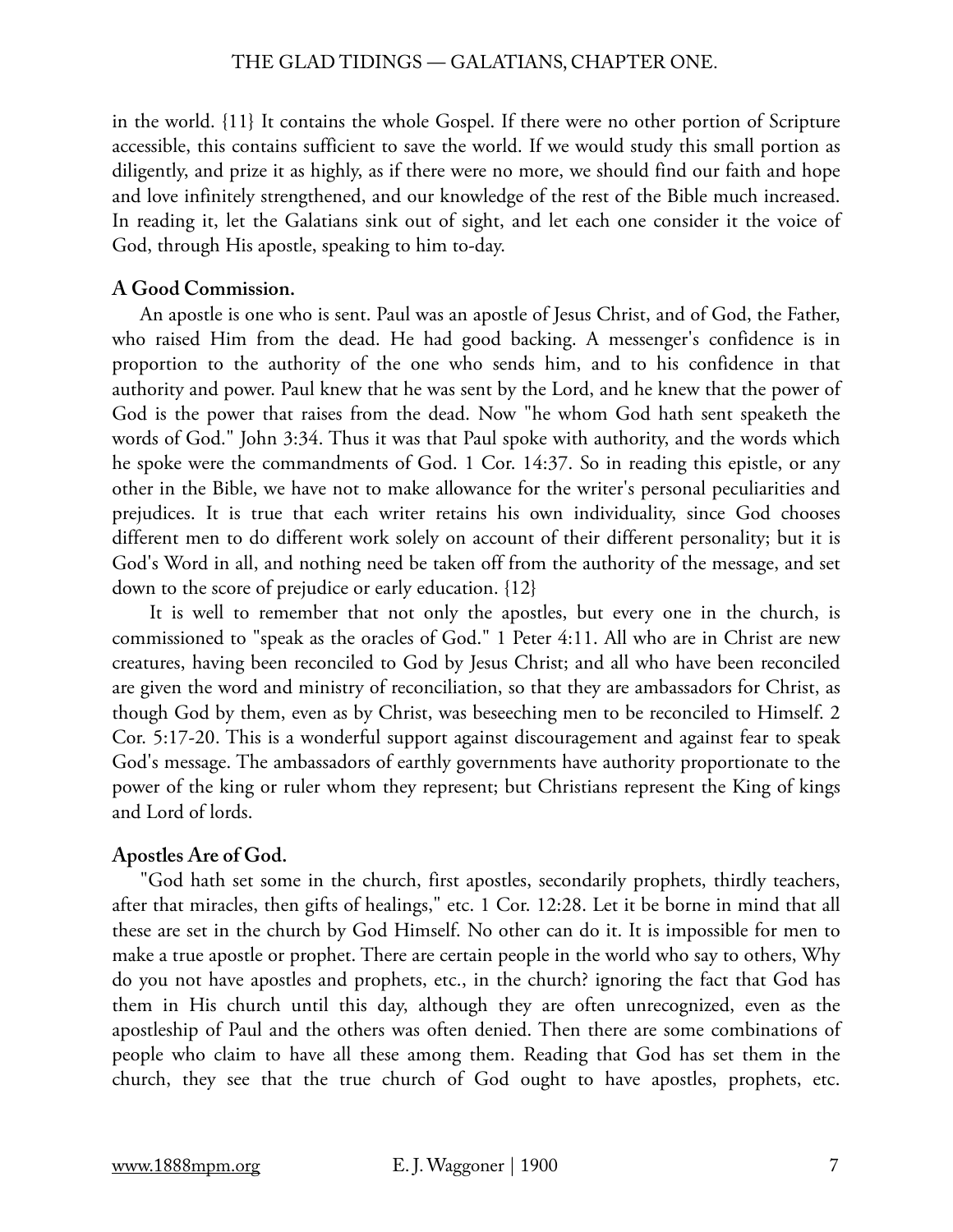Accordingly {13} they appoint some to be apostles, others to be prophets, and others to be teachers, and then they point to these as evidence that they are the true church of God.

 The fact is, however, that this is the strongest possible proof that they are not the church of God. If they were the church of God, apostles and prophets would be set among them by God Himself; but the fact that they themselves are obliged to make apostles and prophets, shows that they have none in fact. They are simply setting up a dummy to hide the absence of the reality; but the presence of the sham only emphasizes the absence of the real.

# **Not of Men.**

All Gospel teaching is based upon and derives its authority from the fact of the Divinity of Christ. The apostles and prophets were so fully imbued with this truth that it appears everywhere in their writings. In the very first verse of this epistle we find it in the statement that Paul was not an apostle of men, nor by any man, but by Jesus Christ, who is "the image of the invisible God" (Col. 1:15), "the effulgence of His glory, and the very image of His substance" (Heb. 1:1-3, R.V.); He was in the beginning with God, and was God, before the world was. John 1:1; 17:5. "He is before all things, and in Him all things consist." Col.1:17, R.V.

# **The Father and the Son.**

"Jesus Christ, and God the Father, who raised Him from the dead," are associated on equal terms. "I and My Father are One." John 10:30. They both sit upon one throne. Heb. 1:3; 8:1; Rev. 3:21. The counsel of peace is between {14} them both. Zech. 6:12, 13. Jesus was the Son of God all His life, although He was of the seed of David according to the flesh; but it was by the resurrection from the dead, which was accomplished by the power of the Spirit of holiness, that His Sonship was demonstrated to all. Rom. 1:3, 4. This epistle has the same authority as Paul's apostleship: it is from Him who has power to raise the dead, and from Him who was raised from the dead.

# **The Churches of Galatia.**

Galatia was a province in Asia Minor, so called from the fact that it was inhabited by Gauls,—people who came from the country now known as France. They settled in the territory which took its name from them (Gaul-atia—Galatia), in the third century before Christ. They were, of course, pagans, their religion being quite similar to that of the Druids, of Britain. Paul was the one who first preached Christianity to them, as we read in Acts 16:6; 18:23. The country of Galatia also included Iconium, Lystra, and Derbe, which were visited by Paul, with Barnabas, on his first missionary journey. Acts 14.

# **Grace and Peace Be to You.**

This is the word of the Lord, let it be remembered, and therefore means more than man's word. The Lord does not deal in empty compliments. His word is substantial; it carries with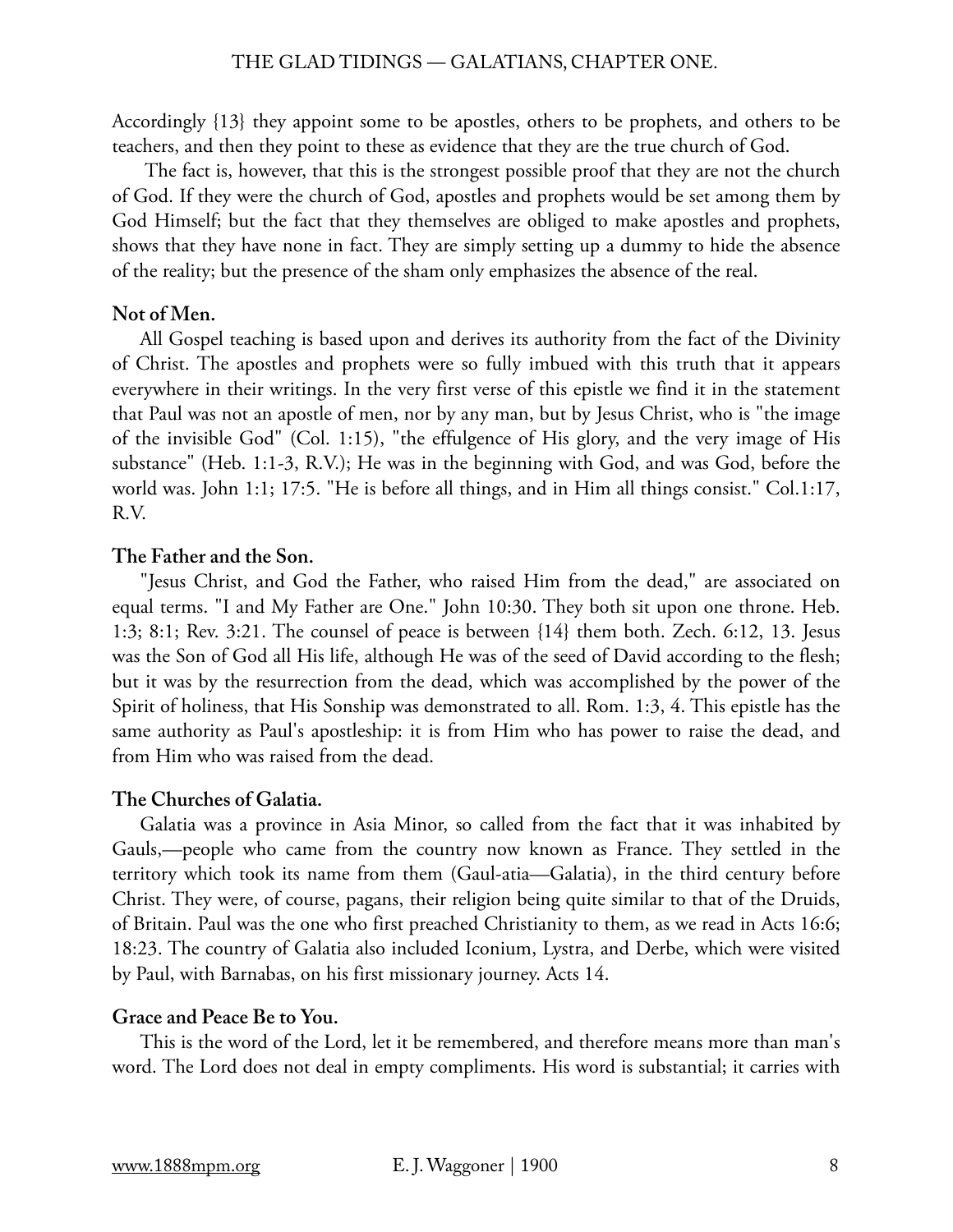it the thing which it names. God's word creates, and here we have the very form of the creative word. {15}

 God said, "Let there be light; and there was light," and so on through the whole creation, "He spake, and it was." So here, "Let there be grace and peace to you," and so it is. "The grace of God hath appeared, bringing salvation to all men." Titus 2:11. "Peace I leave with you, My peace I give unto you; not as the world giveth, give I unto you." John 14:27. "Peace, peace to him that is afar off, and to him that is near, saith the Lord." Isa. 57:19. God has sent grace and peace, bringing righteousness and salvation to all men—even to you, whoever you are, and to me. When you read this third verse of the first chapter of Galatians, do not read it as a sort of complimentary phrase,—as a mere passing salutation to open the real matter at hand,—but as the creative word that brings to you personally all the blessings of the peace of God, that passeth all understanding. It is to us the same word that Jesus spoke to the woman: "Thy sins are forgiven." "Go in peace." Luke 7:48-50. Peace is given to you; therefore, "let the peace of God rule in your hearts."

# **The Gift of Christ.**

This grace and peace come from Christ, "who gave Himself for our sins." "Unto every one of us is given grace according to the measure of the gift of Christ." Eph. 4:7. But this grace is "the grace that is in Christ Jesus." 2 Tim. 2:1. Therefore we know that Christ Himself is given to every one of us. The fact that men live is an evidence that Christ has been given to them, for Christ is "the life," and the life is the light of men, and this life-light "lighteth every man that cometh into the world." {16} John 1:4, 9; 14:6. In Christ all things consist (Col. 1:17), and thus it is that since God "spared not His own Son, but delivered Him up for us all," He can not do otherwise than, with Him, freely "give us all things." Rom. 8:32. "His Divine power hath given unto us all things that pertain unto life and godliness." 2 Peter 1:3. The whole universe is given to us in Christ, and the fullness of the power that is in it is ours for the overcoming of sin. God counts each soul of as much value as all creation. Christ has, by the grace of God, tasted death for every man (Heb. 2:9), so that every man in the world has received the "unspeakable gift" (2 Cor. 9:15). "The grace of God, and the gift by grace, which is by one Man, Jesus Christ, hath abounded unto many," even to all; for "as by the offense of one judgment came upon all men to condemnation; even so by the righteousness of One the free gift came upon all men unto justification of life." Rom. 5:15, 18.

# **Christ Not Divided.**

The question is asked, "Is Christ divided? was Paul crucified for you?" (1 Cor. 1:13), the answer obviously being in the negative. In that Christ is given to every man, each person gets the whole of Him. The love of God embraces the whole world, but it also singles out each individual. A mother's love is not divided up among her children, so that each one receives only a third, a fourth, or a fifth of it; each one is the object of all her affection. How much more so with the God whose love is more perfect than any mother's, and who Himself is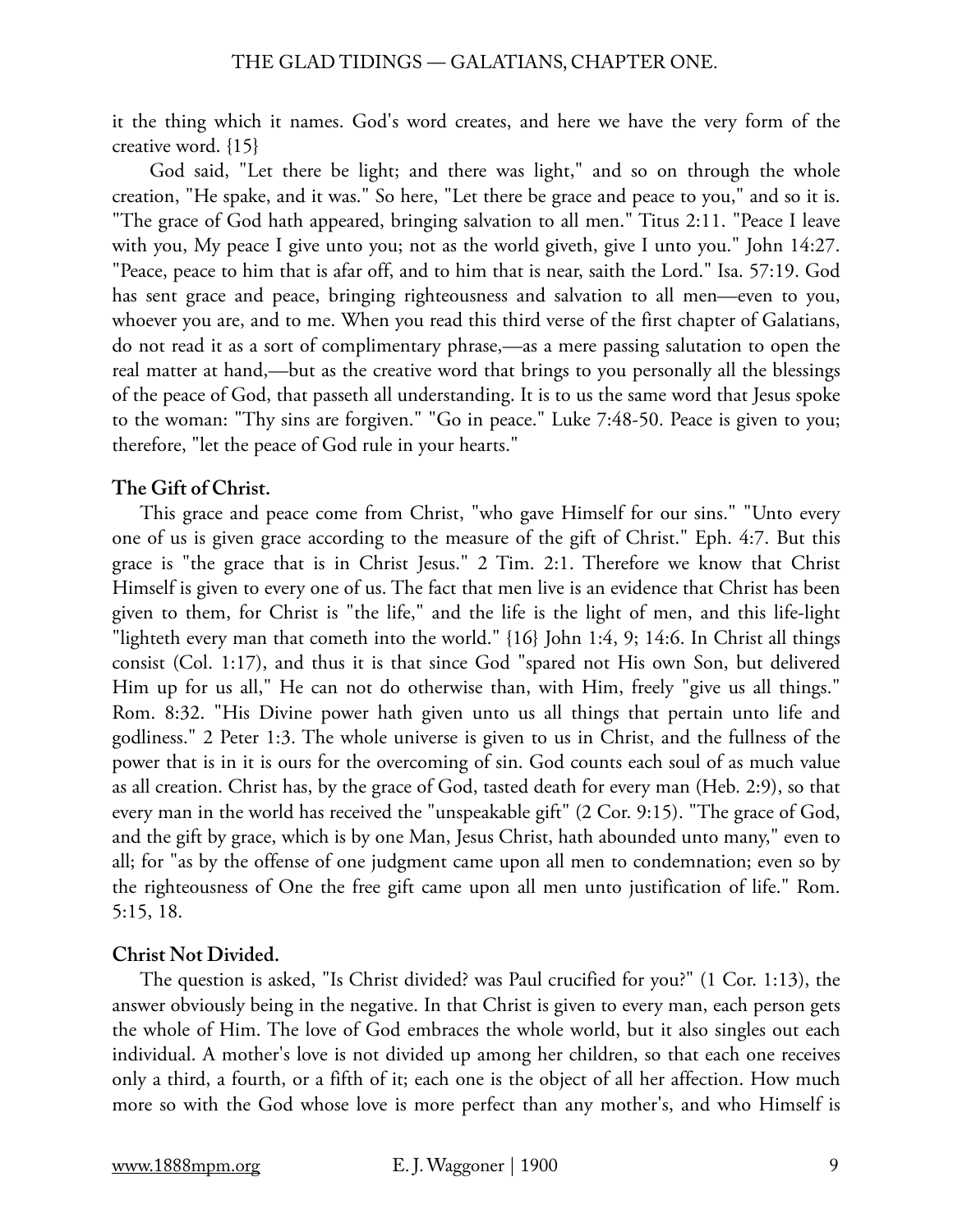#### THE GLAD TIDINGS — GALATIANS, CHAPTER ONE.

love! {17} Isa. 49:15. Christ is the light of the world, the Sun of Righteousness. But light is not divided among a crowd of people. If a room full of people be brilliantly lighted, each individual gets the benefit of all the light, just as much as though he were alone in the room. So the life of Christ lights every man that comes into the world, and in every believing heart Christ dwells in all His fullness. Sow a seed in the ground, and you get many seeds, each one having as much life as the one sown. So Christ, the true Seed, whence everything of worth comes, gives to all the whole of His life.

#### **Our Sins Purchased.**

Christ "gave Himself for our sins." That is to say, He bought them, and paid the price for them. This is a simple statement of fact; the language used is that commonly employed in referring to purchases. "How much did you give for it?" or, "How much do you want for it?" are frequent questions. When we hear a man say that he gave so much for a certain thing, what do we at once know?—We know that that thing belongs to him, because he has bought it. So when the Holy Spirit tells us that Christ gave Himself for our sins, of what should we be equally sure?—That He has bought our sins, and that they belong to Him, and not to us. They are ours no longer, and we have no right to them. Every time we sin we are robbing the Lord, for we must remember that Christ has purchased not merely the specific acts of sin that we have committed, and that are in the past, but the sins that are in us, and which break forth. In this faith there is righteousness. {18}

#### **He Has Bought Us, Too.**

This follows from the fact that He has purchased our sins, to deliver us from ourselves. Our sins are part of ourselves; nay, they are the whole of us, for our natural lives are nothing but sin. Therefore, Christ could not buy our sins without buying us also. Of this fact we have many plain statements. He "gave Himself for us, that He might redeem us from all iniquity." Titus 2:14. "Ye are not your own; for ye are bought with a price." 1 Cor. 6:19. "Ye were redeemed, not with corruptible things, with silver or gold, from your vain manner of life handed down from your fathers; but with precious blood, as of a lamb without blemish and without spot, even the blood of Christ." 1 Peter 1:18, 19, R.V.

#### **"Accepted in the Beloved."**

How often the Gospel worker hears some one say, "I am so sinful that I am afraid the Lord will not accept me;" and even people who have long professed to be Christians, often mournfully wish that they could be sure of their acceptance with God. Now the Lord has given no ground for any such doubts. The question of acceptance is forever settled by what we have just read. Christ has bought us, together with all our sins, and has paid the price. That shows that He has accepted us. Why does a man go to the shop and buy an article?— Because he wants it. If he has paid the price for it, having examined it so as to know what he was buying, does the merchant worry lest he will not accept it?—Not at all; the merchant knows that it is his business to get {19} the goods to the purchaser as soon as possible.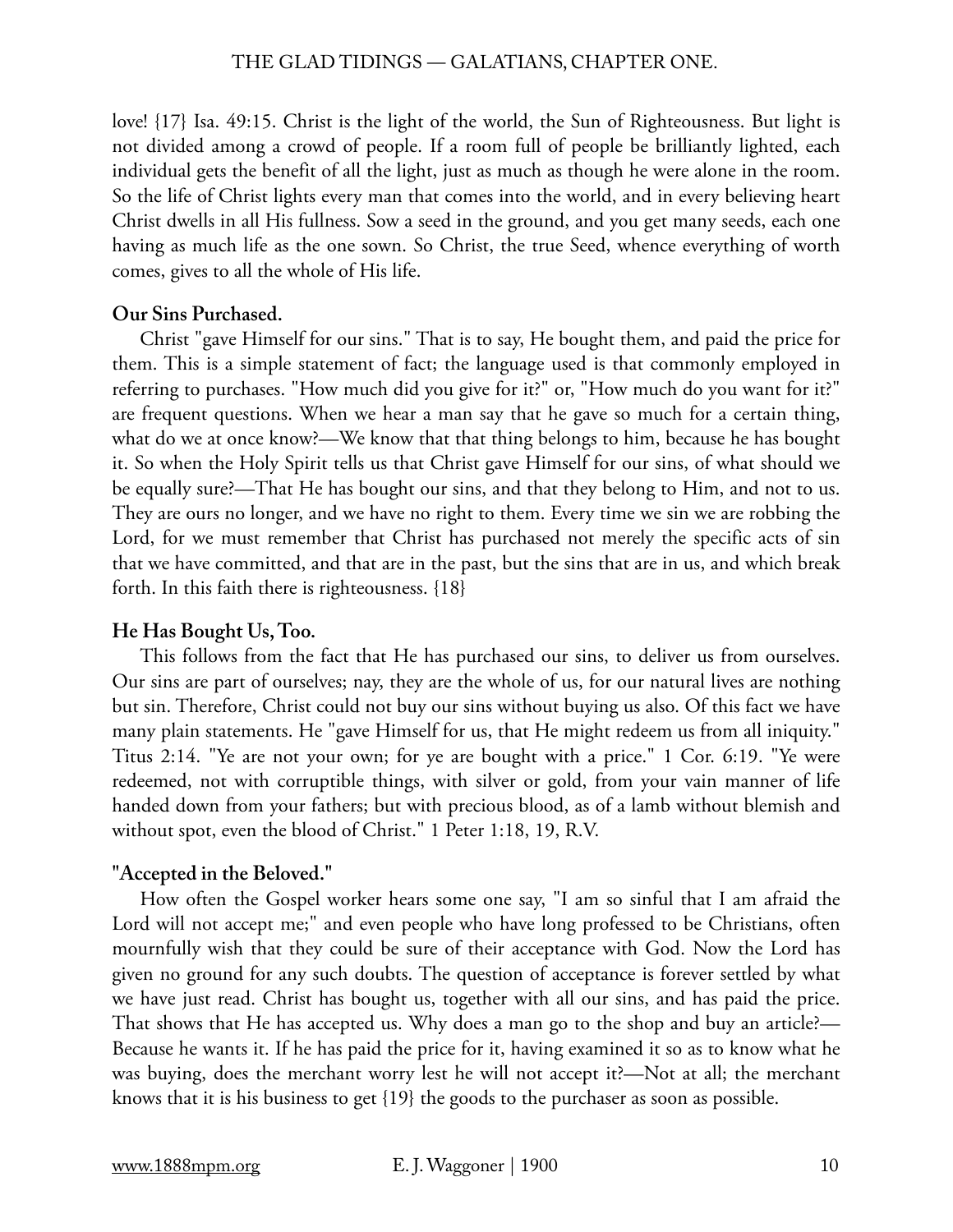#### THE GLAD TIDINGS — GALATIANS, CHAPTER ONE.

 If he does not deliver the goods to the purchaser, he is guilty of fraud. The buyer will not indifferently say, "Well, I have done my part, and if he doesn't care to do his, he need not that's all; he may keep the things if he wants to." No; he will visit the shop, and say, "Why have you not given me what belongs to me?" He will take vigorous measures to come into possession of his property. Even so it is not a matter of indifference to Jesus whether we surrender ourselves to Him or not. He longs with an infinite yearning for the souls that He has purchased with His own blood. "The Son of man is come to seek and to save that which was lost." Luke 19:10. God has "chosen us in Him before the foundation of the world," and so "He hath made us accepted in the Beloved." Eph. 1:4-6.

#### **"This Present Evil World."**

Christ gave Himself for our sins, "that He might deliver us from this present evil world." He will take from us that which He bought, which is our sinfulness. In so doing, He delivers us from this "present evil world." That shows us that "this present evil world" is nothing but our own sinful selves. It is "the lust of the flesh, and the lust of the eyes, and the pride of life." 1 John 2:16. We ourselves make all the evil there is in the world. It is man that has made the world evil. "By one man sin entered into the world, and death by sin; and so death passed upon all men, for that all have sinned." Rom. 5:12. We need not try to throw the blame {20} upon somebody else; we ourselves provide all the evil that can possibly injure us.

 The story is told of a man whose besetting sin was a violent temper. He would frequently become very angry, but he laid all the blame upon the people with whom he lived, who were so exasperating. Nobody, he declared, could do right among such people. So he resolved, as many others have done, to "leave the world," and become a hermit. He chose a cave in the forest for his dwelling-place, far from any other human habitation. In the morning he took his jug to a spring near by to get water for his morning meal. The rock was moss-grown, and the continual flow of water had made it very slippery. As he set his jug down under the stream, it slid away. He put it back, and again it was driven away. Two or three times was this repeated, and each time the replacing of the jug was done with increasing energy. Finally the hermit's patience was utterly exhausted, and exclaiming, "I'll see if you'll not stay!" he picked the vessel up and set it down with such vehemence that it was broken to pieces. There was nobody to blame but himself, and he had the good sense to see that it was not the world around him but the world inside of him that made him sin. Doubtless very many can recognize some experience of their own in this little story.

 Luther, in his monk's cell, whither he had gone to escape from the world, found his sins more grievous than ever. Wherever we go, we carry the world with us; we have it in our hearts and on our backs,—a heavy, crushing load. We find that when we would {21} do good, "evil is present" with us. Rom. 7:21. It is present, always, "this present evil world," until, goaded to despair, we cry out, "O wretched man that I am! who shall deliver me from this body of death?" Even Christ found His greatest temptations in the desert, far away from human habitations. All these things teach us that hermits and monks are not in God's plan.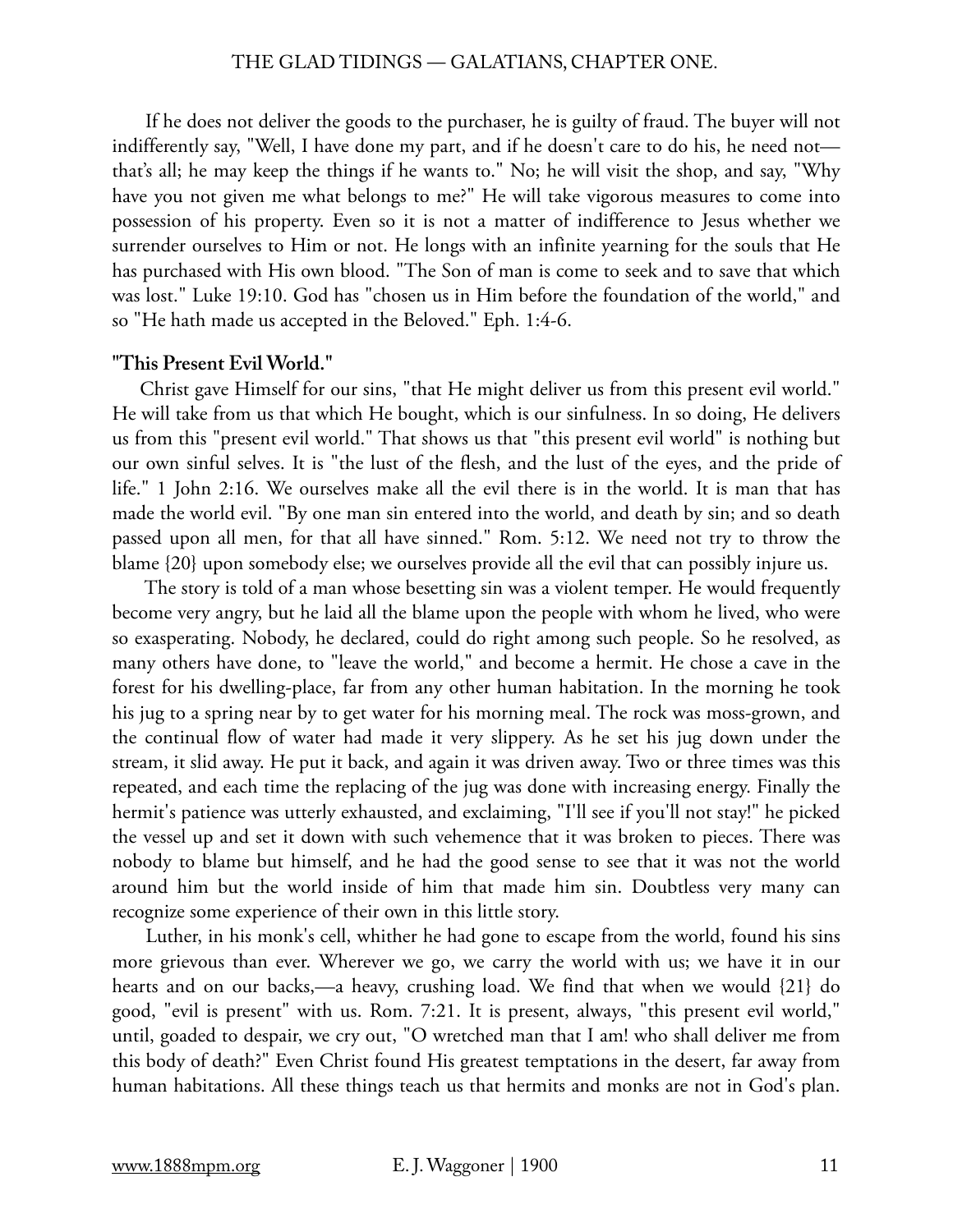God's people are the salt of the earth; and salt, no matter how good it is, is of no use if shut up in a box; it must be mingled with that which is to be preserved.

# **Deliverance.**

That which God has promised, He is "able also to perform." He "is able to do exceeding abundantly above all that we ask or think." Eph. 3:20. He "is able to keep you from falling, and to present you faultless before the presence of His glory with exceeding joy." Jude 24. He gave Himself for our sins, that He might deliver us, and He did not die in vain. Deliverance is ours. Christ was sent "to open the blind eyes, to bring out the prisoners from the prison, and them that sit in darkness out of the prison house." Isa. 42:7. Accordingly He cries out to the captives, "Liberty!" To them that are bound He proclaims that the prison doors are open. Isa. 61:1. To all the prisoners, He says, "Go forth." Isa. 49:9. Each soul may say, if he will, "O Lord, truly I am Thy servant; I am Thy servant, and the son of Thine handmaid; Thou hast loosed my bonds." Ps. 116:16. The thing is true, whether we believe it or not. We are the Lord's servants, even though we stubbornly refuse to serve; for He has bought us; and, having bought us, He {22} has broken every bond that hindered us from serving Him. If we but believe, we have the victory that has overcome the world. 1 John 5:4, R.V.; John 16:33. The message to us is that our "warfare is accomplished," our "iniquity is pardoned." Isa. 40:2. We have but to shout, as Israel did before Jericho, to see that God has given to us the victory. God "hath visited and redeemed His people." Luke 1:68. Out of Zion has come the Deliverer, to turn away ungodliness from Jacob. Rom. 11:26. "Thanks be to God, which giveth us the victory through our Lord Jesus Christ."

> "My sin—oh, the bliss of this glorious thought!— My sin, not in part, but the whole, Is nailed to His cross, and I bear it no more, Praise the Lord, praise the Lord, O my soul!"

# **The Will of God.**

All this deliverance is "according to the will of our God and Father." The will of God is our sanctification. 1 Thess. 4:3. He willeth that all men should be saved, and come to the knowledge of the truth. 1 Tim. 2:4. And He "worketh all things after the counsel of His own will." Eph. 1:11. "What! do you mean to teach universal salvation?" We mean to teach just what the Word of God teaches,—that "the grace of God hath appeared, bringing salvation to all men." Titus 2:11, R.V. God has wrought out salvation for every man, and has given it to him; but the majority spurn it, and throw it away. The Judgment will reveal the fact that full and complete salvation was given to every man, and {23} that the lost have deliberately thrown away their birthright possession. Thus every mouth will be stopped.

 The will of God is, therefore, something to rejoice in, and not something to be accepted with a wry face, and merely endured. Even though it involves suffering, it is for our good, and is designed to work "for us a far more exceeding and eternal weight of glory." Rom. 8:28;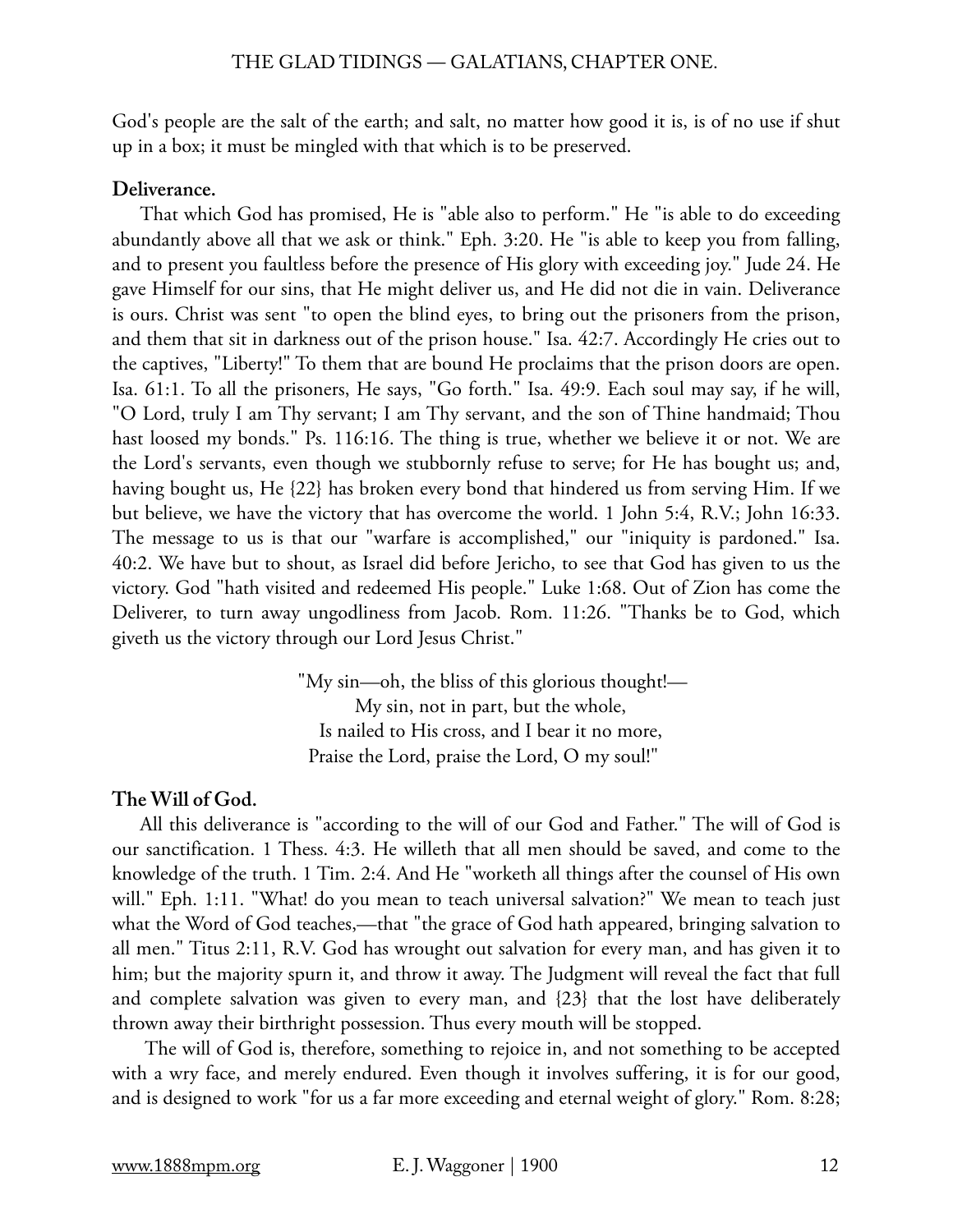2 Cor. 4:17. In the law His will is revealed (Rom. 2:18), and we should, therefore, study it, saying with Christ, "I delight to do Thy will, O My God." Ps. 40:8.

 Here is the comfort of knowing the will of God. He wills our deliverance from the bondage of sin; therefore, we can pray with the utmost confidence, and with thanksgiving; for "this is the confidence that we have in Him, that, if we ask anything according to His will, He heareth us; and if we know that He hear us, whatsoever we ask, we know that we have the petitions that we desired of Him." 1 John 5:14, 15. Blessed assurance! Let us ever with glad and humble hearts pray, "Thy will be done in earth, as it is in heaven."

# **To God Be the Glory.**

Not simply, "To Him be glory," as in the common version, but "To whom be the glory," as in the Revision. "Thine is the kingdom; and the power, and the glory." All glory is God's, whether men acknowledge it or not. To give Him the glory is not to impart anything to Him, but to recognize a fact. We give Him the glory by acknowledging that His is the power. "It is He that hath made us, {24} and not we ourselves." Ps. 100:3. Power and glory are the same, as we learn from Eph. 1:19, 20, which tells us that Christ was raised from the dead by the exceeding greatness of God's power, and from Rom. 6:4, where we learn that "Christ was raised up from the dead by the glory of the Father." Also when Jesus by His wondrous power had turned water to wine, we are told that in the performance of the miracle, He "manifested forth His glory." John 2:11. So when we say that to God is the glory, we are saying that the power is all from Him. We do not save ourselves, for we are "without strength." But God is the Almighty, and He can and does save. If we confess that all glory belongs to God, we shall not be indulging in vainglorious imaginations or boastings, and then will God be glorified in us. "Let your light so shine before men, that they may see your good works, and glorify your Father which is in heaven." Matt. 5:16.

 The last proclamation of "the everlasting Gospel,"—that which announces the hour of God's Judgment come,—has for its burden, "Fear God, and give glory to Him;" "and worship Him that made heaven, and earth, and the sea, and the fountains of waters." Rev. 14:6, 7. Thus we see that the Epistle to the Galatians, which says, "To Him be the glory," is the setting forth of the everlasting Gospel. And it is emphatically a message for the last days. Let us study it, and heed it, that we may help to hasten the time when "the earth shall be filled with the knowledge of the glory of the Lord, as the waters cover the sea." Hab. 2:14.  ${25}$ 

#### **A Critical Case.**

The abruptness with which the apostle plunges into the midst of his subject shows how urgent was the matter that called forth his epistle. His spirit seemed to be on fire, and, seizing his pen, he wrote as only one can write who feels upon his heart the burden of souls about to rush to destruction.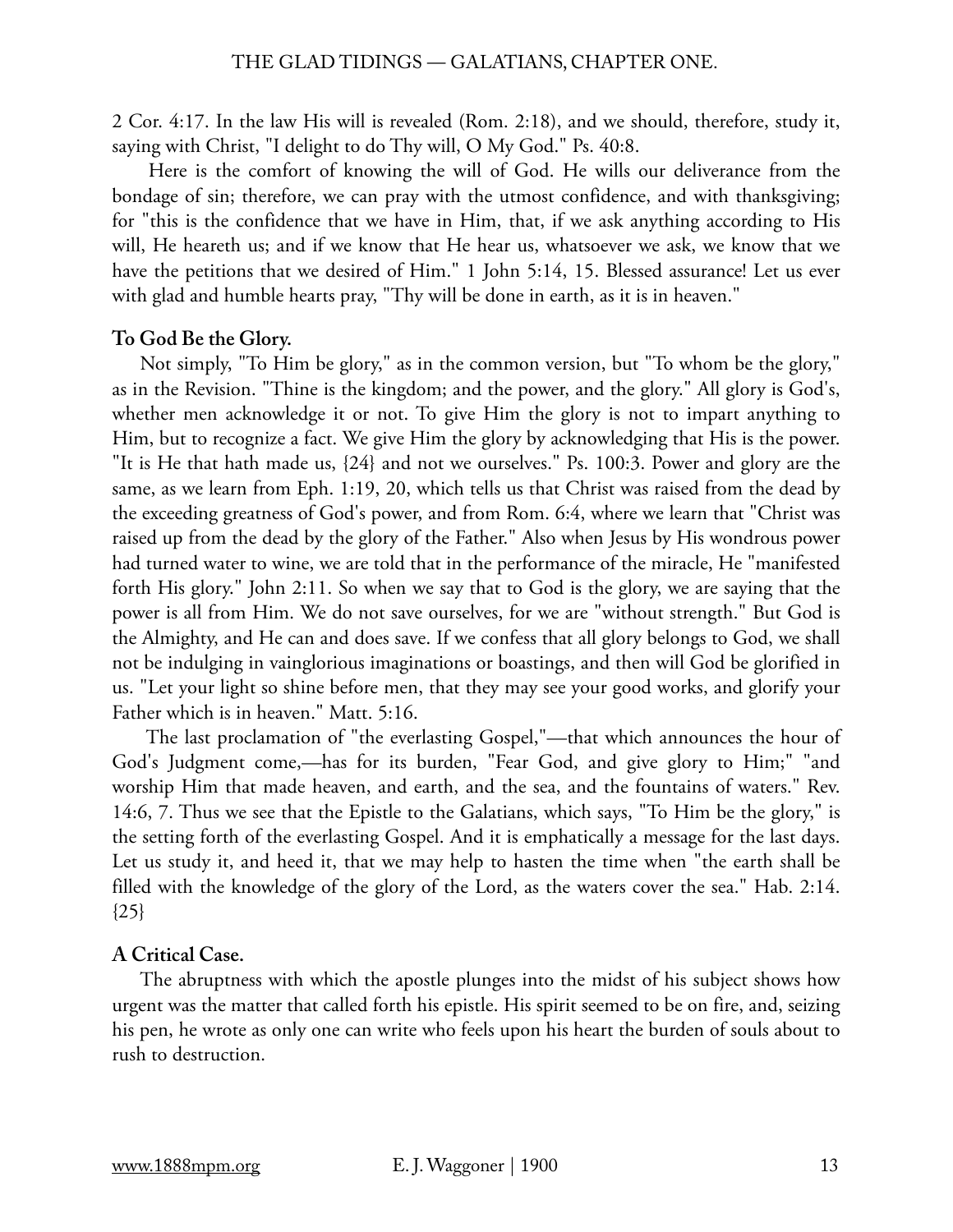#### **Who Calls Men?**

"God is faithful, by whom ye were called unto the fellowship of His Son Jesus Christ our Lord." 1 Cor. 1:9. "The God of all grace, who hath called us unto His eternal glory by Christ Jesus," etc. 1 Peter 5:10. "The promise is unto you, and to your children, and to all that are afar off, even as many as the Lord our God shall call." Acts 2:39. Those that are near, and those that are afar off, include all that are in the world; therefore, God calls everybody. Not all come, however. "The very God of peace sanctify you wholly; and I pray God your whole spirit and soul and body be preserved blameless unto the coming of our Lord Jesus Christ. Faithful is He that calleth you, who also will do it." 1 Thess. 5:23, 24. It is God who calls men.

#### **Separating from God.**

Since the Galatian brethren were separating from Him that had called them, and as God is the one who graciously calls men, it is evident that they were separating from God. Thus we see that it was no slight thing that called forth this epistle. Paul's brethren were in mortal danger, and he could not spend time on compliments, but must needs get at {26} once to the subject, and present it in as clear and direct terms as possible.

 It may be well in passing to note an opinion that sometimes obtains, namely, that Paul referred to himself as the one who had called the Galatian brethren, and from whom they were removing. A little thought should convince anybody of the fallacy of this idea. First, consider the positive evidence, a little of which is already noted, that it is God who calls. Remember also that it was Paul himself who said that the apostasy would be the result of men's seeking to draw away disciples after themselves (Acts 20:30); he, as the servant of Christ, would be the last man to draw people to himself. It is true that God uses agents, of whom Paul was one, to call men, but it is God, nevertheless, that calls. "God was in Christ, reconciling the world unto Himself;" we are ambassadors for Christ, so that now it is God beseeching men by us instead of by Christ, to be reconciled to Himself. There may be many mouths, but there is only one voice.

It is a small matter to be joined to or separated from men, but a matter of vital importance to be joined to God. Many seem to think that if they are only "members in good standing" in this or that church, they are secure. But the only thing worth considering is, Am I joined to the Lord, and walking in His truth? If one is joined to the Lord, he will very soon find his place among God's people, for those who are not God's people will not have a zealous, consistent follower of God among them very long. See Isa. 66:5; John 9:22, 33, 34; 15:18-21; {27} 16:1-3; 2 Tim. 3:1-5, 12. When Barnabas went to Antioch, he exhorted the brethren that with purpose of heart they would "cleave unto the Lord." Acts 11:22, 23. That was all that was necessary. If we do that, we shall certainly be with God's own people.

#### **Without God.**

Those who were departing from God were "without God in the world," just to the extent that they were removed from Him. But those who are in that condition are Gentiles, or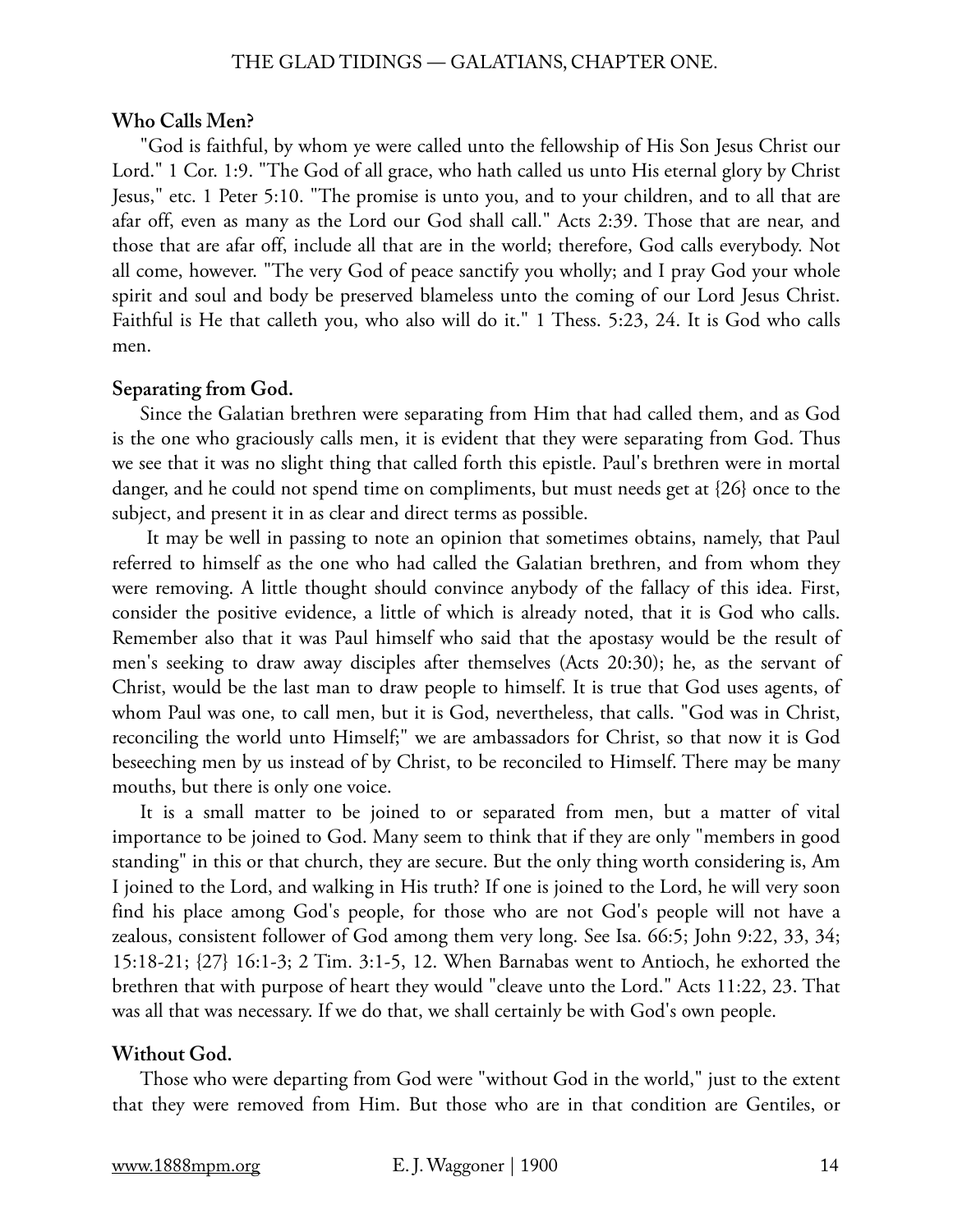heathen. Eph. 2:11, 12. It is evident, therefore, that the Galatian brethren were relapsing into heathenism. It could not be otherwise; for whenever any Christian loses his hold upon God, he inevitably and even unconsciously drops back into the old life from which he had been saved. Each backslider will take up the particular habits to which he was formerly a slave. No more hopeless condition can exist in the world than to be without God.

# **Another Gospel.**

The Gospel is "the power of God unto salvation to every one that believeth." Rom. 1:16. God Himself is the power, so that separation from God means separation from the Gospel of Christ, who is the power of God. Nothing can be called a gospel unless it professes to give salvation. That which professes to offer nothing but death, can not be called a gospel. "Gospel" means "joyful news," "good tidings," and a promise of death does not answer that description. In order for any false doctrine to pass as the Gospel, it must pretend to be the way of life; otherwise it could not {28} deceive men. It is evident, therefore, that the Galatians were being seduced from God, by something that promised them life and salvation, but by a power other than that of God, namely, their own power. This other gospel was solely a human gospel. The question consequently would be, Which is the true Gospel? Is it the one that Paul preached? or the one the other men set forth? Therefore, we see that this epistle must be an emphatic presentation of the true Gospel as distinguished from every false gospel.

# **No Other Gospel.**

Just as Jesus Christ is the only power of God, and there is no other name than that of Jesus, given among men, whereby salvation can be obtained, so there can be only one Gospel. "Power belongeth unto God," and to Him alone. See Ps. 62:9-11. A sham is nothing. A mask is not a man. So this other gospel, to which the Galatian brethren were being enticed, was only a perverted gospel, a counterfeit, a sham, and no real gospel at all. Some versions give verses 6 and 7 thus: "I marvel that ye are so soon removed . . . unto another gospel, although there is not any other." Since there is no other gospel now, there never could have been any other, for God changes not. So the Gospel which Paul preached to the Galatians, as well as to the Corinthians,—"Jesus Christ and Him crucified,"—was the Gospel that was preached by Enoch, Noah, Abraham, Moses, and Isaiah. "To Him give all the prophets witness, that through His name whosoever believeth in Him shall receive remission of sins." Acts 10:43. {29}

# **"Accursed."**

If any man, or even an angel from heaven, should preach any other gospel than that which Paul preached, he would bring himself under a curse. There are not two standards of right and wrong. That which will bring a curse to-day would have produced the same result five thousand years ago. Thus we find that the way of salvation has been exactly the same in every age. The Gospel was preached to Abraham (Gal. 3:8), angels being sent to him; and the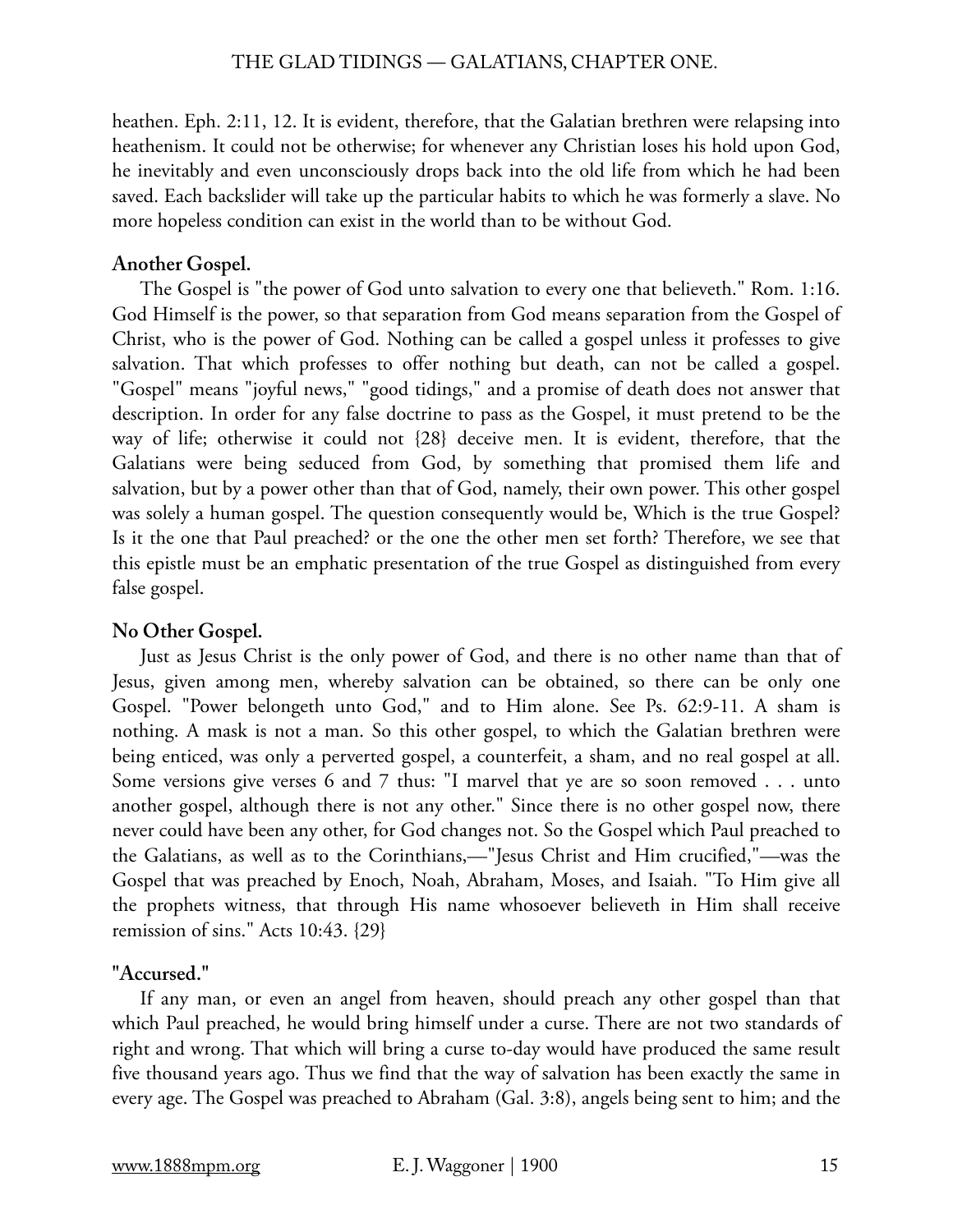prophets preached the Gospel (1 Peter 1:11, 12). But if the Gospel preached by them had been different from that preached by Paul, they would have been accursed.

 Why should one be accursed for preaching a different gospel?—Because he is the means of fastening others in the curse, by leading them to trust for their salvation in that which professes to be power, but which is nothing. Since the Galatians were removing from God, it is evident that they were trusting to supposed human power—their own power—for salvation. But no man can save another (Ps. 49:6, 7), therefore, "cursed be the man that trusteth in man, and maketh flesh his arm, and whose heart departeth from the Lord." Jer. 17:5. The one who leads men into the curse must, of course, himself be accursed.

"Cursed be he that maketh the blind to wander out of the way." Deut. 27:18. If this be so of the one who causes a physically blind man to stumble, how much more must it apply to one who causes a soul to stumble to its eternal ruin! To delude people with a false hope of salvation,—to cause them to put  $\{30\}$  their trust in that which can by no means deliver them,—what could possibly be more wicked? It is to lead people to build their house over the bottomless pit. Well might the apostle deliberately reiterate his anathema. Here, again, we see the gravity of the situation that called forth this epistle.

# **"An Angel from Heaven."**

But is there any danger, any possibility, that an angel from heaven would preach any other than the one, true Gospel?—Most assuredly, although it would not be an angel recently come from heaven. We read of "the angels that sinned" (2 Peter 2:4), and "kept not their first estate, but left their own habitation" (Jude 6), and that the habitation from which they were cast was heaven (Rev. 12:7-9). Now "Satan himself is transformed into an angel of light. Therefore it is no great thing if his ministers also be transformed as the ministers of righteousness." 2 Cor. 11:14, 15. It is they who come professing to be the spirits of the departed, and to bring messages fresh from the realms above (where the departed are not), and preaching invariably "another gospel" than the Gospel of Jesus Christ. Beware of them. "Beloved, believe not every spirit, but try the spirits whether they are of God." 1 John 4:1. "To the law and to the testimony: if they speak not according to this Word, it is because there is no light in them." Isa. 8:20. No one need be deceived, so long as he has God's Word. Nay, it is impossible for anybody to be deceived while he holds to the Word of God. That is a light to the way.  $\{31\}$ 

#### **Not Men-Pleasers.**

It is admitted by churchmen that in the first three centuries the church became leavened with paganism, and that, in spite of reformations, much of paganism still remains. Now this was the result of trying to please men. The bishops thought that they could gain influence over the heathen by relaxing some of the strictness of the principles of the Gospel, which they did, and the result was the corruption of the church. Self-love is always at the bottom of efforts to conciliate and please men. The bishops desired (often, perhaps, without being conscious of it) to draw away disciples after themselves. Acts 20:30. In order to gain the favor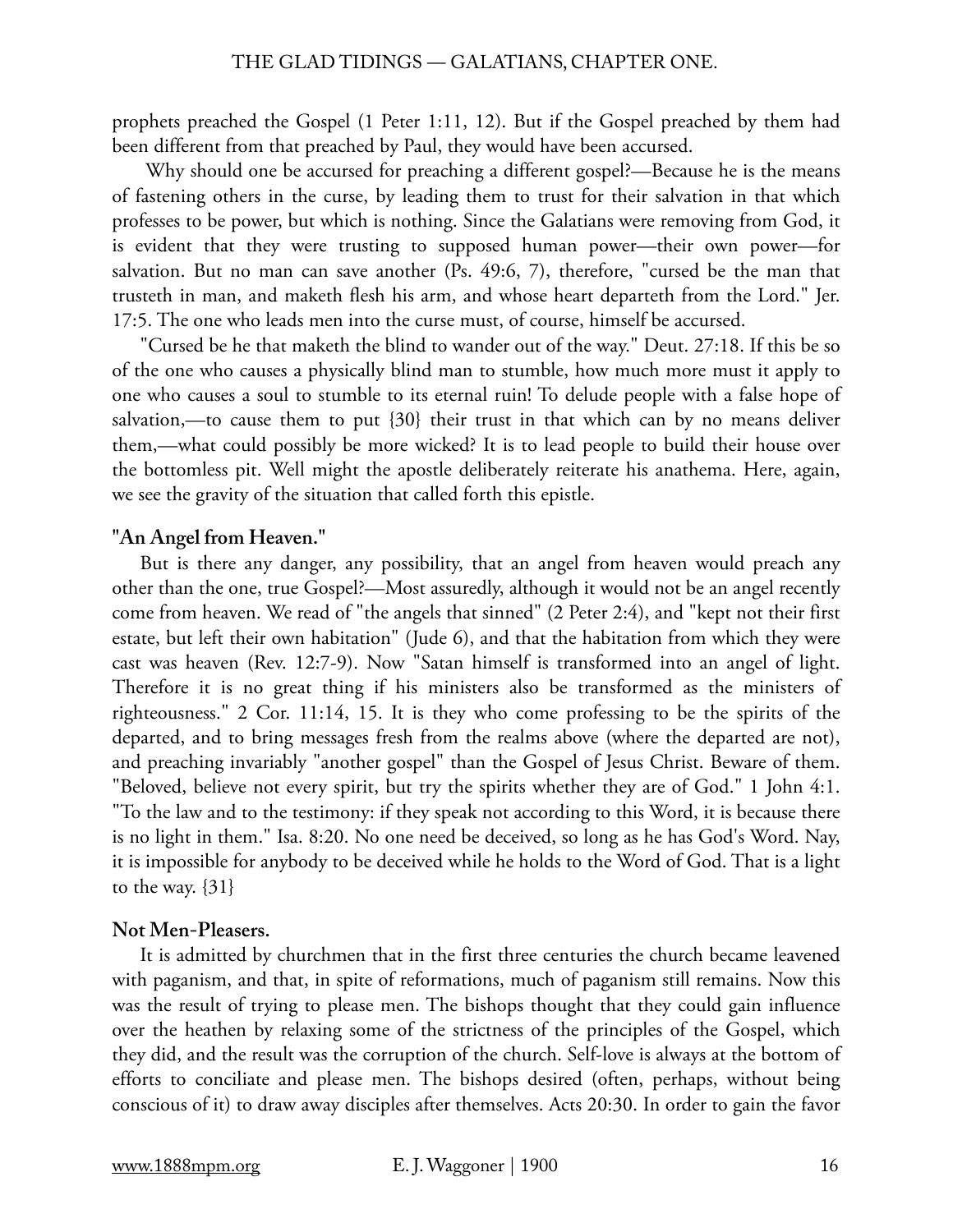of the people, they had to compromise and pervert the truth. This was what was being done in Galatia; men were perverting the Gospel of Christ. But Paul was not of that class; he was seeking to please God, and not men. He was the servant of God, and God was the only one whom he needed to please. He who seeks to please men, is the servant of men, and not of God.

 This principle is true in every grade of service. The house-servants or the shop assistants who labor only to please men, will not be faithful servants, for they will do good work only where it will be seen, but will slight any task that can not come under the eye of their employers. So Paul exhorts: "Servants, obey in all things your masters according to the flesh; not with eye service, as men-pleasers; but in singleness of heart, fearing God; and whatsoever ye do, do it heartily, as to the Lord, and not unto men; knowing that of the Lord ye shall receive the reward {32} of the inheritance; for ye serve the Lord Christ." Col. 3:22-24. He who cares for nothing else but to serve and please God, will render the best service to men.

 This is a thing that needs to be impressed upon all. Christian workers especially need it. There is a tendency to dull the edge of truth, lest we should lose the favor of some wealthy or influential person. How many have stifled conviction, fearing the loss of money or position! Let every one of us remember this: "If I yet pleased men, I should not be the servant of Christ." But this does not mean that we shall be stern and uncourteous. It does not mean that we willingly offend any. God is good to all. He is kind to the unthankful and the unholy. Jesus went about doing good, speaking words of love and comfort. We are to be soulwinners, and so must have a winning manner; but we are to win souls to God, and, therefore, must exhibit only the attractiveness of the loving, crucified One. We serve Christ by allowing His Spirit to control us.

"Who best bear His mild yoke, they serve Him best."

#### **"Not of Man."**

Note how this epistle emphasizes the fact that the Gospel is divine, not human. In the first verse the apostle states that he was not sent by man, nor to represent any man. Again he says that he is not anxious to please men, but only Christ; and now it is made very clear that the message he bore was wholly from heaven. By birth and education he was opposed to the Gospel, {33} and when he was converted it was by a voice from heaven. Read the accounts of his conversion in Acts 9:1-22; 22:3-16; 26:9-20. The Lord Himself appeared to him in the way as he was breathing threatening and slaughter against the saints of God.

 There are no two persons whose experience in conversion is the same, yet the general principles are the same in all. In effect, every person must be converted just as Paul was. The experience will seldom be so striking, but if it is genuine, it must be a revelation from heaven as surely as Paul's was. "All thy children shall be taught of the Lord." Isa. 54:13; John 6:45. "Every man therefore that hath heard, and hath learned of the Father, cometh unto Me." "The anointing which ye have received of Him abideth in you, and ye need not that any man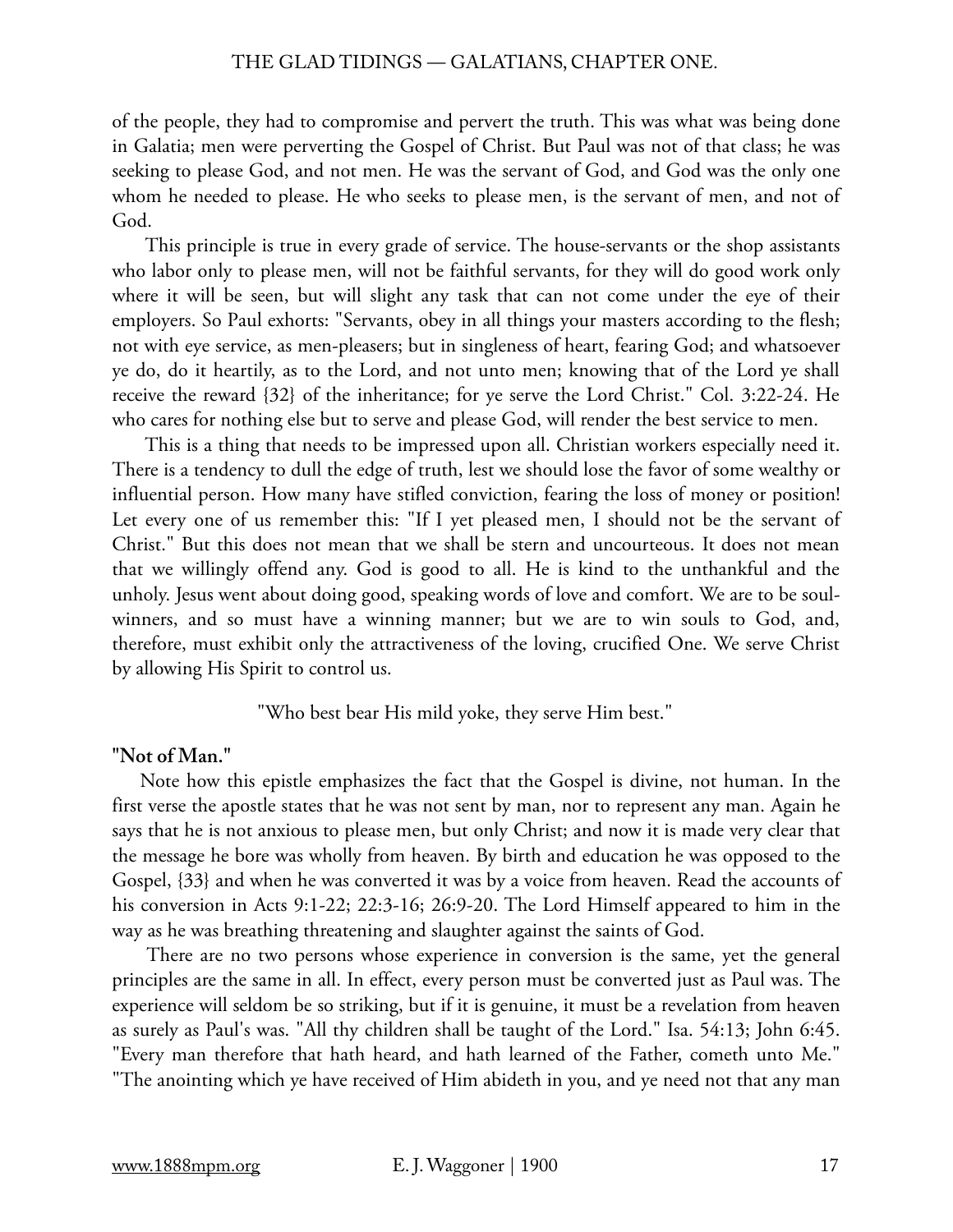teach you; but as the same anointing teacheth you of all things, and is truth, and is no lie, and even as it hath taught you, ye shall abide in Him." 1 John 2:27.

 Do not make the mistake of supposing that this does away with the necessity for any human agency in the Gospel. If it did, then the apostles would have been self-condemned, because they were preachers of the Gospel. God has set apostles, prophets, teachers, etc., in the church (1 Cor. 12:28); but it is the Spirit of God that works in all these. "He whom God hath sent speaketh the words of God." John 3:34. Therefore, no matter by whom anybody first hears the truth, he is to receive it as coming direct from heaven. The Holy Spirit enables those who wish to do God's will to tell what is truth as soon as they see or hear it, and they accept it, not on the {34} authority of the man through whom it came to them, but on the authority of the God of truth. We may be as sure of the truth which we hold and teach as the apostle Paul was. But whenever anybody cites the name of some highly-esteemed preacher or doctor of divinity, to justify his belief, or to give it more weight with some person whom he would convince, you may be sure that he himself does not know the truth of what he professes. It may be the truth, but he does not know for himself that it is true. It is everybody's privilege to know the truth (John 8:31, 32); and when one holds a truth directly from God, ten thousand times ten thousand great names in its favor do not add a feather's weight to its authority; nor is his confidence in the least shaken if every great man on earth should oppose it. It is a grand thing to be built on the Rock.

### **The Revelation of Jesus Christ.**

Note that it is not simply a revelation from Jesus Christ, but the "revelation of Jesus Christ." It was not simply that Christ told Paul something, but that Christ Himself revealed Himself to Paul, and in him, and He is the truth. That this is what is meant here may be seen from verse 16, where we read that God revealed His Son in Paul, that he might preach Him among the heathen. The mystery of the Gospel is Christ in the believer, the hope of glory. Col. 1:25-27. The Holy Spirit is Christ's personal representative. Christ sends Him, that He may abide with us forever. The world receives Him not, because it sees Him not; "but ye know Him," says Christ; "for He {35} dwelleth with you, and shall be in you." John 14:16, 17. Only so can the truth of God be known and be made known. Christ does not stand afar off and lay down right principles for us to follow; but He impresses Himself upon us, takes possession of us, as we yield to Him, and makes manifest His life in our mortal flesh. 2 Cor. 4:11. Without this life shining forth, there can be no preaching of the Gospel. Note that Jesus was revealed in Paul, in order that Paul might preach Him among the heathen. He was not to preach about Christ, but to preach, to present, Christ Himself. "We preach not ourselves, but Christ Jesus the Lord." 2 Cor. 4:5.

 God is waiting and anxious to reveal Christ in every man. We read of men "who hold down the truth in unrighteousness," and that "that which may be known of God is manifest in them," even as in everything that God has made His "everlasting power and Divinity" are clearly seen. Rom. 1:18-20, R.V. Now Christ is the truth (John 14:6), and He is the power of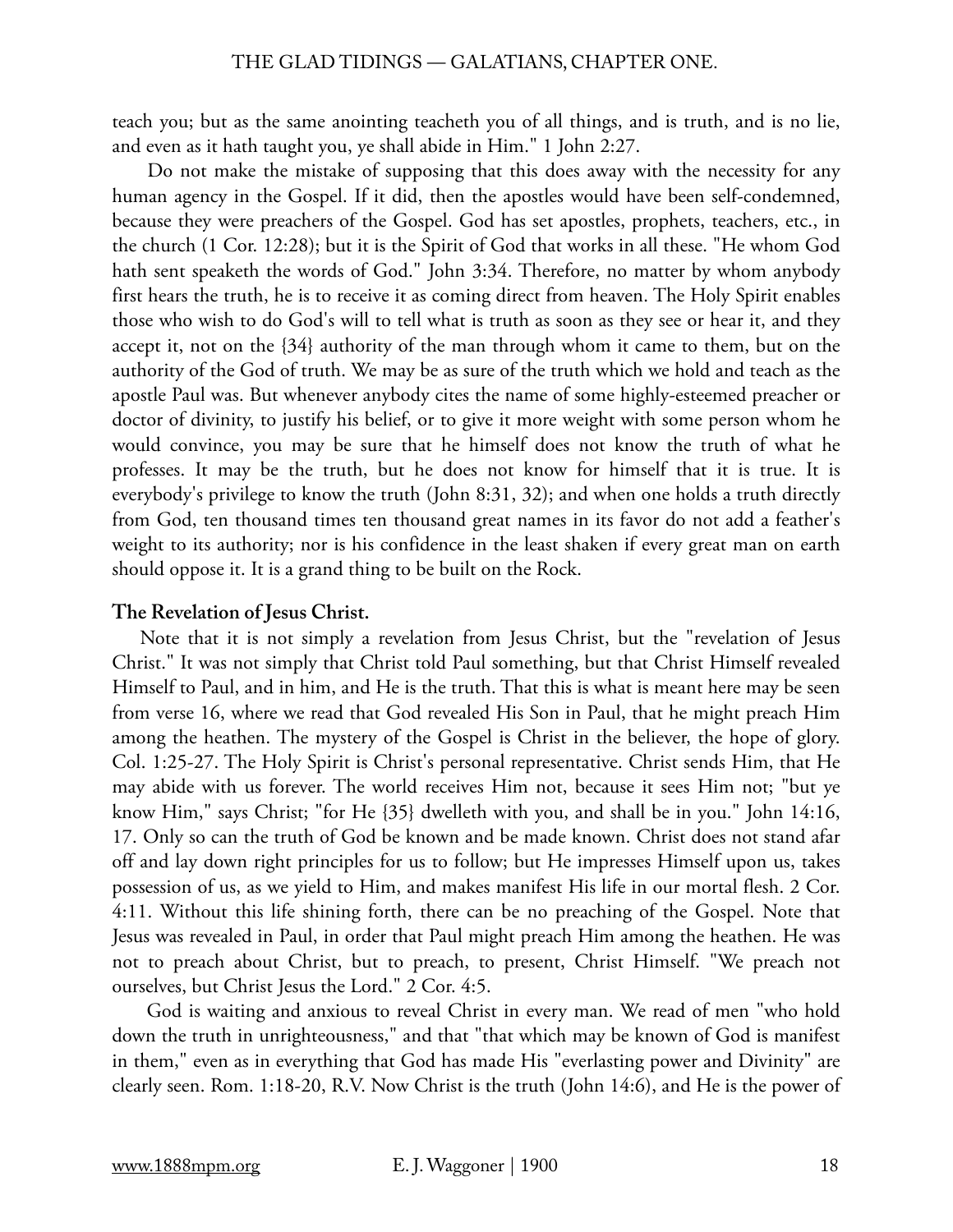#### THE GLAD TIDINGS — GALATIANS, CHAPTER ONE.

God (1 Cor. 1:24), and the Divinity of God (John 1:1). Therefore, Christ is the truth that the wicked are holding down. He is the Divine Word of God, present in men, that they may do it. Deut. 30:14; Rom. 10:6-8. That Christ is in all men is evident from the fact that they live; but He is so held back and kept down that it is difficult to discern Him. Nay, in most men the opposite character is revealed, the mere fact of living and breathing being in many cases the only evidence that Christ is there. Yet He is there, patiently waiting to be revealed, —longing for the time to come when the {36} Word of God may have free course and be glorified, and the perfect life of Jesus of Nazareth be manifested in mortal flesh. This may take place in "whosoever will," no matter how sinful and degraded he is now. It pleases God to do it now; cease, then, to resist.

#### **Personal History.**

From the twelfth verse of the first chapter till the middle of the second, we have a narrative of personal history, told for a definite purpose. In Paul's experience we see the truth of the Gospel, and how it has nothing to gain from men, but everything to give. The apostle shows that all his early life was against his being influenced by the Gospel, for he studied that which was opposed to it, and he bitterly opposed it. Then he was converted when there was no Christian near him, and he had next to no association with Christians for years afterward. All this of which the Galatians had been previously informed, it was necessary to repeat in order that it might be clear to all that Paul was not bringing them another human invention.

Note, in passing, the word "conversation," which occurs several times in the Bible in a sense that is not now common. Compare the Revised Version, and we find that it means "manner of life." Paul's "conversation in time past" was his early life. See the old and the Revised Version of 1 Peter 1:18.

#### **"Concerning Zeal, Persecuting the Church."**

This is what Paul said of himself, in his Epistle to the Philippians. Phil. 3:6. How great his zeal was he himself tells. He says that he persecuted {37} the church of God "beyond measure," and "wasted it," or, as in the Revision, "made havoc of it." See also Acts 8:3. Before Agrippa he said: "I verily thought with myself, that I ought to do many things contrary to the name of Jesus of Nazareth. Which thing I also did in Jerusalem; and many of the saints did I shut up in prison, having received authority from the chief priests; and when they were put to death, I gave my voice against them. And I punished them oft in every synagogue, and compelled them to blaspheme; and being exceedingly mad against them, I persecuted them even unto strange cities." Acts 26:9-11. In an address to the Jews in Jerusalem, who knew his life, he said, "I persecuted this way unto the death, binding and delivering into prisons both men and women." Acts 22:4. This he did because, as the previous verse says, he was "zealous toward God." So full of this sort of zeal was he that he breathed nothing but "threatenings and slaughter." Acts 9:1.

 It seems almost incredible that any one professing to worship the true God, can have such false ideas of Him as to suppose that He is pleased with that kind of service; yet Saul of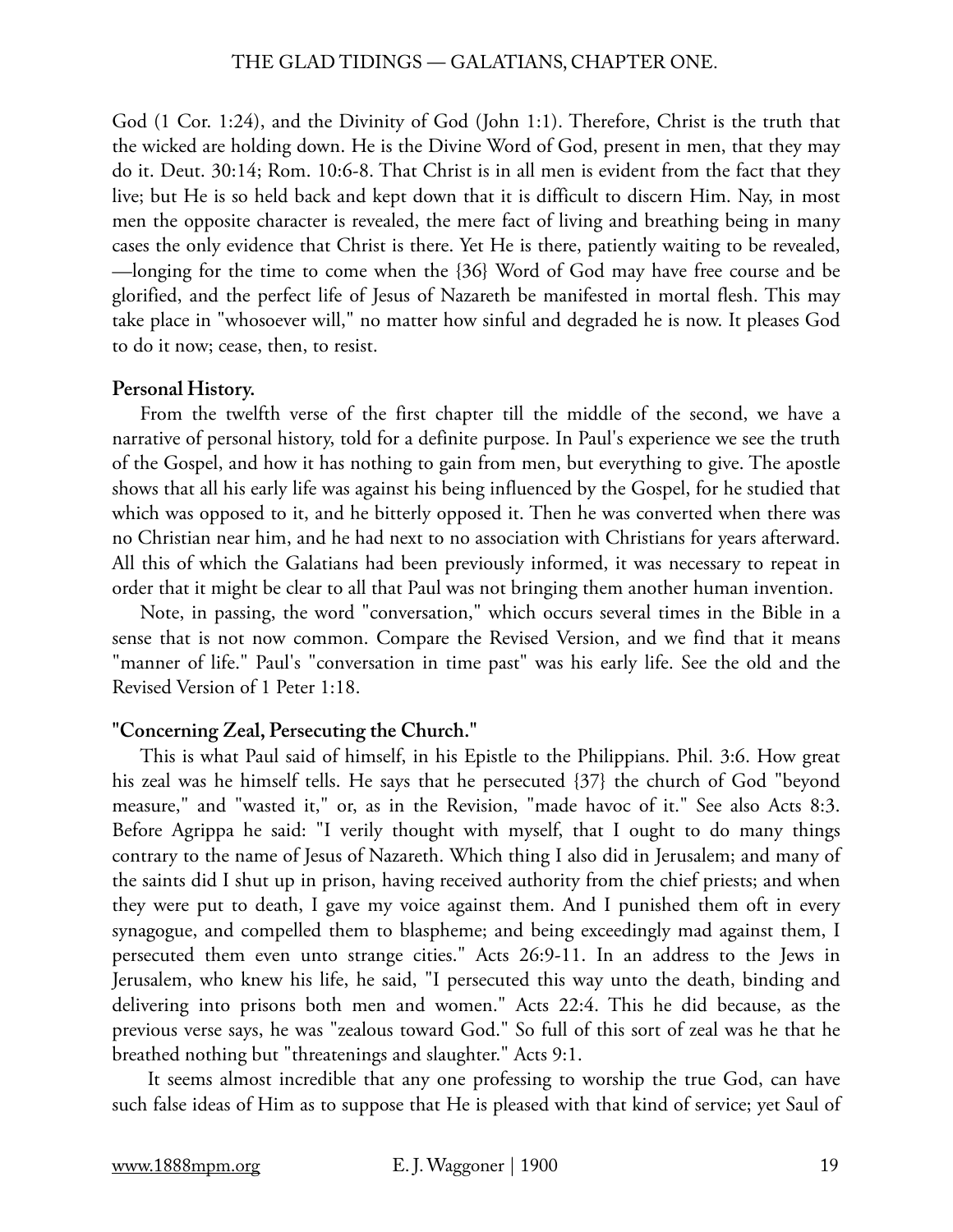Tarsus, one of the most bitter and relentless persecutors of Christians that ever lived, could say years afterward, "I have lived in all good conscience before God until this day." Acts 23:1. Although kicking against the pricks (Acts 9:5), and endeavoring to silence the growing conviction that would force itself upon him as he witnessed the patience of the Christians, and heard their dying testimonies to the truth, Saul was not wilfully stifling the voice of conscience. On the contrary, he was {38} striving to preserve a good conscience, and so deeply had he been indoctrinated with the Pharisaic traditions, that he felt sure that these inconvenient prickings must be the suggestions of an evil spirit, which he was in duty bound to suppress. So the prickings of the Spirit of God had for a time only led him to redouble his zeal against the Christians. Of all persons in the world, Saul, the self-righteous Pharisee, had no bias in favor of Christianity. Yet his misdirected zeal was a "zeal for God," and this fact made him good material for a Christian worker.

# **Paul's Profiting.**

Paul "profited," made advancement, "in the Jews' religion," above many of his equals, that is, those of his own age, among his countrymen. He had possessed every advantage that was possible to a Jewish youth. "An Hebrew of the Hebrews" (Phil. 3:5), he was nevertheless a free-born Roman citizen (Acts 22:26-28). Naturally quick and intelligent, he had enjoyed the instruction of Gamaliel, one of the wisest doctors of the law, and had been "taught according to the perfect manner of the law of the fathers." Acts 22:3. After the "straitest sect" among the Jews, he lived a Pharisee, and was "a Pharisee of the Pharisees," so that he was "more exceedingly zealous of the traditions" of the fathers than any others of his class. Grown to manhood, he had become a member of the great council among the Jews,—the Sanhedrim,—as is shown by the fact that he gave his vote (Acts 26:10, R.V.) when Christians were condemned to death. Added to this, he possessed the confidence of the high priest, who readily gave him {39} letters of introduction to the rulers of all the synagogues throughout the land, with authority to seize and bind any whom he found guilty of "heresy." He was, indeed, a rising young man, on whom the rulers of the Jews looked with pride and hope, believing that he would contribute much to the restoration of the Jewish nation and religion to their former greatness. There had been a promising future before Saul, from a worldly point of view; but what things were gain to him, those he counted loss for Christ, for whose sake he suffered the loss of all things. Phil. 3:7, 8.

# **The Traditions of the Fathers, not the Religion of Christ.**

Paul says, "I advanced in the Jews' religion beyond many of mine own age among my countrymen, being more exceedingly zealous for the traditions of my fathers." It is easy to see that "the Jews' religion" was not the religion of God and Jesus Christ, but was human tradition. People make a great mistake in considering "Judaism" as the religion of the Old Testament. The Old Testament no more teaches Judaism than the New Testament teaches Roman Catholicism. The religion of the Old Testament is the religion of Jesus Christ. It was His Spirit that was in the prophets, moving them to present the same Gospel that the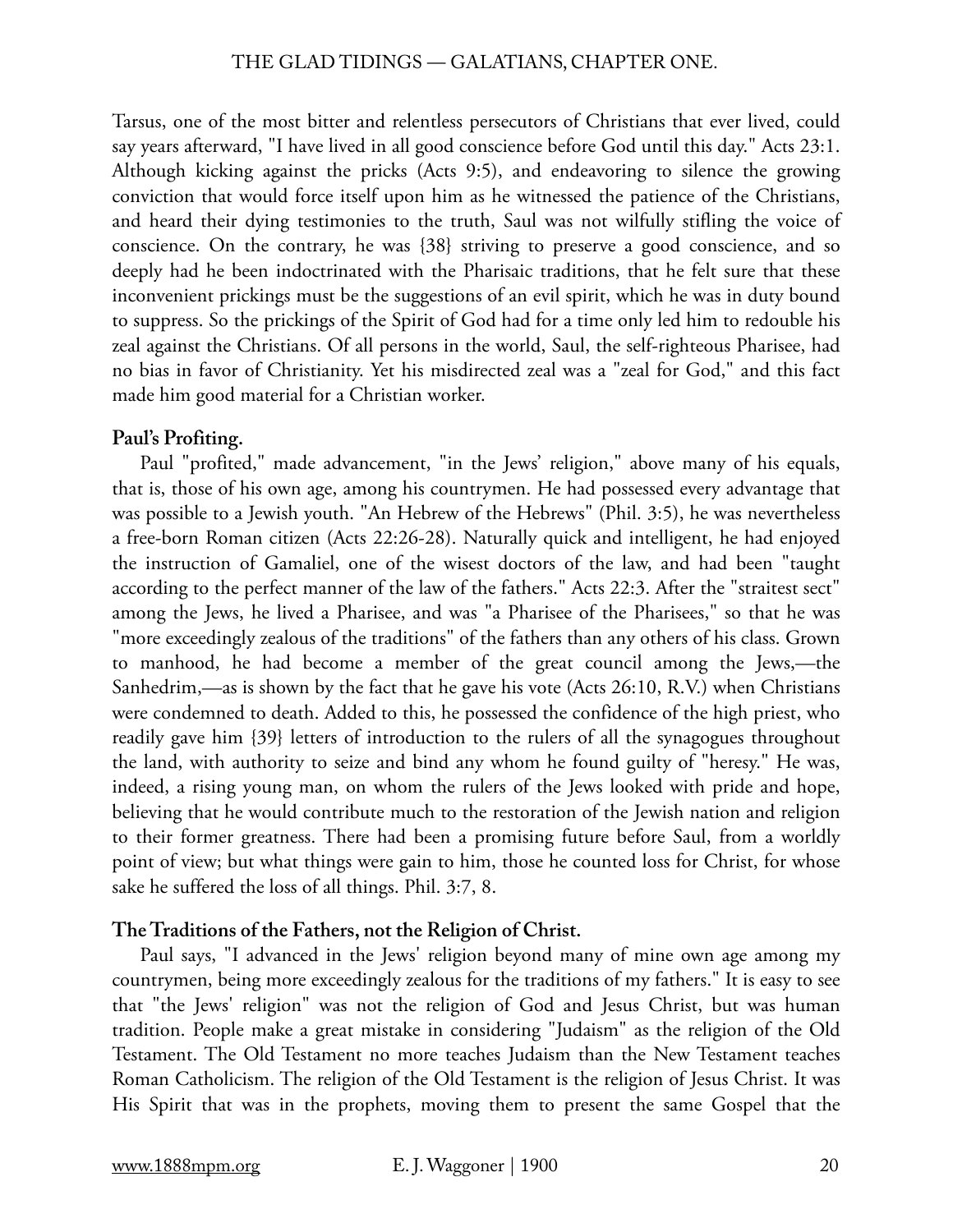apostles afterwards preached. 1 Peter 1:10-12. When Paul was "in the Jews' religion" he did not believe the Old Testament, which he read and heard read daily, because he did not understand it; if he had, he would have believed on Christ. "For they that dwell at {40} Jerusalem, and their rulers, because they knew Him not, nor yet the voices of the prophets which are read every Sabbath day, they have fulfilled them in condemning Him." Acts 13:27.

 The traditions of the fathers led to transgression of the commandments of God. Matt. 15:3. God said of the Jewish people (as a whole): "This people draweth nigh unto Me with their mouth, and honoreth Me with their lips; but their heart is far from Me. But in vain they do worship Me, teaching for doctrines the commandments of men." Verses 8, 9. On the Sabbath days the rulers read in the synagogues from the Scriptures, and for this instruction there was no reproof. Jesus said: "The scribes and the Pharisees sit in Moses' seat; all therefore whatsoever they bid you observe, that observe and do; but do not ye after their works; for they say, and do not." Matt. 23:2, 3. Jesus had no word of condemnation for Moses and his writings. He said to the Jews, "Had ye believed Moses, ye would have believed Me; for he wrote of Me." John 5:46. Everything, therefore, which the scribes read and commanded from his writings was to be followed; but the example of the readers was to be shunned, for they did not obey the Scriptures. Christ said of them, "They bind heavy burdens and grievous to be borne, and lay them on men's shoulders; but they themselves will not move them with one of their fingers." Matt. 23:4. These were not the commandments of God, for "His commandments are not grievous" (1 John 5:3); and the burdens were not of Christ, for His burden is light (Matt. 11:30).

We hear much about the "Judaizing teachers,"  $\{41\}$  who sought to pervert the Galatians, and we know that they who were teaching "another gospel" were Jews; but we must not fall into the error of supposing that these "Judaizing teachers" were presenting the Bible, or any part of it, to the new converts, or trying to get them to follow the Scriptures written by Moses. Far from it; they were leading them away from the Bible, and substituting for its teaching the commandments of men. This was what roused the spirit of Paul. The "Jews' religion" was an entirely different thing from the religion of God, as taught in the law, the prophets, and the psalms.

#### **"Separated unto the Gospel of God."**

These are the words with which Paul described himself in the Epistle to the Romans: "Called to be an apostle, separated unto the Gospel of God." Rom. 1:1. So here he says that God "separated me from my mother's womb, and called me by His grace." Gal. 1:15. That God chose Saul to be an apostle, before Saul himself had any thought that he should ever be even a Christian, is evident from the sacred narrative. On his way to Damascus, whither, "breathing out threatenings and slaughter," he was proceeding with full authority to seize, bind, and drag to prison all Christians, both men and women, Saul was suddenly arrested, not by human hands, but by the overpowering glory of the Lord. Three days afterward the Lord said to Ananias, when sending him to give Saul his sight, "He is a chosen vessel unto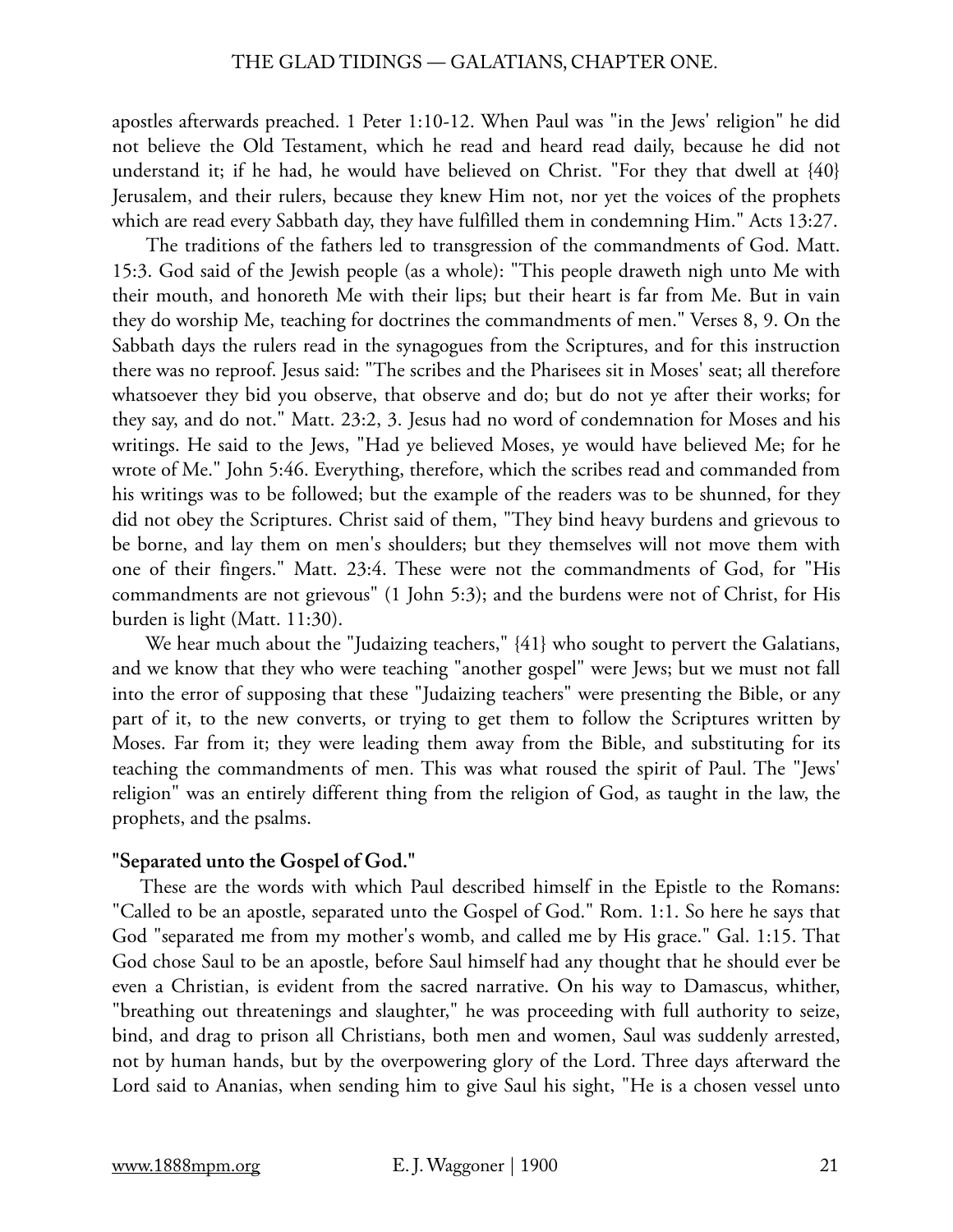Me, to bear My name before the Gentiles." Acts 9:15. God arrested Saul in his mad career of persecution, {42} because He had chosen him to be an apostle. So we see that the pricks against which Saul had been kicking were the strivings of the Spirit to turn him to the work to which he had been called.

 But how long before this had Saul been chosen to be the messenger of the Lord?—He himself tells us that he was "separated,"—"set apart,"—from his birth. He is not the first one of whom we read that from birth he was chosen to his life-work. Recall the case of Samson. Judges 13:2-14. John the Baptist was named, and his character and life-work were described, months before he was born. The Lord said to Jeremiah: "Before I formed thee in the belly I knew thee; and before thou camest forth out of the womb I sanctified thee, and I ordained thee a prophet unto the nations." Jer. 1:5. The heathen king Cyrus was named more than a hundred years before he was born, and his part in the work of God was laid out for him. Isa. 44:28; 45:1-4.

 These are not isolated cases, but are recorded for the purpose of showing us that God rules in the world. It is as true of all men as it was of the Thessalonians, that "God hath from the beginning chosen" them "to salvation through sanctification of the Spirit and belief of the truth." 2 Thess. 2:13. It rests with every one to make that calling and election sure. And he who willeth that all men should be saved, and come to the knowledge of the truth" (1 Tim. 2:3, 4, R.V.), has also appointed "to every man his work" (Mark 13:34). He who leaves not Himself without witness even in the inanimate creation (Acts 14:17; Rom. 1:20), would fain have man, His highest {43} earthly creation, willingly give such witness to Him as can be given only by human intelligence. All men are chosen to be witnesses for God, and to each is his labor appointed. All through life the Spirit is striving with every man, to induce him to allow himself to be used for the work to which God has called him. Only the Judgment Day will reveal what wonderful opportunities men have recklessly flung away. Saul, the violent persecutor, became the mighty apostle. Who can imagine how much good might have been done by the men whose great power over their fellows has been exerted only for evil, if they had yielded to the influence of the Spirit? Not every one can be a Paul; but the thought that each one, according to the ability that God has given him, is chosen and called of God to witness for Him, will, when once grasped, give to life a new meaning.

 The knowledge of this truth will not only make life more real for us, leading us to seek to know the will of God for us individually, and to submit wholly to Him, that He may use us to do the work for which He has designed us, but it will tend to make us more considerate of others, and not to despise the least. What a wonderful, a joyous, and yet a solemn thought, as we see men moving about, that to each one of them God has given a work of his own to do. They are all servants of the Most High God, each one assigned to special service. It is a wondrous privilege, and a wondrous responsibility. How few are doing the work God would have them do! We should be extremely careful not to hinder any person in the slightest degree from doing his heaven-appointed task. {44}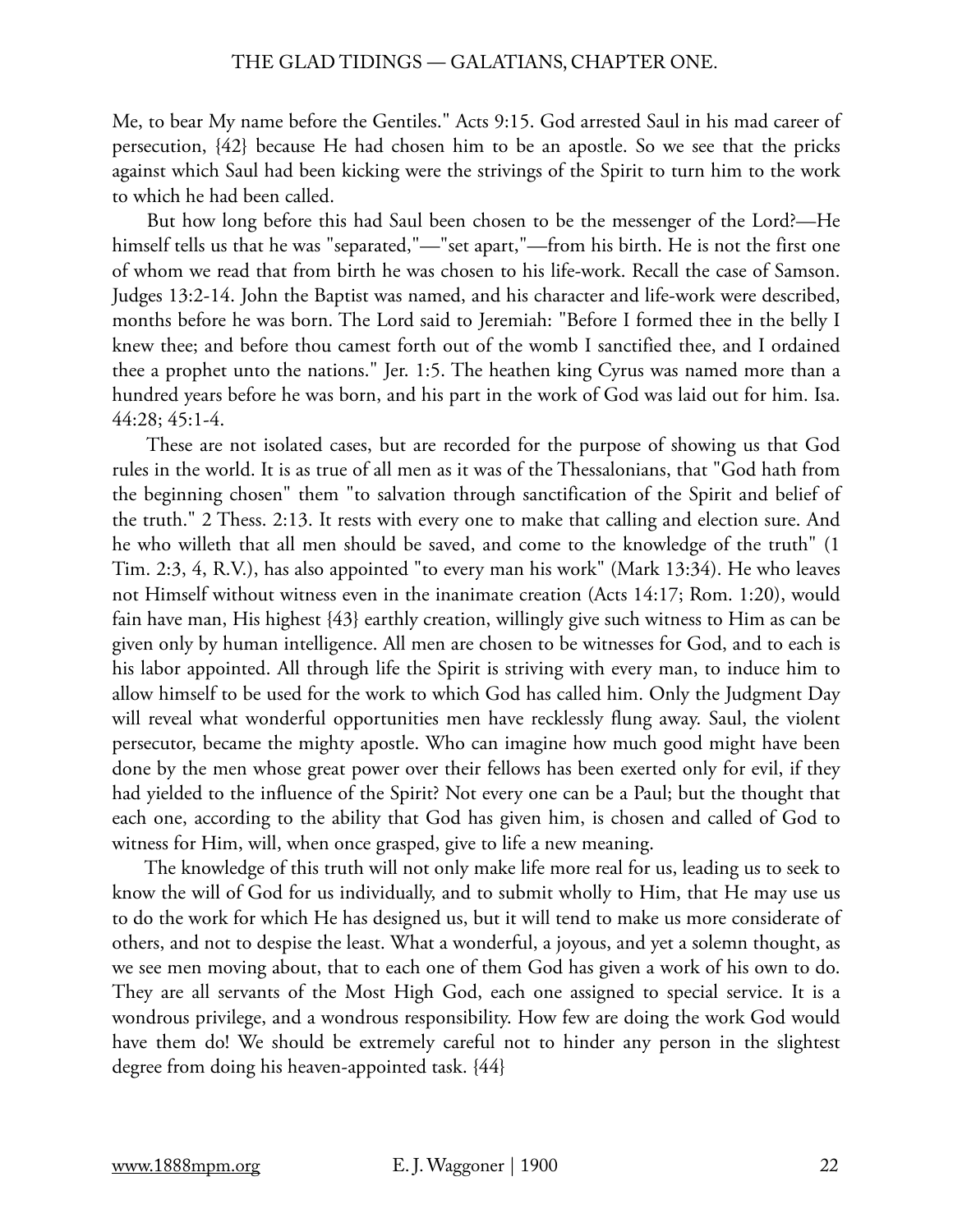#### THE GLAD TIDINGS — GALATIANS, CHAPTER ONE.

 Another thing that we should remember is that it is God who gives to every man his work. Each one is to receive his orders from God, and not from men. Therefore, we should beware of dictating to men concerning their duty. God can make it plain to them, as well as to us; and if they will not hear Him, they will not be likely to hear us, even if we could direct them in the right way. "It is not in man that walketh to direct his steps" (Jer. 10:23), much less to direct the steps of some other man.

#### **Conferring with Flesh and Blood.**

"Immediately I conferred not with flesh and blood." This statement is made for the purpose of showing that the apostle did not receive the Gospel from any human being. He saw Christ, and accepted Him, then he went to Arabia, and came back to Damascus, and not till three years after his conversion did he go up to Jerusalem, where he stayed only fifteen days, and saw only two of the apostles. Moreover, the brethren were afraid of him, and would not at first believe that he was a disciple; so it is evident that he did not receive the Gospel from any man.

 But there is much to learn from Paul's not conferring with flesh and blood. To be sure, he had no need to, since he had the Lord's own word; but such a course as his is by no means common. For instance, a man reads a thing in the Bible, and then must ask some other man's opinion before he dare believe it. If none of his friends believe it, he is fearful of accepting it. If his pastor, or some commentary, explains the text away, then away it goes; flesh {45} and blood gain the day against the Spirit and the Word.

 Or, it may be that the commandment is so plain that there is no reasonable excuse for asking anybody what it means. Then the question is, Can I afford to do it? Will it not cost too much sacrifice? The most dangerous flesh and blood that one can confer with is one's own. It is not enough to be independent of others; in matters of truth one needs to be independent of one's self. "Trust in the Lord with all thine heart; and lean not unto thine own understanding." Prov. 3:5. "He that trusteth in his own heart is a fool." Prov. 28:26.

 A pope is one who presumes to occupy the place in counsel which rightfully belongs to God alone. The man who makes himself pope, by following his own counsel, is just as bad as the man who dictates to another, and is more likely to be led astray than is the man who follows some pope other than himself. If one is to follow a pope at all, it would be more consistent to accept the pope of Rome, because he has had more experience in popery than any other. But none is necessary, since we have the Word of God. When God speaks, the part of wisdom is to obey at once, without taking counsel even of one's own heart. The Lord's name is "Counselor" (Isa. 9:6), and He is "wonderful in counsel." Hear Him! "He will be our Guide forevermore."

#### **"Immediately."**

Note that word. Paul did not stop to parley. He lost no time. He thought he was serving God when he was persecuting the church, and the minute {46} he found out his mistake he turned about. When he saw Jesus of Nazareth, he recognized Him as his Lord, and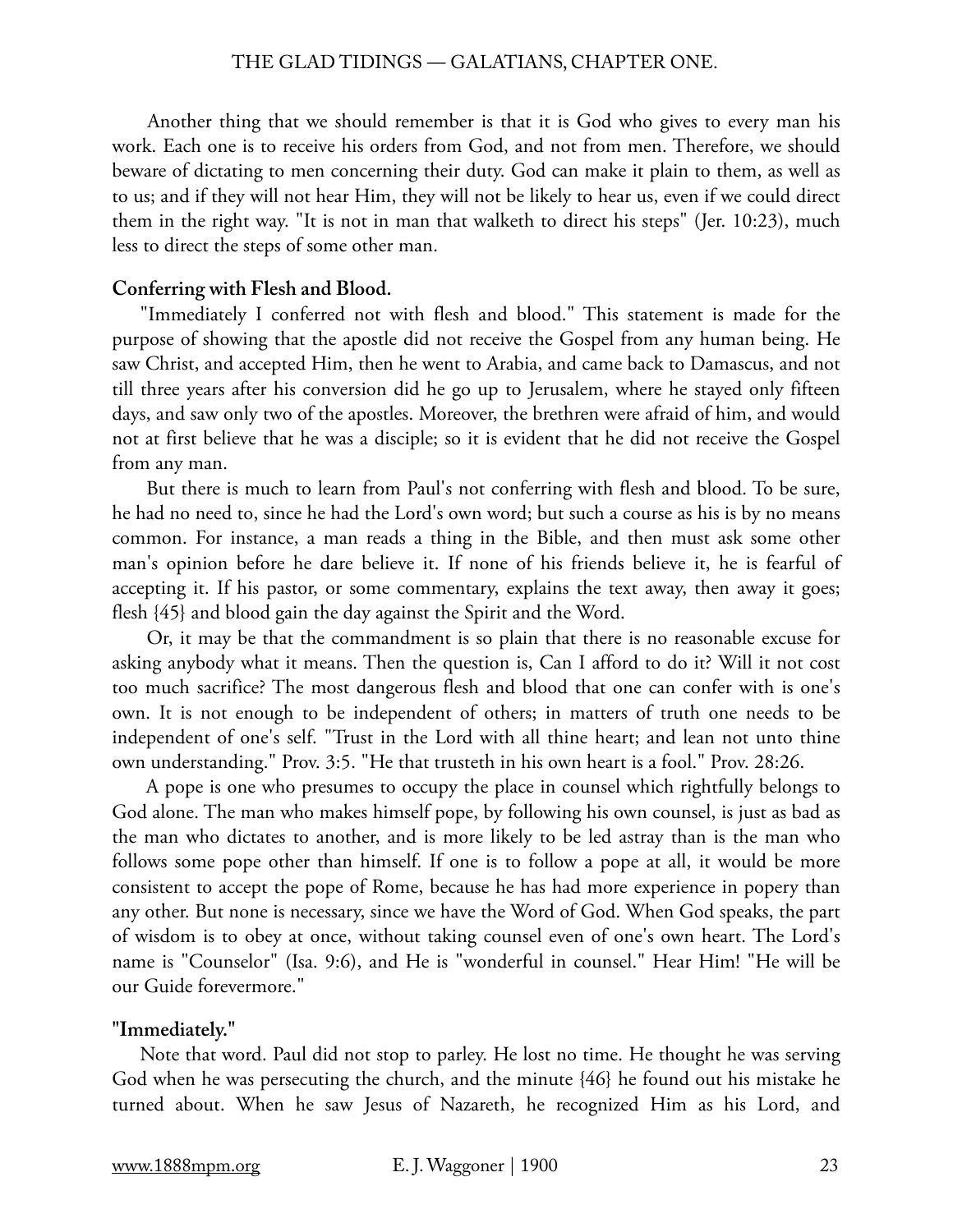#### THE GLAD TIDINGS — GALATIANS, CHAPTER ONE.

immediately cried out, "Lord, what wilt Thou have me to do?" He was ready to be set to work in the right way, and that immediately. It is an example well worth consideration. Would that everybody might truthfully say, "I made haste, and delayed not to keep Thy commandments." Ps. 119:60. "I will run the way of Thy commandments, when Thou shalt enlarge my heart." Verse 32.

#### **Gentiles—Heathen.**

Paul tells us that Christ was revealed in him, that he might preach Him among the heathen. In the Revision we have the word "Gentiles" used instead of "heathen." There is no difference. The two words are used interchangeably in the English Bible, for wherever they occur, they are translated from only one Greek word, or, if it be in the Old Testament, the corresponding Hebrew word. Let us note a few instances.

 In 1 Cor. 12:2 we read, "Ye know that ye were Gentiles, carried away unto these dumb idols, even as ye were led." This is from the ordinary word for "heathen," and the text itself shows that Gentiles are idol-worshipers—heathen. Take notice that the Corinthians "were Gentiles;" they ceased to be such on becoming Christians.

 Eph. 2:11, 12: "Wherefore remember, that ye being in time past Gentiles in the flesh, who are called Uncircumcision by that which is called the Circumcision in the flesh made by hands; that at that time ye were without Christ, being aliens from the common- {47} wealth of Israel, and strangers from the covenants of promise, having no hope, and without God in the world." Surely, to be a Gentile is to be in a most unenviable condition.

 We are told that "God at the first did visit the Gentiles, to take out of them a people for His name." Acts 15:14. And James referred to the believers in Antioch and elsewhere as those who "from among the Gentiles are turned to God." God's people are taken out from among the Gentiles, but on being taken out, they cease to be Gentiles. Abraham, the father of Israel, was taken from among the heathen (Josh. 24:2), so that all Israel are taken from among the Gentiles. Thus it is that "all Israel shall be saved" by the coming in of the fullness of the Gentiles. Rom. 11:25, 26.

 In Ps. 2:1-3 we might lawfully read, "Why do the Gentiles rage, and the people imagine a vain thing? The kings of the earth set themselves, and the rulers take counsel together, against the Lord, and against His anointed [that is, against Christ, for Christ means "anointed"], saying, Let us break their bands asunder, and cast away their cords from us." How often we see this fulfilled in the cases of individuals, who, with a triumphant air, exclaim: "Show me a place where the Gentiles are commanded to keep the ten commandments!" meaning that they are Gentiles, and thinking thus to cast away from themselves the laws of God. It is no honorable class in which they place themselves. It is true that the Gentiles are not commanded to keep the commandments, as Gentiles, for that would be impossible; as soon as {48} they accept Christ, and the law of the Spirit of life in Him, they cease to be Gentiles. How solicitous God is to save people from their Gentile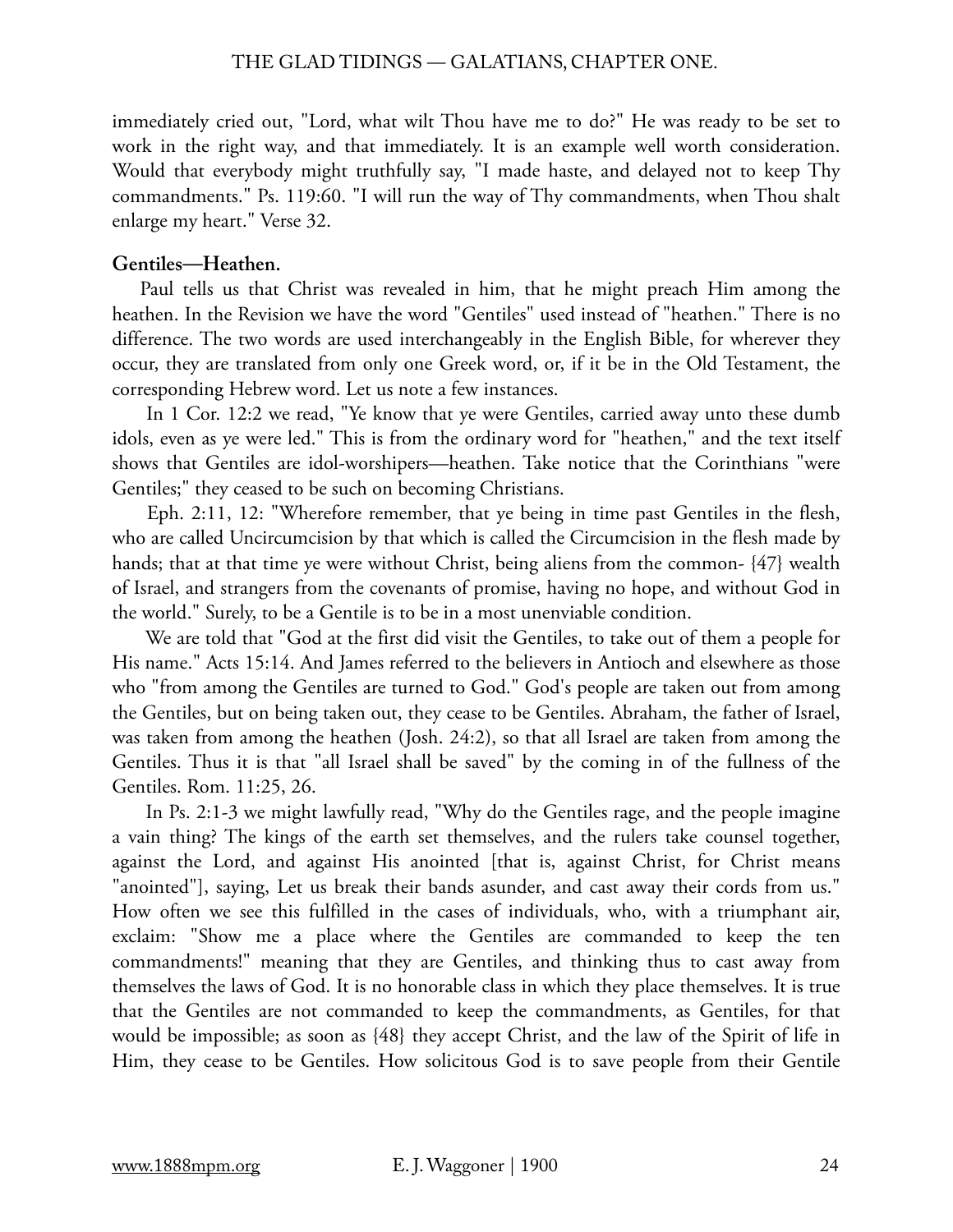state, is shown by His sending the apostle Paul (to say nothing of Christ) to bring them to Himself.

# **A Prophet to the Gentiles.**

In this connection it is worth while to note that God was as anxious for the conversion of the Gentiles three thousand years ago as He is to-day. The Gospel was preached to them before the first advent of Christ, as well as it was afterwards. Paul was not the first one who preached to the Gentiles after Christ, although he was sent specially to them. He was known as the apostle to the Gentiles, yet everywhere he went he preached to the Jews first, and as long as they would hear him. So it was before Christ. By many agencies God made Himself known among all nations, yet Jeremiah was specially chosen as the prophet to the Gentiles, or heathen. In Jer. 1:5, "Before thou camest forth out of the womb I sanctified thee, and I ordained thee a prophet unto the nations," the Hebrew word from which the word "nations" is translated is the very same that is regularly translated "heathen." "Why do the heathen rage?" Ps. 2:1. "Proclaim ye this among the Gentiles: Prepare war," etc. "Assemble yourselves, and come, all ye heathen." Joel 3:9-11. The words "heathen" and "Gentile" in these texts are the same as the word "nations," in Jer. 1:5. This can be seen by comparing the old with the Revised Version. So the Lord said to Jeremiah, "I sanctified thee, and I ordained thee, a prophet unto the Gentiles." Let no {49} one say that God ever at any time confined His truth to any one people, whether Jew or Gentile. "There is no difference between the Jew and the Greek; for the same Lord over all is rich unto all that call upon Him." Rom. 10:12.

# **The New Convert Preaching.**

As soon as Paul was converted, "straightway he preached Christ in the synagogues." Acts 9:20. Was it not marvelous that he should at once be able to preach so powerfully?—Indeed it was, as it is marvelous that any man can preach Christ. That anybody should be able to preach Christ in very truth, involves no less a mystery than Christ manifest in the flesh. But do not let anybody suppose that Paul got his knowledge instantaneously, without any study. Remember that he had all his life been a diligent student of the Scriptures. It was not an uncommon thing for a rabbi to be able to repeat the greater portion or the whole of the Hebrew Scriptures from memory, and we may be sure that Paul, who had made more advancement than any others of his age, was as familiar with the words of the Bible as a bright schoolboy is with the multiplication table. But his mind was blinded by the traditions of the fathers, which had been drilled into him at the same time. The blindness which came upon him when the light shone round him on the way to Damascus, was but a picture of the blindness of his mind; and the seeming scales that fell from his eyes when Ananias spoke to him, indicated the shining forth of the Word within him, and the scattering of the darkness of tradition. Paul's case was very dif- {50} ferent from that of a new convert who has never read or studied the Bible. Such an one can, indeed, tell what Christ has done for him, and may thereby do much good; but he needs much study of the Scriptures to make him able to show men the way of life perfectly, and lead them in the way of righteousness.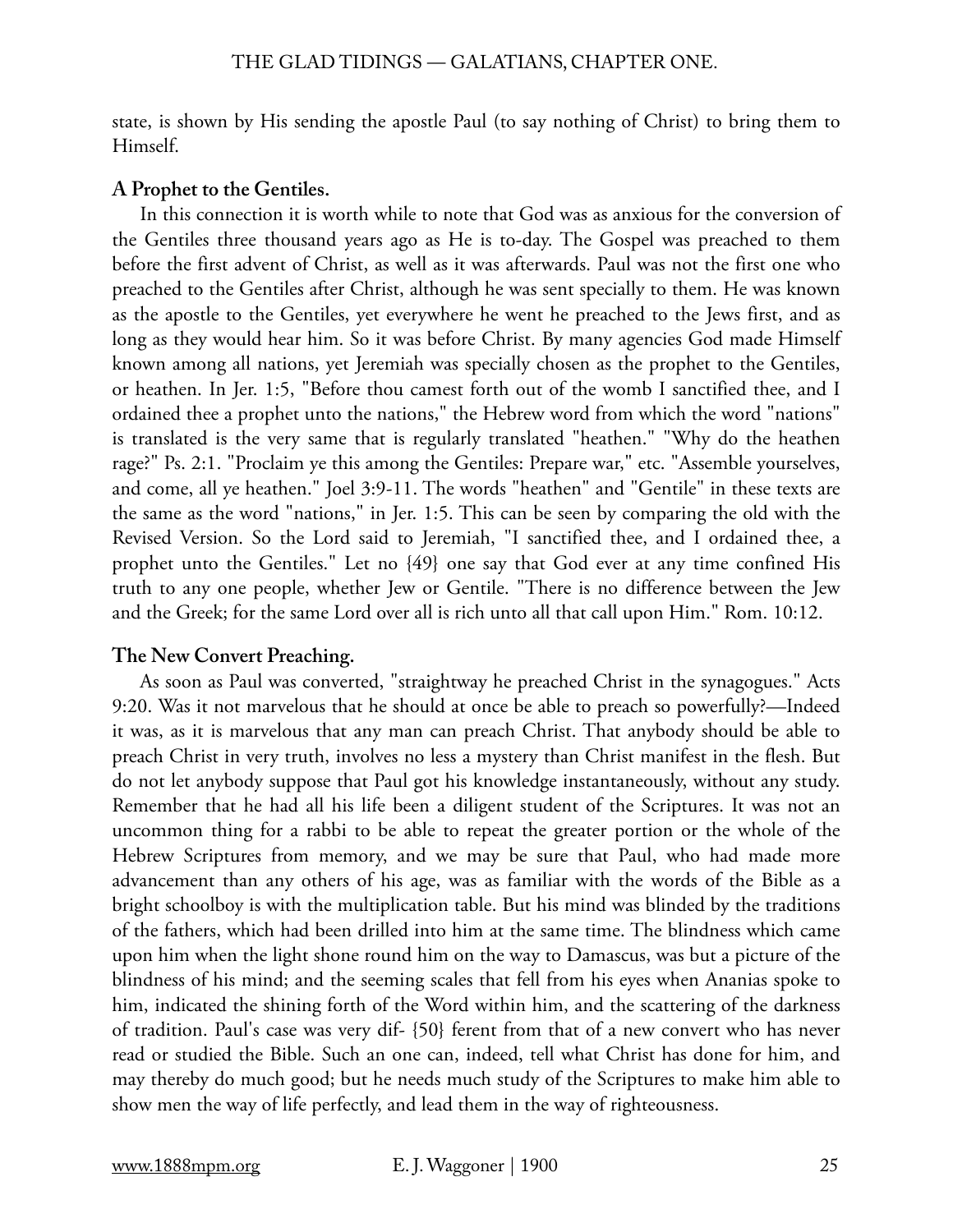#### **Paul in Arabia.**

Many have thought that it was while Paul was in Arabia that he had his wonderful revelations, and was taken up into heaven, where he heard "unspeakable words which it is not lawful for a man to utter." This may well be, although it is by no means probable that his visions of heavenly things were confined to that time. All his life through the apostle was in close communion with heaven, and we may be sure that "the heavenly vision" was never hidden from his sight. So, also, we may be sure that, since preaching was his life-work, he did not spend all the months he was in Arabia in study and contemplation. He had been so severe a persecutor, and had received so richly of God's grace, that he counted all the time lost in which he could not reveal that grace to others, feeling, "Woe is me, if I preach not the Gospel." He preached in the synagogues in Damascus, as soon as he was converted, before he went into Arabia; so it is but natural to conclude that he preached the Gospel to the Arabs. He could preach there without the opposition that he always received when among the Jews, and, therefore, his labors would not so much interfere with his meditation on the new worlds that had just opened before him. {51}

# **The Persecutor Preaching.**

Wonderful, indeed, it was to hear that "he that once persecuted us, now preacheth the faith of which he once made havoc." In view of the case of Saul of Tarsus, let no one look on any opposer of the Gospel as incorrigible. Those who make opposition are to be instructed with meekness, for who knows but that God will give them repentance to the acknowledgment of the truth? One might have said of Paul, He has had the light as clearly as any man can have it. He has had every opportunity; he has not only heard the inspired testimony of Stephen, but he has heard the dying confessions of many martyrs; he is a hardened wretch, from whom it is useless to expect any good. Yet that same Saul became the greatest preacher of the Gospel, even as he had been the most bitter persecutor. Is there a malignant opposer of the truth? Do not strive with him, and do not reproach him. Let him have all the bitterness and strife to himself, while you hold yourself to the Word of God and to prayer. It may not be long till God, who is now blasphemed, will be glorified in him.

#### **Glorifying God.**

"And they glorified God in me." How different Paul's case was from that of those to whom he said, "The name of God is blasphemed among the Gentiles through you" (Rom. 2:24)! Every one who professes to be a follower of God should be a means of bringing glory to His name, yet many cause it to be blasphemed; and to have the name of God blasphemed through us is as bad as to be ourselves open {52} blasphemers. How can we cause His name to be glorified?—"Let your light so shine before men, that they may see your good works, and glorify your Father which is in heaven." Matt. 5:16.

#### RECAPITULATION.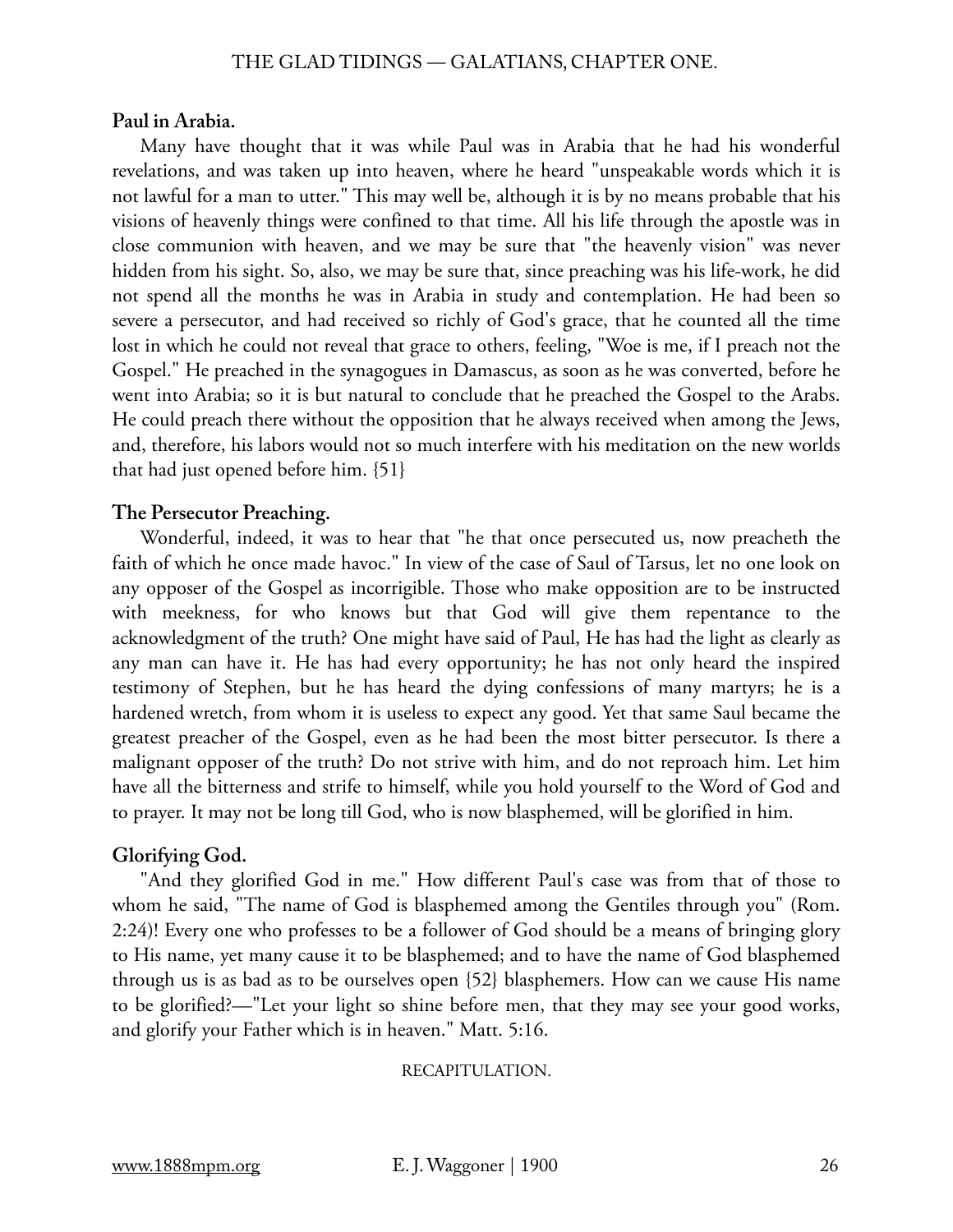#### THE GLAD TIDINGS — GALATIANS, CHAPTER ONE.

Let us now take a brief glance at the chapter as a whole.

The greeting, embracing the first five verses, tells us the name and calling of the writer of the epistle, and his authority. It incidentally notes the fact that Christ is Divine. A benediction is pronounced, from God the Father, and Jesus Christ the Son. Christ gave Himself for our sins,—purchased them,—thus to deliver us from this present evil world. Our sins constitute this present evil world. Our sins belong to Christ, not to us; so by the power of His death and resurrection, in which He gave Himself for our sins, we may be kept from them. It is the will of God to save us, so that there can be no doubt as to our acceptance. To God belongs the glory, because His is the kingdom and the power.

 The next two verses show us the condition of the churches in Galatia at the time the epistle was written, and thus make known to us why it was written. They were departing from God, being led astray by some who were perverting the Gospel of Christ, preaching a pretended gospel instead of the one only Gospel, which is the power of God to salvation to every one that believes. The marvel of the thing is the same as that expressed in Jer. 2:12, 13: "Be astonished, O ye heavens, at this, and be horribly afraid, be ye very desolate, saith the Lord. For My {53} people have committed two evils: they have forsaken Me the Fountain of living waters, and hewed them out cisterns, broken cisterns, that can hold no water."

 Then in the next two verses (8, 9) we find a curse pronounced on any one, even though it were the apostle himself, or an angel from heaven, who should presume to teach any other gospel than that he had preached. This shows the seriousness of the situation. The Galatian brethren were being placed under the curse by the accursed preachers who preached a false gospel.

 Following this, in verses 10-12, the apostle shows himself to be the servant of Christ, because he was seeking to please God only, and not men. The preachers who perverted the souls of men, would preach smooth things,—things in harmony with human nature,—to draw away disciples after them; Paul preached only the plain truth of God, which he received not through any man, but direct from heaven.

 Lastly we have the beginning of a little narrative of personal experience, which is continued more than half way through the second chapter. In this Paul refers to his life before his conversion, when he persecuted the church; mentions his conversion, which was the revelation of Christ in him; tells why he was called, and how promptly he responded to the call; and lastly shows how he had no opportunity to get the Gospel from apostles and brethren who were believers before him, even if he had wished to, since he had no connection with them for years after his conversion. The force of this will appear more plainly as we proceed. {54}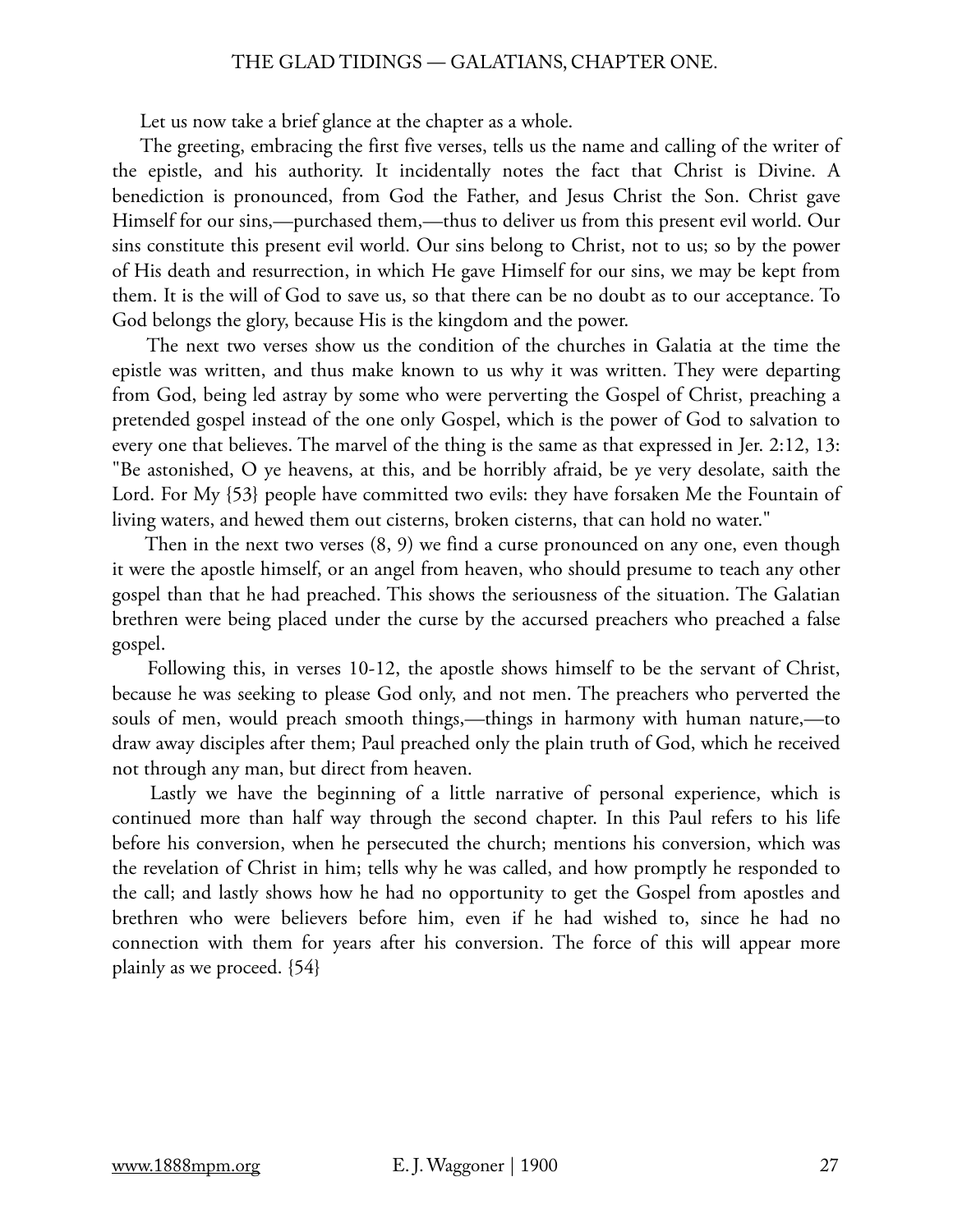# **CHAPTER II.**

# [LIFE BY THE FAITH OF CHRIST, THE TRUTH OF THE GOSPEL.](#page-0-0)

THERE are doubtless many who are reading this little book, not out of curiosity to see what another person thinks about the Epistle to the Galatians, but for help in arriving at an understanding of that much-discussed portion of Scripture. With each one of these I wish to hold a little personal talk before we proceed further with our study. Every portion of Scripture is connected with every other portion; as soon as we learn one thing thoroughly, making it a part of ourselves, it joins us and aids us in the search for more knowledge, just as each morsel of food that we eat and assimilate assists us in our labor for our daily bread. If, therefore, we proceed in the right way with the study of the Epistle to the Galatians, we shall have opened a wide door to the whole Bible.

The way to knowledge is very simple, so simple that many people despise it. It is not, however, to be despised, for, in spite of the oft-repeated statement to the contrary, there is

#### **A Royal Road to Knowledge,**

and that road is open to all. Here are the directions, laid down by the king who, to the highest degree, proved it to be the right way:—

 "My son, if thou wilt receive My words, and hide {55} My commandments with thee; so that thou incline thine ear unto wisdom, and apply thine heart to understanding; yea, if thou criest after knowledge, and liftest up thy voice for understanding; if thou seekest her as silver, and searchest for her as for hid treasures; then shalt thou understand the fear of the Lord, and find the knowledge of God. For the Lord giveth wisdom; out of His mouth cometh knowledge and understanding." Prov. 2:1-6.

 It was in a dream that God appeared to Solomon, and promised to give him wisdom, but it was not by idle dreaming that the wisdom came. Solomon did not go to sleep, and wake up to find himself the wisest man that ever lived. He longed for knowledge so much that he did, indeed, dream of it by night, but he worked for it by day. The foregoing Scripture tells his experience.

 Wisdom and knowledge concerning everything are to be found in God's Word; and if you would understand the Word of God, you must study it. No man on earth can give you his knowledge. Another may aid you by his experience, so that it need not take you as long as it took him; he may direct you how and where to work; but whatever any one really knows he must acquire for himself. When you have traveled over a road a thousand times, you know every turn in it, no matter how many there are, and can see the whole way in your mind. So after you have thought through a portion of Scripture time after time, you will at last be able to see the whole of it, and every separate statement in it, at a single glance. And when you can do that, you will see in it what no man on earth can tell you. {56}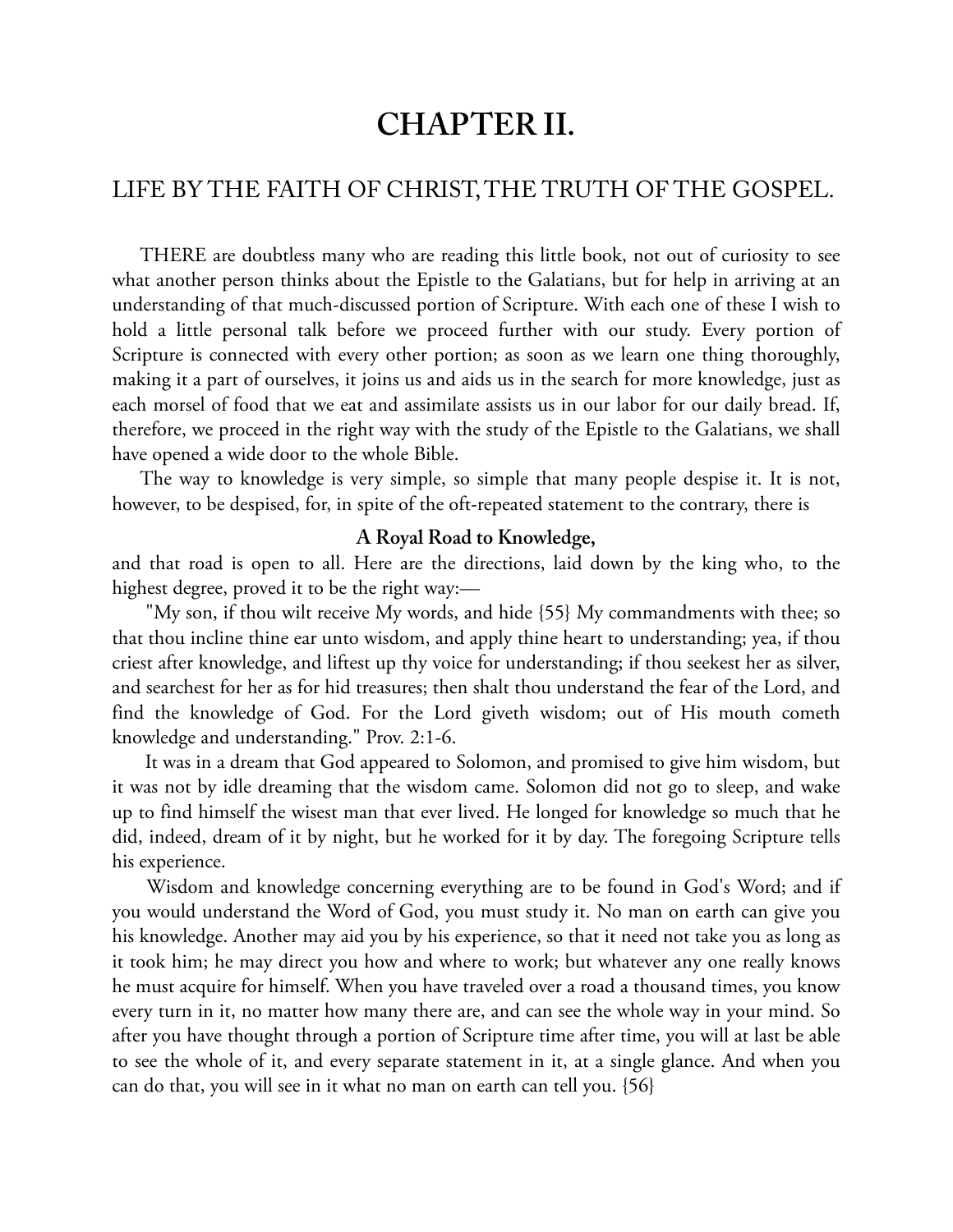#### THE GLAD TIDINGS — GALATIANS, CHAPTER TWO.

 It is useless to think to understand a detached sentence that may present special difficulty, without reference to the connection. If I should bring you a letter, and, pointing to a sentence near the close, should ask you to tell me what my correspondent means, you would at once ask, "What is he writing about? what does he say in what precedes?" If I should reply that I didn't wish you to know the subject of the letter, and would not allow you to read it from the beginning, you would say, "Then I can not help you." But if I should put the letter into your hands, asking you to help me to understand the difficult sentence, you would at once read the letter carefully from the beginning, making sure that you understood everything as you read, and then, with all that preceded the difficult sentence clearly in your mind, you would expect to understand the sentence itself. Even thus reasonably should we deal with the Bible.

 Therefore, to each one I say: Study the very words of the text. Go over them again and again; and every time you begin the study of a new portion, go back to the beginning and review all that you have been over. It is a royal method, and it yields royal results.

 The first chapter of Galatians gives us a brief, comprehensive view of what the Gospel is, of the condition of the Galatian brethren, and of Paul's personal experience. The second chapter refers to the meeting held in Jerusalem, seventeen years after Paul's conversion, and tells us what was the subject of controversy, and Paul's relation to it. The apostle's sole burden was to preserve "the truth of the Gospel" {57} among the brethren. Having the first chapter clearly in mind, we may proceed to the study of the second, remembering that it is but a continuation of the first.

 "Then after the space of fourteen years I went up again to Jerusalem with Barnabas, taking Titus also with me. And I went up by revelation; and I laid before them the Gospel which I preach among the Gentiles, but privately before them who were of repute, lest by any means I should be running, or had run, in vain. But not even Titus who was with me, being a Greek, was compelled to be circumcised; and that because of the false brethren privily brought in, who came in privily to spy out our liberty which we have in Christ Jesus, that they might bring us into bondage; to whom we gave place in the way of subjection, no, not for an hour; that the truth of the Gospel might continue with you. But from those who were reputed to be somewhat (whatsoever they were, it maketh no matter to me: God accepteth no man's person)—they, I say, who were of repute, imparted nothing to me; but contrariwise, when they saw that I had been intrusted with the Gospel of uncircumcision, even as Peter with the Gospel of the circumcision (for He that wrought for Peter unto the apostleship of the circumcision wrought for me also unto the Gentiles); and when they perceived the grace that was given unto me, James and Cephas and John, they who were reputed to be pillars, gave to me and Barnabas the right hands of fellowship, that we should go unto the Gentiles, and they unto the circumcision; only they would that we should remember {58} the poor; which very thing I was also zealous to do.

"But when Cephas came to Antioch, I resisted him to the face, because he stood condemned. For before that certain came from James, he did eat with the Gentiles; but when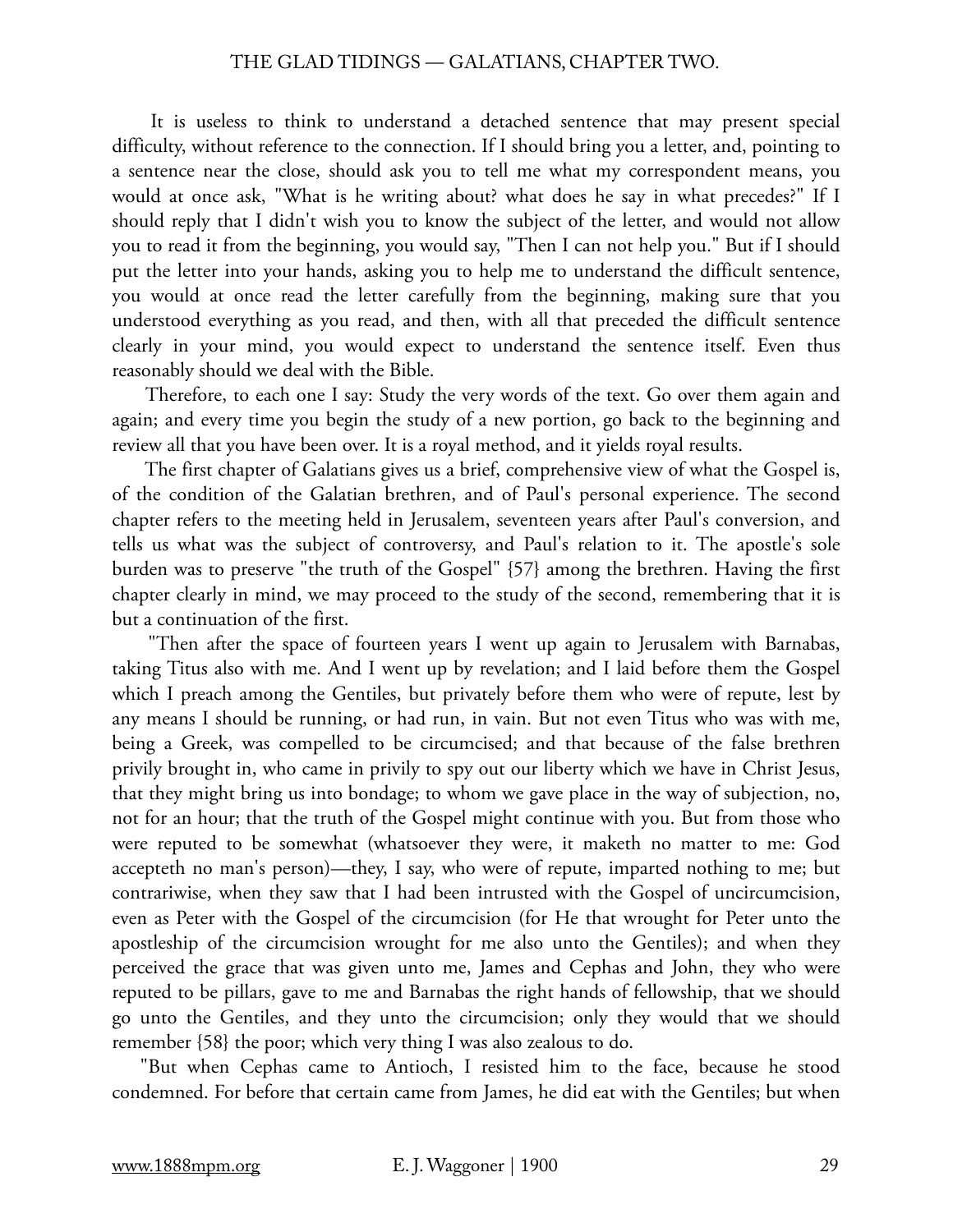they came, he drew back and separated himself, fearing them that were of the circumcision. And the rest of the Jews dissembled likewise with him; insomuch that even Barnabas was carried away with their dissimulation. But when I saw that they walked not uprightly according to the truth of the Gospel, I said unto Cephas before them all, If thou, being a Jew, livest as do the Gentiles, and not as do the Jews, how compellest thou the Gentiles to live as do the Jews? We being Jews by nature, and not sinners of the Gentiles, yet knowing that a man is not justified by the works of the law, save through faith in Jesus Christ, even we believed on Christ Jesus, that we might be justified by faith in Christ, and not by the works of the law; because by the works of the law shall no flesh be justified. But if, while we sought to be justified in Christ, we ourselves also were found sinners, is Christ a minister of sin? God forbid. For if I build up again those things which I destroyed, I prove myself a transgressor. For I through the law died unto the law, that I might live unto God. I have been crucified with Christ; yet I live; and yet no longer I, but Christ liveth in me; and that life which I now live in the flesh I live in faith, the faith which is in the Son of God, who loved me, and gave Himself up for me. I do not make void the grace of God; for if righteousness is through the law, then Christ died for naught." Galatians 2, R.V. {59}

# **Another Visit to Jerusalem.**

"Fourteen years after," following the natural course of the narrative, means fourteen years after the visit recorded in Gal. 1:18, which was three years after the apostle Paul's conversion. The second visit, therefore, was seventeen years after his conversion, or about the year 51 A.D., which coincides with the time of the conference in Jerusalem, which is recorded in Acts 15. It is with that conference, and the things that led to it, and grew out of it, that the second chapter of Galatians deals. In reading this chapter, therefore, the fifteenth of Acts must be understood and borne in mind.

# **The New Gospel.**

In the first chapter of Galatians (verses 6, 7) we are told that some were troubling the brethren, by perverting the Gospel of Christ, presenting a false gospel, and pretending that it was the true Gospel. In Acts 15:1 we read that "certain men which came down from Judea taught the brethren, and said, Except ye be circumcised after the manner of Moses, ye can not be saved." This, we see, was the other gospel, which was not another, since there is only one, but which was being palmed off upon the brethren as the true Gospel. That these men who brought this teaching professed to be preaching the Gospel, is evident from the fact that they professed to tell the people what they must do to be saved. Paul and Barnabas would not give any place to the new preaching, but withstood it, in order, as Paul tells the Galatians, "that the truth of the Gospel might continue with you." {60} Gal. 2:5. The apostles had "no small dissension and disputation with them." Acts 15:2. The controversy was no insignificant one, but was between the real Gospel and a counterfeit. The question was a vital one for the new believers, and has no less interest for us; it concerns our salvation.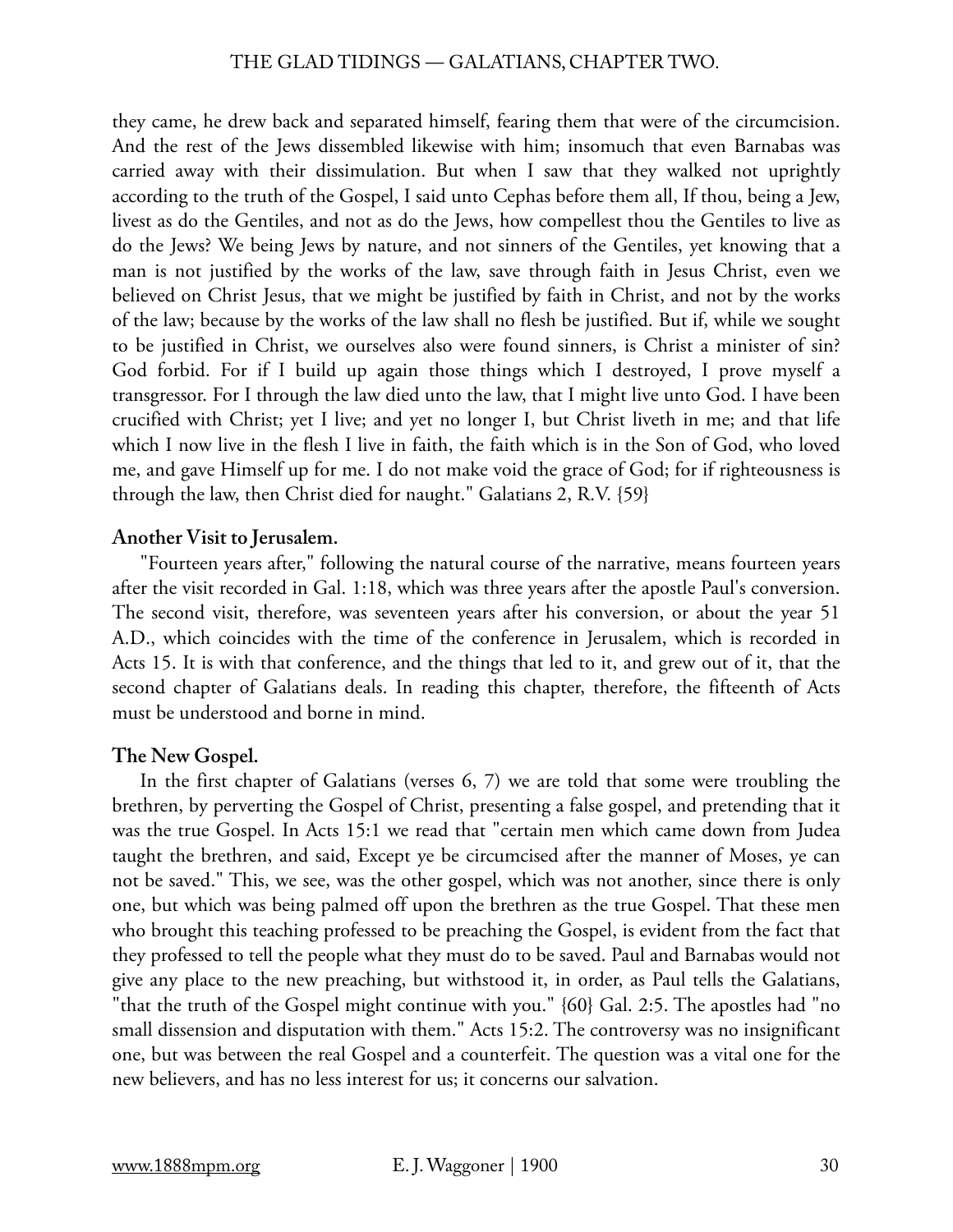#### **A Denial of Christ.**

A glance at the experience of the church at Antioch, to whom this new gospel was brought, will show that it did in the most direct manner deny the power of Christ to save. The Gospel was first brought to them by brethren who had been scattered by the persecution that arose on the death of Stephen. These brethren came to Antioch "preaching the Lord Jesus. And the hand of the Lord was with them; and a great number believed, and turned unto the Lord." Acts 11:19-21. Then the apostles sent Barnabas to assist in the work; and he, "when he came, and had seen the grace of God, was glad, and exhorted them all, that with purpose of heart they would cleave unto the Lord. For he was a good man, and full of the Holy Ghost and of faith; and much people was added unto the Lord." Verses 22-24. Then Barnabas found Saul, and together they labored with the church in Antioch for more than a year. Verses 25, 26. There were in the church prophets and teachers, and as they ministered unto the Lord, and fasted, the Holy Ghost spoke to them, telling them to separate Barnabas and Saul to the work to which He had called them. Acts 13:1-3. So we see that the church there had had much experience in the things of God. They {61} were acquainted with the Lord and with the voice of the Holy Spirit, who witnessed that they were children of God. And now after all this, these men said to them, "Except ye be circumcised after the manner of Moses, ye can not be saved." That was as much as to say, All your faith in Christ, and all the witness of the Spirit, are nothing without the sign of circumcision. The sign of circumcision, without faith, was exalted above faith in Christ without any outward sign. The new gospel was a most direct assault upon the Gospel, and a flat denial of Christ.

#### **"False Brethren."**

It is no wonder that Paul styles those who presented this teaching, "false brethren," who had, as the Danish strongly expresses it, "sneaked in." Gal. 2:4. To the Galatians he said of them, "There be some that trouble you, and would pervert the Gospel of Christ." Gal. 1:7. The apostles and elders, in their letter to the churches, said of those men, "Certain which went out from us have troubled you with words, subverting your souls." Acts 15:24. And they further added that they "gave no commandment" to them. Verse 24, R.V. That is to say, these teachers were "false brethren," who were not recognized by the apostles as teachers, who were speaking perverse things to draw away disciples after themselves. There have been many such since that time. So vicious was their work that the apostle said, "Let them be accursed." They were deliberately seeking to undermine the Gospel of Christ, and thus to destroy the souls of the believers. {62}

#### **"The Sign of Circumcision."**

These false brethren had said, "Except ye be circumcised after the manner of Moses, ye can not be saved." Literally, you have not power to be saved. They made salvation only a human thing, resulting solely from the exercise of human power. They had no knowledge of what circumcision really is. "He is not a Jew, which is one outwardly; neither is that circumcision, which is outward in the flesh; but he is a Jew, which is one inwardly; and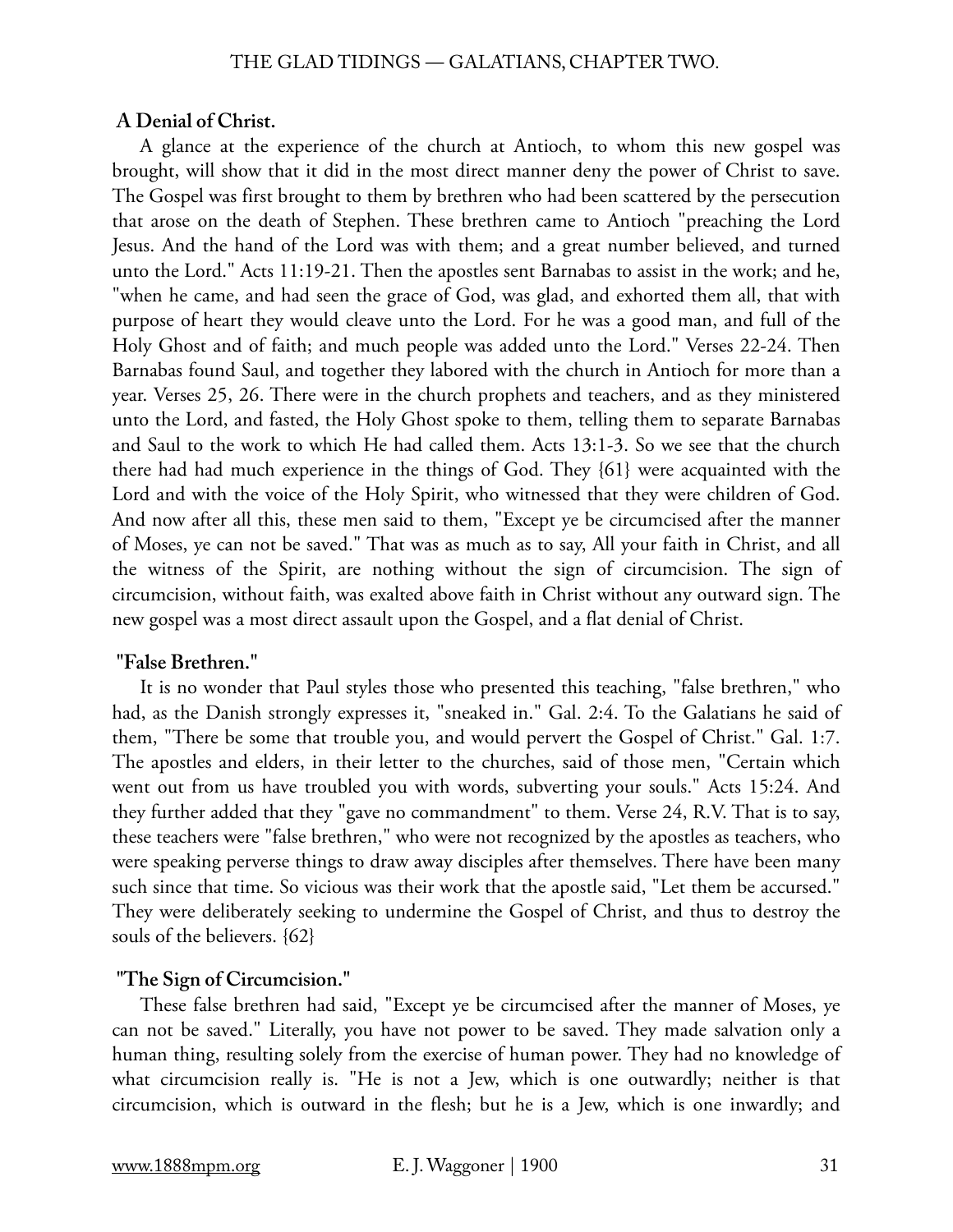circumcision is that of the heart, in the Spirit, and not in the letter; whose praise is not of men, but of God." Rom. 2:28, 29. There was a time, after Abraham believed God, when he listened to the voice of Sarai, instead of to God, and sought to fulfil the promises of God by the power of his own flesh. See Genesis 16. The result was a failure—a bond-servant instead of an heir. Then God appeared to him again, exhorting him to walk before Him with singleness of heart, and repeating His covenant. As a reminder of his failure, and of the fact that "the flesh profiteth nothing," Abraham received "the sign of circumcision,"—a cutting off of the flesh. This was to show that since in the flesh "dwelleth no good thing," the promises of God can be realized only by the putting off of the body of the sins of the flesh, through the Spirit. "For we are the circumcision, which worship God in the Spirit, and rejoice in Christ Jesus, and have no confidence in the flesh." Phil. 3:3. Abraham was, therefore, really circumcised as soon as he received the Spirit through faith in God. "And he received the sign of {63} circumcision, a seal of the righteousness of the faith which he had yet being uncircumcised." Rom. 4:11. Outward circumcision was never anything more than a sign of the real circumcision of the heart; when this was absent, the sign was a fraud; but when the real circumcision was present, the sign could be dispensed with. Abraham is "the father of all them that believe, though they be not circumcised." The "false brethren" who visited the church at Antioch, subverting the souls of the disciples, and those of the same class who afterwards troubled the Galatians, perverting the Gospel of Christ, were substituting the empty sign for the reality. With them the shell of the nut without the kernel counted for more than the kernel without the shell.

# **"The Flesh Profiteth Nothing."**

Jesus said, "It is the Spirit that quickeneth; the flesh profiteth nothing; the words that I speak unto you, they are Spirit, and they are life." John 6:63. The people of Antioch and Galatia had trusted in Christ for salvation; now there were some who sought to induce them to trust in the flesh. They did not tell them that they were at liberty to sin. Oh, no; they told them that they must keep the law! Yes, they must do it themselves; they must make themselves righteous without Jesus Christ. For circumcision stood for the keeping of the law. Now the real circumcision was the law written in the heart by the Spirit; but these "false brethren" wished the believers to trust in the outward form of circumcision, as a substitute for the Spirit's work; so that the thing which was given as a sign of righteousness {64} by faith, became only a sign of self-righteousness. The false brethren would have them circumcised for righteousness and salvation; but Peter said, "Through the grace of our Lord Jesus Christ we believe to be saved." Just as Paul wrote, "With the heart man believeth unto righteousness; and with the mouth confession is made unto salvation." Rom. 10:10. "Whatsoever is not of faith is sin." Rom. 14:23. Therefore, all the efforts of men to keep the law of God by their own power, no matter how earnest and sincere they may be, can never result in anything but imperfection—sin. "All our righteousnesses are as filthy rags." Isa. 64:6.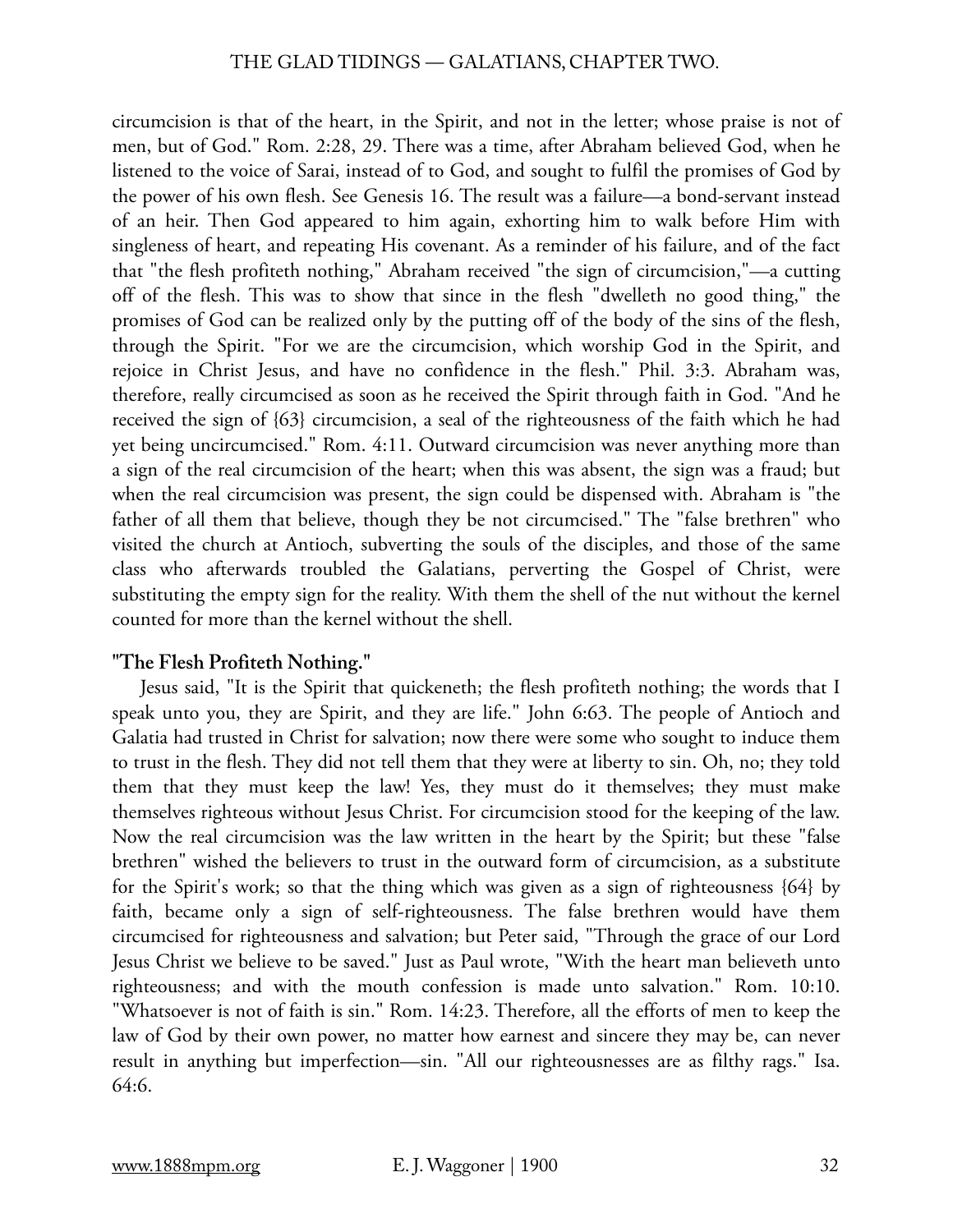#### THE GLAD TIDINGS — GALATIANS, CHAPTER TWO.

#### **"A Yoke of Bondage."**

When the question came up in Jerusalem, Peter said to those who would have men seek to be justified by their own works, instead of by faith in Christ, "Now therefore why tempt ye God, to put a yoke upon the neck of the disciples, which neither our fathers nor we were able to bear?" Acts 15:10. This yoke was a yoke of bondage, as is shown by Paul's words, that the "false brethren" sneaked in "to spy out our liberty which we have in Christ Jesus, that they might bring us into bondage." Gal. 2:4. Christ gives freedom from sin. His life is "the perfect law of liberty." "By the law is the knowledge of sin" (Rom. 3:20), but not freedom from it. "The law is holy, and the commandment holy, and just, and good" (Rom. 7:12), just because it gives the knowledge of sin by condemning it. It is a signpost, which points out the way, but does not carry us. It can tell us that we are out of the way; but {65} Jesus Christ alone can make us walk in it; for He is the way. Sin is bondage. Prov. 5:22. Only those who keep the commandments of God are at liberty (Ps. 119:45); and the commandments can be kept only by faith in Christ (Rom. 8:3, 4). Therefore, whoever induces people to trust in the law for righteousness, without Christ, simply puts a yoke upon them, and fastens them in bondage. When a man has been convicted by the law as a transgressor, and cast into prison, he can not be delivered from his chains by the law which holds him there. But that is no fault of the law: just because it is a good law, it can not say that a guilty man is innocent. So these Galatian brethren were brought into bondage by men who were foolishly and vainly seeking to exalt the law of God by denying Him who gave it, and in whom alone its righteousness is found.

#### **Why Paul Went Up to Jerusalem.**

The record in Acts says that it was determined at Antioch that Paul and Barnabas and some others should go up to Jerusalem about this matter. But Paul declares that he went up "by revelation." Gal. 2:2. Paul did not go up simply on their recommendation, but the same Spirit moved both him and them. He did not go up to learn the truth of the Gospel, but to maintain it. He went, not to find out what the Gospel really is, but to communicate the Gospel which he had preached among the heathen. Those who were chief in the conference imparted nothing to him. He had not been preaching for seventeen years that of which he stood in doubt. He knew whom he believed. He {66} had not received the Gospel from any man, and he did not need to have any man's testimony that it was genuine. When God has spoken, an indorsement by man is an impertinence. The Lord knew that the brethren in Jerusalem needed his testimony, and the new converts needed to know that those whom God sent spoke the words of God, and, therefore, all spoke the same thing. They needed the assurance that as they had turned from many gods to the one God, the truth is one, and there is but one Gospel for all men.

#### **The Gospel Not Magic.**

 The great lesson taught by this experience, to which Paul referred the Galatians, is that there is nothing in this world that can confer grace and righteousness upon men, and that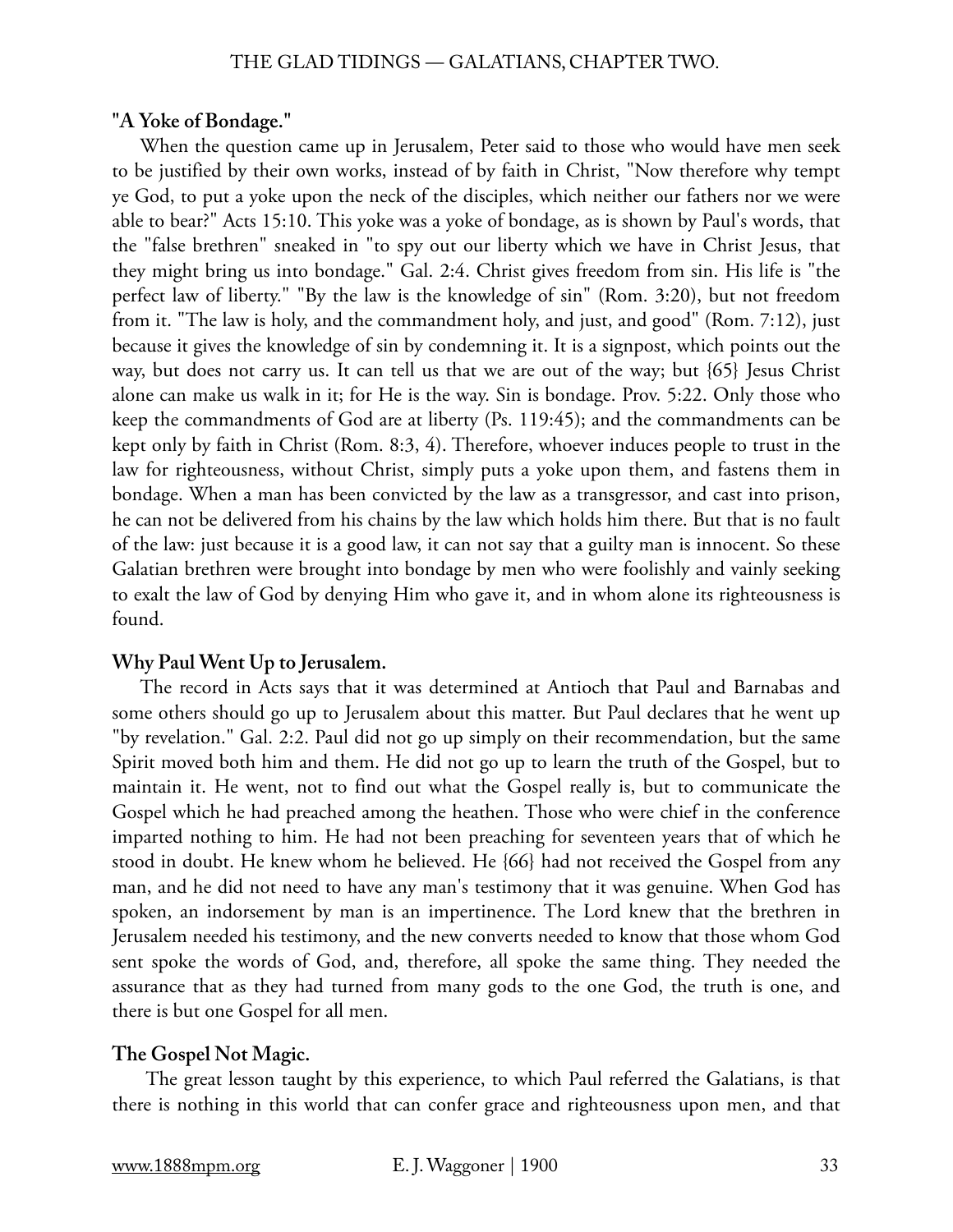there is nothing in the world that any man can do, that will bring salvation. The Gospel is the power of God unto salvation, and not the power of man. Any teaching that leads men to trust in any object, whether it be an image, a picture, or anything else, or to trust for salvation in any work or effort of their own, even though that effort be directed toward the most praiseworthy object, is a perversion of the truth of the Gospel,—a false gospel. There are in the church of Christ no "sacraments" that by some sort of magical working confer special grace on the receiver; but there are things that a man who believes in the Lord Jesus Christ, and who is thereby justified and saved, may do as an expression of his faith. The only thing in the world that has any efficacy in the way of salvation, is the life of God in Christ. "By grace are ye saved through {67} faith; and that not of yourselves; it is the gift of God; not of works, lest any man should boast. For we are His workmanship, created in Christ Jesus unto good works, which God hath before prepared that we should walk in them." Eph. 2:8-10, margin. This is "the truth of the Gospel," and it was for this that Paul stood. It is the Gospel for all time.

#### **Galatians and the Gospel.**

In this chapter the apostle says that he withstood the false teaching which was now misleading the Galatian brethren, in order that "the truth of the Gospel" might remain with them. Compare this with his introduction, in the first chapter, and his vehement assertions concerning the Gospel which he had preached to them, and his astonishment that they were now forsaking it, and it will be self-evident that the epistle must contain nothing else but the Gospel in the most forcible form of expression. Many have misunderstood it, and have derived no personal gain from it, because they have thought that it was but a contribution to the "strivings about the law," against which Paul himself warned the brethren.

# **No Monopoly of Truth.**

"Whatsoever they were, it maketh no matter to me; God accepteth no man's person." There is no man or body of men on earth, that has a monopoly of truth,—a corner, so to speak, so that whoever wishes it must come to him. Truth is independent of men. Truth is of God, for Christ, who is the shining of His glory, and the very impress of His substance (Heb. 1:3), is the truth (John 14:6). {68} Whoever gets the truth, must get it from God, and not from any man, just as Paul received the Gospel. God may and does use men as instruments, or channels, but He alone is the Giver. Neither names nor numbers have anything to do with determining what is truth. The truth is no more mighty, nor to be accepted more readily, when it is presented by ten thousand princes than when maintained by a single humble, laboring man. And there is no more presumptive evidence that ten thousand men have the truth than that one has it. Every man on earth may be the possessor of just as much of the truth as he is willing to use, and no more. See John 7:17; 12:35, 36. He who would act the pope, thinking to hold a monopoly of the truth, and compel people to come to him for it, dealing it out here, and withholding it there, loses all the truth that he ever had, if he ever really had any. Truth and popery can not exist together; no pope, or man with a popish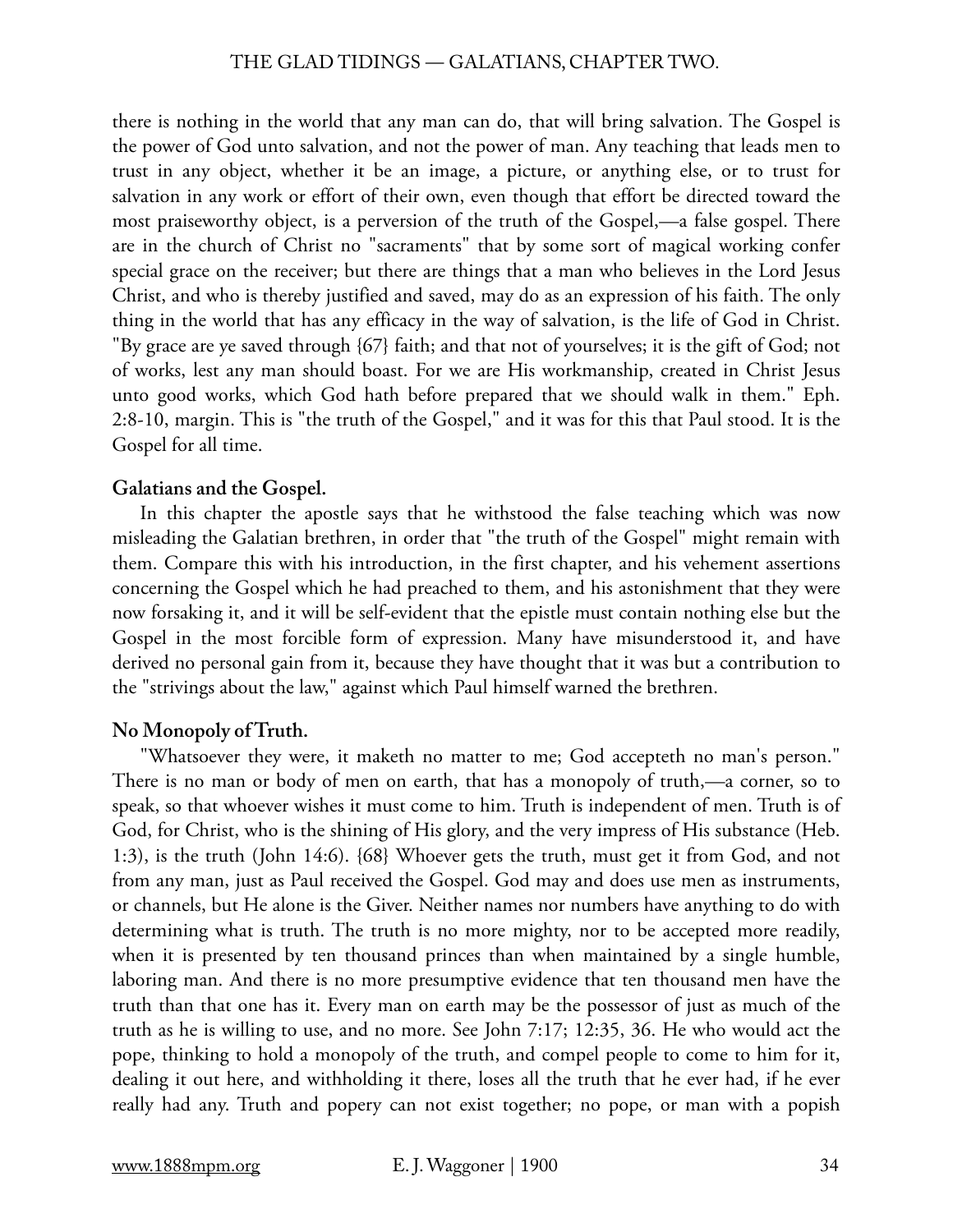disposition, has the truth. As soon as a man receives the truth, he ceases to be a pope. If the pope of Rome should get converted, and become a disciple of Christ, that very hour he would vacate the papal seat.

# **The Biggest Not Always the Best.**

 Just as there is no man who has a monopoly of truth, so there are no places to which men must necessarily go in order to find it. The brethren in Antioch did not need to go to Jerusalem to learn the truth, or to find out if what they had was the genuine article. The fact that truth was first proclaimed in a certain place, does not prove that it can be found only there, or that it can be found there {69} at all. In fact, the last places in the world to go to with the expectation of finding or learning truth, are the cities where the Gospel was preached in the first centuries after Christ, as Jerusalem, Antioch, Rome, Alexandria, etc. Paul did not go up to Jerusalem to them that were apostles before him, but began at once to preach.

 The Papacy arose in part in this way: It was assumed that the places where the apostles, or some of them, had preached must have the truth in its purity, and that all men must take it from there. It was also assumed that the people of a city must know more of it than the people in the country or in a village. So, from all bishops being on an equality, as at the beginning, it soon came to pass that the "country bishops" *(chorepiscopoi)* were rated as secondary to those who officiated in the cities. Then, when that spirit crept in, of course the next step was necessarily a strife among the city bishops to see which one should be greatest; and the unholy struggle went on until Rome gained the coveted place of power.

 But Jesus was born in Bethlehem, a place that was "little among the thousands of Judah" (Mic. 5:2), and nearly all His life He lived in Nazareth, a little town of so poor repute that a man in whom there was no guile said, "Can there any good thing come out of Nazareth?" John 1:45-47. Afterward Jesus took up His abode in the wealthy city of Capernaum, but was always known as "Jesus of Nazareth." It is no farther to heaven from the smallest village or even the smallest lonely cabin on the plain, than it is from the largest city, or bishop's palace. And God, "the {70} high and lofty One that inhabiteth eternity, whose name is Holy," dwells with him that is of a contrite and humble spirit. Isa. 57:15.

# **Appearances Are Nothing.**

God looks at what a man is, and not at what he seems to be. What he seems to be is what men estimate him to be, and depends largely on the eyes of those who look at him; what he is, is the measure of the power and wisdom of God that is in him. God does not set any store upon official position. It is not position that gives authority, but authority that gives the real position. Many a humble, poor man on earth, with never an official title to his name, has occupied a position really higher and of greater authority than that of all the kings of the earth. Authority is the unfettered presence of God in the soul.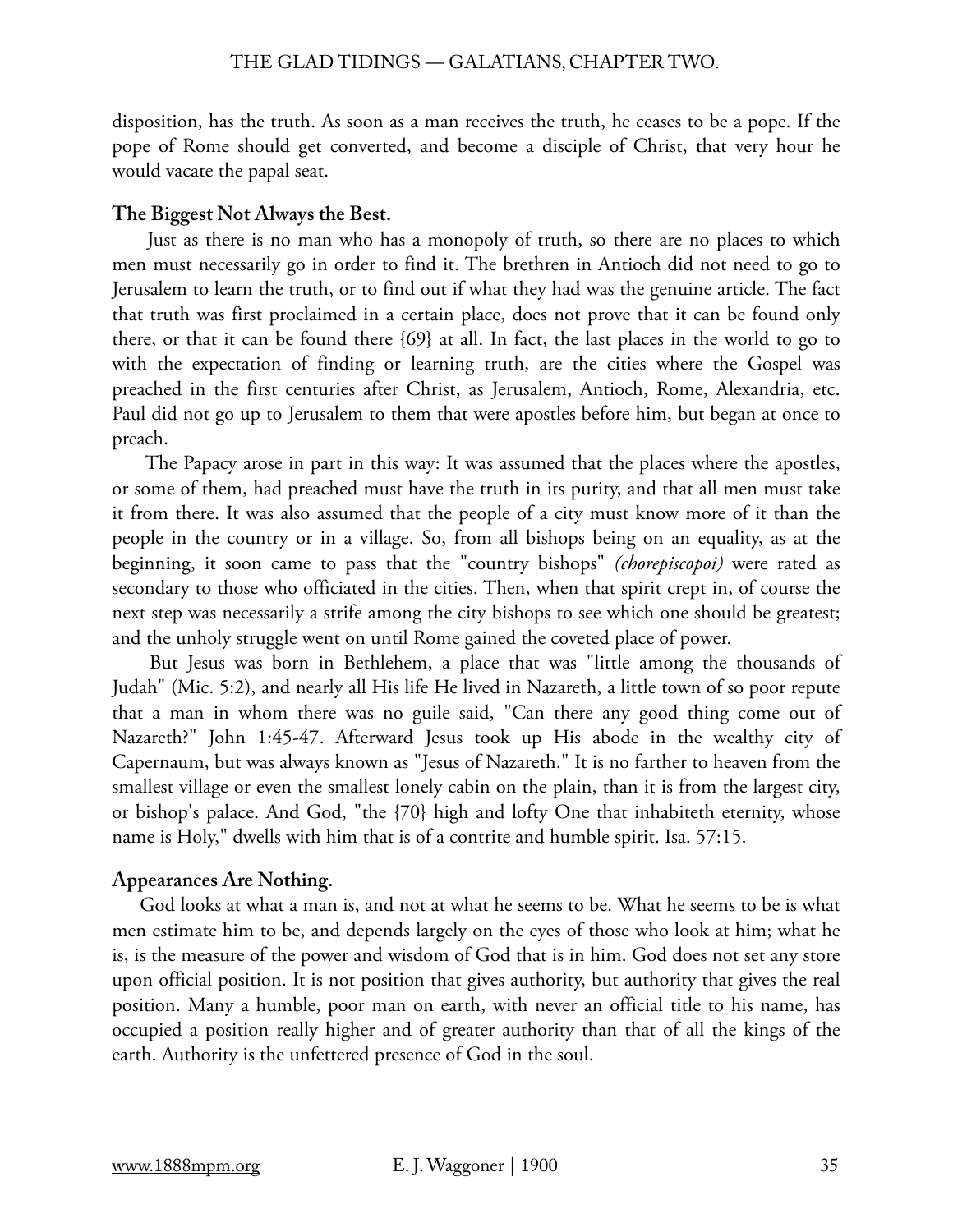#### **It Is God That Works.**

"He that wrought effectually in Peter to the apostleship of the circumcision, the same was mighty in me toward the Gentiles." The Word of God is living and active. Heb. 4:12, R.V. Whatever activity there is in the work of the Gospel, if there is any work done, is all of God. Jesus "went about doing good," "for God was with Him." Acts 10:38. He Himself said, "I can of Mine own self do nothing." John 5:30. "The Father that dwelleth in Me, He doeth the works." John 14:10. So Peter spoke of Him as "a Man approved of God" "by miracles and wonders and signs, which God did by Him." Acts 2:22. The disciple is not greater than his Lord. {71} Paul and Barnabas, therefore, at the meeting in Jerusalem, told "what miracles and wonders God had wrought among the Gentiles by them." Acts 15:12. Paul declared that he labored to "present every man perfect in Christ Jesus," "striving according to His working, which worketh in me mightily." Col. 1:28, 29. This same power it is the privilege of the humblest believer to possess, "for it is God which worketh in you both to will and to do of His good pleasure." Phil. 2:13. The name of Jesus is Emmanuel, "God with us." God with Jesus caused Him to go about doing good. He is unchangeable; therefore, if we truly have Jesus, God with us, we, likewise, shall go about doing good.

# **Recognizing the Gift.**

The brethren in Jerusalem showed their connection with God by recognizing the grace that was given to Paul and Barnabas. When Barnabas first went to Antioch, and saw the grace of God that was working there, he was glad, "and exhorted them all, that with purpose of heart they would cleave unto the Lord. For he was a good man, and full of the Holy Ghost." Acts 11:21-24. Those who are moved by the Spirit of God will always be quick to discern the workings of the Spirit in others. The surest evidence that any one knows nothing personally of the Spirit is that he can not recognize His working. The other apostles had the Holy Spirit, and they perceived that God had chosen Paul for a special work among the Gentiles; and, although his manner of working was different from theirs, for God had given him special gifts for his special work, they freely gave to him {72} the right hand of fellowship, only requesting that he would remember the poor among his own nation; and this he had already shown his willingness to do. Acts 11:27-30. So Paul and Barnabas returned to their work in Antioch.

# **Perfect Unity.**

We must not lose sight of the object Paul had in mind in referring to the meeting in Jerusalem. It was to show that there was no difference of opinion among the apostles nor in the church as to what the Gospel is. There were "false brethren," it is true, but inasmuch as they were false, they were no part of the church, the body of Christ, who is the truth. Many professed Christians, sincere persons, suppose that it is almost a matter of necessity that there be differences in the church. "All can not see alike," is the common statement. So they misread Eph. 4:13, making it read that God has given us gifts, "till we all come into the unity of the faith." What the Word teaches is that "in the unity of the faith, and of the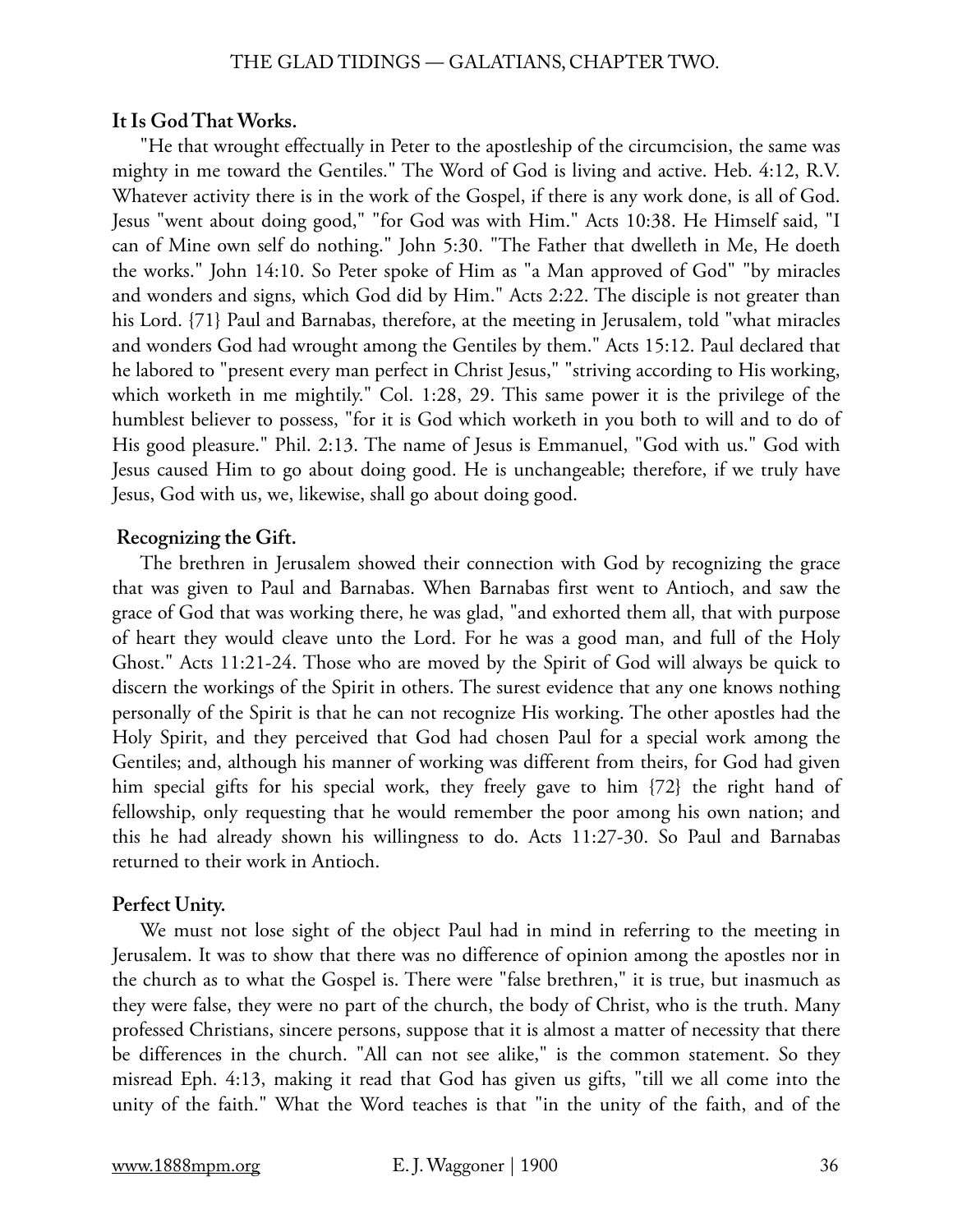knowledge of the Son of God," we all come "unto a perfect man, unto the measure of the stature of the fullness of Christ." There is only "one faith" (Eph. 4:5), "the faith of Jesus," as there is only one Lord; and those who have not that faith must necessarily be out of Christ. It is not at all necessary that there be the slightest difference upon any question of truth. Truth is the Word of God, and the Word of God is light; nobody but a blind man ever has any trouble to see a light that shines. The fact that a man has never in his life seen any other light used at night, except that from a tallow candle, does not in the least {73} stand in the way of his recognizing that the light from an electric lamp is light, the first moment he sees it. There are, of course, different degrees of knowledge, but never any controversy between those different degrees. All truth is one.

## **Withstanding Peter.**

"But when Peter was come to Antioch, I withstood him to the face, because he was to be blamed." We need not magnify nor dwell upon the mistakes of Peter or any other good man, because that is not profitable for us; but we must note this overwhelming proof that Peter was never considered the "prince of the apostles," and that he never was, and never considered himself to be, pope. Fancy any priest, bishop, or cardinal, withstanding Leo XIII. to the face in a public assembly. He would be considered extremely fortunate if the papal guards allowed him to escape with his life for thus presuming to oppose the self-styled "vicar of the Son of God." But Peter made a mistake, and that upon a vital matter of doctrine, because he was not infallible, and he meekly accepted the rebuke that Paul gave him, like the sincere, humble Christian that he was. If there were such a thing as a human head to the church, it would evidently be Paul, instead of Peter, as appears from the whole narrative. Paul was sent to the Gentiles, and Peter to the Jews; but the Jews formed only a very small portion of the church; the converts from the Gentiles soon outnumbered them, so that their presence was scarcely discernible. All these Christians were largely the fruit of Paul's labors, and they naturally looked up to him more than to {74} others, so that Paul could say that upon him daily came "the care of all the churches." 2 Cor. 11:28. But infallibility is not the portion of any man, and Paul himself did not claim it. The greatest man in the church of Christ has no lordship over the weakest. "One is your Master, even Christ; and all ye are brethren." "Be subject one to another."

## **Making a Difference.**

When Peter was at the conference in Jerusalem, he told the facts about the receiving of the Gospel by the Gentiles, through his preaching, saying, "God, which knoweth the hearts, bare them witness, giving them the Holy Ghost, even as He did unto us; and put no difference between us and them, purifying their hearts by faith." Acts 15:8, 9. God put no difference between Jews and Gentiles in the matter of the purification of the heart, because, knowing the hearts, He knew that "there is no difference; for all have sinned, and come short of the glory of God," so that there is no other way than for all to be "justified freely by His grace through the redemption that is in Christ Jesus." Rom. 3:22-24. Yet, after having been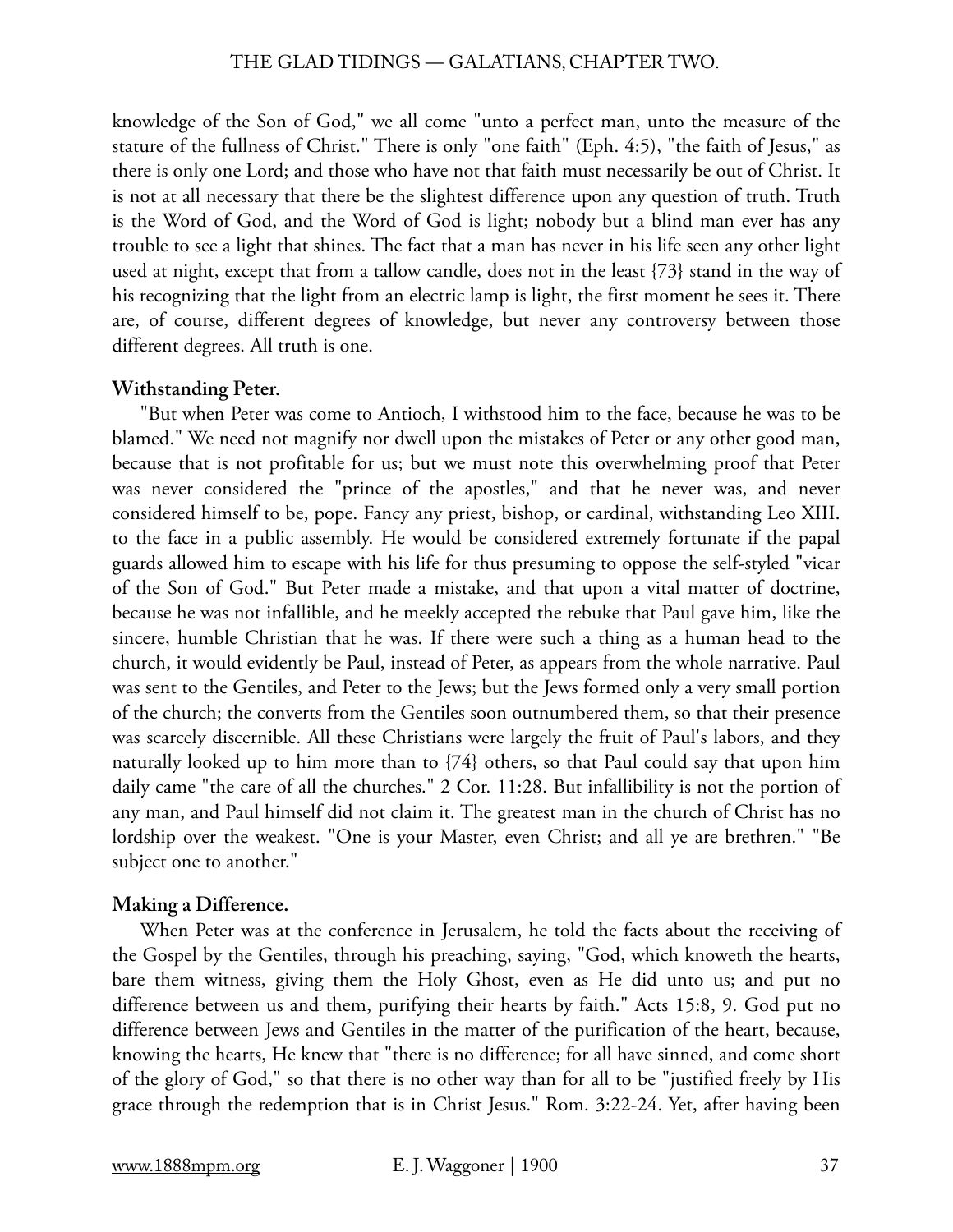shown this fact by the Lord; after having preached to the Gentiles, and after having witnessed the gift of the Holy Ghost to them, the same as to Jewish believers; after having eaten with those Gentile converts, and faithfully defending his course; after having given a clear testimony in conference, that God made no difference between Jews and Gentiles; and even immediately after himself making no difference, Peter suddenly, as soon as some came who he thought would not approve of {75} such freedom, began to make a difference. "He withdrew and separated himself, fearing them which were of the circumcision." This was, as Paul says, dissimulation, and was not only wrong in itself, but was calculated to confuse and mislead the disciples. The fact that this was dissimulation, which was apparent, only emphasizes the fact that there was no real difference among the brethren. It was fear, not faith, that for the moment controlled Peter.

# **Contrary to the Truth of the Gospel.**

A wave of fear seems to have passed over the Jewish believers, for "the other Jews dissembled likewise with him; insomuch that Barnabas also was carried away with their dissimulation." This in itself was, of course, not walking "uprightly, according to the truth of the Gospel;" but the mere fact of dissembling was not the whole of the offense against the truth of the Gospel. Under the circumstances it was a public denial of Christ, just as much as that of which Peter had once before, through sudden fear, been guilty. We have all been too often guilty of the same sin to permit us to sit in judgment; we can only note the fact and the natural consequence, as a warning to ourselves.

 See how the action of Peter and the others was a virtual, although unintentional, denial of Christ. There had just been a great controversy over the question of circumcision. It was a question of justification and salvation,—whether men were saved by faith alone in Christ, or by outward forms. Clear testimony had been borne that salvation is by faith alone: and now, while the controversy is still alive, {76} while the "false brethren" are still propagating their errors, these loyal brethren suddenly discriminated against the Gentile believers, because they were uncircumcised, in effect saying to them, Except ye be circumcised, ye can not be saved. Their actions said, We also are in doubt about the power of faith in Christ alone to save men; we really believe that salvation depends on circumcision and the works of the law; faith in Christ is well, but there's something more to do; it is not in itself sufficient. Such a denial of the truth of the Gospel Paul could not endure, and he at once struck directly at the root of the matter.

# **"Sinners of the Gentiles," and Sinners of the Jews.**

Paul said to Peter, "We . . . are Jews by nature, and not sinners of the Gentiles." Did he mean that they, being Jews, were, therefore, not sinners?—By no means, for he immediately adds that they had believed on Jesus Christ for justification. They were sinners of the Jews, and not sinners of the Gentiles; but whatever things they had to boast of as Jews, all had to be counted loss for the sake of Christ. Nothing availed them anything except faith in Christ; and since this was so, it was evident that the Gentile sinners could be saved directly by faith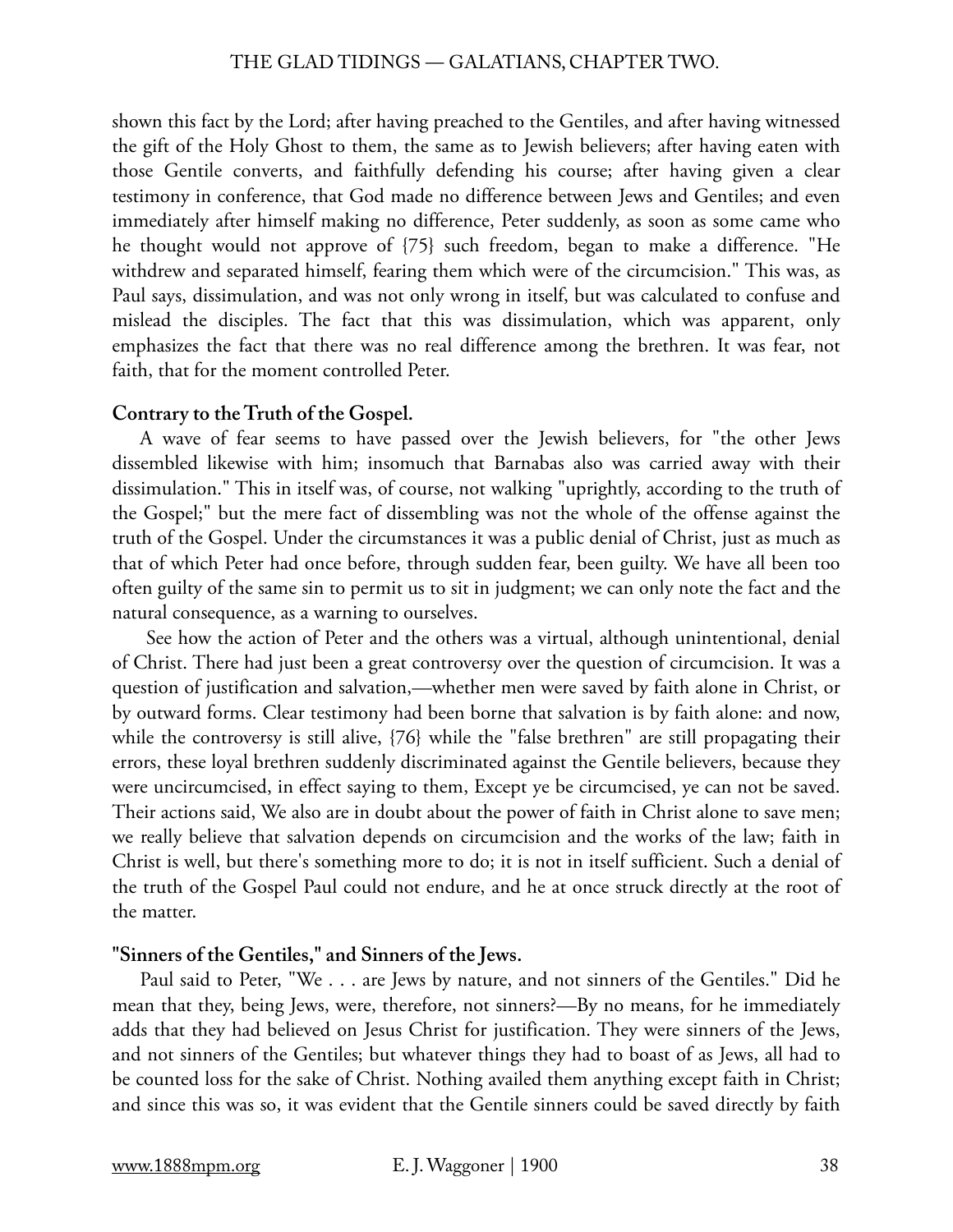in Christ, without going through the dead forms which had been of no service to the Jews, and which were given largely as the result of their unbelief.

"This is a faithful saying, and worthy of all acceptation, that Christ Jesus came into the world to save sinners." 1 Tim. 1:15. "All have sinned," and stand alike guilty before God; but all, of whatever {77} race or class, can accept this saying, "This Man receiveth sinners, and eateth with them." A circumcised sinner is no better than an uncircumcised one; a sinner who stands as a church-member, is no better than one who is outside. The sinner who has gone through the form of baptism is not better than the sinner who has never made any profession of religion. Sin is sin, and sinners are sinners, whether in the church or out; but, thank God, Christ is the propitiation for our sins, as well as for the sins of the whole world. There is hope for the unfaithful professor of religion, as well as for the sinner who has never named the name of Christ. The same Gospel that is preached to the world, must be preached to the church; for there is only one Gospel. It serves to convert sinners in the world, as well as sinners who stand as church-members, and at the same time it renews those who are really in Christ.

# **"Justified."**

"Knowing that a man is not justified by the works of the law," "we have believed in Jesus Christ, that we might be justified," said the apostle. The meaning of the word "justified" is "made righteous." This is the exact term that appears in other languages, which are not composed of foreign terms. The Latin word for righteousness is justitia. To be just is to be righteous. Then we add the termination fy, from the Latin word, meaning "to make," and we have the exact equivalent of the simpler term, "make righteous." In an accommodated sense we use the term "justified" of a man who has not done wrong in a thing whereof he is accused. But, strictly speaking, {78} such an one needs no justification, since he is already just; his righteous deed justified him. He was justified in his deed. But since all have sinned, there are none just or righteous before God; therefore they need to be justified, or made righteous, which God does. Now the law of God is righteousness. See Rom. 7:12; 9:30, 31; Ps. 119:172. Therefore Paul did not disparage the law, although he declared that no man could be made righteous by the law, meaning, of course, the law written on stones or in a book. No; so highly did he appreciate the law, that he believed in Christ for the righteousness which the law demands but can not give. "For what the law could not do, in that it was weak through the flesh, God sending His own Son in the likeness of sinful flesh, and for sin, condemned sin in the flesh; that the righteousness of the law might be fulfilled in us, who walk not after the flesh, but after the Spirit." Rom. 8:3, 4. The law, which declares all men to be sinners, could not justify them except by declaring that sin is not sin; and that would not be justification, but a self-contradiction in the law.

# **The Law Can Not Justify.**

"By the works of the law shall no flesh be justified." Shall we say, Then we will do away with the law? That is what every confirmed criminal thinks. Persistent law-breakers would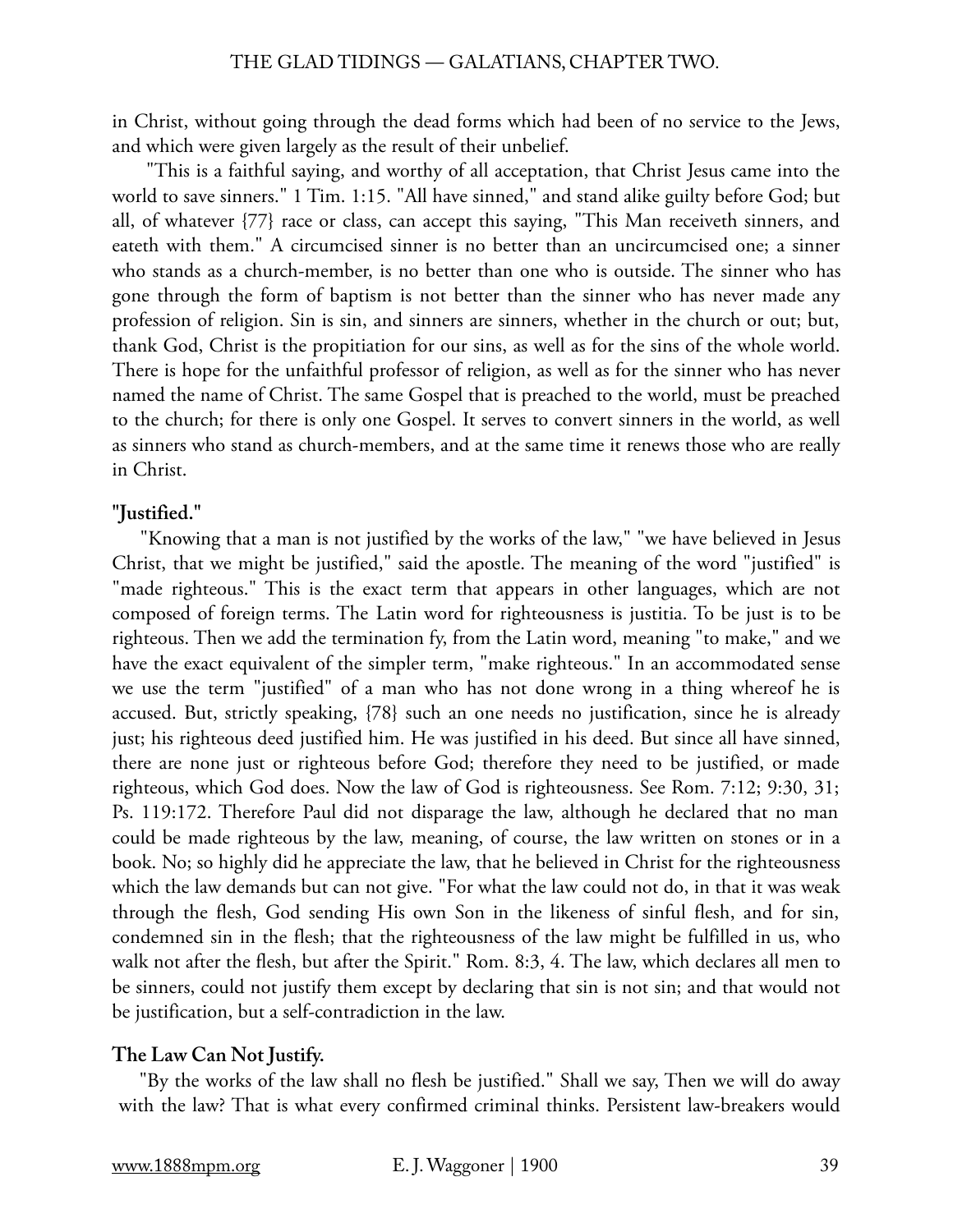gladly do away with the law which declares them guilty and will not say that wrong is right. But the law of God can not be abolished, for it is the statement of the will of God. Rom. 2:18. In very fact it is the life and character of God. "The law is holy, and the {79} commandment holy, and just, and good." Rom. 7:12. We read the written law, and find in it our duty made plain. But we have not done it; therefore we are guilty. "All have sinned, and come short of the glory of God." "There is none that doeth good, no, not one." Rom. 3:23, 12. Moreover, there is not one who has strength to do the law, its requirements are so great. Then it is very evident that no one can be justified by the works of the law, and it is equally evident that the fault is not in the law, but in the individual. Let the man get Christ in the heart by faith, and then the righteousness of the law will be there also, for Christ says, "I delight to do Thy will, O My God; yea, Thy law is within My heart." Ps. 40:8. He who would throw away the law because it will not call evil good, would reject God because He "will by no means clear the guilty." Ex. 34:7. But God will remove the guilt, will make the sinners righteous, that is, in harmony with the law, and then the law which before condemned them will witness to their righteousness.

# **"The Faith of Christ."**

Much is lost, in reading the Scriptures, by not noting exactly what they say. Here we have literally, "the faith of Christ," just as in Rev. 14:12 we have "the faith of Jesus." He is the Author and Finisher of faith. Heb. 12:2. God has "dealt to every man the measure of faith" (Rom. 12:3), in giving Christ to every man. "Faith cometh by hearing, and hearing by the Word of God" (Rom. 10:17), and Christ is the Word. All things are of God. It is He who gives repentance and forgiveness of sins. {80}

 There is, therefore, no opportunity for any one to plead that his faith is weak. He may not have accepted and made use of the gift, but there is no such thing as "weak faith." A man may be "weak in faith," that is, may be afraid to depend on faith, but faith itself is as strong as the Word of God. There is no faith but the faith of Christ; everything else professing to be faith is a spurious article. Christ alone is righteous; He has overcome the world, and He alone has power to do it; in Him dwelleth all the fullness of God, because the law—God Himself —was in His heart; He alone has kept and can keep the law to perfection; therefore, only by His faith,—living faith, that is, His life in us,—can we be made righteous.

 But this is sufficient. He is a "tried Stone." The faith which He gives to us is His own tried and approved faith, and it will not fail us in any contest. We are not exhorted to try to do as well as He did, or to try to exercise as much faith as He had, but simply to take His faith, and let it work by love, and purify the heart. It will do it; take it!

# **Believing Is Receiving.**

"As many as received Him, to them gave He power to become the sons of God, even to them that believe on His name." John 1:12. That is, as many as believed on His name received Him. To believe on His name is to believe that He is the Son of God; to believe that He is the Son of God, means to believe that He is come in the flesh, in human flesh, in our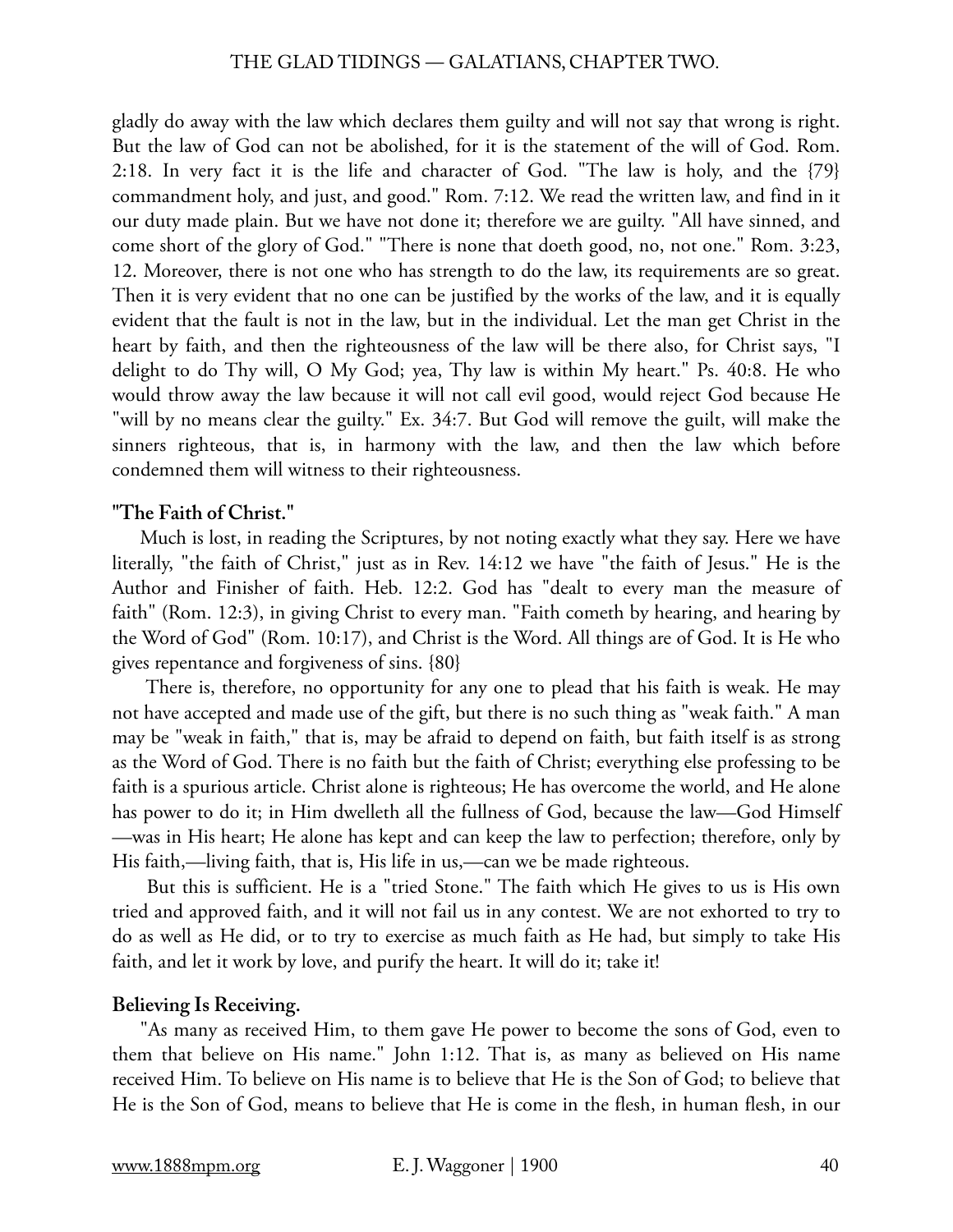flesh, for His name is "God with us;" so to believe on His name means simply to believe that He {81} dwells personally in every man,—in all flesh. We do not make it so by believing it; it is so, whether we believe it or not; we simply accept the fact, which all nature reveals to us.

 It follows, then, as a matter of course that, believing in Christ, we are justified by the faith of Christ, since we have Him personally dwelling in us, exercising His own faith. All power in heaven and earth is in His hands, and, recognizing this, we simply allow Him to exercise His own power in His own way. God does "exceedingly abundantly," by "the power that worketh in us."

## **Christ Not the Minister of Sin.**

Jesus Christ is "the Holy and Righteous One." Acts 3:14, R.V. "He was manifested to take away our sins; and in Him is no sin." 1 John 3:5. He not only "did no sin" (1 Peter 2:22), but He "knew no sin" (2 Cor. 5:21). Therefore, it is impossible that any sin can come from Him. He does not impart sin. In the stream of life that flows from the heart of Christ, through His wounded side, there is no trace of impurity. It is "a pure river of water of life, clear as crystal." He is not the minister of sin, that is, He does not minister sin to anybody. If in any one who has sought—and not only sought, but found—righteousness through Christ, there is afterwards found sin, it is because the person has dammed up the stream, allowing the water to become stagnant. The Word has not been given free course, so that it could be glorified; and where there is no activity, there is death. No one is to blame for this but the person himself. Let no pro- {82} fessed Christian take counsel of his own imperfections, and say that it is impossible for a Christian to live a sinless life. It is impossible for a true Christian, one who has full faith, to live any other kind of life. "How shall we, that are dead to sin, live any longer therein?" Rom. 6:2. "Whosoever is born of God doth not commit sin; for His seed remaineth in him; and he can not sin, because he is born of God." 1 John 3:9. Therefore "abide in Him."

# **What Was Destroyed?**

"If I build up again those things which I destroyed, I prove myself a transgressor." We ask again, What was destroyed, the building up of which will prove us to be transgressors? Remembering that the apostle is talking of those who have believed in Jesus Christ, that they might be justified by the faith of Christ, we find the answer to the question in Rom. 6:6: "Knowing this, that our old man is crucified with Him, that the body of sin might be destroyed, that henceforth we should not serve sin." Also Col. 2:10, 11: "Ye are complete in Him, which is the head of all principality and power; in whom also ye are circumcised with the circumcision made without hands, in putting off the body of the sins of the flesh by the circumcision of Christ." That which is destroyed is the body of sin, and it is destroyed only by this personal presence of the life of Christ. It is destroyed in order that we may be freed from its power, and may no longer need to serve it. It is destroyed for everybody, for Christ in His own flesh has abolished "the enmity," the carnal mind; not His own, for He had none, but ours. Our sins, our {83} weaknesses, were upon Him. For every soul the victory has been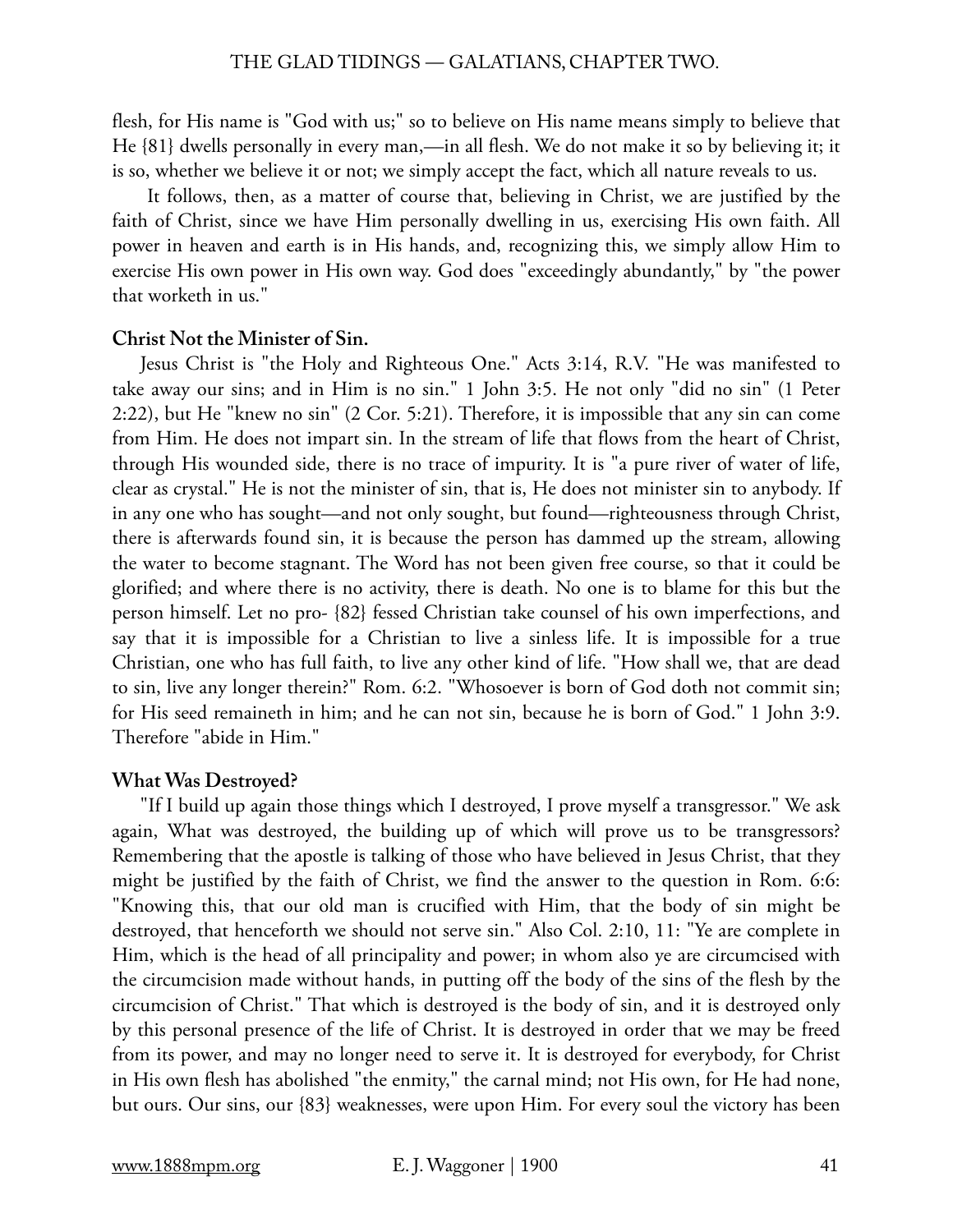gained, and the enemy has been disarmed. We have only to accept the victory which Christ has won. The victory over all sin is already a reality; our faith in it makes it real to us. The loss of faith puts us outside the reality, and the old body of sin looms up again. That which is destroyed by faith is built up again by unbelief. Remember that this destruction of the body of sin, although performed by Christ for all, is, nevertheless, a present, personal matter with each individual.

# **"Dead to the Law."**

Many seem to fancy that "dead to the law" means the same as that the law is dead. Not by any means. The law must be in full force, else no one could be dead by means of it. How does a man become dead to the law?—By receiving its full penalty, which is death. He is dead, but the law which put him to death is still as ready as ever to put to death another criminal. Suppose, now, that the man who was executed for gross crimes should, by some miraculous power, come to life again, would he not still be dead to the law?—Certainly; nothing that he had done could be mentioned to him by the law; but if he should again commit crimes, the law would again execute him, but as another man. We say now that I, through the law, am dead to the law, that I might live unto God. By the body of Christ I am raised from the death which I have suffered by the law because of my sin, and now I walk "in newness of life," a life unto God. Like Saul of old, I am by the Spirit of God "turned into another man." 1 Sam. 10:6. {84} This is the Christian's experience. That this is the case is shown by what follows.

# **Crucified with Christ.**

"I am crucified with Christ; nevertheless I live; yet not I, but Christ liveth in me." Christ was crucified; He was "delivered for our offenses, and raised again for our justification." Rom. 4:25. But unless we are crucified with Him, His death and resurrection profit us nothing. If the cross of Christ is separated from us, and outside of us, even though it be but by so much as a moment of time and an hair's breadth of space, it is to us all the same as if He were not crucified. No one was ever saved simply by looking forward to a cross to be erected and a Christ to be crucified at some indefinite time in the future, and no one can now be saved simply by believing that at a certain time in the past Christ was crucified. No; if men would see Christ crucified, they must look neither forward nor backward, but upward; for the arms of the cross that was erected on Calvary reach from Paradise lost to Paradise restored, and embrace the whole world of sin. The crucifixion of Christ is not a thing of but a single day. He is "the Lamb that hath been slain from the foundation of the world" (Rev. 13:8, R.V.); and the pangs of Calvary will not be ended as long as a single sin or sinner exists in the universe. Even now Christ bears the sins of the whole world, for "in Him all things consist;" and when at the last He is obliged to cut off the irreclaimably wicked in the lake of fire, the anguish which they suffer will be {85} only that which the Christ whom they have rejected suffered on the cross.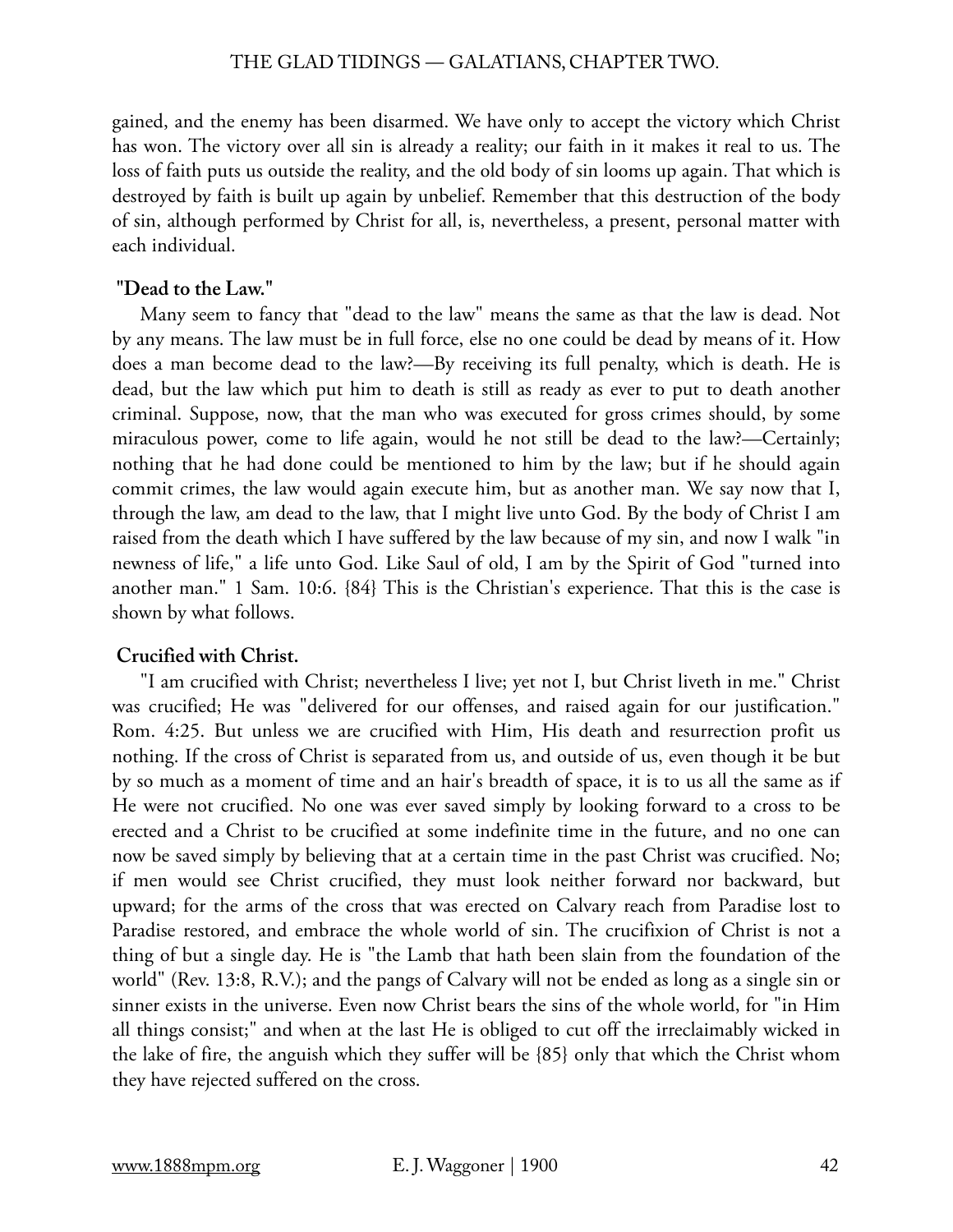#### **Where the Cross Is.**

Christ bore our sins in His own body on the tree. 1 Peter 2:24. He was "made a curse for us," in that He hung on the tree. Gal. 3:13. On the cross He bore not only the weakness and sin of humanity, but also the weakness of the earth. Thorns are the sign of the curse, the weakened, imperfect condition of the earth (Gen. 3:17, 18; 4:11, 12); and on the cross Christ bore the crown of thorns. Therefore, all the curse, every trace of it, is borne by Christ, —by Christ crucified. Wherever, therefore, we see any curse, or wherever there is any curse, whether we see it or not, there is the cross of Christ. This can be seen again from the following: The curse is death, and death kills; the curse is in everything, yet everywhere we see life. Here is the miracle of the cross. Christ suffered the curse of death, and yet lived. He is the only one that could do it. Therefore, the fact that we see life everywhere, also in ourselves, in spite of the curse which is everywhere, is positive proof that the cross of the Crucified One is there bearing it. So it is that not only every blade of grass, every leaf of the forest, and every piece of bread that we eat has the stamp of the cross of Christ on it, but, above all, we have the same. Wherever there is a fallen, sin-scarred, miserable human being, there is also the Christ of God crucified for him and in him. Christ on the cross bears all things, and the sins of that man are on Him. Because of unbelief and {86} ignorance the man feels all the weight of the heavy burden, but the load is on Christ, nevertheless. It is easy for Christ, but heavy for the man; if the man will believe, he may be relieved of the load. In short, Christ bears the sins of all the world on the cross. Therefore, wherever sin is found, there we may be sure is the cross of Christ.

## **Where Sin Is.**

Sin is a personal matter. A man is guilty only of his own sins, and not of those which another has committed. Now I can not sin where I am not, but only where I am. Sin is in the heart of man; "for from within, out of the heart of men, proceed evil thoughts, adulteries, fornications, murders, thefts, covetousness, wickedness, deceit, lasciviousness, an evil eye, blasphemy, pride, foolishness; all these evil things come from within." Mark 7:21-23. "The heart is deceitful above all things, and desperately wicked." Jer. 17:9. Sin is in every fiber of our being by nature. We are born in sin, and our life is sin, so that sin can not be taken from us without taking our life. What I need is freedom from my own personal sin,—that sin which not only has been committed by me personally, but which dwells in the heart,—the sin which constitutes the whole of my life.

## **Bound by Sin.**

"His own iniquities shall take the wicked himself, and he shall be holden with the cords of his sins." Prov. 5:22. "For though thou wash thee with niter, and take thee much soap, yet thine iniquity is marked before Me, saith the Lord." Jer. 2:22. My sin is com- {87} mitted by myself, in myself, and I can not separate it from me. Cast it on the Lord? Ah, yes, that is right, but how? Can I gather it up in my hands, and cast it from me, so that it will light upon Him?—I can not. If I could separate it but a hair's breadth from me, then I should be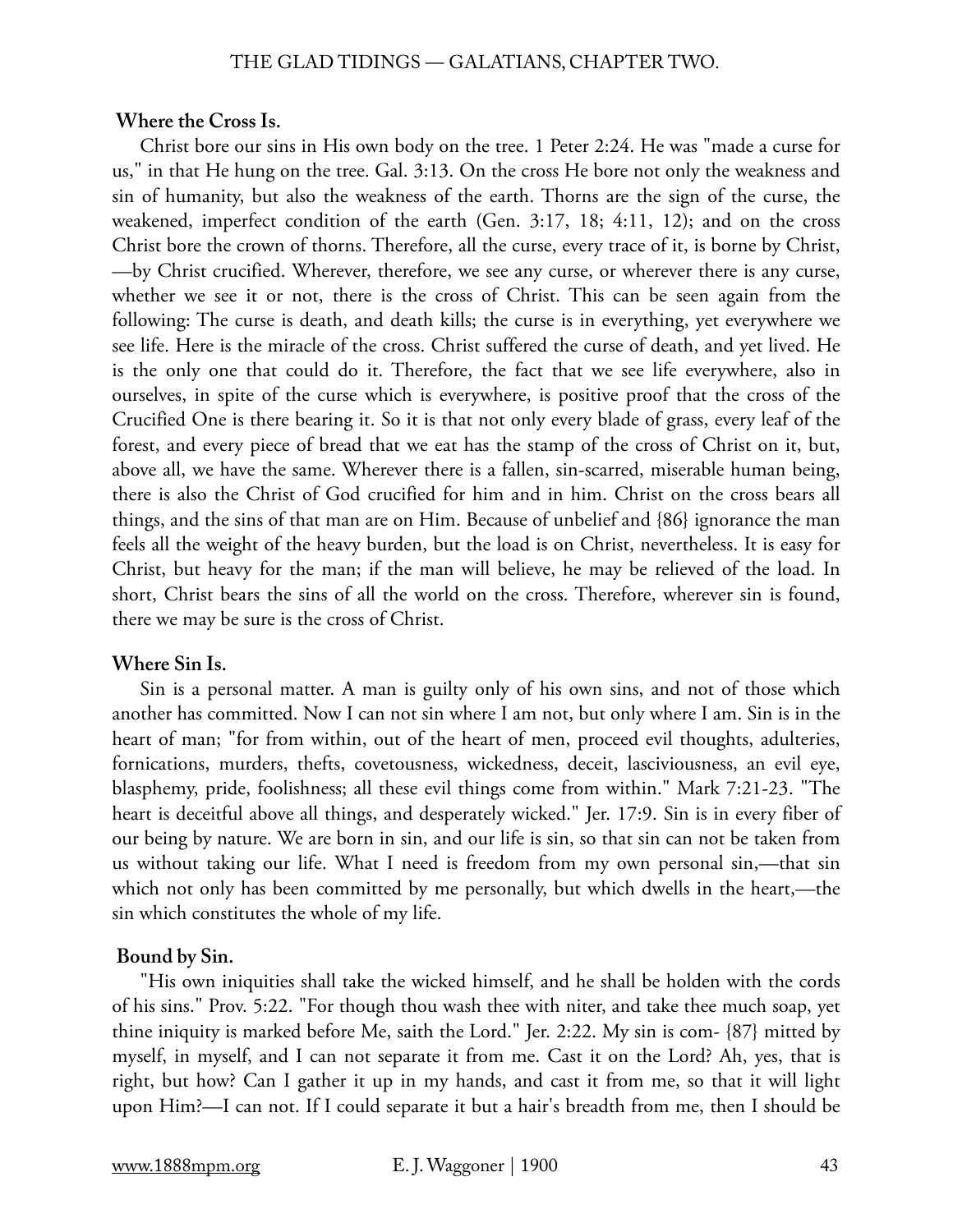safe, no matter what became of it, since it would not be found in me. In that case I could dispense with Christ; for if sin were not found in me, it would make no matter to me where it was found. If I could gather up my sins so as to lay them upon Christ crucified apart from me, then I would not need to put them on Him. They would then be away from me, and that would clear me. But no works of any kind that I can do can save me; therefore, all my efforts to separate myself from my sins are unavailing.

# **Christ Bears the Sin in Us.**

It is evident from what has been said that whoever bears my sins must come where I am, yea, must come into me. And this is just what Christ does. Christ is the Word, and to all sinners, who would excuse themselves by saying that they can not know what God requires of them, He says, "The Word is very nigh unto thee, in thy mouth, and in thy heart, that thou mayest do it." Deut. 30:11-14. Therefore, He says, "If thou shalt confess with thy mouth the Lord Jesus, and shalt believe in thine heart that God hath raised Him from the dead, thou shalt be saved." Rom. 10:9. What shall we confess about the Lord Jesus?—Why, confess the truth, that He is nigh thee, even in thy mouth and in thy heart, and believe that He is there risen from the dead. "Now {88} that He ascended, what is it but that He also descended first into the lower parts of the earth?" Eph. 4:9. The risen Saviour is the crucified Saviour. As Christ risen is in the heart of the sinner, therefore, Christ crucified is there. If it were not so, there would be no hope for any. A man may believe that Jesus was crucified eighteen hundred years ago, and may die in his sins; but he who believes that Christ is crucified and risen in him, has salvation.

 All that any man in the world has to do in order to be saved, is to believe the truth, that is, to recognize and acknowledge facts, to see things just as they actually are, and to confess them. Whoever believes that Christ is crucified in him, which is the fact in the case of every man, and confesses that the crucified Christ is also risen, and that He dwells in him by and with the power of the resurrection, is saved from sin, and will be saved as long as he holds fast his confession. This is the only true confession of faith.

 What a glorious thought that, wherever sin is, there is Christ, the Saviour from sin! He bears sin, all sin, the sin of the world. Sin is in all flesh, and so Christ is come in the flesh. Christ is crucified in every man that lives on earth. This is the word of truth, the Gospel of salvation, which is to be proclaimed to all, and which will save all who accept it.

# **The Gospel Not Magic.**

In the tenth chapter of Romans, as already noted, we learn that Christ is in every man, "a very present help in trouble." He is in the sinner, in order {89} that the sinner may have every incentive and facility for turning from sin to righteousness. He is "the way, the truth, and the life." John 14:6. There is no other life than His. He is the life. But, although He is in every man, not every man has His righteousness manifested in his life; for some "hold down the truth in unrighteousness." Rom. 1:18, R.V. Now Paul's inspired prayer was that we might be strengthened with might by the Spirit of God in the inner man, "that Christ may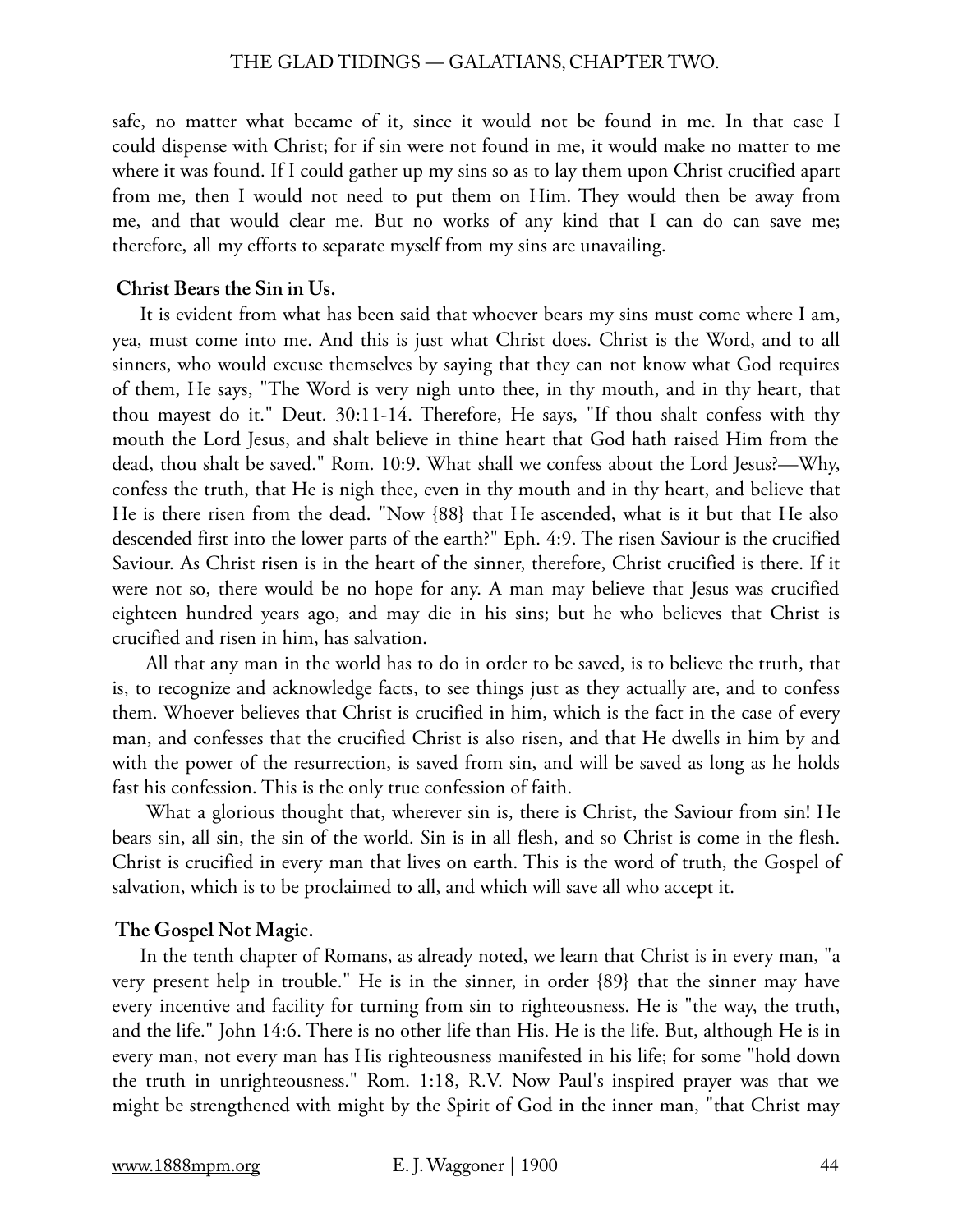dwell in your hearts by faith;" "that ye might be filled with all the fullness of God." Eph. 3:16-19. The difference, then, between the sinner and the Christian is this: that, whereas Christ crucified and risen is in every man, in the sinner He is there unrecognized and ignored, while in the Christian He dwells there by faith.

 Christ is crucified in the sinner, for wherever there is sin and the curse, there is Christ bearing it. All that is needed now is for the sinner to be crucified with Christ, to let Christ's death be his own death, in order that the life of Jesus may be manifested in his mortal flesh. Faith in the eternal power and Divinity of God, that are seen in all the things that He has made, will enable any one to grasp this mystery. The seed is not quickened "except it die." 1 Cor. 15:36. "Except a corn of wheat fall into the ground and die, it abideth alone; but if it die, it bringeth forth much fruit." John 12:24. So the one who is crucified with Christ, begins at once to live, but it is as another man. "I live; yet not I, but Christ liveth in me." {90}

# **The Life of the World.**

"But Christ was actually crucified eighteen hundred years, and more, ago, was He not?"—Certainly. "Then how can it be that my personal sins were upon Him? or how can it be that I am now crucified with Him?"—Well, it may be that we can not understand the fact, but that makes no difference with the fact. But when we remember that Christ is the life, even "that eternal life, which was with the Father, and was manifested unto us" (1 John 1:2), we may understand something of it. "In Him was life; and the life was the light of men,"—"the true light, which lighteth every man that cometh into the world." John 1:4, 9.

 Christ is larger than the Man Jesus of Nazareth, whom the eyes of all men could see. Flesh and blood,—that which the eyes can see,—can not reveal "the Christ, the Son of the living God." Matt. 16:16, 17. "Eye hath not seen, nor ear heard, neither have entered into the heart of man, the things which God hath prepared for them that love Him. But God hath revealed them unto us by His Spirit." 1 Cor. 2:9, 10. So no man, no matter how well acquainted he was with the Carpenter of Nazareth, could call Him Lord but by the Holy Ghost. 1 Cor. 12:3. By the Spirit, His own personal presence, He can dwell in every man on earth, and fill the heavens as well, a thing which Jesus in the flesh could not do. Therefore, it was expedient for Him to go away, and send the Comforter. "He is before all things, and in Him all things consist." Col. 1:16, 17, R.V. Jesus of Nazareth was the manifestation of Christ in the flesh; {91} but the flesh was not Christ, for "the flesh profiteth nothing." It is the Word which was in the beginning, and whose power upholds all things, that is the Christ of God. The sacrifice of Christ, so far as this world is concerned, dates from the foundation of the world. While Christ was going about doing good in Judea and Galilee, He was in the bosom of the Father making reconciliation for the sins of the world.

 The scene on Calvary was the manifestation of what has taken place as long as sin has existed, and will take place until every man is saved who is willing to be saved: Christ bearing the sins of the world. He bears them now. One act of death and resurrection was sufficient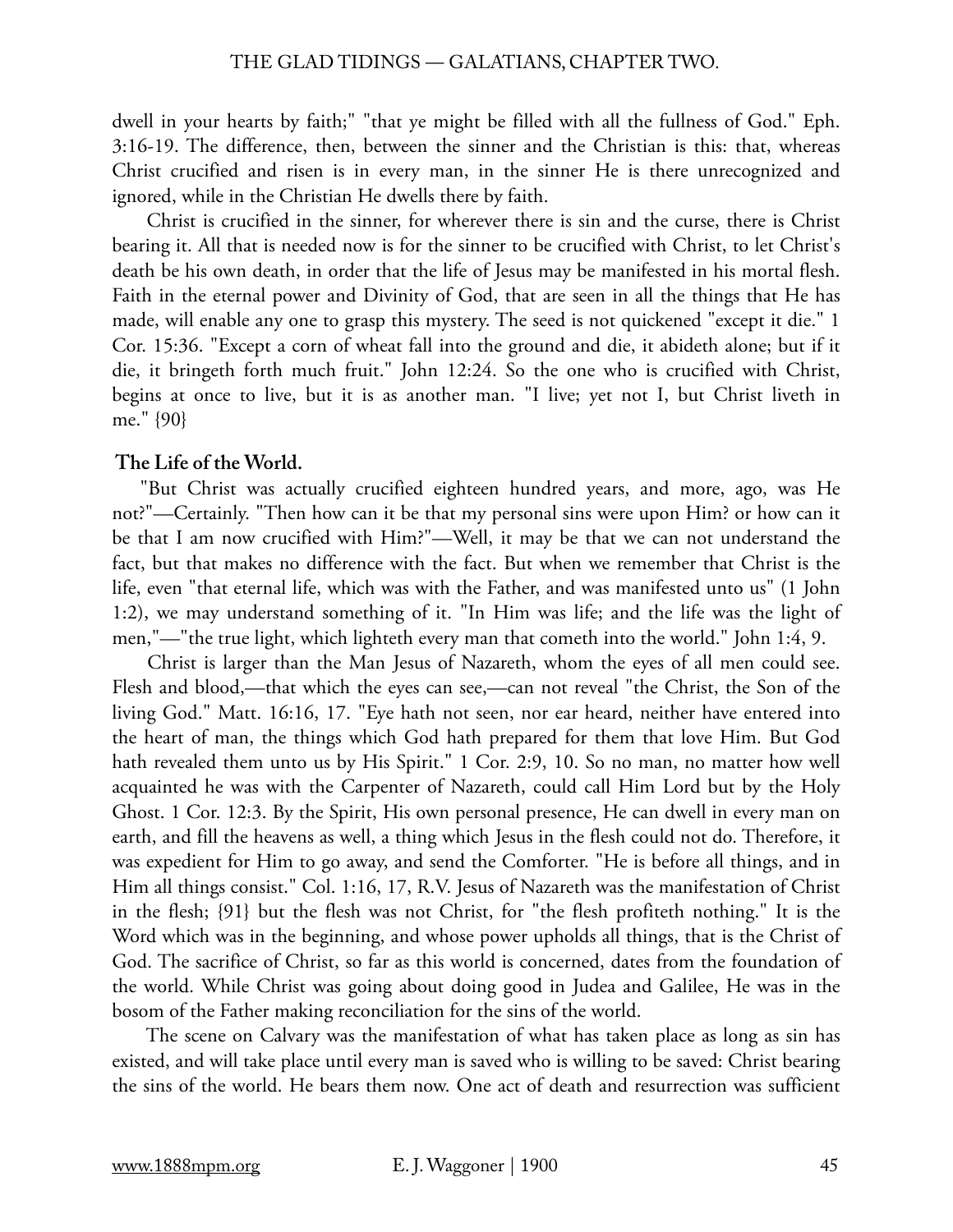for all time, for it is eternal life that we are considering; therefore, it is not necessary for the sacrifice to be repeated. That life pervades and upholds all things, so that whoever accepts it by faith has all the benefit of the entire sacrifice of Christ. By Himself He "made purification of sins." Whoever rejects the life, or is unwilling to acknowledge that the life which he has is Christ's life, loses, of course, the benefit of the sacrifice.

# **The Faith of the Son of God.**

Christ lived by the Father. John 6:57. His faith in the word that God gave Him was such that He repeatedly and positively maintained that when He died He should rise again the third day. In this faith He died, saying, "Father, into Thy hands I commend My Spirit." Luke 23:46. That faith which gave Him the victory over death (Heb. 5:7), because it gave Him the complete victory over sin, {92} is the faith which He exercises in us, when He dwells in us by faith; for He is "the same yesterday, and today, and forever." It is not we that live, but Christ that lives in us, and uses His own faith to deliver us from the power of Satan. "What have we to do?"—Let Him live in us in His own way. "Let this mind be in you, which was also in Christ Jesus." How can we let Him?—Simply by acknowledging Him; by confessing Him. We can not understand, so as to explain the mystery of Christ in us the hope of glory, but everything in nature that serves to sustain our life teaches us the fact. The sunlight that shines upon us, the air that we breathe, the food that we eat, and the water that we drink, are all means of conveying life to us. The life that they convey to us is none other than the life of Christ, for He is the life, and thus we have constantly before us and in us evidence of the fact that Christ can live in us. If we allow the Word to have free course in us, it will be glorified in us, and will glorify us.

# **The Gift for Me.**

"Who loved me, and gave Himself for me." How personal this is. I am the one whom He loved. Each soul in the world can say, "He loved me, and gave Himself for me." Leave Paul out of the question in reading this. Paul is dead, but the words that he wrote are yet alive. It was true of Paul, but no more so than of every other man. They are the words which the Spirit puts in our mouths, if we will but receive them. The whole gift of Christ is for each individual "me." Christ is not divided, but every soul gets the whole of Him, just the same as if there were not another {93} person in the world. Each one gets all the light that shines. The fact that there are millions of people for the sun to shine upon, does not make its light any the less for me; I get the full benefit of it, and could not get more if I were the only person in the world. It shines for me. So Christ gave Himself for me, the same as if I were the only sinner in the world; and the same is true of every other sinner. When you sow a grain of wheat, you get many more grains of the same kind, each one having the same life, and just as much of it, as the original seed had. So it is with Christ, the true Seed. In dying for us, that we may also become the true seed, He gives to every one of us the whole of His life. "Thanks be unto God for His unspeakable gift."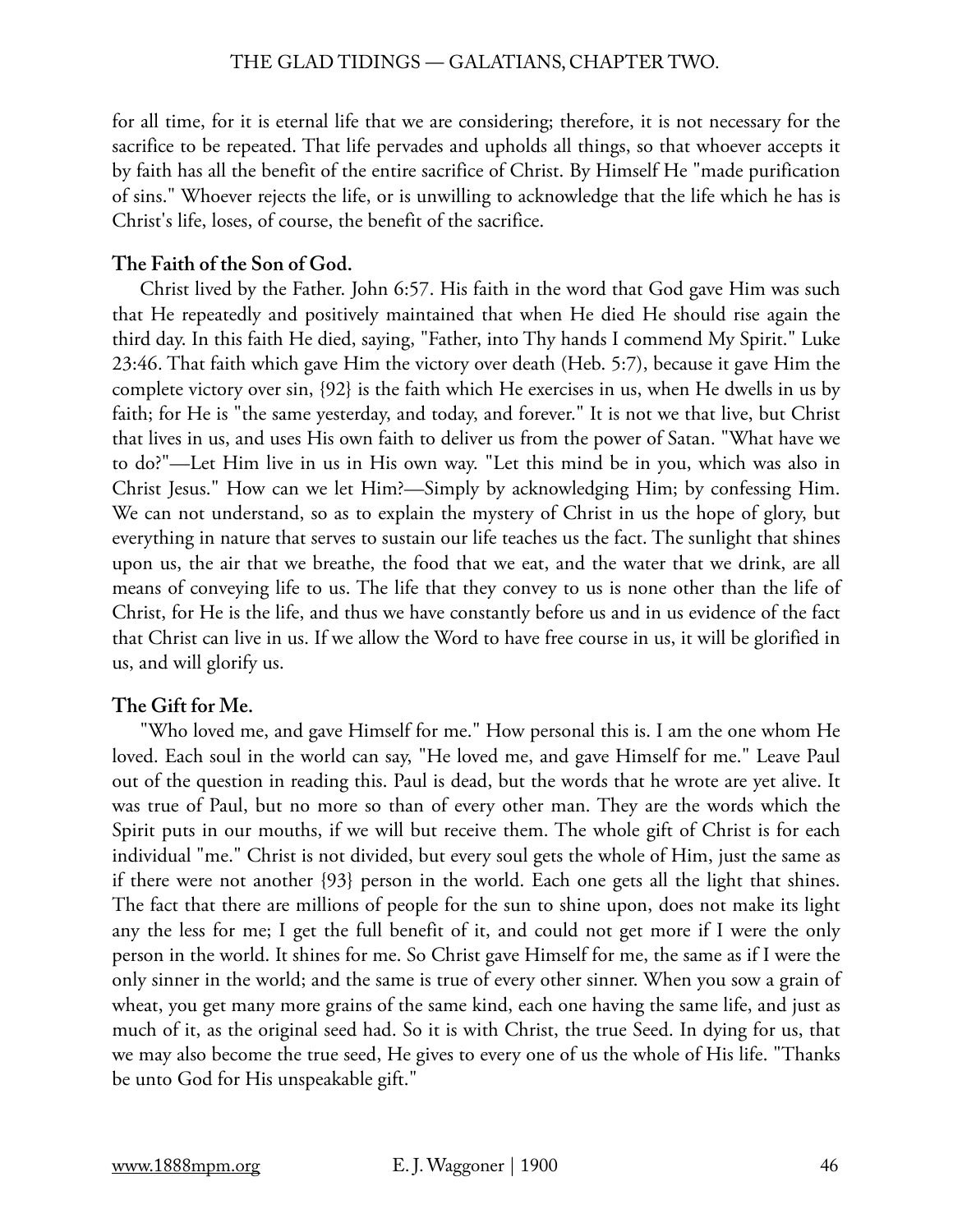# **Christ Not Dead in Vain.**

"I do not frustrate the grace of God; for if righteousness come by the law, then Christ is dead in vain." This is the summing up of the case. It is the substance of what has preceded. If righteousness came by the law, then there would have been no use for the death of Christ. The law itself can do nothing except point out men's duty; therefore, to speak of righteousness coming by the law, means by our works, by our individual effort. So the text is equivalent to the statement that if we could save ourselves, Christ died for nothing; for salvation is the one thing to be gained. Well, we can not save ourselves; and Christ is not dead in vain; therefore there is salvation in Him. He is able to save all that come unto God by Him. Some must be saved, else He has died in vain; but He has not {94} died in vain; therefore, the promise is sure: "He shall see His seed, He shall prolong His days, and the pleasure of the Lord shall prosper in His hand, He shall see of the travail of His soul, and shall be satisfied." Isa. 53:10, 11. "Whosoever will," may be of the number. Since He died not in vain, see to it "that ye receive not the grace of God in vain." {95}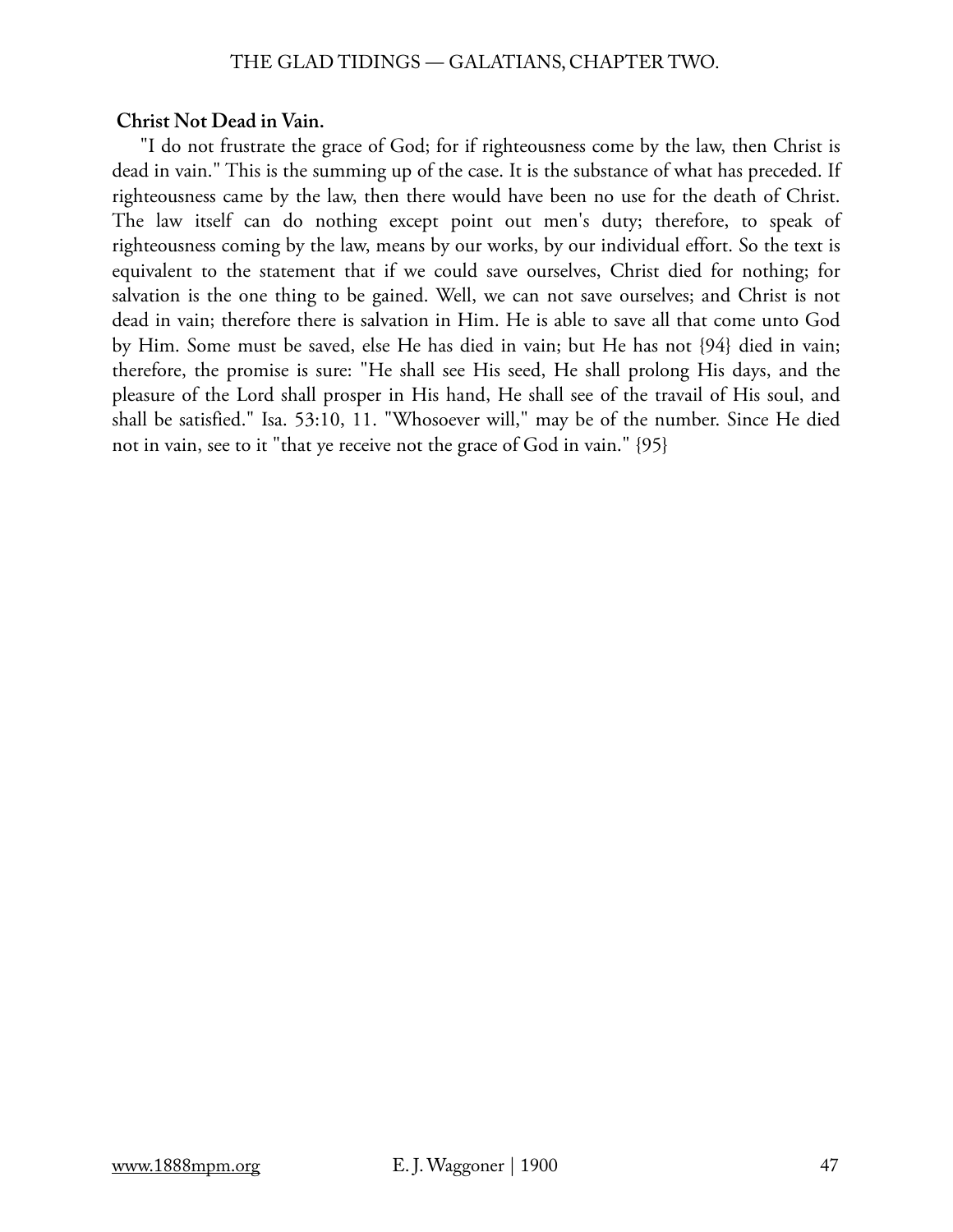# **CHAPTER III.**

# REDEEMED FROM THE CURSE, TO THE BLESSING OF ABRAHAM.

 THE two chapters of Galatians that we have already studied give us sufficient idea of the entire book, so that we can practically take leave of the Galatian brethren, and consider it as addressed solely to us. The circumstances that called forth the writing of the epistle were that the Galatians, having accepted the Gospel, were led astray by false teachers, who presented to them "another gospel," that is, a counterfeit gospel, since there is but one for all time and for all men. The way it was presented to them was, "Except ye be circumcised after the manner of Moses, ye can not be saved." Outward circumcision was given as a sign of righteousness which the individual already possessed by faith. Rom. 4:11. It was a sign that the law was written in the heart by the Spirit, and it was, therefore, only a mockery and a sham when the law was transgressed. Rom. 2:25-29. But for one to be circumcised in order to be saved, was to put his trust in works of his own and not in Christ. Now, although there is in these days no question as to whether or not a man should submit to the specific rite of circumcision in order to be saved, the question of salvation itself, whether by human works or by Christ alone, is as alive as ever. {96}

 Instead of attacking their error, and combating it with hard argument, the apostle begins with experience, the relation of which illustrates the case in hand. In this narrative he has occasion to show that salvation is wholly by faith, for all men alike, and not in any degree by works. As Christ tasted death for every man, so every man who is saved must have Christ's personal experience of death and resurrection and life. Christ in the flesh does what the law could not do. Gal. 2:21; Rom. 8:3, 4. But that very fact witnesses to the righteousness of the law. If the law were at fault, Christ would not fulfil its demands. He shows its righteousness by fulfilling, or doing, what it demands, not simply for us, but in us. The grace of God in Christ attests the majesty and holiness of the law. We do not frustrate the grace of God; if righteousness could come by the law, then would Christ be dead in vain. But to claim that the law could be abolished, or could relax its claims, and thus be of no account, is also to say that Christ is dead in vain. Let it be repeated, righteousness can not possibly come by the law, but only by the faith of Christ; but the fact that the righteousness of the law could be attained in no other way by us than by the crucifixion and resurrection and life of Christ in us, shows the infinite greatness and holiness of the law.

 "O foolish Galatians, who did bewitch you, before whose eyes Jesus Christ was openly set forth crucified? This only would I learn from you, Received ye the Spirit by the works of the law, or by the hear- {97} ing of faith? Are ye so foolish? having begun in the Spirit, are ye now perfected in the flesh? Did ye suffer so many things in vain? if it be indeed in vain. He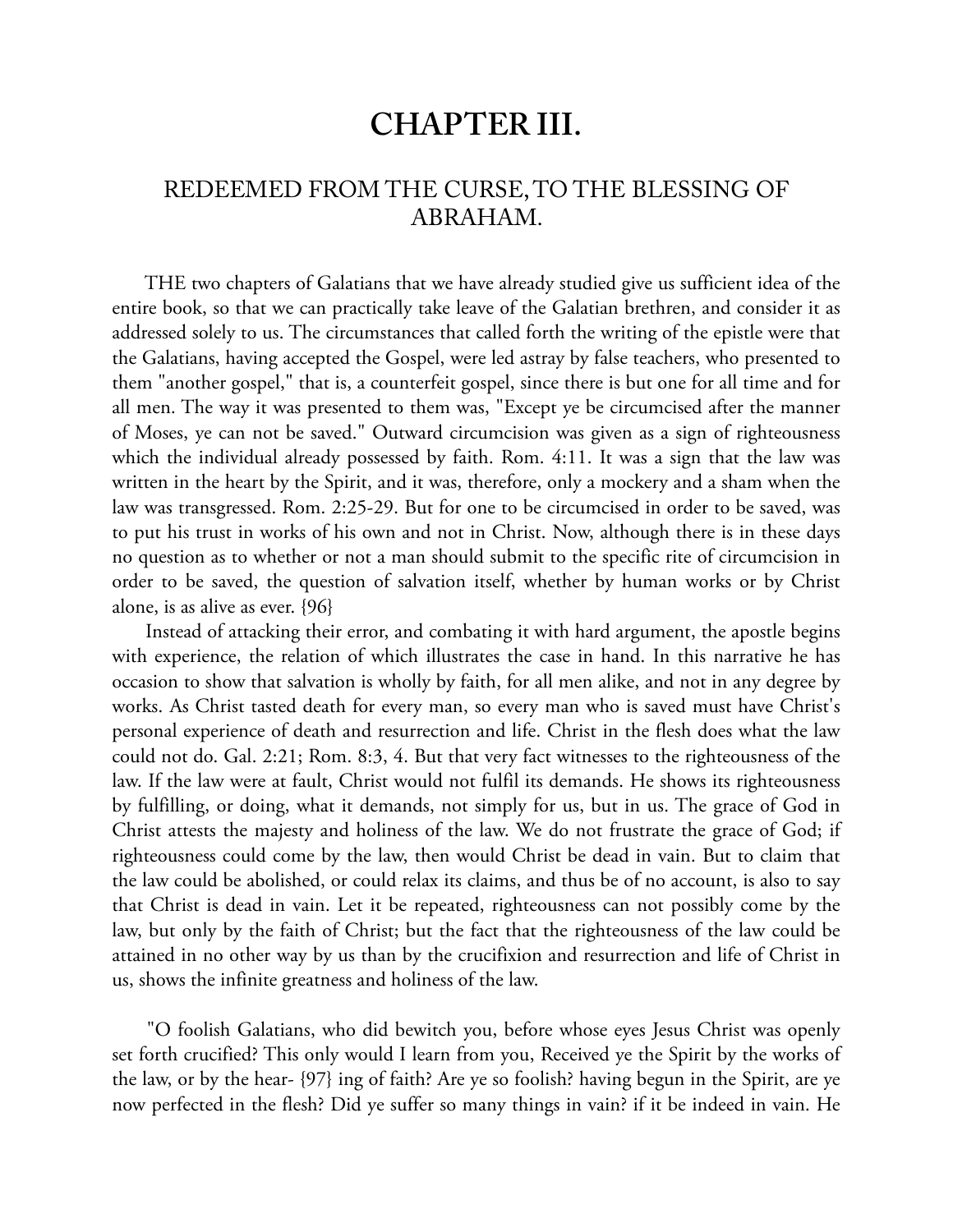therefore that supplieth to you the Spirit, and worketh miracles among you, doeth he it by the works of the law, or by the hearing of faith? Even as Abraham believed God, and it was reckoned unto him for righteousness. Know therefore that they which be of faith, the same are sons of Abraham. And the Scripture, foreseeing that God would justify the Gentiles by faith, preached the Gospel beforehand unto Abraham, saying, In thee shall all the nations be blessed. So then they which be of faith are blessed with the faithful Abraham. For as many as are of the works of the law are under a curse; for it is written, Cursed is every one which continueth not in all things that are written in the book of the law, to do them. Now that no man is justified by the law in the sight of God, is evident; for, The righteous shall live by faith; and the law is not of faith; but, He that doeth them shall live in them. Christ redeemed us from the curse of the law, having become a curse for us; for it is written, Cursed is every one that hangeth on a tree; that upon the Gentiles might come the blessing of Abraham in Christ Jesus; that we might receive the promise of the Spirit through faith.

 "Brethren, I speak after the manner of men, Though it be but a man's covenant, yet when it hath been confirmed, no one maketh it void, or addeth thereto. Now to Abraham were the promises spoken, and to his seed. He saith not, And to seeds, {98} as of many; but as of one, And to thy seed, which is Christ. Now this I say: A covenant confirmed beforehand by God, the law, which came four hundred and thirty years after, doth not disannul, so as to make the promise of none effect. For if the inheritance is of the law, it is no more of promise; but God hath granted it to Abraham by promise. What then is the law? It was added because of transgressions, till the seed should come to whom the promise hath been made; and it was ordained through angels by the hand of a mediator. Now a mediator is not a mediator of one; but God is one. Is the law then against the promises of God? God forbid; for if there had been a law given which could make alive, verily righteousness would have been of the law. Howbeit the Scripture hath shut up all things under sin, that the promise by faith in Jesus Christ might be given to them that believe.

 "But before faith came, we were kept in ward under the law, shut up unto the faith which should afterwards be revealed. So that the law hath been our tutor to bring us unto Christ, that we might be justified by faith. But now that faith is come, we are no longer under a tutor. For ye are all sons of God, through faith, in Christ Jesus. For as many of you as were baptized into Christ did put on Christ. There can be neither Jew nor Greek, there can be neither bond nor free, there can be no male and female; for ye all are one man in Christ Jesus. And if ye are Christ's, then are ye Abraham's seed, heirs according to promise." Galatians 3, R.V. {99}

# **The Sin of Witchcraft.**

 The apostle asks those who are departing from God and His truth, "Who hath bewitched you?" "Behold, to obey is better than sacrifice, and to hearken than the fat of rams. For rebellion is as the sin of witchcraft, and stubbornness is as iniquity and idolatry." 1 Sam. 15:22, 23. If you look up this text in the Bible, you will see that in both instances the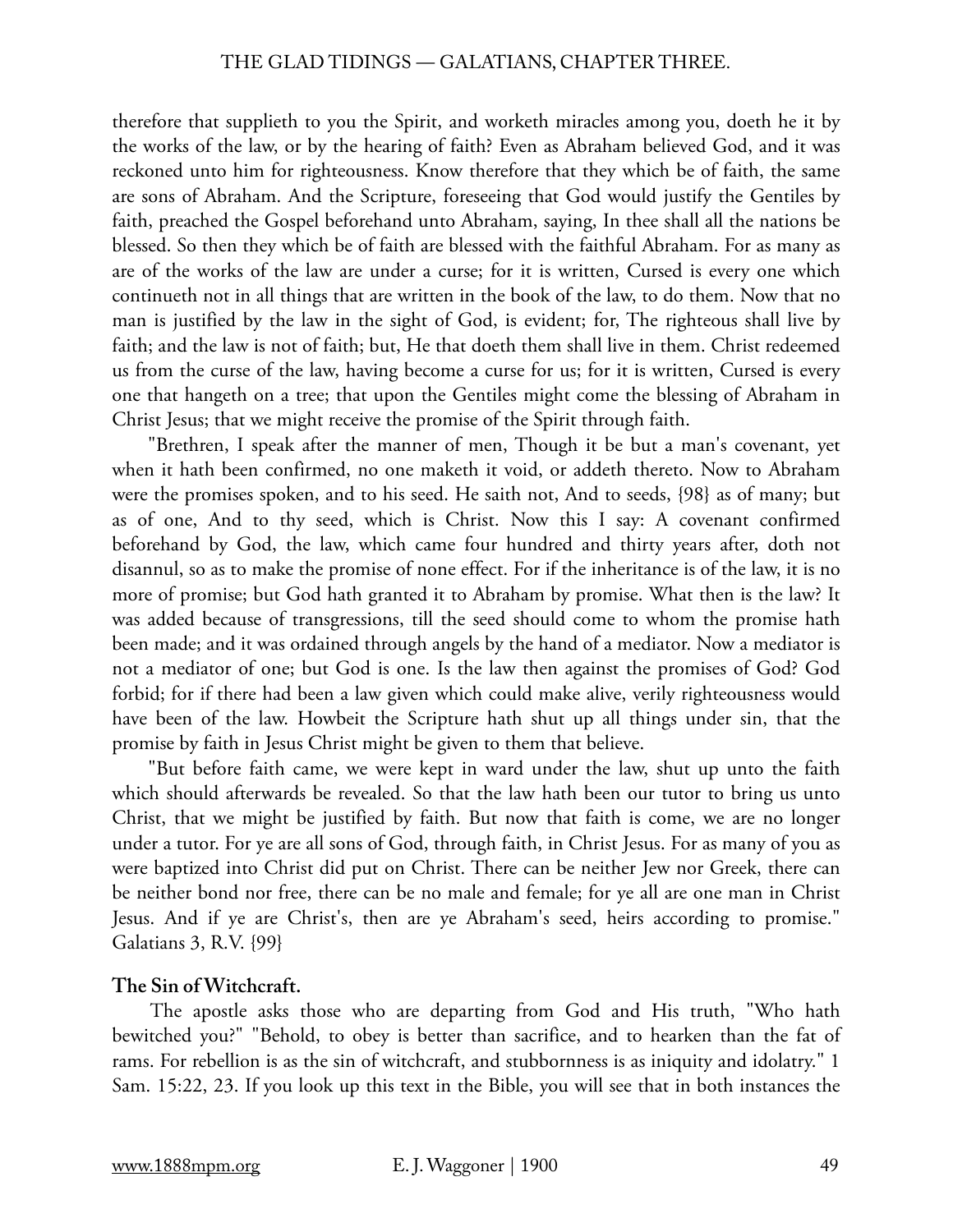words "is as" are added. The literal Hebrew is, "Rebellion is the sin of witchcraft, and stubbornness is iniquity and idolatry." And how so?—Plainly enough, for stubbornness and rebellion are rejection of God; and he who rejects God, puts himself under the control of evil spirits. All idolatry is devil-worship. "The things which the Gentiles sacrifice, they sacrifice to devils." 1 Cor. 10:20. There is no middle ground. Christ says, "He that is not with Me is against Me." Matt. 12:30. That is, disobedience, rejection of the Lord, is the spirit of antichrist. The Galatian brethren were, as we have already seen, departing from God, and consequently they were inevitably, although perhaps unconsciously, relapsing into idolatry.

#### **The Safeguard against Spiritualism.**

 Spiritualism is only another name for ancient witchcraft and soothsaying. It is a fraud, but not the kind of fraud that most people think it is. There is reality in it. It is a fraud in that while it professes to receive communications from the spirits of the dead, it has communication only with the spirits of devils, since "the dead know {100} not anything." To be a Spiritualist medium is to give one's self to the control of demons. Now there is only one protection against this, and that is to hold fast to the Word of God. He who lightly regards God's Word, severs himself from association with God, and puts himself within Satan's influence. Even though a man denounce Spiritualism in the strongest terms, if he does not hold to God's Word, he will sooner or later be carried away by the strong delusion. Only by keeping the Word of Christ's patience can men be kept from the temptation that is coming on all the world. Rev. 3:10. "The spirit that now worketh in the children of disobedience" (Eph. 2:2), is the spirit of Satan, the spirit of antichrist; and the Gospel of Christ, which reveals the righteousness of God (Rom. 1:16, 17), is the only possible salvation from it.

# **Christ Crucified before Us.**

"Who did bewitch you, before whose eyes Jesus Christ was openly set forth crucified?" Jesus was set forth before the Galatians, when Paul preached to them, as openly crucified before their eyes. So vivid was the presentation, that they could actually see Christ crucified. It was not skillful word-painting on the part of Paul, nor imagination on the part of the Galatians, for then it would have been only deception. No; it was an actual fact; Christ was there, crucified, before their eyes, and Paul by the Spirit enabled them to see Him. We know that it was not Paul's skill in making beautiful word pictures that enabled them to fancy that they saw the crucifixion, for elsewhere Paul says that he deter- {101} mined to know nothing but Jesus Christ and Him crucified, and that he purposely and carefully refrained from using the wisdom of words, for fear that he should make the cross of Christ without effect. 1 Cor. 1:17, 18; 2:1-4. The experience of the Galatians in this matter was not peculiar to them. The cross of Christ is a present thing. The expression, "Come to the cross," is not an empty form of words, but an invitation that can be literally complied with. Christ is crucified before us, and each blade of grass, each leaf in the forest, reveals the fact. Yea, we have the testimony in our own bodies, in that, although sinful and corruptible, we yet live. Not until one has seen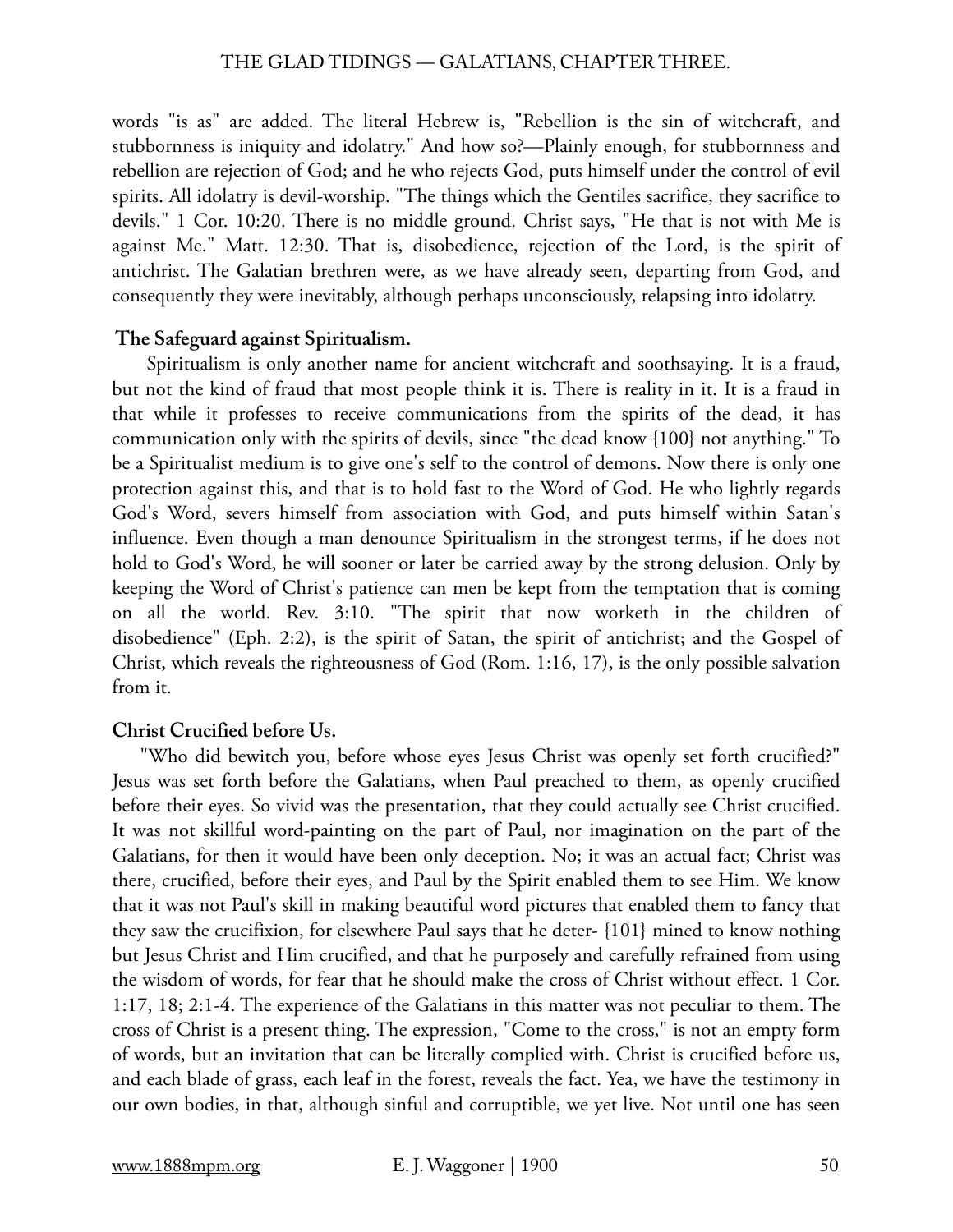Christ crucified before his eyes, and can see the cross of Christ at every turn, does one know the reality of the Gospel. Let those scoff who will; the fact that a blind man can not see the sun, and denies that it shines, will not deter one who sees it from talking of its glory. Many there are who can testify that it is something more than a figure of speech, when the apostle says that Christ was crucified before the eyes of the Galatians. They have had the experience. God grant that this study of Galatians, before it is finished, may be the means of opening the eyes of many more, so that they may see Christ crucified before their eyes, and know Him crucified in them and for them.

# **A Good Beginning.**

 The question, "Received ye the Spirit by the works of the law, or by the hearing of faith?" admits of but one answer. It was by the hearing of faith. The Spirit is given to those who believe. John 7:39; {102} Eph. 1:13. The question also shows that the Galatians had received the Holy Spirit. There is no other way of beginning the Christian life. "No man can say that Jesus is the Lord, but by the Holy Ghost." 1 Cor. 12:3. In the beginning the Spirit of God moved upon the face of the waters, begetting life and activity in the creation; for without the Spirit there is no motion—no life. "Not by might, nor by power, but by My Spirit, saith the Lord of hosts." Zech. 4:6. The Spirit of God alone can carry out the perfect will of God, and no works that a man can do can bring Him into the soul, any more than a dead man can manufacture the breath by which he can be made to live and move. Those to whom Paul addressed this Epistle had seen Christ crucified before their eyes, and had accepted Him through the Spirit. Have you also seen and accepted Him?

# **Hold Fast the Beginning.**

"Are ye so foolish? having begun in the Spirit, are ye now perfected in the flesh?" Foolish is but a feeble term for it. The man who has not power to begin a work, has strength to finish it! He who has not strength to put one foot before the other, or even to stand alone, has strength enough in himself to win a race! Impossible. Who has power to beget himself? No one; we come into this world without having begotten ourselves; we are born without strength; and, therefore, all the strength that ever manifests itself in us, comes from another than ourselves. It is all given to us. The new-born babe is the representative of man. "A man is born into the world." All the strength that any man has {103} of himself is found in the infant as it utters its first cry with its first breath. And even that feeble strength is not of itself. Even so in things spiritual. "Of His own will begat He us with the Word of truth." James 1:18. We can no more live righteous lives by our own strength than we could beget ourselves. The work that is begun by the Spirit, must be carried to completion by the Spirit. "We are made partakers of Christ, if we hold the beginning of our confidence steadfast unto the end." Heb. 3:14. "He which hath begun a good work in you will perform it until the day of Jesus Christ." Phil. 1:6. And He alone can do it.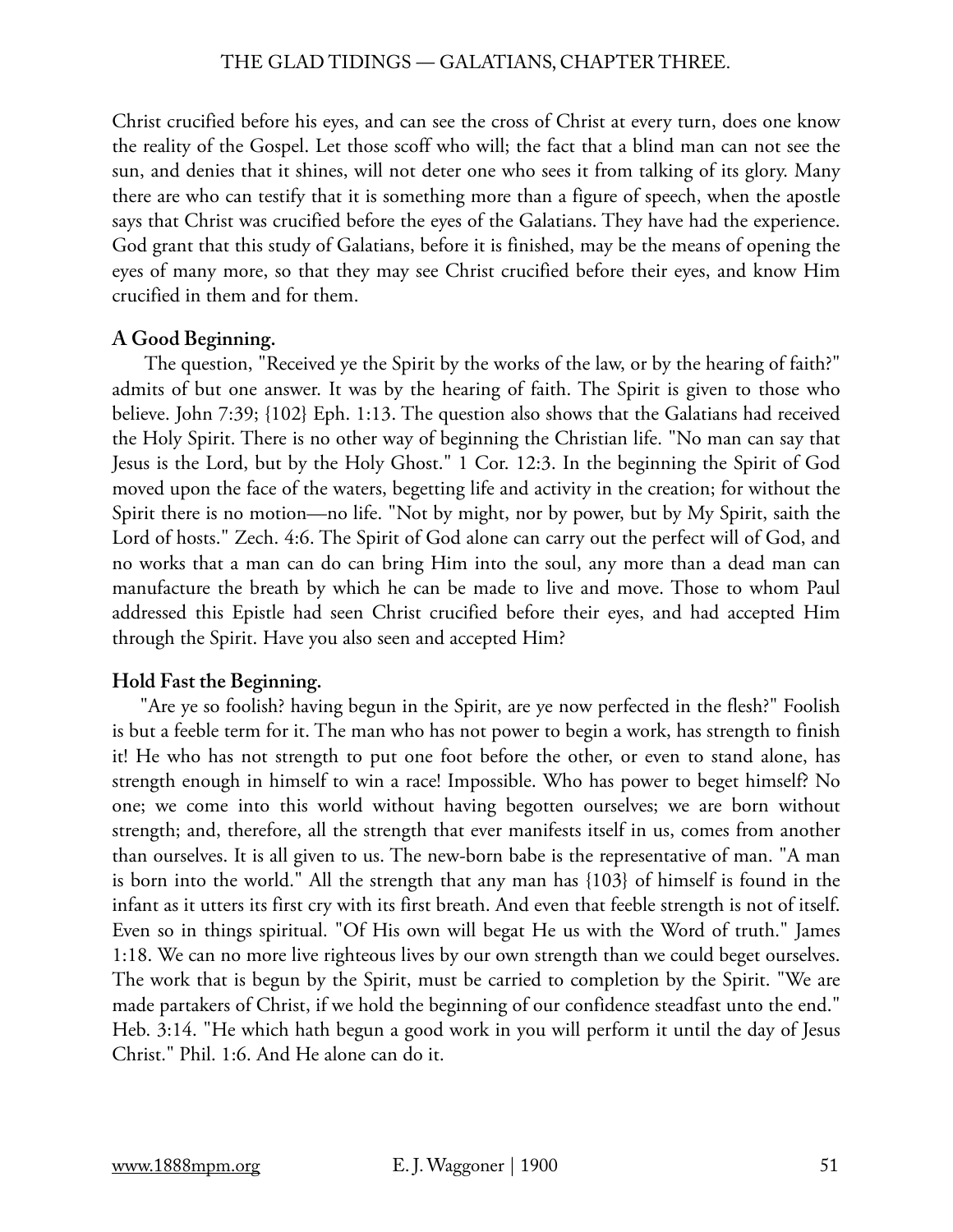## **Experience in the Gospel.**

"Have ye suffered so many things in vain? if it be yet in vain. He therefore that ministereth to you the Spirit, and worketh miracles among you, doeth he it by the works of the law, or by the hearing of faith?" These questions show that the experience of the Galatian brethren had been as deep and as real as would be expected from those before whose eyes Christ was openly crucified. The Spirit had been given to them, miracles had been wrought among them, and even by them, for the gifts of the Spirit accompany the gift of the Spirit; and as the result of this living Gospel among them, they had suffered persecution; for "all that will live godly in Christ Jesus shall suffer persecution." 2 Tim. 3:12. This makes the case the more serious. Having shared the sufferings of Christ, they were now departing from Him; and this departure from Christ, through whom alone righteousness can come, was {104} marked by disobedience to the law of truth. They were insensibly but inevitably transgressing the law to which they were looking for salvation.

#### **Abraham Believed God.**

The questions asked in verses 3, 4, and 5 suggest their own answer. The Spirit was ministered, and miracles were wrought, not by works of law, but by "the hearing of faith," that is, by the obedience of faith, for faith comes by hearing the Word of God. Rom. 10:17. Thus Paul's labor, and the first experience of the Galatians, were exactly in line with the experience of Abraham, whose faith was accounted for righteousness. Let it be remembered that the "false brethren" who preached "another gospel," even the false gospel of righteousness by works, were Jews, and claimed Abraham for their father. It would be their boast that they were children of Abraham, and they would appeal to their circumcision as proof of the fact. But the very thing upon which they relied as proving them to be children of Abraham, was proof that they were not; for "Abraham believed God, and it was accounted to him for righteousness." Abraham had the righteousness of faith before he was circumcised. Rom. 4:11. "Know ye therefore that they which are of faith, the same are the children of Abraham." Abraham was not justified by works (Rom. 4:2, 3), but his faith "wrought righteousness."

 The same trouble still exists. People take the sign for the substance, the end for the means. They see that righteousness reveals itself in good works; therefore, they assume that the good works bring the {105} righteousness. Righteousness gained by trusting, good works wrought without working, seem to them impractical and fanciful. They call themselves "practical" men, and believe that the only way to have a thing done is to do it. But the truth is that all such men are highly impractical. A man absolutely "without strength" can not do anything, not even so much as raise himself up to take the medicine that is offered him; and any counsel for him to try to do it would be impractical. Only in the Lord is there righteousness and strength. Isa. 45:24. "Commit thy way unto the Lord; trust also in Him; and He shall bring it to pass. And He shall bring forth thy righteousness as the light." Ps.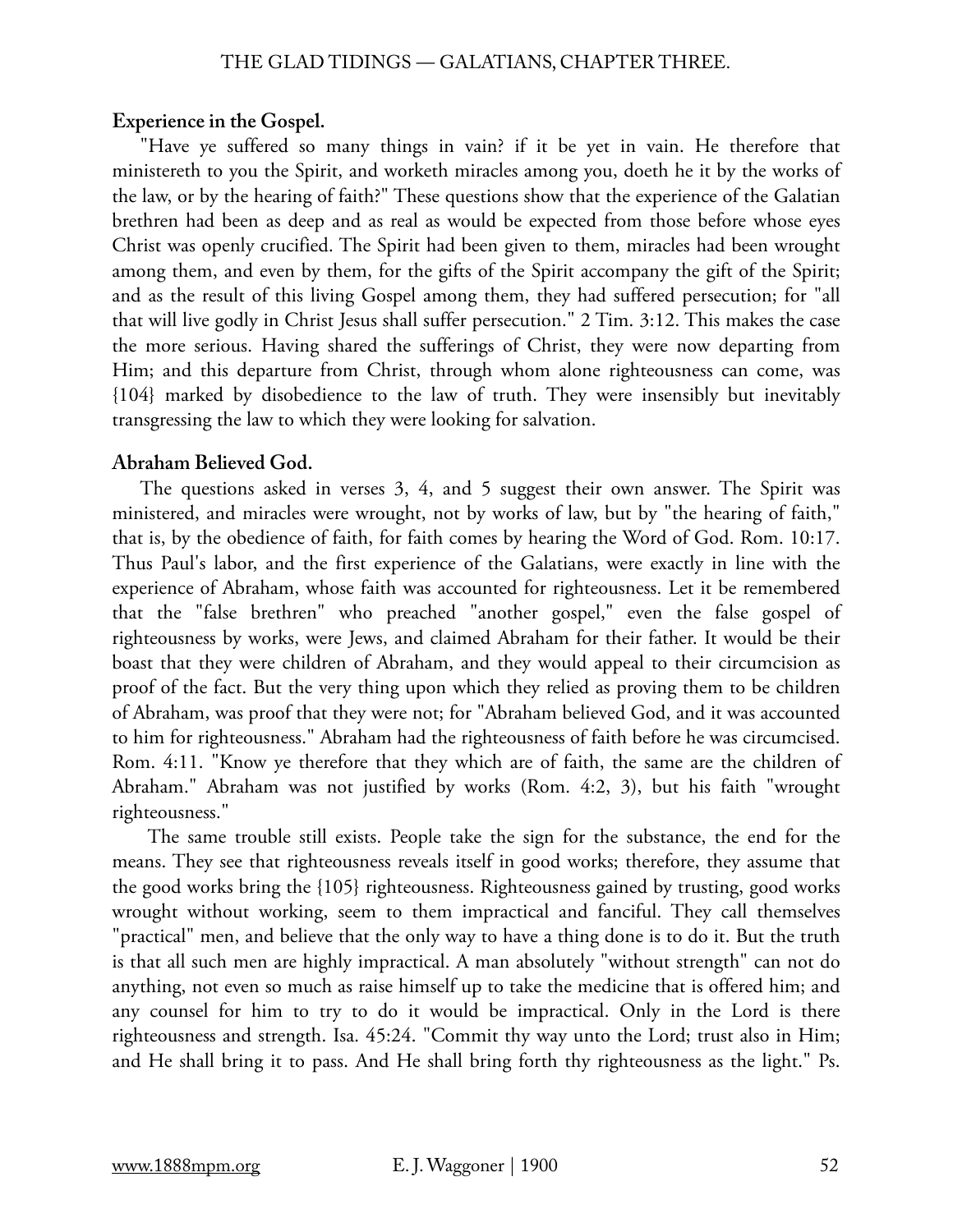37:5, 6. Abraham is the father of all who believe for righteousness, and of those only. The only practical thing is to trust, even as he did.

# **The Gospel to the Gentiles.**

"The Scripture, foreseeing that God would justify the Gentiles by faith, preached the Gospel beforehand unto Abraham." This verse will bear much reading. An understanding of it will guard one against many errors. And it is not difficult to understand; simply hold to what it says, and you have it.

 (a) For one thing, the verse shows us that the Gospel was preached at least as early as the days of Abraham.

(b) It was God Himself who preached it; therefore, it was the true and only Gospel.

 (c) It was the same Gospel that Paul preached; so {106} that we have no other Gospel than that which Abraham had.

 (d) The Gospel differs in no particular now from what it was in Abraham's day; for his day was the day of Christ. John 8:56.

God requires just the same things now that He required then, and nothing more.

 Moreover, the Gospel was then preached to the Gentiles, for Abraham was a Gentile, or, in other words, a heathen. He was brought up as a heathen, for "Terah, the father of Abraham," "served other gods" (Josh. 24:2), and was a heathen till the Gospel was preached to him. So the preaching of the Gospel to the Gentiles was no new thing in the days of Peter and Paul. The Jewish nation was taken out from among the heathen, and it is only by the preaching of the Gospel to the heathen that Israel is built up and saved. See Acts 15:14-18; Rom. 11:25, 26. The very existence of the people Israel always was and still is a standing proof that God's purpose is to save a people from among the Gentiles. It is in fulfillment of this purpose that Israel exists.

 Thus we see that the apostle takes the Galatians, and us, back to the fountain-head,—to the place where God Himself preaches the Gospel to us Gentiles. No Gentile can hope to be saved in any other way or by any other gospel than that by which Abraham was saved.

# **Blessed with Abraham.**

 "So then they which be of faith are blessed with faithful Abraham." Mark the close connection between this and the preceding verse. The Gospel was {107} preached to Abraham in the words, "In thee shall all nations be blessed." (It should be remembered, in passing, that the words "heathen," or "Gentiles," as in the Revised Version, and "nations," in verse 8, come from the very same Greek word.) This blessing is the blessing of righteousness through Christ, as we learn from Acts 3:25, 26: "Ye are the children of the prophets, and of the covenant which God made with our fathers, saying unto Abraham, And in thy seed shall all the kindreds of the earth be blessed. Unto you first God, having raised up His Son Jesus, sent Him to bless you, in turning away every one of you from his iniquities." Because God preached the Gospel to Abraham, saying, "In thee shall all the nations of the earth be blessed," those who believe are blessed with the faithful Abraham. There is no blessing for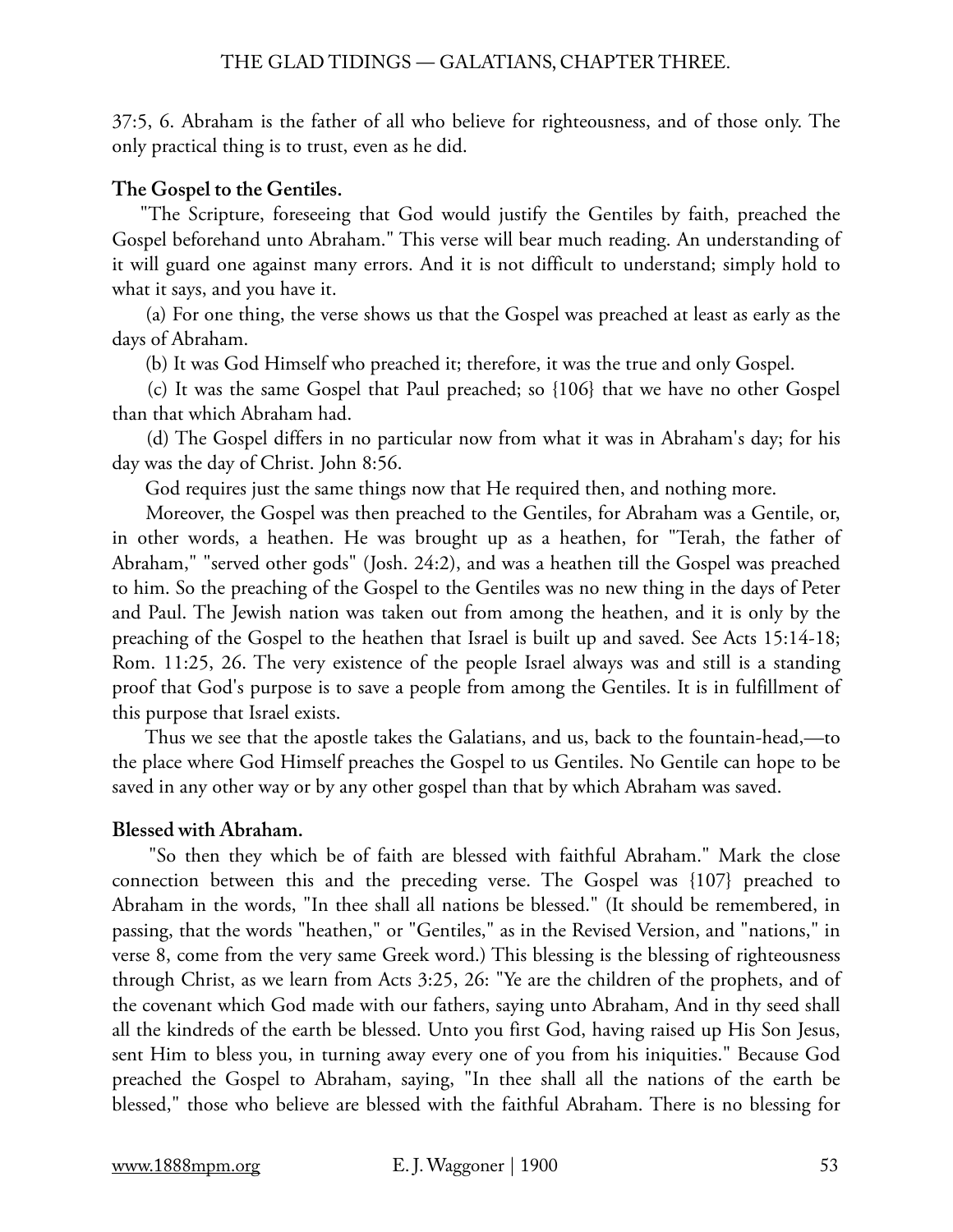any man except the blessing which Abraham received, and the Gospel preached to him is the only Gospel there is for any people under heaven; for besides the name of Jesus, in whom Abraham believed, "there is none other name under heaven given among men whereby we must be saved." In Him "we have redemption through His blood, even the forgiveness of sins." Col. 1:14. The forgiveness of sins carries with it all blessings.

# **A Contrast: Under the Curse.**

 Note the sharp contrast in verses 9 and 10. "They which be of faith are blessed," but "as many as are of the works of the law are under the curse." Faith brings the blessing; works bring the curse, or, rather, leave one under the curse. The curse is on all, for "he that believeth not is con- {108} demned already, because he hath not believed in the name of the only-begotten Son of God." John 3:18. Faith removes the curse.

 Who are under the curse?—"As many as are of the works of the law." Note that it does not say that those who do the law are under the curse, for that would be a contradiction of Rev. 22:14: "Blessed are they that do His commandments, that they may have right to the tree of life, and may enter in through the gates into the city." "Blessed are the undefiled in the way, who walk in the law of the Lord." Ps. 119:1.

 So, then, they that are of faith are keepers of the law; for they that are of faith are blessed, and those who do the commandments are blessed. By faith they do the commandments. The Gospel is contrary to human nature, and so it is that we become doers of the law, not by doing, but by believing. If we worked for righteousness, we should be exercising only our own sinful human nature, and so would get no nearer to righteousness, but farther from it; but by believing the "exceeding great and precious promises," we become partakers of the Divine nature (2 Peter 1:4), and then all our works are wrought in God. "The Gentiles, which followed not after righteousness, have attained to righteousness, even the righteousness which is of faith. But Israel, which followed after the law of righteousness, hath not attained to the law of righteousness. Wherefore?—Because they sought it not by faith, but as it were by the works of the law. For they stumbled at that {109} stumbling-stone; as it is written, Behold, I lay in Sion a Stumbling-stone and Rock of offense; and whosoever believeth on Him shall not be ashamed." Rom. 9:30-33.

## **What the Curse Is.**

No one can read Gal. 3:10 carefully and thoughtfully without seeing that the curse is transgression of the law. Disobedience to God's law is itself the curse; for "by one man sin entered into the world, and death by sin." Rom. 5:12. Sin has death wrapped up in it. Without sin death would be impossible, for "the sting of death is sin." 1 Cor. 15:56. "As many as are of the works of the law are under the curse." Why? Is it because the law is a curse?—Not by any means. "The law is holy, and the commandment holy, and just, and good." Rom. 7:12. Why, then, are as many as are of the works of the law under the curse?— Because it is written, "Cursed is every one that continueth not in all things which are written in the book of the law to do them." Mark it well: They are not cursed because they do the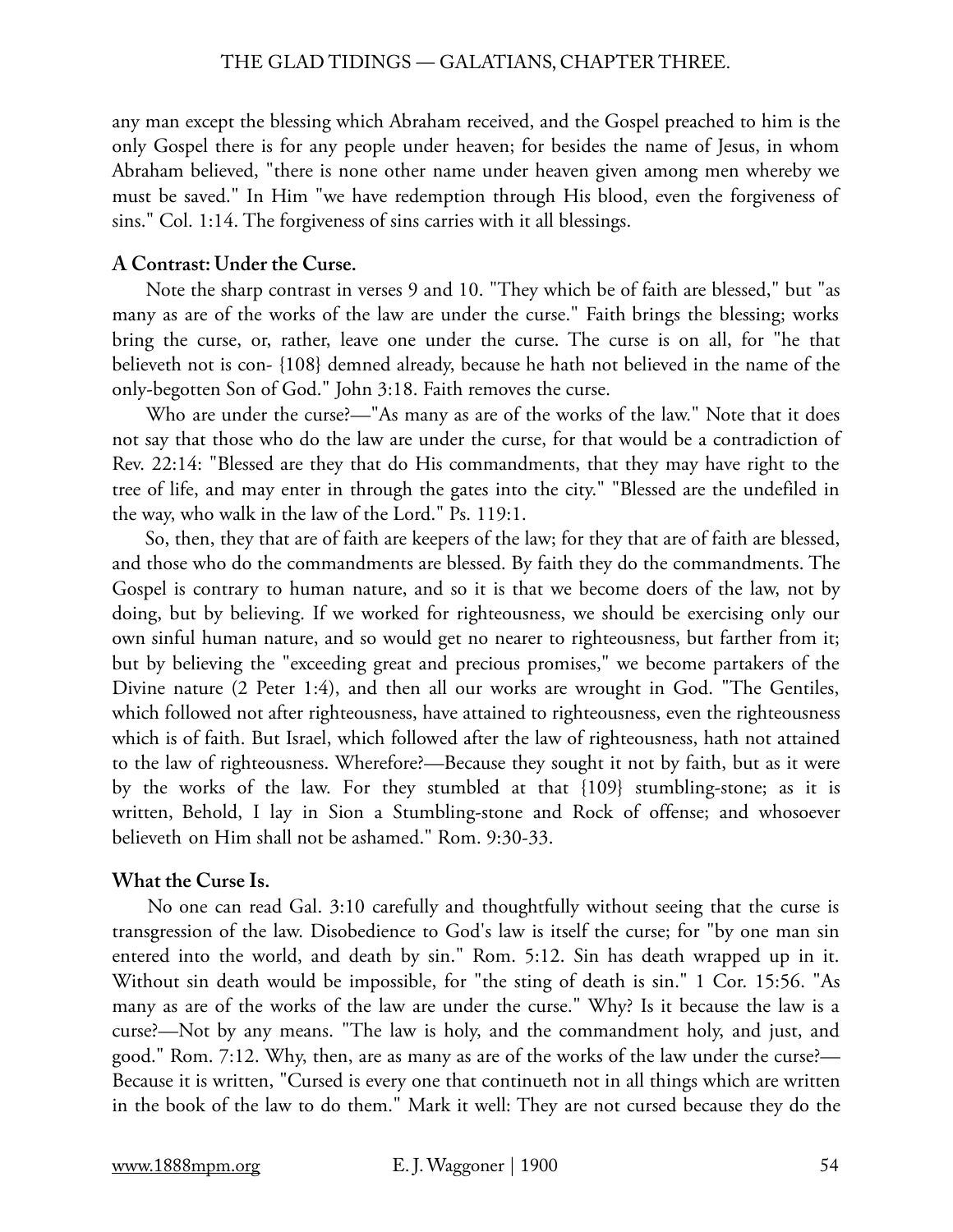law, but because they do not do it. So, then, we see that being of the works of the law does not mean that one is doing the law. No; "the carnal mind is enmity against God; for it is not subject to the law of God, neither indeed can be." Rom. 8:7. All are under the curse, and he who thinks to get out by his own works, remains there. The curse consists in not continuing in all things that are written in the law; therefore, the blessing means perfect conformity to the law. This is as plain as language can make it. {110}

#### **Blessing and Cursing.**

"Behold, I set before you this day a blessing and a curse; a blessing, if ye obey the commandments of the Lord your God, which I command you this day; and a curse, if ye will not obey the commandments of the Lord your God." Deut. 11:26-28. This is the living word of God, addressed to each one of us personally. "The law worketh wrath" (Rom. 4:15), but the wrath of God comes only on the children of disobedience (Eph. 5:6). If we truly believe, we are not condemned, but only because faith brings us into harmony with the law —the life of God. "Whoso looketh into the perfect law of liberty, and continueth therein, he being not a forgetful hearer, but a doer of the work, this man shall be blessed in his deed." James 1:25.

## **Good Works.**

 The Bible does not disparage good works. On the contrary, it exalts them. "This is a faithful saying, and these things I will that thou affirm constantly, that they which have believed in God might be careful to maintain good works. These things are good and profitable." Titus 3:8. The charge against the unbelieving is that they are "unto every good work reprobate." Titus 1:16. Timothy was exhorted to "charge them that are rich in this world," "that they do good, that they be rich in good works." 1 Tim. 6:17, 18. And the apostle Paul prayed for us all, that we might "walk worthy of the Lord unto all pleasing, being fruitful in every good work." Col. 1:10. Still further, we are assured that God has {111} created us in Christ Jesus "unto good works," "that we should walk in them." Eph. 2:10.

 He has Himself prepared these works for us, wrought them out, and laid them up for all who trust in Him. Ps. 31:19. "This is the work of God, that ye believe on Him whom He hath sent." John 6:29. Good works are commended, but we can not do them. They can be performed only by the One who is good, and that is God. If there be ever any good in us, it is God who worketh in us. There is no disparagement of anything that He does. "Now the God of peace, that brought again from the dead our Lord Jesus, that great Shepherd of the sheep, through the blood of the everlasting covenant, make you perfect in every good work to do His will, working in you that which is well pleasing in His sight, through Jesus Christ; to whom be glory forever and ever. Amen." Heb. 13:20, 21.

#### **Who Are the Just?**

 When we read the frequent statement, "The just shall live by faith," it is necessary to have a clear idea of what the word "just" means. If we read the same text in the Revised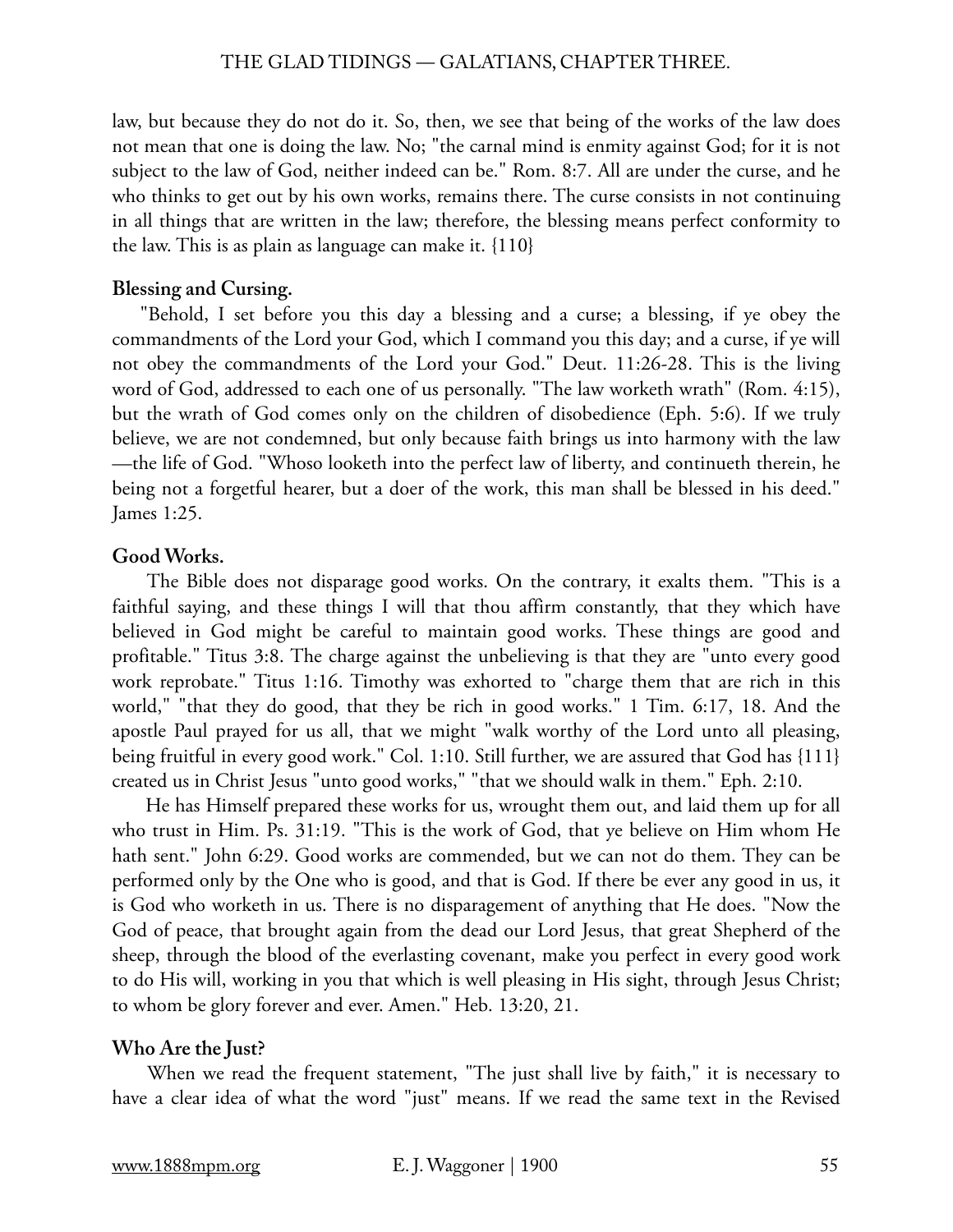Version, we shall learn. It has it, "The righteous shall live by faith." To be justified by faith is to be made righteous by faith. "All unrighteousness is sin" (1 John 5:17), and "sin is the transgression of the law" (1 John 3:4). Therefore, all unrighteousness is transgression of the law, and of course all righteousness is obedience to the law. So we see that the just, or righteous, man is the man who obeys the law, and to be justified is to be made a keeper of the law. {112}

# **How to Become Just.**

Righteousness is the end to be obtained, and the law of God is the standard. "The law worketh wrath," because "all have sinned," and "the wrath of God cometh on the children of disobedience." How shall we become doers of the law, and thus escape wrath, or the curse? The answer is, "The righteous shall live by faith." By faith, not by works, we become doers of the law. "With the heart man believeth unto righteousness." Rom. 10:10. That no man is justified by the law in the sight of God, it is evident. From what does it appear?—From this, —that "the just shall live by faith." If righteousness came by works, then it would not be by faith; "if by grace, then is it no more of works; otherwise grace is no more grace." Rom. 11:6. "To him that worketh is the reward not reckoned of grace, but of debt. But to him that worketh not, but believeth on Him that justifieth the ungodly, his faith is counted for righteousness." Rom. 4:4, 5. There is no exception, no half-way working. It is not said that some of the just shall live by faith, or that they shall live by faith and works, but, simply, "the just shall live by faith," and that proves that it is not by their own works. All of the just are made and kept just by faith alone. This is because the law is so holy. It is greater than can be done by man; only Divine power can accomplish it; so by faith we receive the Lord Jesus, and He lives the perfect law in us.

# **The Law Not of Faith.**

"The law is not of faith." Of course it is the written law, no matter whether in a book or on tables of stone, that is here referred to. That law simply {113} says, "Do this," or, "Do not do that." "The man that doeth them shall live in them." That is the sole condition on which the written law offers life. Works, and works only, commend themselves to it. How those works are obtained is of no consequence to it, provided they are present. But none have done the requirements of the law, and so there can be no doers of the law, that is, none who in their own lives can present a record of perfect obedience.

# **Life Is Action.**

 "The man that doeth them shall live in them." But one must be alive in order to do. A dead man can do nothing, and he who is "dead in trespasses and sins" can do no righteousness. Christ is the only one in whom there is life, for He is the life, and He alone has done and can do the righteousness of the law. When, instead of being denied and repressed, He is acknowledged and received, He lives in us all the fullness of His life, so that it is no more we but Christ living in us, and then His obedience in us makes us righteous.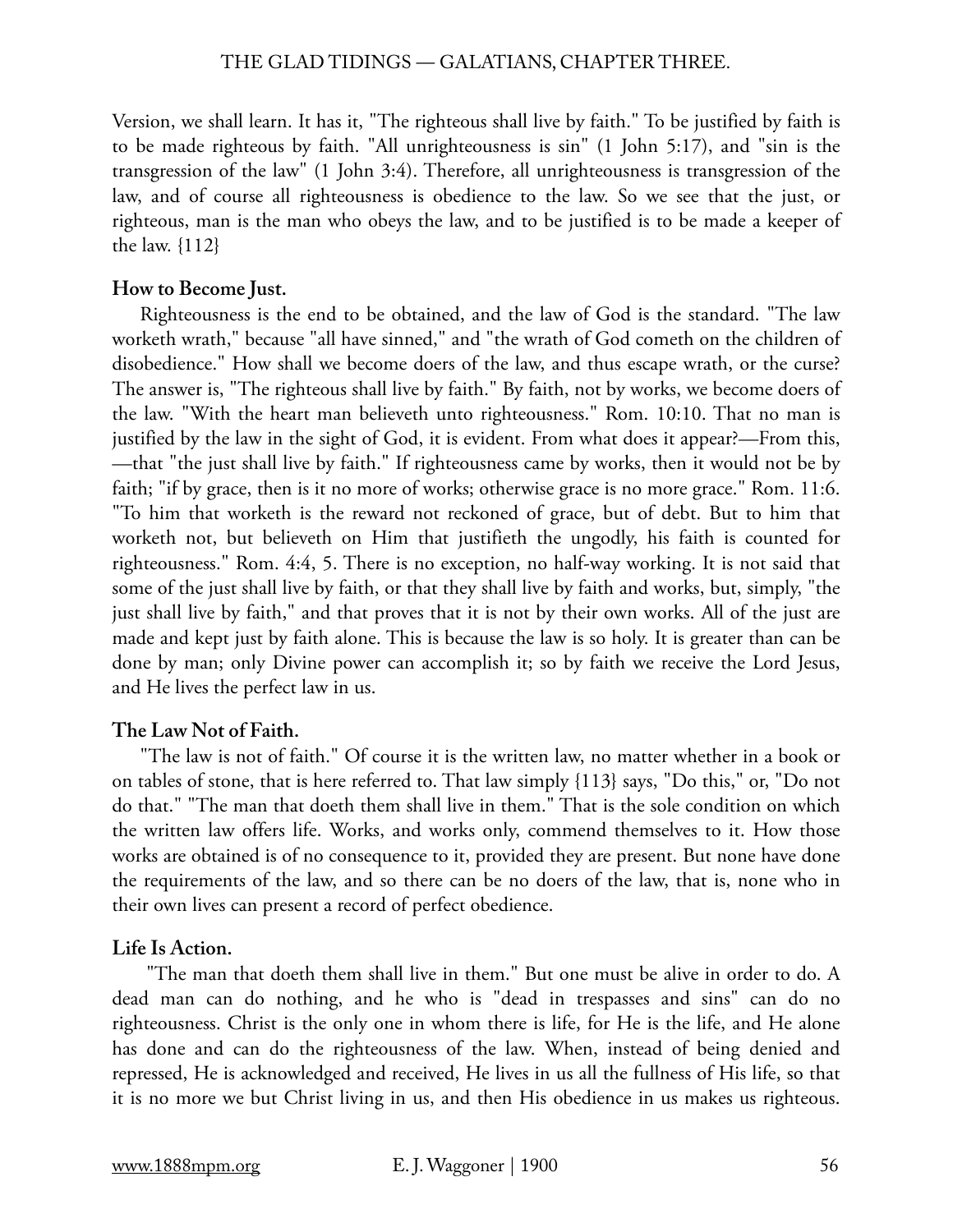Our faith is counted for righteousness, simply because our faith appropriates the living Christ. In trust we yield our bodies as temples of God; Christ, the Living Stone, is enshrined in the heart, which becomes God's throne, and so the living law is our life; for out of the heart are the issues of life.

# **The Real Question at Issue.**

 Let the reader pay particular attention to the fact that there is in this epistle no controversy over the law, as to whether or not it should be obeyed. No one had claimed that the law was {114} abolished, or changed, or had lost its force. The epistle contains no hint of any such thing. The question was not if the law should be kept, but how it was to be kept. Justification—being made righteous—was admitted to be a necessity; the question was, Is it by faith, or by works? The false brethren were persuading the Galatians that they must be made righteous by their own efforts; Paul was by the Spirit showing that all such attempts were useless, and could result only in fastening more firmly the curse upon the sinner. Righteousness through faith in Jesus Christ is set forth to all men in all time as the only real righteousness. The false teachers made their boast in the law, but through breaking it caused the name of God to be blasphemed. Paul made his boast in Christ, and by the righteousness of the law, to which he thus submitted, caused the name of God to be glorified in him.

# **The Sting of Sin.**

 That death is the curse is evident from the last part of verse 13, "Cursed is every one that hangeth on a tree." Christ was made a curse for us, in that He hung on a tree, that is, was crucified. But sin is the cause of death. "By one man sin entered into the world, and death by sin; and so death passed upon all men, for that all have sinned." Rom. 5:12. "The sting of death is sin." 1 Cor. 15:56. So we have the substance of verse 10 thus, that those who do not continue in the things written in the law are dead. That is, disobedience is death. And this is what the Scripture says: "When lust hath conceived, it bringeth {115} forth sin; and sin, when it is finished, bringeth forth death." Sin contains death, and men out of Christ are "dead in trespasses and sins." It matters not that they walk about seemingly full of life, the words of Christ are, "Except ye eat the flesh of the Son of man, and drink His blood, ye have no life in you." John 6:53. "She that liveth in pleasure is dead while she liveth." 1 Tim. 5:6. It is a living death—a body of death—that is endured. Rom. 7:24. Sin is the transgression of the law; the wages of sin is death. The curse, therefore, is the death that is carried about concealed even in the most attractive sin. "Cursed is every one that continueth not in all things which are written in the book of the law to do them."

# **Redemption from the Curse.**

 "Christ hath redeemed us from the curse of the law." Let us stop right here and contemplate this fact, leaving the way of redemption for later consideration. We need to consider the statement very carefully, for some who read it straightway rush off frantically exclaiming, "We don't need to keep the law, because Christ has redeemed us from the curse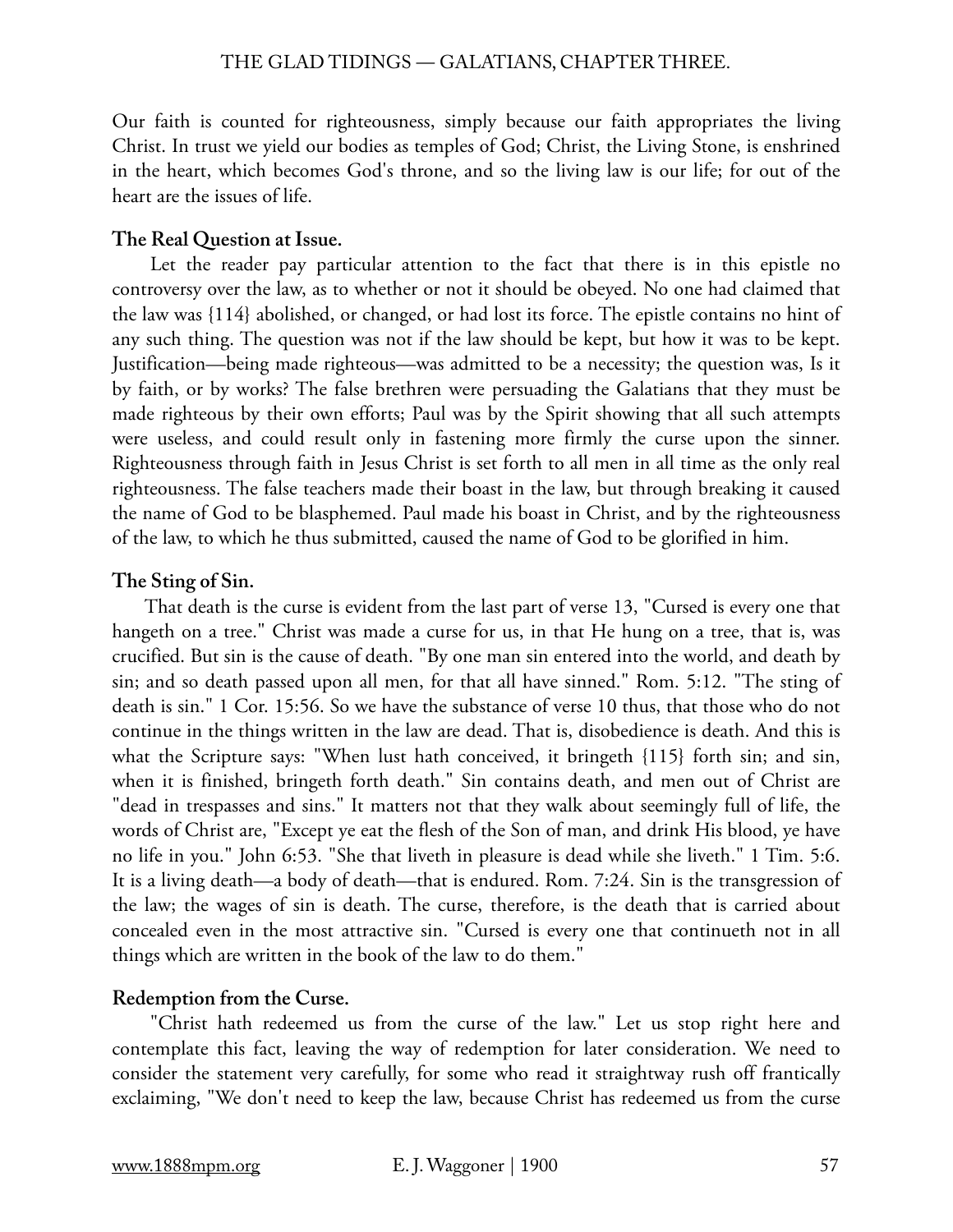of it," as though the text said that Christ redeemed us from the curse of obedience. Such read the Scriptures to no profit. The curse, as we have seen it, is disobedience. "Cursed is every one that continueth not in all things which are written in the book of the law to do them." Therefore, Christ has redeemed us from disobedience to the law. God sent forth His Son in the likeness of sinful flesh, and {116} for sin, "that the righteousness of the law might be fulfilled in us." Rom. 8:4.

 Some one may lightly say, "Then we are all right; whatever we do is right so far as the law is concerned, since we are redeemed." It is true that all are redeemed, but not all have accepted redemption. Many say of Christ, "We will not have this Man to reign over us," and thrust the blessing of God from them. But redemption is for all; all have been purchased with the precious blood—the life—of Christ, and all may be, if they will, free from sin and death. By that blood we are redeemed from our "vain manner of life." 1 Peter 1:18, R.V.

 Stop and think what this means; let the full force of the announcement impress itself upon your consciousness. "Christ hath redeemed us from the curse of the law,"—from not continuing in all its righteous requirements. We need not sin any more. He has snapped asunder the cords of sin that bound us, so that we have but to accept His salvation in order to be free from every besetting sin. It is not necessary for us any longer to spend our lives in earnest longings for a better life, and in vain regrets for desires unrealized. Christ raises no false hopes, but He comes to the captives of sin, and cries to them, "Liberty! Your prison doors are open. Go forth." What more can be said? Christ has gained the complete victory over "this present evil world," over "the lust of the flesh, and the lust of the eyes, and the pride of life," and our faith in Him makes His victory ours. We have but to accept it. {117}

# **Christ Made a Curse for Us.**

 That "Christ died for the ungodly" is evident to all who read the Bible. He "was delivered for our offenses." Rom. 4:25. The Innocent suffered for the guilty; the Just for the unjust. "He was wounded for our transgressions, He was bruised for our iniquities; the chastisement of our peace was upon Him; and with His stripes we are healed. All we like sheep have gone astray; we have turned every one to his own way; and the Lord hath laid on Him the iniquity of us all." Isa. 53:5, 6. But death came by sin. Death is the curse that has passed upon all men, simply because "all have sinned." So, as Christ was "made a curse for us," it follows that Christ was "made to be sin on our behalf." 2 Cor. 5:21, R.V. He bore "our sins in His own body" up to the tree. 1 Peter 2:24, margin. Note that our sins were "in His body." It was no superficial work that He undertook. The sins were not merely figuratively laid on Him, but they were actually in Him. He was made a curse for us, made to be sin for us, and consequently suffered death for us.

To some this truth seems repugnant; to the Greeks it is foolishness, and to the Jews a stumbling-block, but "to us who are saved, it is the power of God." For bear in mind that it was our sins that He bore in His own body—not His own sins. The same scripture that tells us that He was made to be sin for us, assures us that He "knew no sin." The same text that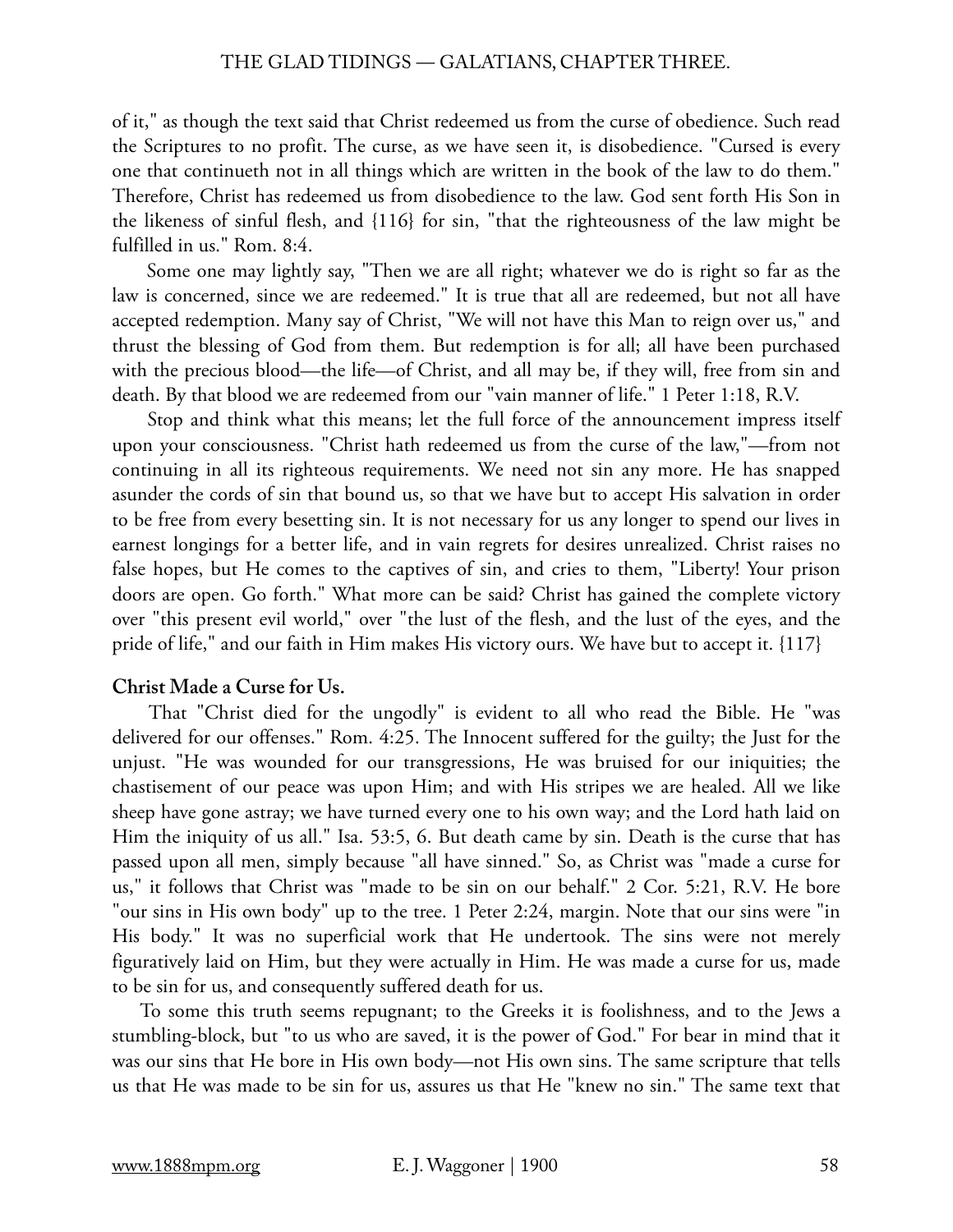tells us that He carried our sins "in His own body," is careful to let us know that He {118} "did no sin." The fact that He could carry our sin about with Him, and in Him, being actually made to be sin for us, and yet not do any sin, is to His everlasting glory and our eternal salvation from sin. All the sins of all men were on Him, yet no person ever discovered the trace of sin upon Him. No sin was ever manifested in His life, although He took all sin upon Himself. He received it and swallowed it up by the power of the endless life in which He swallows up death. He can bear sin, and yet be untainted by it. It is by this marvelous life that He redeems us. He gives us His life, so that we may be freed from every taint of the sin that is in our flesh.

 Christ, "in the days of His flesh, when He had offered up prayers and supplications with strong crying and tears unto Him that was able to save Him from death," "was heard in that He feared." Heb. 5:7. But He died! Yes; but no one took His life from Him; He laid it down, that He might take it again. John 10:17, 18. The pangs of death were loosed, "because it was not possible that He should be holden of it." Acts 2:24. Why was it not possible for death to hold Him, even though He voluntarily put Himself in its power?—Because He "knew no sin;" He took sin upon Himself, but was saved from its power. He was "in all things" "made like unto His brethren," "in all points tempted like as we are" (Heb. 2:17; 4:15), and since He could of Himself do nothing (John 5:30), He prayed to the Father to keep Him from being overcome and thereby falling under the power of death. And He was heard. In His case these words were fulfilled: "The Lord God will help {119} Me; therefore shall I not be confounded; therefore have I set My face like a flint, and I know that I shall not be ashamed. He is near that justifieth Me; who will contend with Me?" Isa. 50:7, 8.

 Whose sin was it that thus oppressed Him, and from which He was delivered?—Not His own, for He had none. It was your sin and mine. Our sins have already been overcome vanquished. We have to fight only with an already defeated foe. When you come to God "in the name of Jesus," having surrendered yourself to His death and life, so that you do not bear His name in vain, because Christ liveth in you, you have only to remember that every sin was on Him, and is still on Him, and that He is the conqueror, and straightway you will say, "Thanks be to God, which giveth us the victory through our Lord Jesus Christ." "Now thanks be unto God, which always causeth us to triumph in Christ, and maketh manifest the savor of His knowledge by us in every place." 2 Cor. 2:14.

## **The Revelation of the Cross.**

 In Gal. 3:13 we are brought back to the subject presented in Gal. 2:20 and 3:1,—the ever-present cross. The subject is inexhaustible, but the following few facts may serve to open it up to our minds:—

1. The redemption from sin and death is accomplished through the cross. Gal. 3:13.

 2. The Gospel is all contained in the cross; for the Gospel is "the power of God unto salvation to every one that believeth" (Rom. 1:16), and "unto us which {120} are saved" the cross of Christ "is the power of God" (1 Cor. 1:18).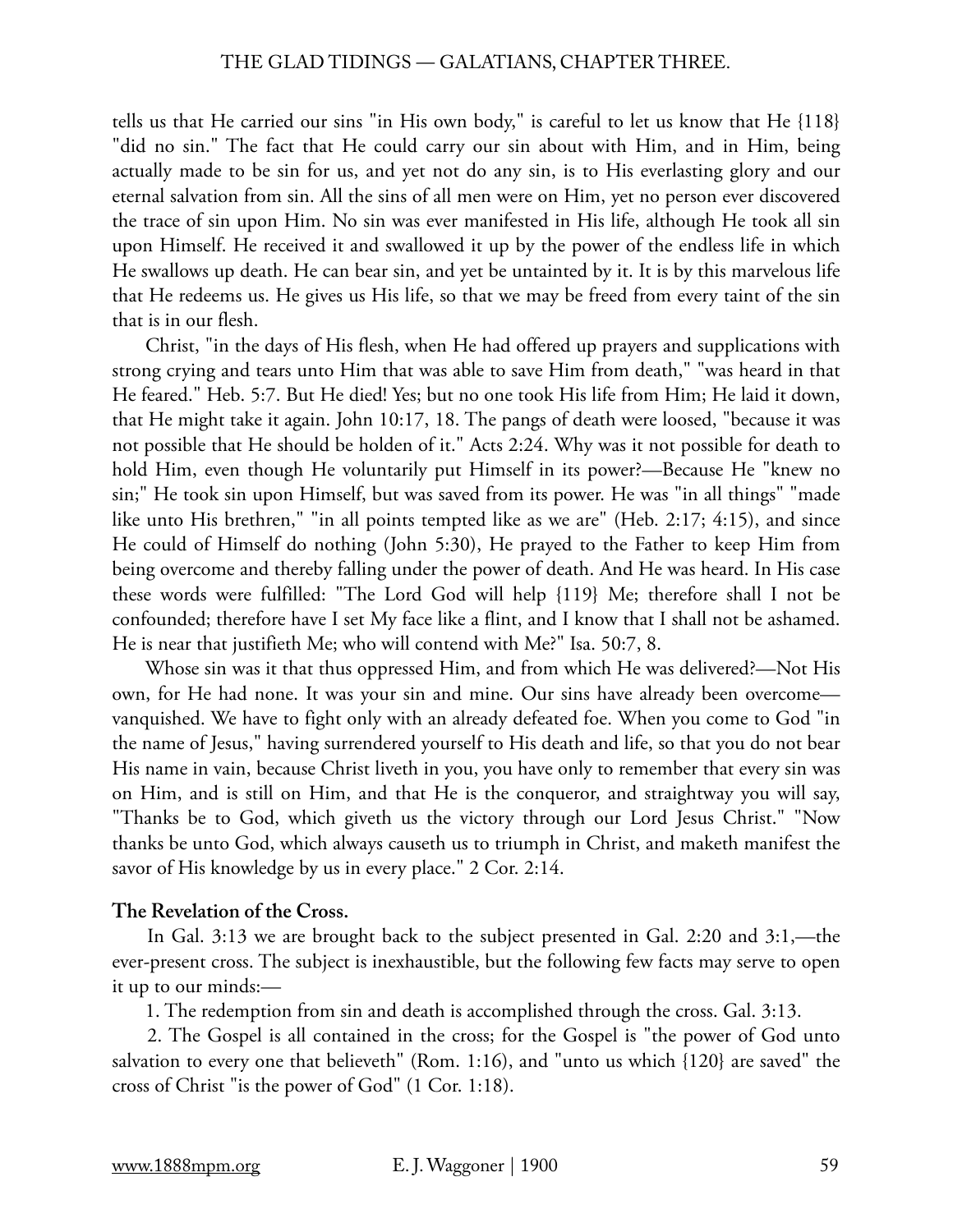3. Christ is revealed to fallen men only as the Crucified and risen One. There is none other name under heaven given among men, whereby salvation may be obtained (Acts 4:12), and, therefore, it is all that God sets forth before men, since He does not wish to confuse them. "Christ and Him crucified," is all that Paul wished to know; it is all that any man needs to know. Thus the one thing that men need is salvation; if they get that, they get all things; but salvation is found only in the cross of Christ; therefore, God puts before the eyes of men nothing else: He gives them just what they need. Jesus Christ is by God set forth openly crucified before the eyes of every man, so that there is no excuse for any to be lost, or to continue in sin.

 4. Christ is set forth before men only as the crucified Redeemer; and since that from which men need to be saved is the curse, He is set forth as bearing the curse. Wherever there is any curse, there is Christ bearing it. We have already seen that Christ bore, and still bears, our curse, in that He bears our sin. He also bears the curse of the earth itself, for He bore the crown of thorns, and the curse pronounced on the earth was, "Thorns also and thistles shall it bring forth." Gen. 3:18. So the whole creation, which now groans under the curse, has been redeemed through the cross of Christ. Rom. 8:19-23.

 5. It is only on the cross that Christ bears the curse, for His being made a curse for us was indicated by {121} His hanging on the cross. The cross is the symbol of the curse, but also of deliverance from the curse, since it is the cross of Christ, the Conqueror and Deliverer. The very curse itself, therefore, presents the cross, and proclaims our deliverance.

 6. Where is the curse? Ah, where is it not? The blindest can see it, if he will but acknowledge the evidence of his own senses. Imperfection is a curse, yea, that is the curse; and imperfection is on everything connected with this earth. Man is imperfect, and even the finest plant that grows from the earth is not as perfect as it might be. There is nothing that meets the eye that does not show the possibility of improvement, even if our untrained eyes can not see the absolute necessity of it. When God made the earth, everything was "very good," or, as the Hebrew idiom has it, "good exceedingly." God Himself could see no chance, no possibility, for improvement. But now it is different. The gardener spends his thought and labor trying to improve the fruits and flowers under his care. And since the best that the earth produces reveals the curse, what need be said of the gnarled, stunted growths, the withered and blasted buds and leaves and fruits, and the noxious, poisonous weeds? Everywhere "hath the curse devoured the earth." Isa. 24:6.

 7. What, then, is the conclusion of the whole matter? Is it discouragement? Nay; "for God hath not appointed us to wrath, but to obtain salvation by our Lord Jesus Christ." 1 Thess. 5:9. Although the curse is visible everywhere,—

"Change and decay in all around I see,"— $\{122\}$ 

yet things live, and men live. But the curse is death, and no man and no thing in creation can bear death and still live. Death kills. But Christ is He that liveth, and was dead, and is alive forevermore. Rev. 1:18. He alone can bear the curse—death—and still live. Therefore, the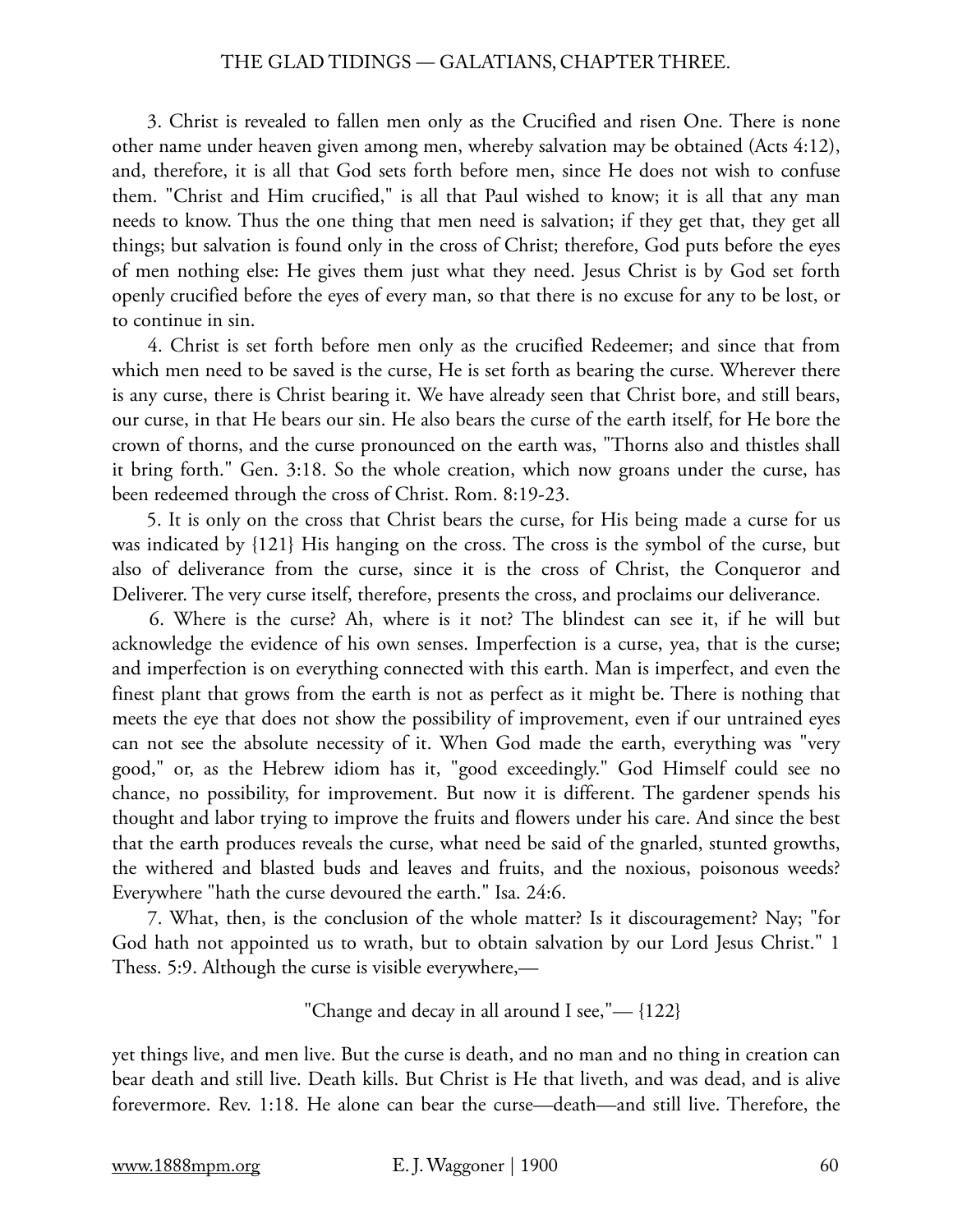fact that there is life on the earth and in man, in spite of the curse, is proof that the cross of Christ is everywhere. Every blade of grass, every leaf of the forest, every shrub and tree, every flower and fruit, even the bread that we eat, is stamped with the cross of Christ. In our own bodies is Christ crucified. Everywhere is that cross; and as the preaching of the cross is the power of God, which is the Gospel, so it is that the everlasting power of God is revealed in all things that He has made. That is "the power that worketh in us." Eph. 3:20. Rom. 1:16-20, compared with 1 Cor. 1:17, 18, amounts to a plain declaration that the cross of Christ is seen in all the things that God has made—even in our own bodies.

# **Courage from Despair.**

"Innumerable evils have compassed me about; mine iniquities have taken hold upon me, so that I am not able to look up; they are more than the hairs of mine head; therefore my heart faileth me." Ps. 40:12. But not only may we with confidence cry unto God out of the depths, but God in His infinite mercy has so ordered it that the very depths themselves are a source of confidence. The fact that we are in the depths of sin, and yet live, is proof that God Himself, in the person of Christ on the cross, is present with us to deliver us. So every- {123} thing, even the curse, for everything is under the curse, preaches the Gospel. Our own weakness and sinfulness, instead of being a cause of discouragement, are, if we believe the Lord, a pledge of redemption. Out of weakness we are made strong. "In all these things we are more than conquerors through Him that loved us." Rom. 8:37. Truly, God has not left Himself without witness among men. "He that believeth on the Son of God hath the witness in himself." 1 John 5:10.

# **The Blessing from the Curse.**

 Christ bore the curse, in order that the blessing might come to us. He bears the curse now, being crucified before us, and in us, and we with Him, that we may continually experience the blessing. Death to Him is life to us. If we willingly bear about in our bodies the dying of the Lord Jesus, the life also of Jesus will be manifested in our mortal flesh. 2 Cor. 4:10, 11. He was made to be sin for us, that we might be made the righteousness of God in Him. 2 Cor. 5:21. What is the blessing that we receive through the curse that He bears? It is the blessing of salvation from sin; for as the curse is the transgression of the law (Gal. 3:10), the blessing consists in turning away every one of us from our iniquities (Acts 3:26). Christ suffered the curse, even sin and death, "that the blessing of Abraham might come on the Gentiles through Jesus Christ." And what is the blessing of Abraham? The writer of this Epistle, having stated that Abraham was made righteous by faith, adds: "Even as David also describeth the blessedness of the man, {124} unto whom God imputeth righteousness without works, saying, Blessed are they whose iniquities are forgiven, and whose sins are covered. Blessed is the man to whom the Lord will not impute sin." Rom. 4:6-8. And then he shows that this blessing comes on the Gentiles as well as on the Jews who believe, because Abraham received it when he was uncircumcised, "that he might be the father of all them that believe." The blessing is freedom from sin, even as the curse is the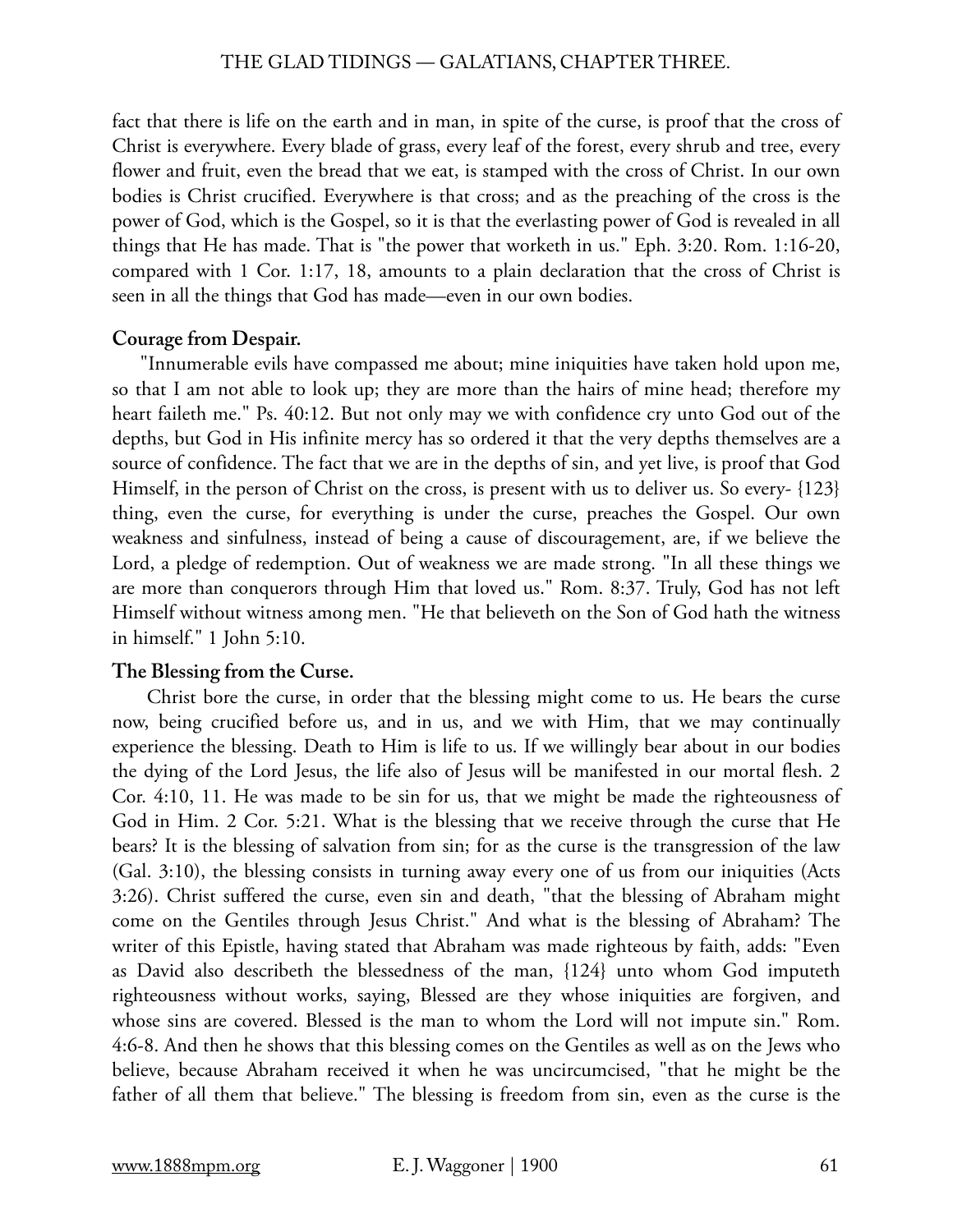doing of sin; and as the curse reveals the cross, so we find that the very curse is by the Lord made to proclaim the blessing. The fact that we live, although we are sinners, is the assurance that deliverance from the sin is ours. "While there's life there's hope," says the adage. Yes, because the Life is our hope. Thank God for the blessed hope! The blessing has come upon all men; for "as by the offense of one judgment came upon all men to condemnation; even so by the righteousness of One the free gift came upon all men unto justification of life." Rom. 5:18. God, who is "no respecter of persons," "hath blessed us with all spiritual blessings in heavenly places in Christ." Eph. 1:3. It is ours to keep. If any one has not this blessing, it is because he has not recognized the gift, or has deliberately thrown it away.

# **A Finished Work.**

 "Christ hath redeemed us from the curse of the law,"—from sin and death. This He has done by "being made a curse for us," and so we are freed from all necessity of sinning. Sin can have no dominion {125} over us if we accept Christ in truth, and without reserve. This was just as much a present truth in the days of Abraham, Moses, David, and Isaiah, as it is to-day. More than seven hundred years before the cross was raised on Calvary, Isaiah, who testified of the things which he understood, because his own sin had been purged by a live coal from God's altar, said: "Surely He hath borne our griefs, and carried our sorrows; . . . He was wounded for our transgressions, He was bruised for our iniquities; the chastisement of our peace was upon Him; and with His stripes we are healed. . . . The Lord hath laid on Him the iniquity of us all." Isa. 53:4-6. "I have blotted out, as a thick cloud, thy transgressions, and, as a cloud, thy sins; return unto Me; for I have redeemed thee." Isa. 44:22. Long before Isaiah's time, David wrote: "He hath not dealt with us after our sins; nor rewarded us according to our iniquities." "As far as the east is from the west, so far hath He removed our transgressions from us." Ps. 103:10, 12.

 "We which have believed do enter into rest," because "the works were finished from the foundation of the world." Heb. 4:3. The blessing that we received is "the blessing of Abraham." We have no other foundation than that of the apostles and prophets. Eph. 2:20. It is a full and complete salvation that God has provided; it awaits us as we come into the world; and we do not relieve God of any burden by rejecting it, nor do we add to His labor by accepting it. {126}

# **"The Promise of the Spirit."**

 Christ hath redeemed us, "that we might receive the promise of the Spirit through faith." Do not make the mistake of reading this as though it were "that we might receive the promise of the gift of the Spirit." It does not say that, and it does not mean that, as a little thought will show. Christ has redeemed us, and that fact proves the gift of the Spirit, for it was only "through the eternal Spirit" that He offered Himself without spot to God. Heb. 9:14. But for the Spirit, we should not know that we were sinners; much less should we know redemption. The Spirit convinces of sin and of righteousness. John 16:8. "It is the Spirit that beareth witness, because the Spirit is truth." 1 John 5:6. "He that believeth hath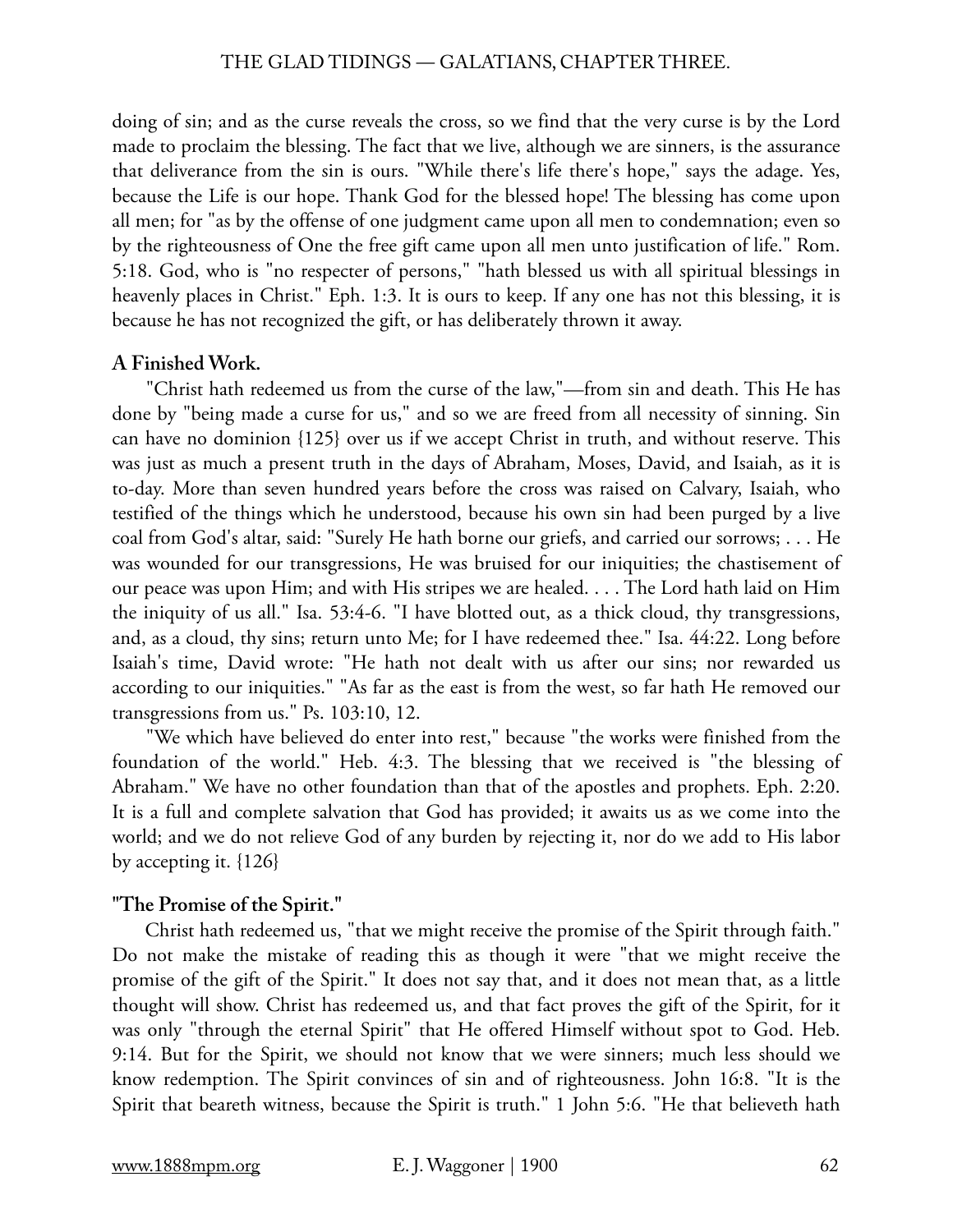the witness in himself." Christ is crucified in every man; that, as we have already seen, is shown in the fact that we are all under the curse, and Christ alone, on the cross, bears the curse. But it is through the Spirit that Christ dwells on earth among men. Faith enables us to receive the testimony of this witness, and rejoice in that which the possession of the Spirit assures.

 Note further: The blessing of Abraham comes on us, in order that we may receive the promise of the Spirit. But it is only through the Spirit that the blessing comes; therefore, the blessing can not bring to us the promise that we shall receive the Spirit. We already have the Spirit with the blessing. But, having the blessing of the Spirit, namely, righteousness, we are sure of receiving that which the Spirit promises to the righteous, namely, an everlasting {127} inheritance. In blessing Abraham God promised him an inheritance. The expression, "the promise of the Spirit," is used, as is plainly to be seen, in the same sense as "the promise of God," "the gift of God;" that is, the promise or the gift which God bestows. The Spirit is the pledge of all good.

## **The Spirit the Pledge of Inheritance.**

 All God's gifts are in themselves promises of more. There is always much more to follow. God's purpose in the Gospel is to gather together in one all things in Jesus Christ, "in whom also we have obtained an inheritance, being predestinated according to the purpose of Him who worketh all things after the counsel of His own will; that we should be to the praise of His glory, who first trusted in Christ. In whom ye also trusted, after that ye heard the Word of truth, the Gospel of your salvation; in whom also after that [or when] ye believed, ye were sealed with that Holy Spirit of promise, which is the earnest of our inheritance until the redemption of the purchased possession, unto the praise of His glory." Eph. 1:10-14.

 Of this inheritance we must speak further later on. Suffice it now to say that it is the inheritance promised to Abraham, whose children we become by faith. The inheritance belongs to all who are children of God through faith in Christ Jesus; and the Spirit that marks our sonship is the promise, the pledge, the first-fruits of that inheritance. Those who accept Christ's glorious deliverance from the curse of the law,—redemption not from obedience to the law, for obedience is not a curse, but from disobedience to the {128} law, have in the Spirit a taste of the power and the blessing of the world to come.

## **The Promise Was Made to Abraham.**

 It will be seen that Abraham is the one about whom this chapter centers. He is the one to whom the Gospel of world-wide salvation was preached. He believed, and received the blessing, even the blessing of righteousness. All who believe are blessed with believing Abraham. They who are of faith, the same are the children of Abraham. Christ hath redeemed us from the curse, in order that the blessing of Abraham might come on us. "To Abraham and his seed were the promises made." "If the inheritance be of the law, it is no more of promise; but God gave it to Abraham by promise." Thus it is clear that the promise to us is the promise that was made to Abraham,—the promise of an inheritance,—and in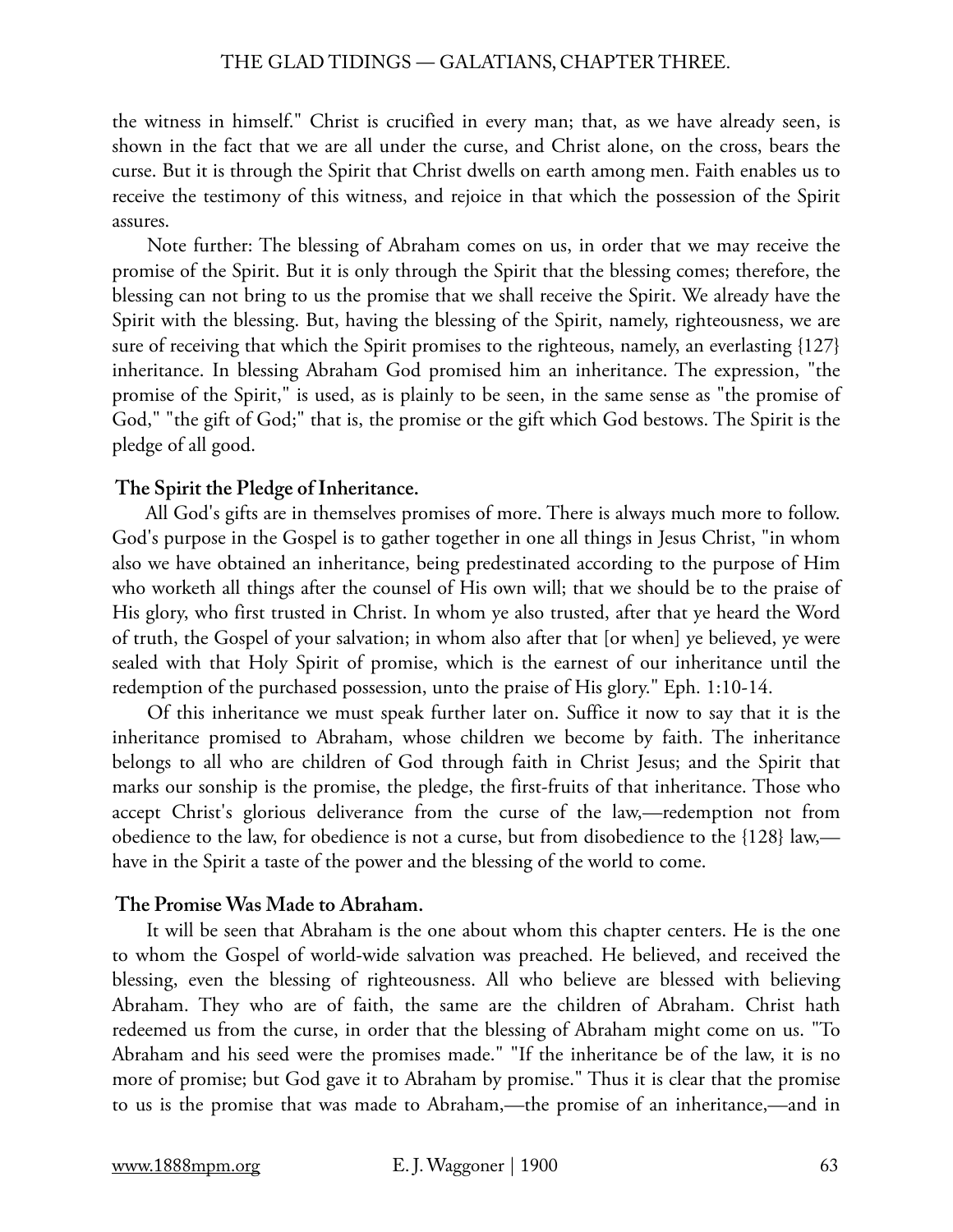which we share as his children. Christ hath redeemed us from the curse, that we might receive the inheritance of righteousness. Christ through the eternal Spirit offered Himself without spot to God, to purge our consciences from dead works to serve the living God; because "He is the Mediator of the new covenant, that by means of death . . . they which are called might receive the promise of eternal inheritance." Heb. 9:14, 15.

# **"And His Seed."**

 "Now to Abraham and his seed were the promises made. He saith not, And to seeds, as of many; but as of one; and to thy Seed, which is Christ." There is {129} here no play upon words; the issue is a vital one. The controversy is over the way of salvation, whether it is by Christ alone, or by something else, or by Christ and something or somebody else. Many people imagine that it is by them,—that they must save themselves by making themselves good. Many others think that Christ is a valuable adjunct, a good assistant to their efforts; while others still are willing to give Him the first place, but not the only place. They regard themselves as good seconds. It is the Lord and they who do the work. But our text shuts off all this assumption and self-assertion. Not seeds, but the seed. Not many, but one. "And to thy Seed, which is Christ." Christ is the One.

# **Not Two Lines.**

 We hear much about the "spiritual seed" and the "literal seed" of Abraham. If that contrast meant anything at all, it would mean a fanciful seed as opposed to a real seed. The opposite of *spiritual* is *fleshly*, and the fleshly seed, as we shall see later on, is not the real seed, but only a bond-servant, to be cast out, having no share whatever in the inheritance. So there is no fleshly seed of Abraham. The spiritual seed, however, is a literal, or real, seed, even as Christ is "a quickening Spirit," and yet most real. It is possible for men walking about in the body, in this world, to be wholly spiritual, and such they must be, or else they are not children of Abraham. "They that are in the flesh can not please God." "Flesh and blood doth not inherit the kingdom of God." There is only one line of descendants from Abraham, only one set of real children, and they are those who are {130} of faith,—those who, by receiving Christ by faith, receive power to become sons of God.

# **Many Promises in One.**

 But while the Seed is singular, the promises are plural. It is not merely one specific promise that was made to Abraham and his Seed, but promises. God has nothing for any man that was not promised to Abraham; and all the promises of God are conveyed in Christ, in whom Abraham believed. "For how many soever be the promises of God, in Him is the yea; wherefore also through Him is the Amen, unto the glory of God through us." 2 Cor. 1:20.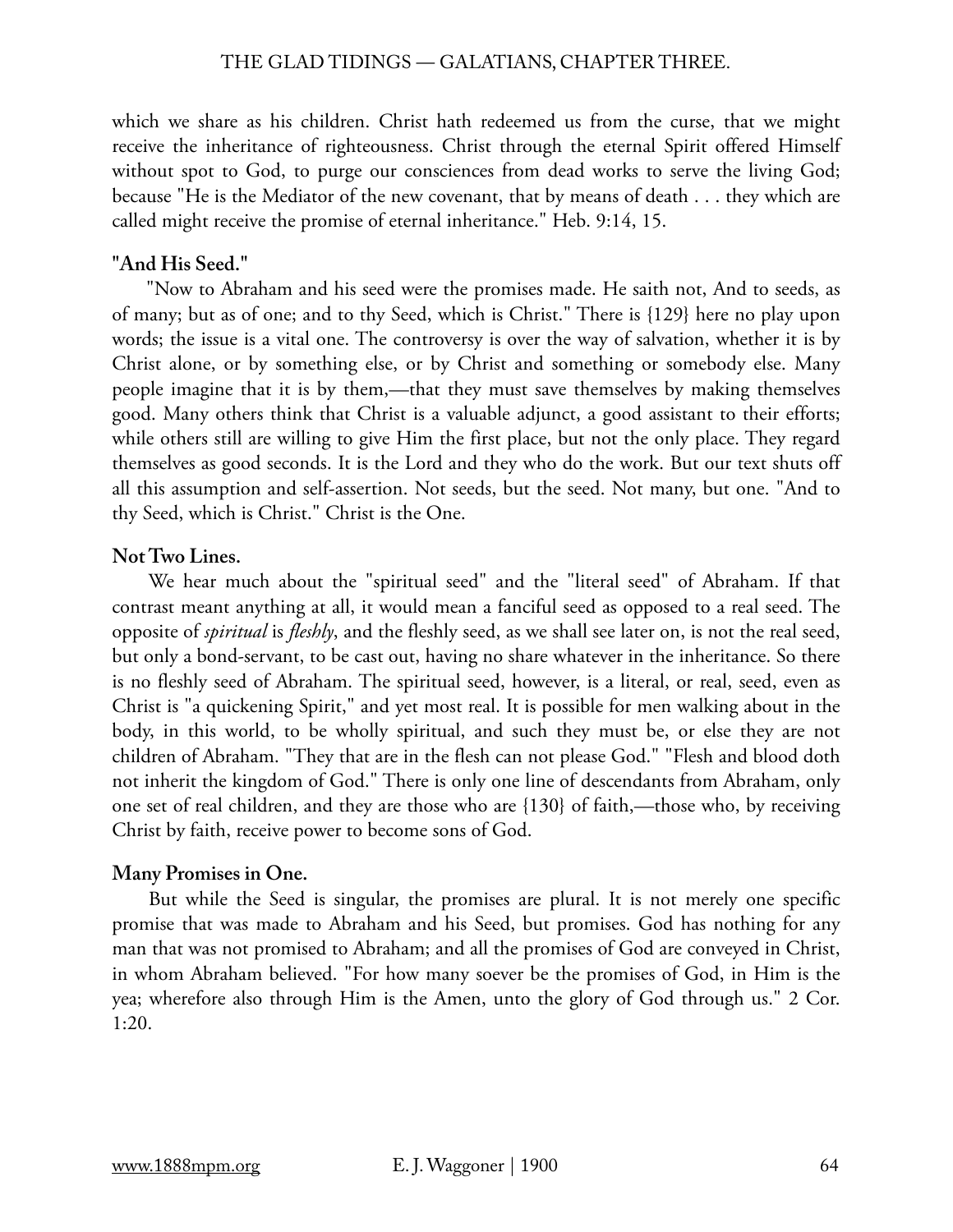# **The Promised Inheritance.**

That the thing promised, and the sum of all the promises, is an inheritance, is clearly seen from Gal. 3:15-18. The sixteenth verse has just been noted, and the seventeenth verse tells us that the law, coming in four hundred and thirty years after the promise was made and confirmed, can not make it of none effect; "for if the inheritance be of the law, it is no more of promise; but God gave it to Abraham by promise." Verse 18. What this promised inheritance is may be seen by comparing the verse just quoted with Rom. 4:13: "For the promise, that he should be the heir of the world, was not to Abraham, or to his seed, through the law, but through the righteousness of faith." And so, although the heavens and the earth which are now are "reserved unto fire against the day of judgment and perdition of ungodly men," when "the heavens being on fire shall be dissolved, and the elements shall melt with fervent {131} heat," we, "according to His promise, look for new heavens and a new earth, wherein dwelleth righteousness." 2 Peter 3:7, 12, 13. This is the heavenly country for which Abraham, Isaac, and Jacob looked.

# **An Inheritance without Curse.**

 "Christ hath redeemed us from the curse; . . . that we might receive the promise of the Spirit through faith." This "promise of the Spirit" we have seen to be the possession of the whole earth made new—redeemed from the curse; for "the creation itself also shall be delivered from the bondage of corruption into the liberty of the glory of the children of God." The earth, fresh and new from the hand of God, perfect in every respect, was given to man for a possession. Gen. 1:27, 28, 31. Man sinned, and brought the curse upon himself. Christ has taken the whole curse, both of man and of all creation, upon Himself. He redeems the earth from the curse, that it may be the everlasting possession that God originally designed it to be, and He also redeems man from the curse, that he may be fitted for the possession of such an inheritance. This is the sum of the Gospel. "The gift of God is eternal life through Jesus Christ our Lord." Rom. 6:23. This gift of eternal life is included in the promise of the inheritance, for God promised the land to Abraham and to his seed for "an everlasting possession." Gen. 17:7, 8. It is an inheritance of righteousness, because the promise that Abraham should be heir of the world was through the righteousness of faith. Righteousness, eternal life, and a place in which to live eternally,—these are all in the promise, and they {132} are all that could possibly be desired or given. To redeem man, but to give him no place in which to live, would be an incomplete work; the two things are parts of one whole, for the power by which we are redeemed is the power of creation,—the power by which the heavens and the earth are made new. When all is accomplished, "there shall be no more curse." Rev. 22:3.

# **The Covenants of Promise.**

 That the covenant and promise of God are one and the same thing, is clearly seen from Gal. 3:17, where it appears that to disannul the covenant would be to make void the promise. In Genesis 17 we read that God made a covenant with Abraham to give him the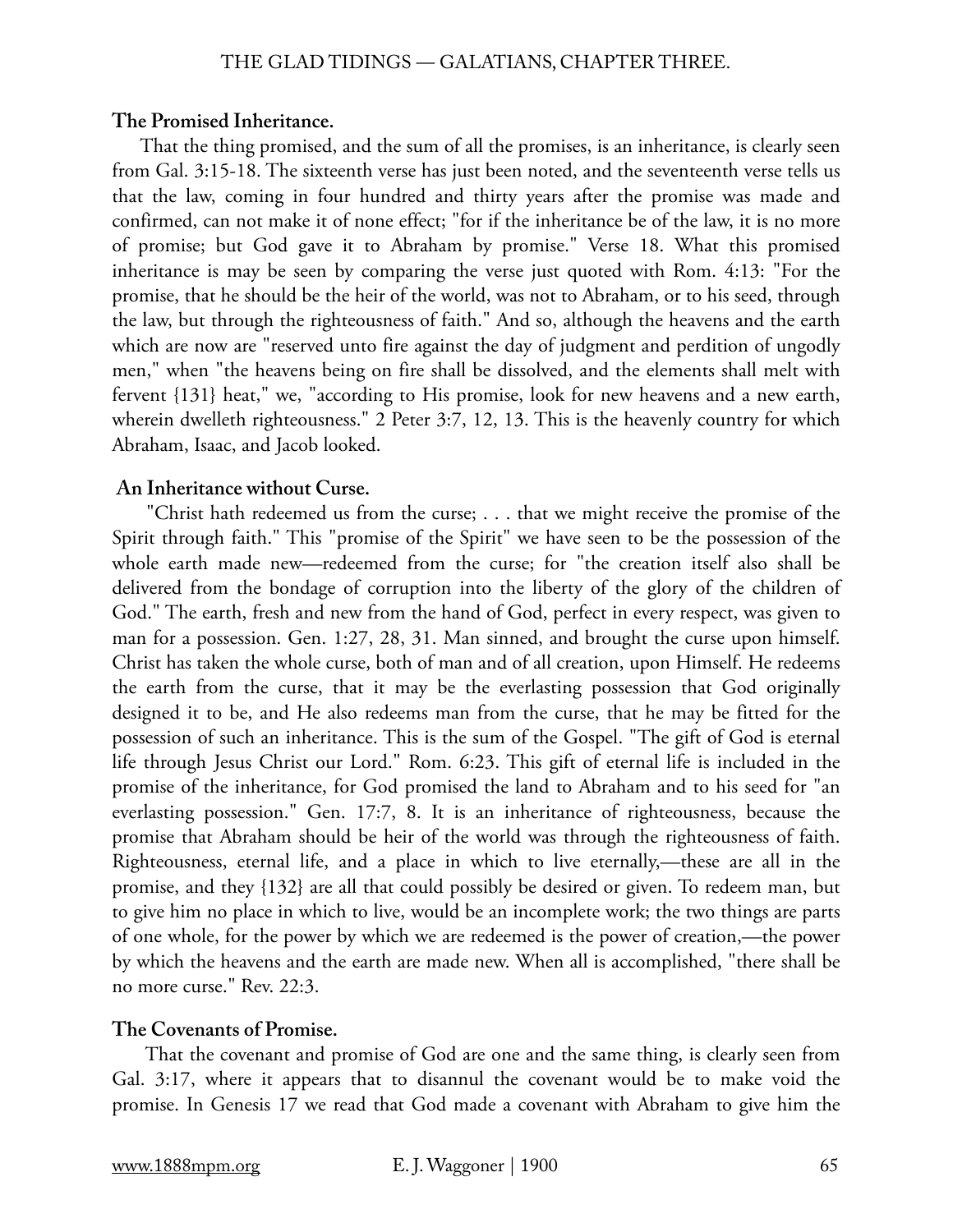land of Canaan—and with it the whole world—for an everlasting possession; but Gal. 3:18 says that God gave it to him by promise. God's covenants with men can be nothing else than promises to them: "Who hath first given to Him, and it shall be recompensed unto him again? For of Him, and through Him, and to Him, are all things." Rom. 11:35, 36. It is so rare for men to do anything without expecting an equivalent, that theologians have taken it for granted that it is the same with God. So they begin their dissertations on God's covenant with the statement that a covenant is "a mutual agreement between two or more persons, to do or refrain from doing certain things." But God does not make bargains with men, because He knows that they could not fulfil their part. After the flood God made a covenant with every beast of {133} the earth, and with every fowl; but the beasts and the birds did not promise anything in return. Gen. 9:9-16. They simply received the favor at the hand of God. That is all we can do. God promises us everything that we need, and more than we can ask or think, as a gift. We give Him ourselves, that is, nothing, and He gives us Himself, that is, everything. That which makes all the trouble is that even when men are willing to recognize the Lord at all, they want to make bargains with Him. They want it to be a "mutual" affair a transaction in which they will be considered as on a par with God. But whoever deals with God must deal with Him on His own terms, that is, on a basis of fact—that we have nothing and are nothing, and He has everything and is everything, and gives everything.

# **The Covenant Confirmed.**

 The covenant, that is, the promise of God to give men the whole earth made new, after having made them free from the curse, was "confirmed before of God in Christ." He is the Surety of the new covenant, even the everlasting covenant. "For how many soever be the promises of God, in Him is the yea; wherefore also through Him is the Amen, unto the glory of God through us." 2 Cor. 1:20, R.V. In Him we have obtained the inheritance (Eph. 1:11), for the Holy Spirit is the first-fruits of the inheritance, and the possession of the Holy Spirit is Christ Himself dwelling in the heart by faith. God blessed Abraham, saying, "In thy Seed shall all the kindreds of the earth be blessed," and this is fulfilled in Christ, {134} whom God has sent to bless us in turning us away from our iniquities. Acts 3:25, 26.

# **Confirmed by an Oath of God.**

"When God made promise to Abraham, because He could swear by no greater, He sware by Himself; . . . for men verily swear by the greater; and an oath for confirmation is to them an end of all strife. Wherein God, willing more abundantly to show unto the heirs of promise the immutability of His counsel, confirmed it by an oath; that by two immutable things, in which it was impossible for God to lie, we might have a strong consolation, who have fled for refuge to lay hold upon the hope set before us; which hope we have as an anchor of the soul, both sure and steadfast, and which entereth into that within the veil; whither the forerunner is for us entered, even Jesus, made an high priest forever after the order of Melchizedek." Heb. 6:13-20. Compare Gen. 22:15-18.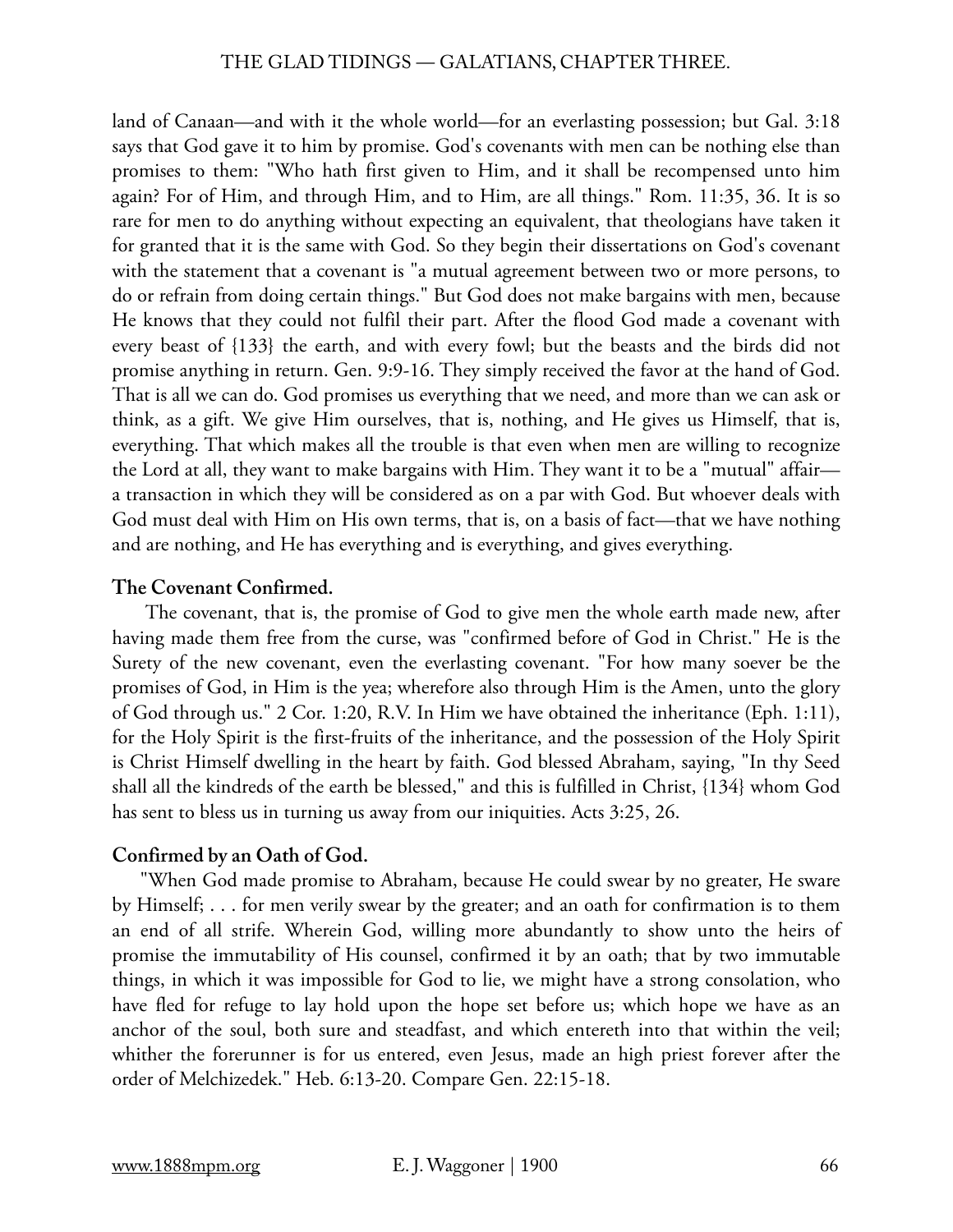It was the oath of God, therefore, that confirmed the covenant made to Abraham; that promise and oath to Abraham are our ground of hope, our strong consolation; they are "sure and steadfast," because the oath sets forth Christ as the pledge, the surety, and "He ever liveth." He upholds all things by the word of His power. Heb. 1:3. "In Him all things consist." Col. 1:17, R.V. Therefore, when God "interposed Himself by an oath," which is our consolation and hope in fleeing for refuge from sin, He pledged His own existence, and with it the entire universe, for our salvation. Surely a firm foundation for our hope is laid in His excellent Word. {135}

## **The Law Can Not Make the Covenant Void.**

 Do not forget as we proceed that the covenant and the promise are the same thing, and that it conveys land, even the whole earth made new, to Abraham and his seed; and remember also that, since only righteousness is to dwell in the new heavens and the new earth promised to Abraham and his seed, the promise includes the making righteous of all who believe. This is done in Christ, in whom the promise is confirmed. Now, "though it be but a man's covenant, yet if it be confirmed, no man disannulleth, or addeth thereto." Gal. 3:15. How much more must this be the case with God's covenant! Therefore, since perfect and everlasting righteousness was assured by the covenant made with Abraham, which was also confirmed in Christ, by the oath of God, it is impossible that the law, which was spoken four hundred and thirty years later, could introduce any new feature. The inheritance was given to Abraham by promise, but if after four hundred and thirty years it should transpire that now the inheritance must be gained in some other way, then the promise would be of no effect, and the covenant would be made void. But that would involve the overthrow of God's government, and the ending of His existence; for He pledged His own existence to give Abraham and his seed the inheritance and the righteousness necessary for it. "For the promise, that he should be the heir of the world, was not to Abraham, or to his seed, through the law, but through the righteousness of faith." Rom. 4:13. The Gospel was as full {136} and complete in the days of Abraham as it has ever been or ever will be. No addition to it, or change in its provisions or conditions, could possibly be made after God's oath to Abraham. Nothing can be taken away from it as it thus existed, and not one thing can ever be required from any man more than what was required of Abraham.

## **What Is the Use of the Law?**

This is the question that the apostle Paul asks in verse 19, both for the purpose of anticipating the objections of the Antinomians, and also that he may the more emphatically show the place of the law in the Gospel. The question is a very natural one. Since the inheritance is wholly by promise, and a covenant confirmed can not be changed,—nothing can be taken from it, and nothing added to it,—why did the law come in four hundred and thirty years afterward? "Wherefore then serveth the law?" More literally, Why then the law? What business has it here? What part does it act? Of what use is it?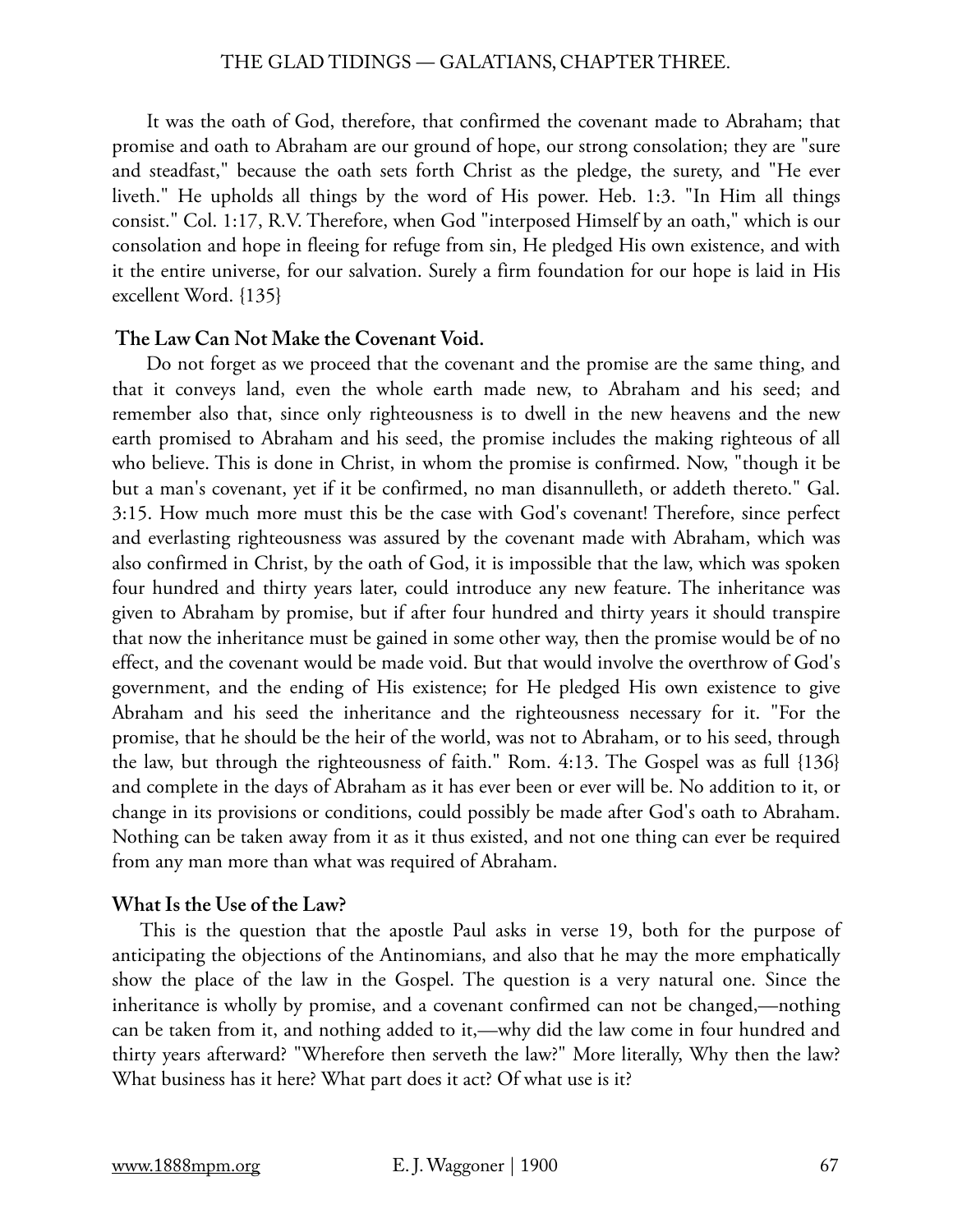#### **The Question Answered.**

"It was added because of transgressions." Let it be understood that "the entering of the law" at Sinai was not the beginning of its existence. The law of God existed in the days of Abraham, and was kept by him. Gen. 26:5. God proved the children of Israel, as to whether they would keep His law or not, more than a month before the law was spoken upon Sinai. Ex. 16:1-4, 27, 28. {137}

#### **"It Was Added."**

 The word here rendered "added" is the same as that rendered "spoken" in Heb. 12:19: "They that heard entreated that the word should not be spoken to them any more." It is the same word that occurs in the Septuagint rendering of Deut. 5:22, where we read that God spoke the ten commandments with a great voice; "and He added no more." So we may read the answer to the question, "Wherefore then the law?" thus: "It was spoken because of transgressions." It is the reprover of sin.

## **Because of Transgressions.**

 "Moreover the law entered, that the offense might abound." Rom. 5:20. In other words, "that sin by the commandment might become exceeding sinful." Rom. 7:13. It was given under circumstances of the most awful majesty, as a warning to the children of Israel that by their unbelief they were in danger of losing the promised inheritance. They did not, like Abraham, believe the Lord; and "whatsoever is not of faith is sin." But the inheritance was promised "through the righteousness of faith," and, therefore, the unbelieving Jews could not receive it. So the law was spoken to them, to convince them that they had not the righteousness that was necessary for the possession of the inheritance; for, although righteousness does not come by the law, it must be witnessed by the law. Rom. 3:21. In short, the law was given to show them that they had not faith, and so were not true children of Abraham, and were therefore in a fair way to lose {138} the inheritance. God would have put His law into their hearts, even as He put it into Abraham's heart, if they had believed; but when they disbelieved, yet still professed to be heirs of the promise, it was necessary to show them in the most marked manner that their unbelief was sin. The law was spoken because of transgression, or, what is the same thing, because of the unbelief of the people.

#### **Self-Confidence Is Sin.**

"Behold, his soul which is lifted up is not upright in him; but the just shall live by his faith." Hab. 2:4. The people of Israel were full of self-confidence and of unbelief in God, as is shown by their murmuring against God's leading, and by their assumption of ability to do anything that God required, or to fulfil His promises. They had the same spirit as their descendants, who asked, "What shall we do, that we might work the works of God?" John 6:28. They were so ignorant of God's righteousness that they thought that they could establish their own righteousness as an equivalent. Rom. 10:3. Unless they saw their sin, they could not avail themselves of the promise. Hence, the necessity of the speaking of the law.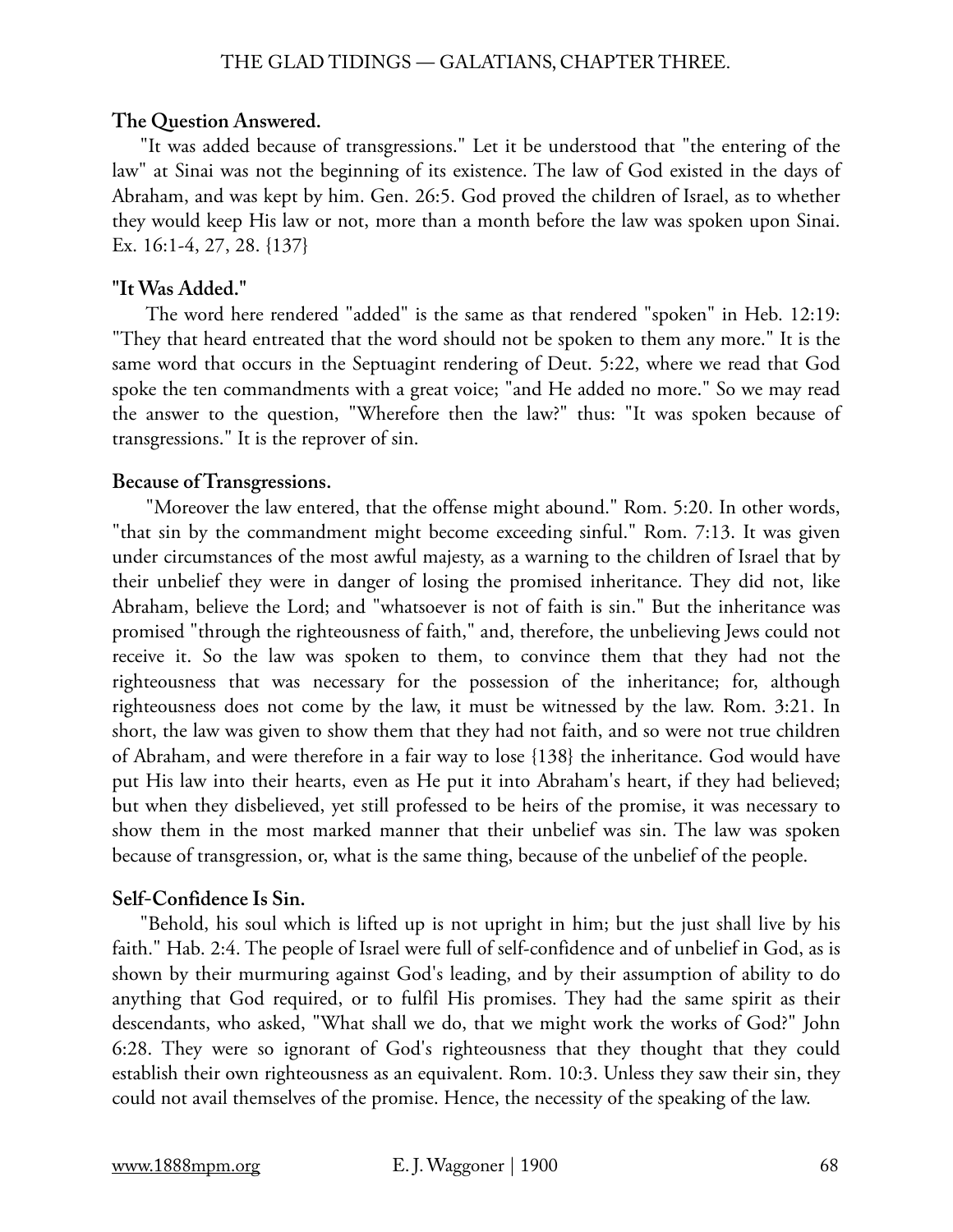#### **The Ministration of Angels.**

 "Are they not all ministering spirits, sent forth to do service for the sake of them that shall inherit salvation?" Heb. 1:14, R.V. Just what office the "thousands of angels" who were at Sinai had to perform, we can not know; but we do know {139} that they have a close and deep interest in everything that concerns man, although the preaching of the Gospel is necessarily not committed to them. When the foundations of the earth were laid, "all the sons of God shouted for joy;" and a multitude of the heavenly host sang praises when the birth of the Saviour of mankind was announced. They are attendants upon the King of kings, waiting to "do His pleasure, harkening unto the voice of His word." It would not be otherwise than that they should attend as a royal body-guard when the law was proclaimed, and, of course, they were not there merely for pomp and parade. Stephen said to the murderous Sanhedrim: "Ye stiff-necked and uncircumcised in heart and ears, ye do always resist the Holy Ghost; as your fathers did, so do ye. Which of the prophets have not your fathers persecuted? and they have slain them which showed before of the coming of the Just One; of whom ye have been now the betrayers and murderers; who have received the law by the disposition of angels, and have not kept it." Acts 7:51-53. Of him who is now the adversary, the devil, it was said, "Thou sealest up the sum," measure, or pattern. Eze. 28:12. The French of Segond has it, "Thou puttest the seal to perfection," and the Danish, "Thou stampest the seal upon the fit ordinance," indicating that before his fall he was what might be termed the keeper of the seal, and that it was his duty to affix it to every ordinance passed. Angels "excel in strength," and the fact that they were all present at the giving of the law shows that it was an event of the greatest magnitude and importance. {140}

## **In the Hand of a Mediator.**

 For the present we may pass by the question of time involved in the phrase, "till the Seed should come, to whom the promise was made," since our present study is the relation of the law to the promise. The law was given to the people from Sinai "in the hand of a Mediator." Who was this Mediator?—There can be only one answer: "There is one God, and one Mediator between God and men, the Man Christ Jesus." 1 Tim. 2:5. "Now a mediator is not a mediator of one, but God is one." God is one, the people are the other, and Christ Jesus is the Mediator. Just as surely as God is one party to the transaction, Christ must be the Mediator, for there is no other mediator between God and men. "Neither is there salvation in any other; for there is none other name under heaven given among men, whereby we must be saved." Acts 4:12.

## **Christ's Work as Mediator.**

 Man has wandered from God, and rebelled against Him. "All we like sheep have gone astray." Our iniquities have separated between us and Him. Isa. 59:1, 2. "The carnal mind is enmity against God; for it is not subject to the law of God, neither indeed can be." Rom. 8:7. Christ came that He might destroy the enmity, and reconcile us to God; for He is our peace. Eph. 2:14-16. Christ "suffered for sins, the Just for the unjust, that He might bring us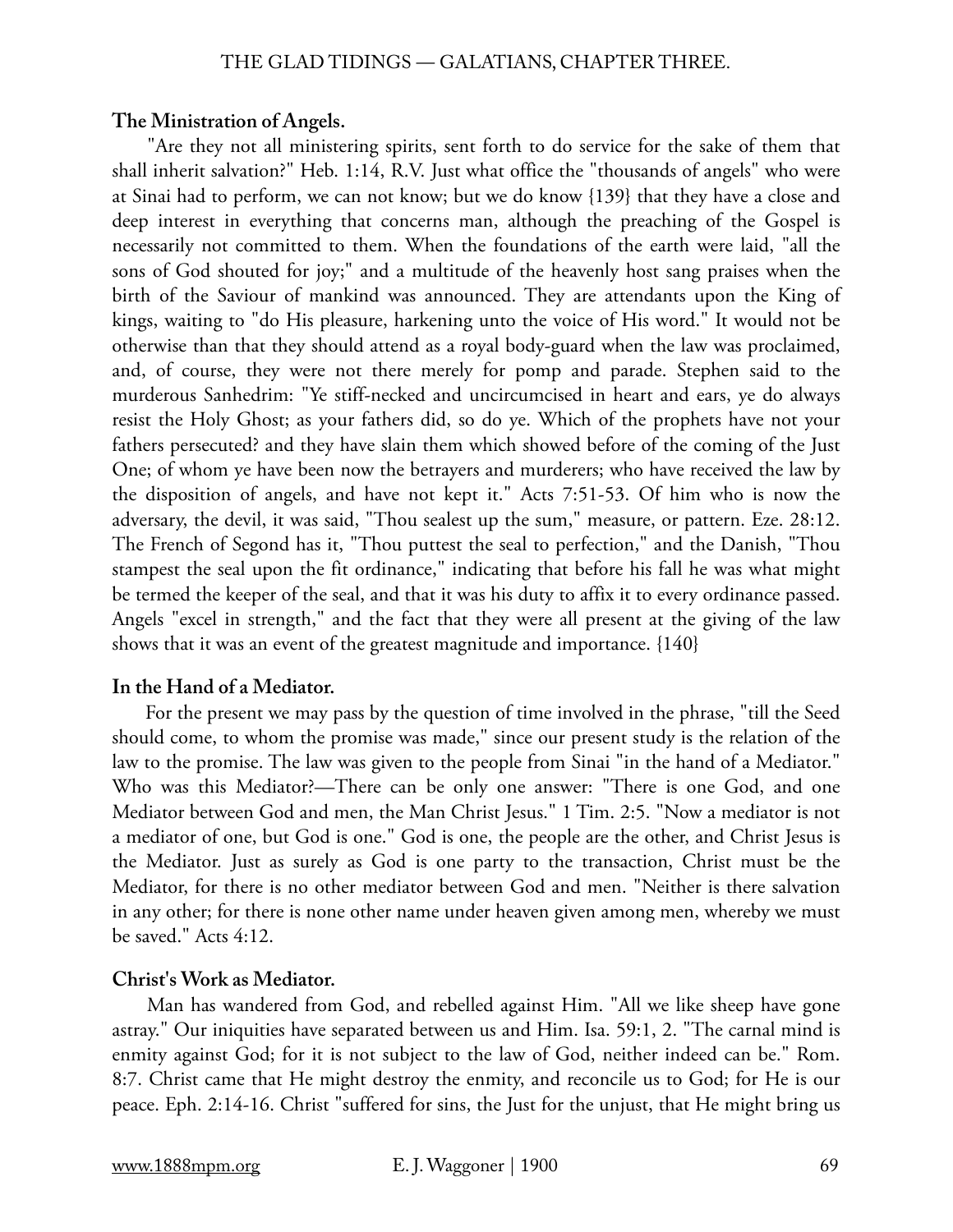to God." 1 Peter 3:18. Through Him we have access to God. Rom. 5:1, 2; Eph. {141} 2:18. In Him the carnal mind, the rebellious mind, is taken away, and the mind of the Spirit given in its stead, "that the righteousness of the law might be fulfilled in us, who walk not after the flesh, but after the Spirit." Rom. 8:3, 4. Christ's work is to save that which was lost, to restore that which was broken, to reunite that which was separated. His name is "God with us;" and so with Him dwelling in us we are made "partakers of the Divine nature." 2 Peter 1:4.

 It should be understood that Christ's work as Mediator is not limited either as to time or extent. To be Mediator means more than to be intercessor. Christ was Mediator before sin came into the world, and will be Mediator when no sin is in the universe, and no need for expiation. "In Him all things consist." He is the very impress of the Father's being. He is the life. Only in and through Him does the life of God flow to all creation. He is, then, the means, medium, mediator, the way, by which the light of life pervades the universe. He did not first become Mediator at the fall of man, but was such from eternity. No one, not simply no man, but no created being, comes to the Father but by Christ. No angel can stand in the Divine presence except in Christ. No new power was developed, no new machinery, so to speak, was required to be set in motion by the entering of sin into the world. The power that had created all things only continued in God's infinite mercy, to work for the restoration of that which was lost. In Christ were all things created, and, therefore, in Him we {142} have redemption through His blood. Col. 1:14-17. The power that pervades and upholds the universe is the power that saves us. "Now unto Him that is able to do exceeding abundantly above all that we ask or think, according to the power that worketh in us, unto Him be glory in the church by Christ Jesus throughout all ages, world without end. Amen."

## **The Law Not against the Promise.**

 "Is the law then against the promises of God?"—Not by any means. Far from it. If it were, it would not be in the hands of a Mediator, Christ; for all the promises of God are in Him. 2 Cor. 1:20. So we find the law and the promise combined in Christ. We may know that the law was not and is not against the promises of God, from the fact that God gave both the promise and the law. We know, also, that the giving of the law introduced no new element into the covenant, since, having been confirmed, nothing could be added to or taken from it. But the law is not useless, else God would not have given it. It is not a matter of indifference whether we keep it or not, for God commands it. But, all the same, it is not against the promise, and brings no new element in. Why?—Simply because the law is in the promise. The promise of the Spirit includes this: "I will put My laws into their mind, and write them in their hearts." Heb. 8:10. And this is what God indicated had been done for Abraham when "He gave him the covenant of circumcision." Read Rom. 4:11; 2:25-29; Phil. 3:3. {143}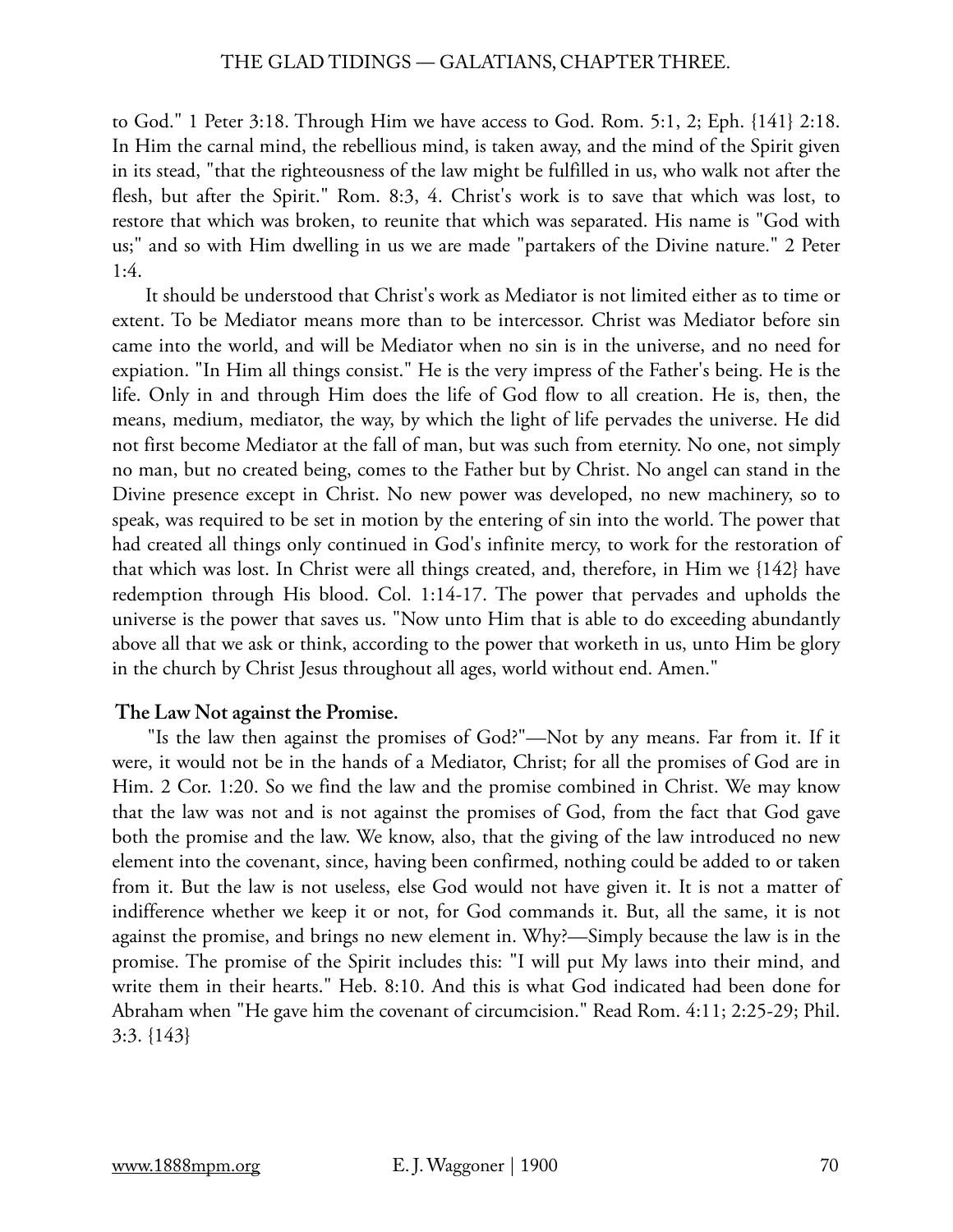#### **The Law Magnifies the Promise.**

 The law, as already seen, is not against the promise, because it is in the promise. The promise that Abraham and his seed should inherit the world, was "through the righteousness of faith." But the law is righteousness, as God says: "Harken unto Me, ye that know righteousness, the people in whose heart is My law." Isa. 51:7. So, then, the righteousness which the law demands is the only righteousness that can inherit the promised land, but it is obtained, not by the works of the law, but by faith. The righteousness of the law is not attained by human efforts to do the law, but by faith. See Rom. 9:30-32. Therefore, the greater the righteousness which the law demands, the greater is seen to be the promise of God; for He has promised to give it to all who believe. Yea, He has sworn it. When, therefore, the law was spoken from Sinai, "out of the midst of the fire, of the cloud, and of the thick darkness, with a great voice," accompanied by the sounding of the trump of God, and with the whole earth quaking at the presence of the Lord and all His holy angels, thus indicating the inconceivable greatness and majesty of the law of God, it was, to every one who remembered the oath of God, but a revelation of the wondrous greatness of God's promise; for all the righteousness which the law demands, He has sworn to give to every one who trusts Him. The "loud voice" with which the law was spoken, was the loud voice that from the mountain-tops proclaims the glad tidings of the saving mercy of God. See Isa. 40:9. God's precepts are promises; they {144} must necessarily be such, because He knows that men have no power. All that God requires is what He gives. When He says, "Thou shalt not," we may take it as His assurance that if we but trust Him He will preserve us from the sin against which He warns us. He will keep us from falling.

#### **Conviction of Sin and of Righteousness.**

 Jesus said of the Comforter, "When He is come, He will reprove the world of sin, and of righteousness, and of judgment." John 16:8. Of Himself He said, "I came not to call the righteous, but sinners to repentance." Mark 2:17. "They that are whole have no need of the physician, but they that are sick." A man must feel his need before he will accept help; he must know his disease before he can apply the remedy. Even so the promise of righteousness will be utterly unheeded by one who does not realize that he is a sinner. The first part of the comforting work of the Holy Spirit, therefore, is to convince men of sin. So "the Scripture hath concluded all under sin, that the promise by faith of Jesus Christ might be given to them that believe." "By the law is the knowledge of sin." Rom. 3:20. He who knows that he is a sinner is in the way to acknowledge it; and "if we confess our sins, He is faithful and just to forgive us our sins, and to cleanse us from all unrighteousness." 1 John 1:9. Thus the law is in the hands of the Spirit an active agent in inducing men to accept the fullness of the promise. No one hates the man who has saved his life by pointing out to him an unknown peril; on the contrary, such an one is regarded as a {145} friend, and is always remembered with gratitude. Even so will the law be regarded by the one who has been prompted by its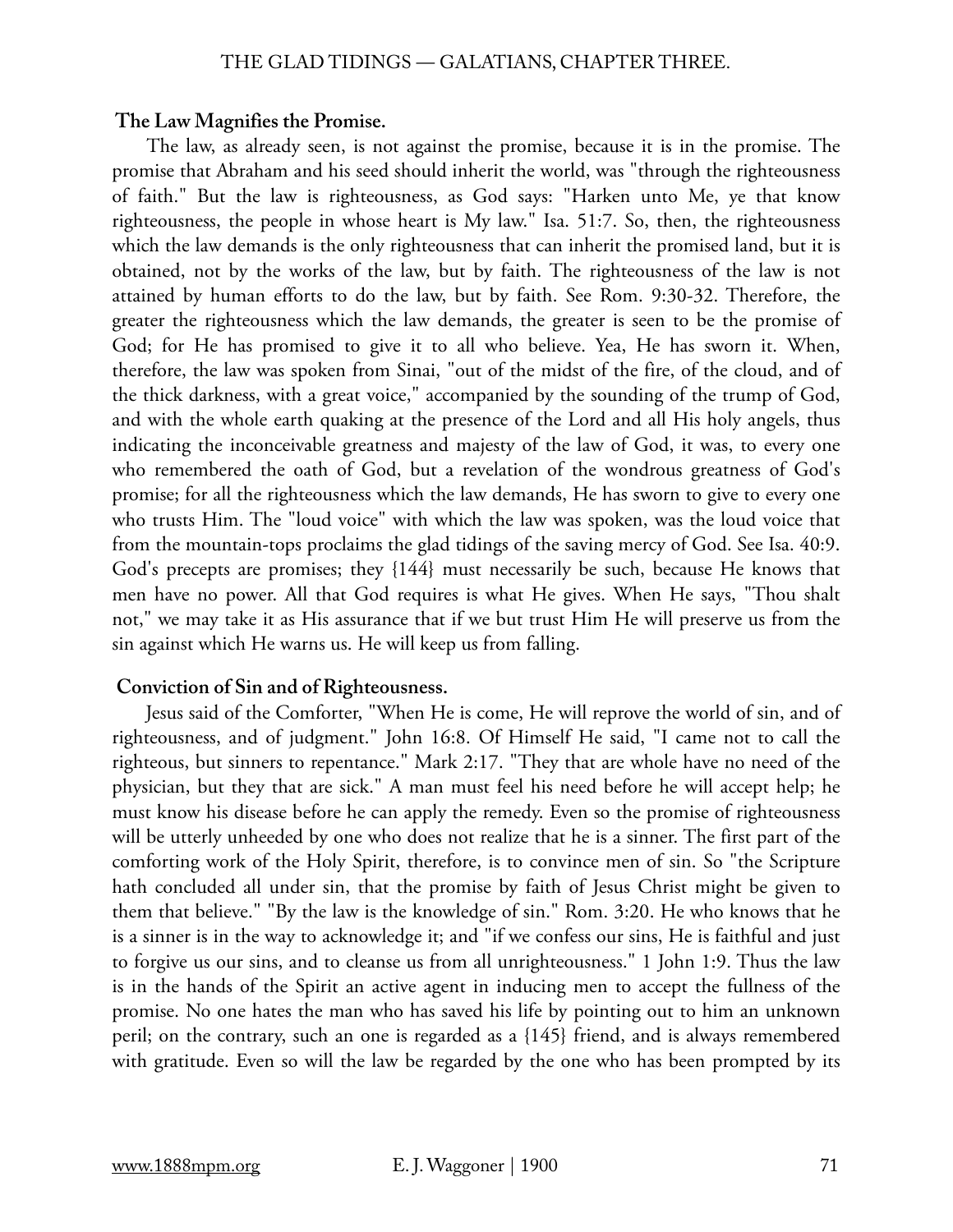warning voice to flee from the wrath to come. He will ever say, with the psalmist, "I hate vain thoughts, but Thy law do I love."

# **Righteousness and Life.**

"If there had been a law given which could make alive, verily righteousness would have been of the law." This shows us that righteousness is life. It is no mere formula, no dead theory or dogma, but is living action. Christ is the life, and He is, therefore, our righteousness. "The Spirit is life because of righteousness." The law written on two tables of stone, could not give life, any more than could the stones on which it was written. All its precepts are perfect, but the flinty characters can not transform themselves into action. He who receives only the law in letter, has a "ministration of condemnation," and death. But "the Word was made flesh." In Christ, the Living Stone, the law is life and peace. Receiving Him through the "ministration of the Spirit," we have the life of righteousness, which the law approves.

 This twenty-first verse shows that the giving of the law was to emphasize the importance of the promise. All the circumstances attending the giving of the law,—the trumpet tone, the awful voice, the quaking earth, the "fire, and blackness, and tempest," the thunders and lightnings, the bounds about the mount, beyond which it was death to pass,—all these told that "the law worketh wrath" to "the children of disobedience." But the very fact that the wrath {146} which the law works comes only on the children of disobedience, proves that the law is good, and that "the man that doeth them shall live in them." Did God wish to discourage the people?—Not by any means. The law must be kept, and the terrors of Sinai were designed to drive them back to the oath of God, which four hundred and thirty years before had been given to stand to all people in all ages as the assurance of righteousness through the crucified and ever-living Saviour.

# **All Shut Up in Prison.**

Note the similarity between verses 8 and 22. "The Scripture hath concluded [that is, shut up] all under sin, that the promise by faith of Jesus Christ might be given to them that believe." "The Scripture, foreseeing that God would justify the heathen through faith, preached before the Gospel unto Abraham, saying, In thee shall all nations be blessed." We see that the Gospel is preached by the same thing—the Scripture—that shuts men up under sin. The word "conclude" means literally "shut up," just as is given in verse 23. Of course, a person who is shut up by the law is in prison. In human governments a criminal is shut up as soon as the law can get hold of him; God's law is everywhere present, and always active, and, therefore, the instant a man sins he is shut up. This is the condition of all the world, "for all have sinned," and "there is none righteous, no, not one."

 Those disobedient ones to whom Christ preached in the days of Noah were "in prison." 1 Peter 3:19, 20. But they, like all other sinners, were "prisoners {147} of hope." Zech. 9:12. God "hath looked down from the height of His sanctuary; from heaven did the Lord behold the earth; to hear the groaning of the prisoner; to loose those that are appointed to death."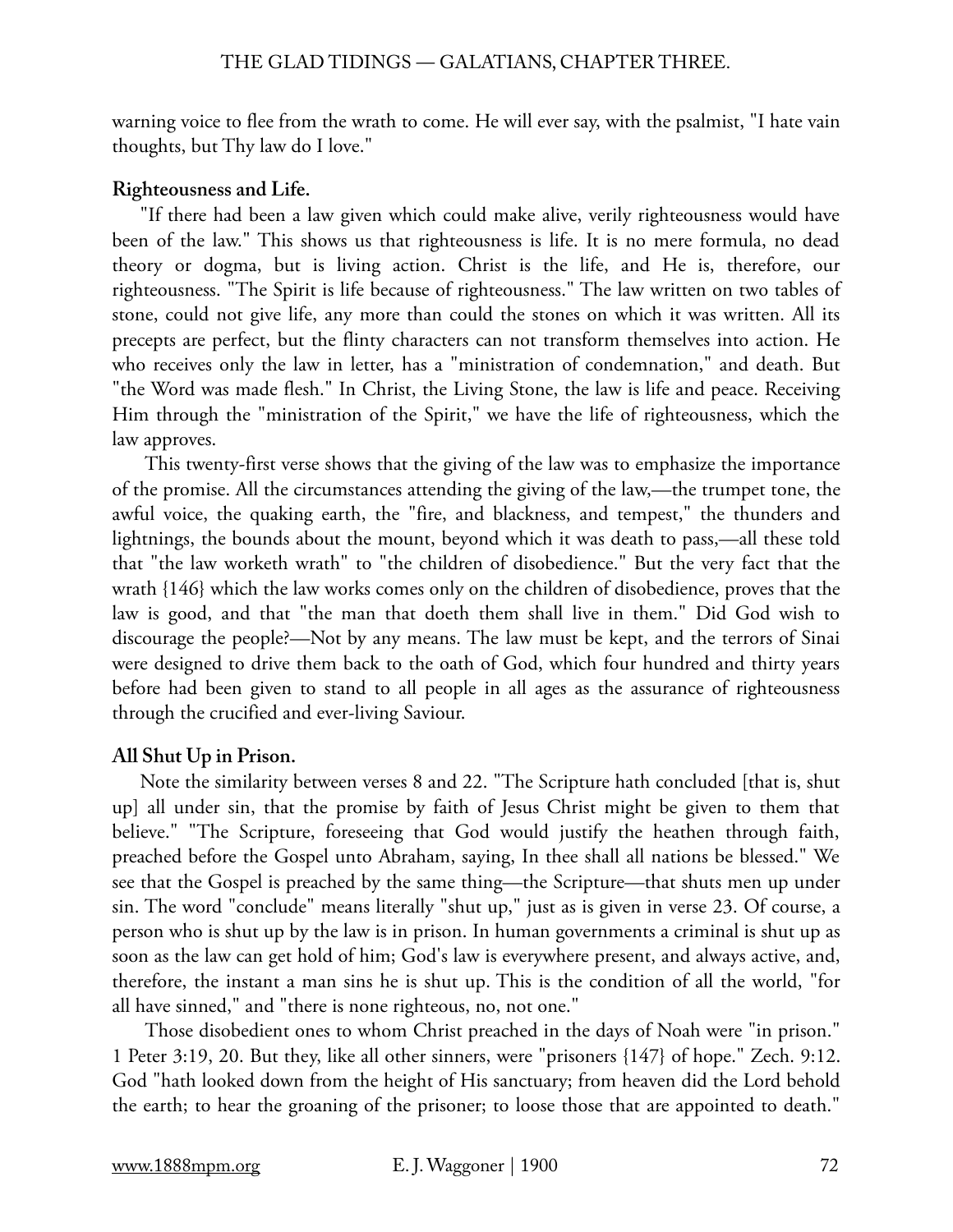Ps. 102:19, 20. Christ is given "for a covenant of the people, for a light of the Gentiles; to open the blind eyes, to bring out the prisoners from the prison, and them that sit in darkness out of the prison house." Isa. 42:6, 7.

 Let me speak from personal experience to the sinner who does not yet know the joy and freedom of the Lord. Some day, if not already, you will be sharply convicted of sin by the Spirit of God. You may have been full of doubts and quibbles, of ready answers and selfdefense, but then you will have nothing to say. You will then have no doubt about the reality of God and the Holy Spirit, and will need no argument to assure you of it; for you will know the voice of God speaking to your soul, and will feel, as did ancient Israel, "Let not God speak with us, lest we die." Then you will know what it is to be shut up in prison,—in a prison whose walls seem to close on you, not only barring all escape, but seeming to suffocate you. The tales of people condemned to be buried alive with a heavy stone upon them, will seem very vivid and real to you, as you feel the tables of the law crushing out your life, and a hand of marble seems to be breaking your very heart. Then it will give you joy to remember that you are shut up for the sole purpose that "the promise by faith of Jesus Christ" might be accepted by you. As soon as you lay hold of that promise,—the key that {148} will unlock any door in Doubting Castle,—the prison doors will fly open, and you can say, "Our soul is escaped as a bird out of the snare of the fowlers; the snare is broken, and we are escaped." Ps. 124:7.

# **Under the Law, Under Sin.**

 We have just read that the Scripture hath shut up all under sin, that the promise by faith of Jesus Christ might be given to them that believe. Before faith came, we were kept in ward under the law, shut up unto the faith which should afterwards be revealed. We know that whatsoever is not of faith is sin (Rom. 14:23); therefore, to be under the law is identical with being under sin. We are under the law solely because we are under sin. The grace of God brings salvation from sin, so that when we accept God's grace we are no longer under the law, because we are freed from sin. Those who are under the law, therefore, are the transgressors of the law. The righteous are not under it, but are walking in it.

# **The Law a Jailer, a Taskmaster.**

 "So that the law hath been our tutor unto Christ, that we might be justified by faith." The words "to bring us" are marked both in the old version and the new as having been added to the text, so we have dropped them out. It really makes no material difference with the sense whether they are retained or omitted. It will be noticed also that the new version has "tutor" in the place of "schoolmaster." This is better, but the sense is still better conveyed by the word that is used in the German and Scandinavian translations, which signifies "master of a house of correction." The {149} single word in our language corresponding to it would be jailer. The Greek word is the word which we have in English as "pedagogue." The *paidagogos* was the slave who accompanied the boys to school to see that they did not play truant. If they attempted to run away, he would bring them back, and had authority even to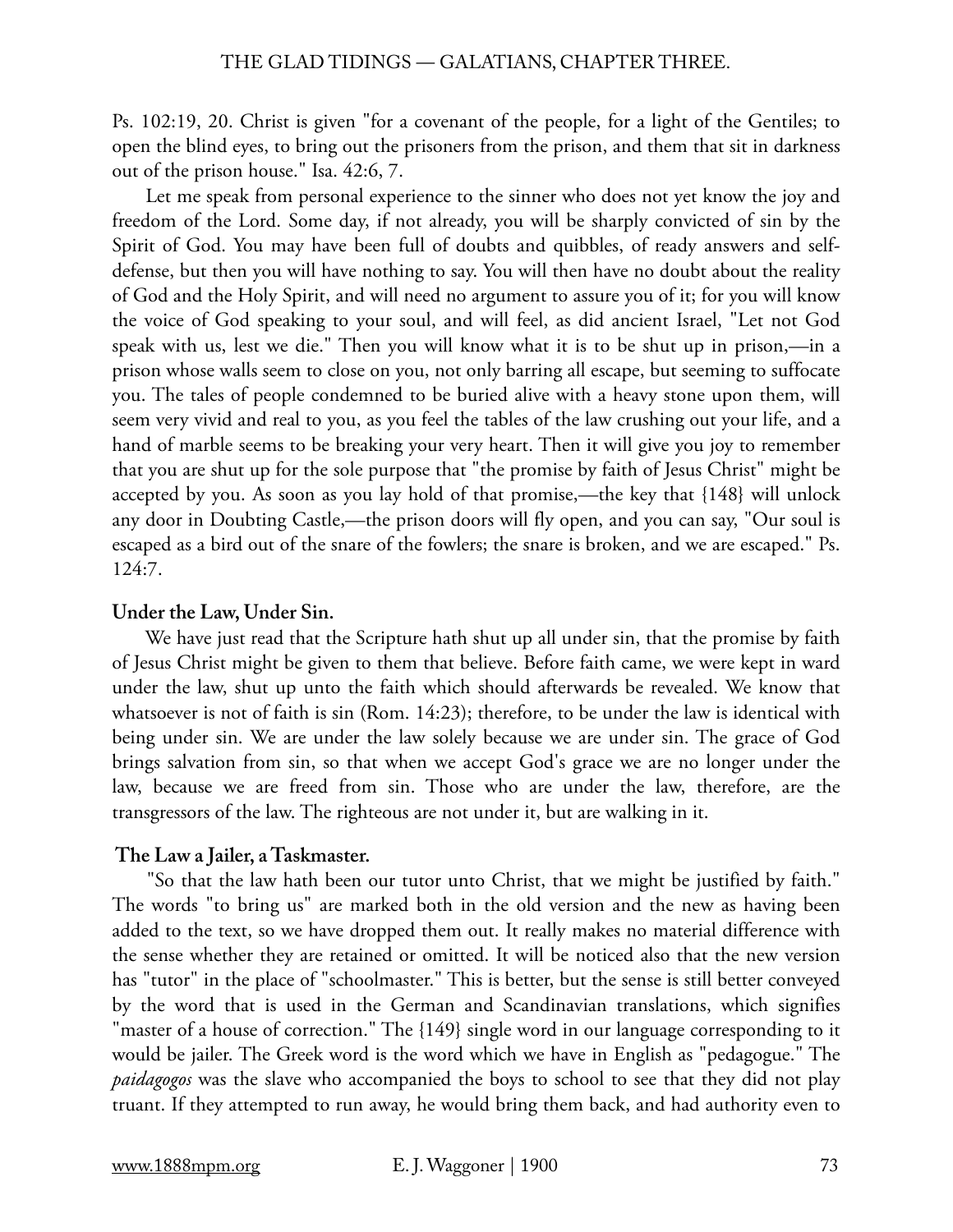beat them to keep them in the way. The word has come to be used as meaning "schoolmaster," although the Greek word has not at all the idea of a schoolmaster. "Taskmaster" would be better. The idea here is rather that of a guard who accompanies a prisoner who is allowed to walk about outside the prison walls. The prisoner, although nominally at large, is really deprived of his liberty just the same as though he were actually in a cell. The fact is that all who do not believe are "under sin," "shut up" "under the law," and that, therefore, the law acts as their jailer. It is that that shuts them in, and will not let them off; the guilty can not escape in their guilt. God is merciful and gracious, but He will not clear the guilty. Ex. 34:6, 7. That is, He will not lie, by calling evil good; but He provides a way by which the guilty may lose their guilt. Then the law will no longer be against them, will no longer shut them up, and they can walk at liberty.

### **Only One Door.**

 Christ says, "I am the door." John 10:7, 9. He is also the sheepfold and the Shepherd. Men fancy that when they are outside the fold they are free, and that to come into the fold would mean a curtailing of their liberty; but it is exactly the reverse. The fold of Christ is "a large place," while unbelief is a narrow {150} prison. The sinner can have but a narrow range of thought; the true "free thinker" is the one who comprehends with all saints what is the length, and breadth, and depth, and height of the love of Christ, which passeth knowledge. Outside of Christ is bondage; in Him alone is there freedom. Outside of Christ, the man is in prison, "holden with the cords of his sins." Prov. 5:22. "The strength of sin is the law." It is the law that declares him to be a sinner, and makes him conscious of his condition. "By the law is the knowledge of sin;" and "sin is not imputed when there is no law." Rom. 3:20; 5:13. The law really forms the sinner's prison walls. They close in on him, making him feel uncomfortable, oppressing him with a sense of sin, as though they would press his life out. In vain he makes frantic efforts to escape. Those commandments stand as firm as the everlasting hills. Whichever way he turns he finds a commandment which says to him, "You can find no freedom by me, for you have sinned." If he seeks to make friends with the law, and promises to keep it, he is no better off, for his sin still remains. It goads him and drives him to the only way of escape—"the promise by faith of Jesus Christ." In Christ he is made "free indeed," for in Christ he is made the righteousness of God. In Christ is "the perfect law of liberty."

# **The Law Preaches the Gospel.**

 "But," says one, "the law says nothing of Christ." No; but all creation does speak of Christ, proclaiming the power of His salvation. We have seen that the cross of Christ, "Christ and Him {151} crucified," is to be seen in every leaf of the forest, and, indeed, in everything that exists. Not only so, but every fiber of man's being cries out for Christ. Men do not realize it, but Christ is "the Desire of all nations." It is He alone that "satisfies the desire of every living thing." Only in Him can relief be found for the world's unrest and longing. Now since Christ, in whom is peace, "for He is our peace," is seeking the weary and heavy-laden, and calling them to Himself, and every man has longings that nothing else in the world can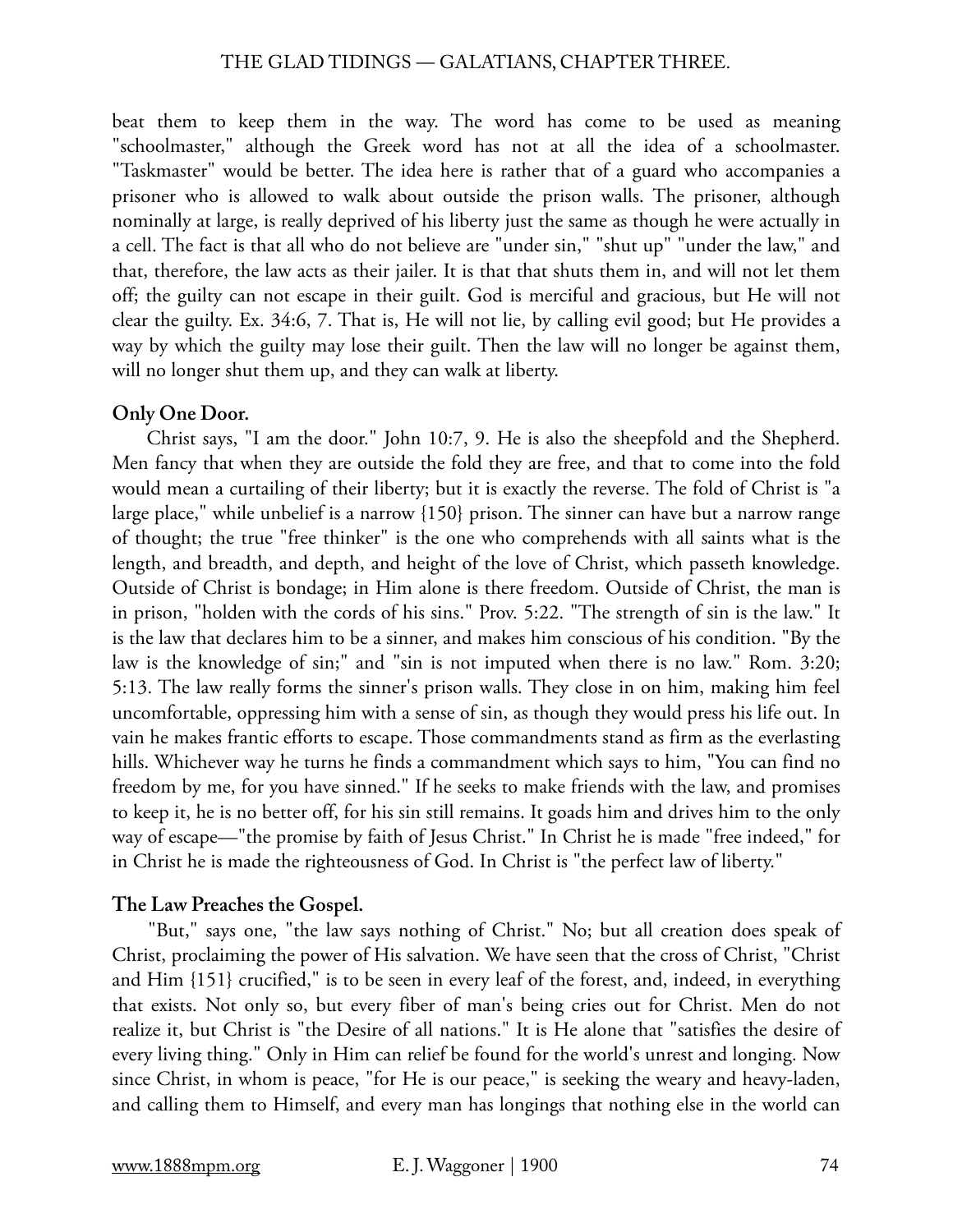satisfy, it is evident that if the man is awakened by the law to keener consciousness of his condition, and the law continues goading him, giving him no rest, and shutting up every other way of escape, the man must at last find the Door of Safety, for it always stands open. He is the City of Refuge, to which every one pursued by the avenger of blood may flee, sure of finding a welcome. In Christ alone will the sinner find release from the lash of the law, for in Christ the righteousness of the law is fulfilled, and by Him it is fulfilled in us. Rom. 8:4. The law is so far from requiring men to keep it in order to be saved, as some suppose, that it will not allow anybody to be saved unless he has "the righteousness which is of God by faith,"—the faith of Jesus Christ.

#### **When Faith Is Come.**

 Strangely enough, many have supposed that there was a definite time fixed for faith to come. This passage has been "interpreted" to mean that men were under the law until a certain time in the history of the world, and that at that time faith came, {152} and then they were henceforth free from the law. The coming of faith they make synonymous with the manifestation of Christ on earth. We can not say that anybody ever thought so, for such an "interpretation" indicates utter absence of thought about the matter. It would make men to be saved in bulk, regardless of any concurrence on their part. It would have it that up to a certain time all were in bondage under the law, and that from that time henceforth all were free from sin. A man's salvation would, therefore, depend simply on the accident of birth. If he lived before a certain time, he would be lost; if after, he would be saved. Such an absurdity need not take more of our time than the statement of it. No one can seriously think of the idea that the apostle is here speaking of a fixed, definite point of time in the history of the world, dividing between two so-called "dispensations," without at once abandoning it.

 When, then, does faith come? "Faith cometh by hearing, and hearing by the Word of God." Rom. 10:17. Whenever a man receives the Word of God, the word of promise, which brings with it the fullness of the law, and no longer fights against it, but yields to it, then faith comes to him. Read the eleventh chapter of Hebrews, and you will see that faith came from the beginning. Since the days of Abel, men have found freedom by faith. The only time fixed is "now," "to-day." "Now is the accepted time; behold, now is the day of salvation." "To-day if ye will hear His voice, harden not your hearts." {153}

### **Putting on Christ by Baptism.**

 "As many of you as have been baptized into Christ have put on Christ." "Know ye not, that so many of us as were baptized into Jesus Christ were baptized into His death?" Rom. 6:3. It is by His death that Christ redeems us from the curse of the law; but we must die with Him. Baptism is "the likeness of His death." We rise to walk "in newness of life," even Christ's life. See Gal. 2:20. Having put on Christ, we are one in Him. We are completely identified with Him. Our identity is lost in His. It is often said of one who has been converted, "He is so changed you would not know him; he is not the same man." No, he is not. God has turned him into "another man." Therefore, being one with Christ, he has a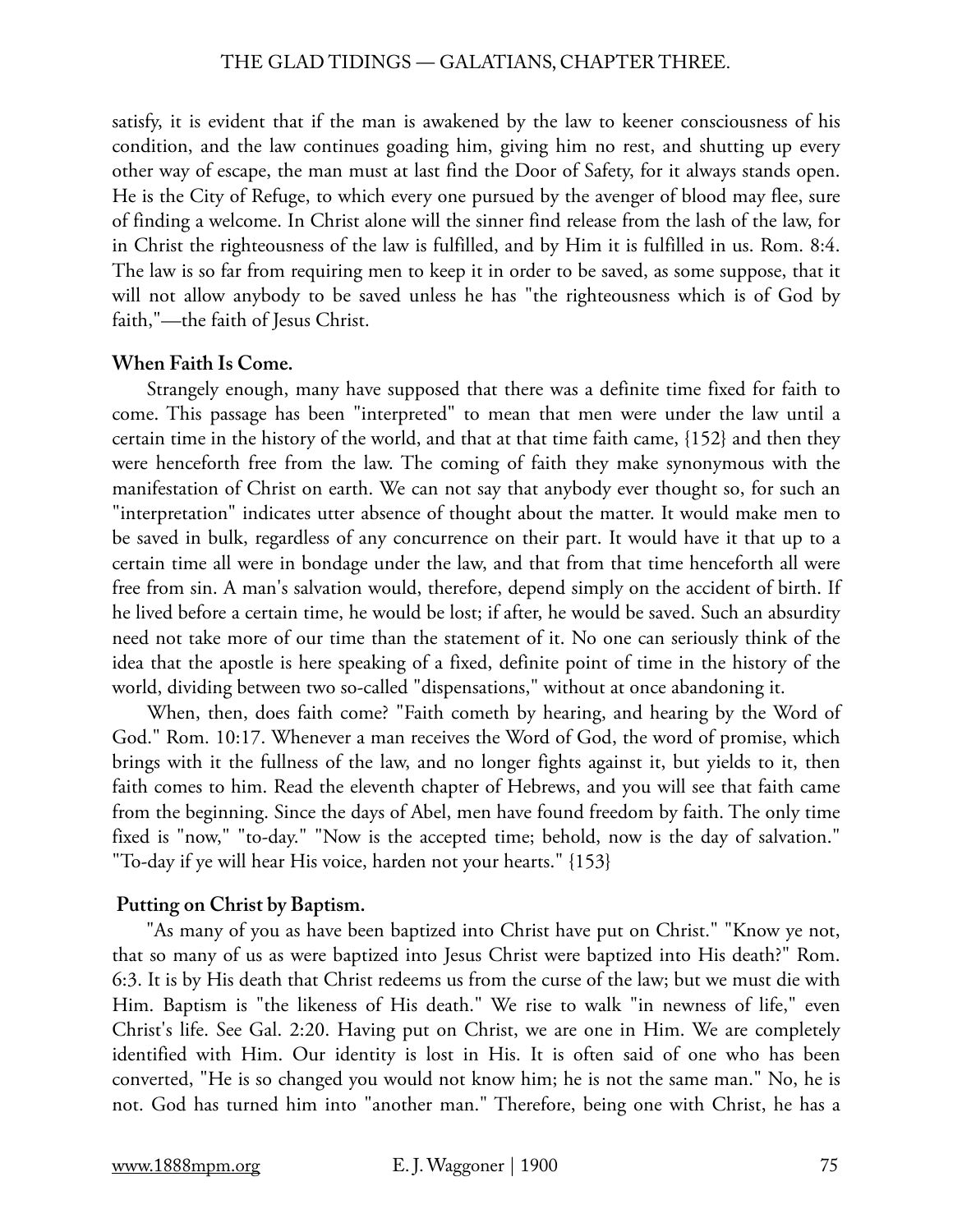right to whatever Christ has, and a right to "the heavenly places" where Christ sits. From the prison house of sin, he is exalted to the dwelling-place of God. This, of course, presupposes that baptism is with him a reality, not a mere outward form. It is not simply into the visible water that he is baptized, but "into Christ," into His life.

### **Baptism Doth Save Us.**

 The word "baptism," which is the Greek word transferred, not translated, has but one meaning, namely, to plunge into, to dip, to immerse. The Greek blacksmith baptized his iron in the water, to cool it. The housewife baptized her dishes in water, in order to clean them; and for the same purpose all would baptize their hands in water. yea, every man would baptize himself frequently, going {154} to the *baptisterion*, that is, the immersing pool, for that purpose. We have the same word transferred as "baptistery." It was and is a place where people could plunge in, and be wholly immersed in water.

 That is not being "baptized into Christ," but it indicates what must be our relation to Him when we are baptized into Him. We must be swallowed up and lost to sight in His life. Only Christ will henceforth be seen, so that "it is no more I, but Christ," for "we are buried with Him by baptism into death." Rom. 6:4. Baptism doth save us "by the resurrection of Jesus Christ" from the dead (1 Peter 3:21), because we are "baptized into His death," that "like as Christ was raised up from the dead by the glory of the Father, even so we also should walk in newness of life." Being reconciled to God by the death of Christ, we are "saved by His life." Rom. 5:10. So baptism into Christ, not the mere form, but the fact, does save us.

 This baptism is "the answer of a good conscience toward God." If there be not a good conscience toward God, there is no Christian baptism. Therefore, the person to be baptized must be old enough to have a conscience in the matter. He must have a consciousness of sin, and also of forgiveness by Christ. He must know the life that is manifested, and must willingly give up his old life of sin for the new life of righteousness.

 Baptism is "not the putting away of the filth of the flesh" (1 Peter 3:21), not the outward cleansing of the body, but the purging of the soul and conscience. There is a fountain opened for sin and for unclean- {155} ness (Zech. 13:1), and this fountain is the blood, the life of Christ. That life flows in a stream from the throne of God, in the midst of which is the slain Lamb (Rev. 5:6), even as it flowed from the side of Christ on the cross. When, "through the eternal Spirit," He had offered Himself to God, there flowed from His side blood and water (John 19:34), "for there are three who bear witness, the Spirit, and the water, and the blood; and the three agree in one" (1 John 5:8, R.V.). All these are also one with the Word, which is Spirit and life. John 6:63. Christ "loved the church, and gave Himself for it; that He might sanctify and cleanse it with the washing of water by the Word." Eph. 5:25, 26. Literally, "a water bath in the Word." In being buried in the water, in the name of the Father, Son, and Holy Spirit, the conscientious believer signifies his acceptance of the water of life, the blood of Christ, which cleanses from all sin, and that he gives himself to live henceforth by every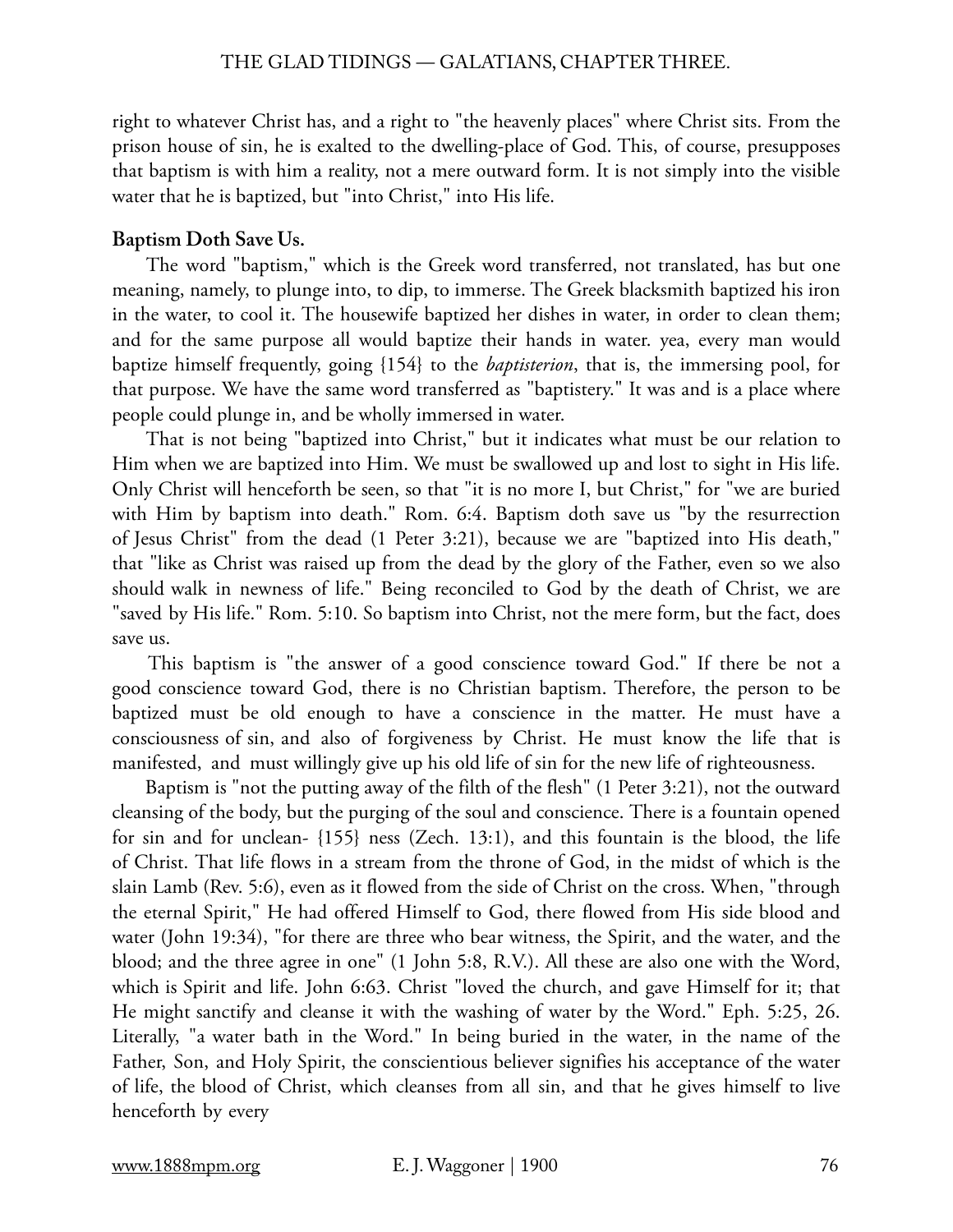word that proceeds out of the mouth of God. From that time he disappears from sight, and only the life of Christ is manifested in his mortal flesh.

# **One in Christ, the Seed.**

"There is neither Jew nor Greek, there is neither bond nor free, there is neither male nor female; for ye are all one in Christ Jesus." "There is no difference." This is the key-note of the Gospel. All are alike sinners, and all are saved in the same way. They who would make a distinction on the ground of nationality, claiming that there is something different for the Jew than for the Gentile, might just as {156} well make a difference on the ground of sex, claiming that women can not be saved in the same way and at the same time as men, or that a servant can not be saved in the same way as his master. No; there is but one way, and all human beings, of whatever race or condition, are equal before God. "Ye are all one in Christ Jesus," and Christ is the One. So it is that "He saith not, And to seeds, as of many; but as of one, And to thy Seed, which is Christ." "For ye are all one in Christ Jesus. And if ye be Christ's, then are ye Abraham's seed, and heirs according to the promise." There is but one seed, but it embraces all who are Christ's.

# **Only One Man.**

 In putting on Christ, we "put on the new man, which after God is created in righteousness and true holiness." Eph. 4:24. He has abolished in His flesh the enmity,—the carnal mind,—"for to make in Himself of twain one new man." Eph. 2:15. He alone is the real man,—"the Man Christ Jesus." Outside of Him there is no real manhood. We come unto "a perfect man" only when we arrive at "the measure of the stature of the fullness of Christ." Eph. 4:13. In the fullness of time God will gather together in one all things in Christ. There will be but one Man, and only one Man's righteousness, even as the seed is but one. But "if ye be Christ's, then are ye Abraham's seed, and heirs according to the promise."

# **"Until the Seed Should Come."**

 It needs not many words now to determine what is meant by the phrase, "till the seed should come to whom the promise was made." {157} We know what the seed is,—all who are Christ's,—and we know that it has not yet come in its fullness. To be sure, Christ was once manifested on earth in the flesh, but He did not receive the promised inheritance, any more than Abraham did. Abraham had not so much as to put his foot on (Acts 7:5), and Christ had not where to lay His head. Moreover, Christ can not come into the inheritance until Abraham does also, for the promise was "to Abraham and to his seed." The Lord by the prophet Ezekiel spoke of the inheritance at the time when David ceased to have a representative on his throne on earth, and He foretold the overthrow of Babylon, Persia, Greece, and Rome, in these words: "Remove the diadem, and take off the crown; this shall not be the same; exalt him that is low, and abase him that is high. I will overturn, overturn, overturn it; and it shall be no more, until He come whose right it is; and I will give it Him." Eze. 21:26, 27.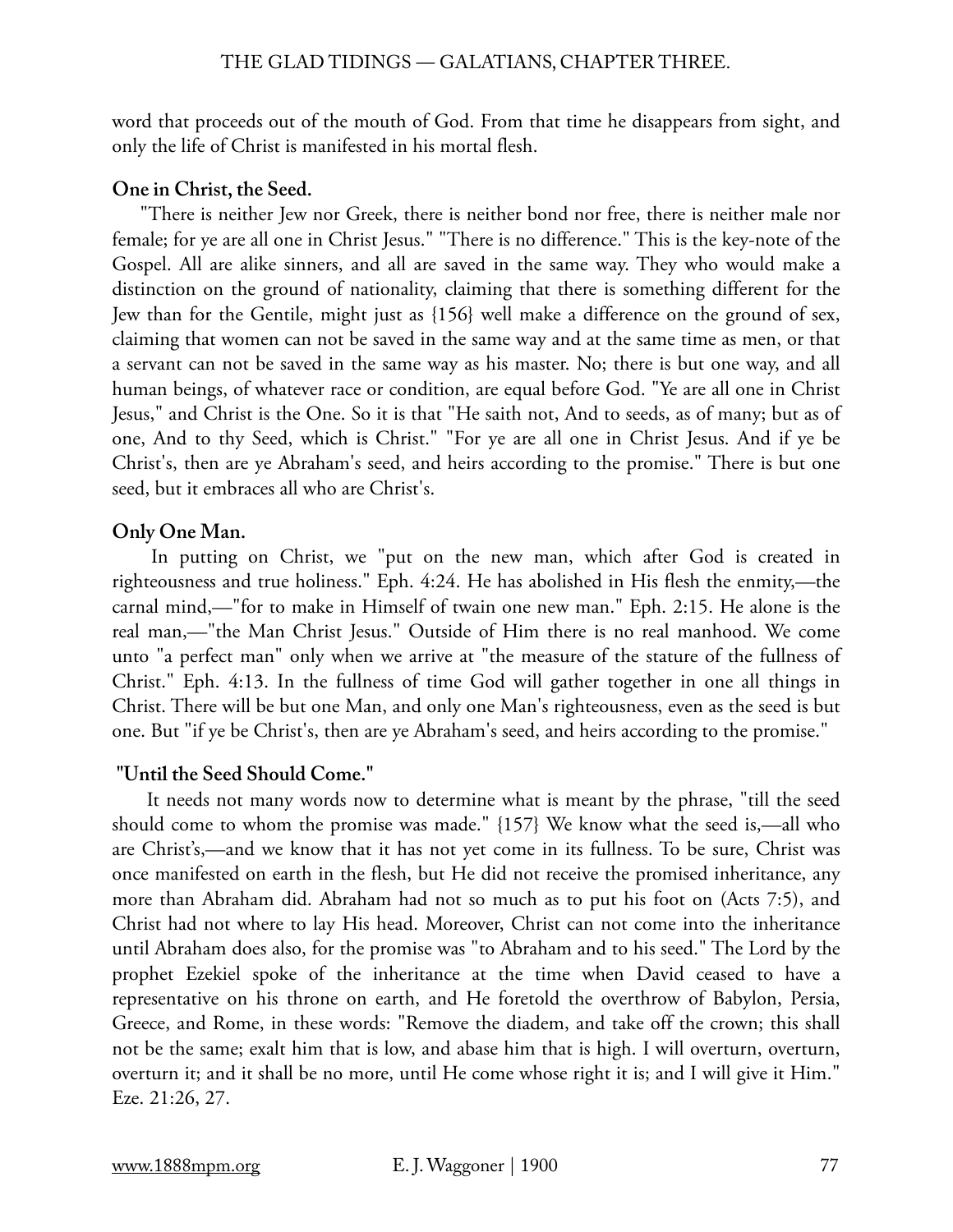So Christ sits on His Father's throne, "from henceforth expecting till His enemies be made His footstool." Soon will He come, but not until the last soul has accepted Him that can by any possibility be induced to accept salvation. Those who are led by the Spirit of God, are the sons of God, and joint-heirs with Christ, so that Christ can not come into the inheritance before they do. The seed is one, not divided. When He comes to execute judgment, and to slay those who said, "We will not have this Man to reign over us," He comes "with ten thousands of His holy ones." Jude 14.

 Then will the seed be complete, and the promise will be fulfilled. And until that time the law will {158} faithfully perform its task of stirring up and pricking the consciences of sinners, giving them no rest until they become identified with Christ, or cast Him off altogether. Do you accept the terms? Will you cease your complaints against the law which would save you from sinking into a fatal sleep? And will you in Christ accept its righteousness? Then, as Abraham's seed, and an heir according to the promise, you can rejoice in your freedom from the bondage of sin, singing:—

> "I'm the child of a King, The child of a King, With Jesus my Saviour, I'm the child of a King."  ${159}$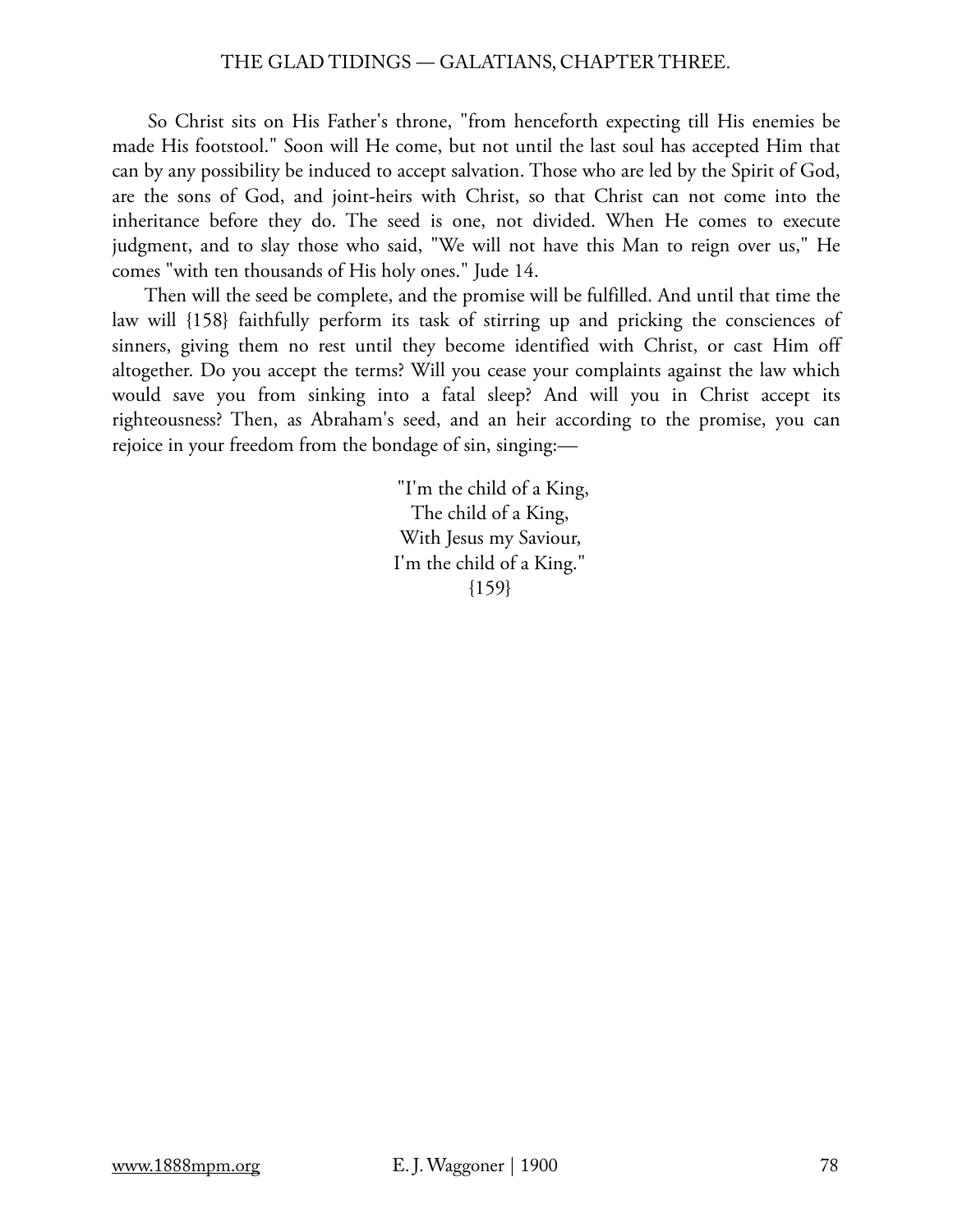# **CHAPTER IV.**

# THE ADOPTION OF SONS.

### **A LITTLE RETROSPECT**

 IT is absolutely impossible to exhaust any portion of Scripture. The more one studies it, the more one sees in it, and not only that, but the more one becomes conscious of the fact that there is much more in it than appears to view. The Word of God, like Himself, is absolutely unfathomable. One's understanding of any given portion of the Scripture depends on the thoroughness of his knowledge of that which precedes it. Let us, therefore, give a little further attention to that portion of the third chapter of this Epistle which treats of

### **The Seed.**

 First of all, it must be borne in mind that Christ is the Seed. That is plainly stated. But Christ did not live for Himself, and He is not heir simply for Himself. He has won an inheritance, not for Himself, but for His brethren. God's purpose is to "gather together in one all things in Christ." He will finally put an end to divisions of every kind, and He does it now in those who accept Him. In Christ there are no distinctions of nationality, and no classes and ranks. No Christian thinks of any other man as English, German, French, Russian, Turk, Chinese, {160} or African, but simply as a man, and, therefore, a possible heir of God through Christ. If that other man, no matter what his race or nation, be also a Christian, then the bond becomes mutual, and, therefore, still stronger. "There is neither Jew nor Greek, there is neither bond nor free, there is neither male nor female; for ye are all one in Christ Jesus." It is for this reason that it is impossible for a Christian to engage in war. He knows no distinction of nationality, but regards all men as his brothers. But the chief reason why he can not engage in warfare is that the life of Christ is his life, for he is one with Christ; and it would be as impossible for him to fight as it would be for Christ to seize a sword and wield it in self-defense; and two Christians can no more fight against each other than Christ can fight against Himself.

 However, we are not now engaged in discussing war, but are merely showing the absolute unity of believers in Christ. They are one. There is, therefore, but one Seed, and that is Christ; for, however many millions of true believers there may be, they are only one in Christ. Each man has his own individuality, but it is in every case only the manifestation of some phase of the individuality of Christ. In a human body there are many members, and all members have not the same office, but differ in their individuality; yet there is absolute unity and harmony in every healthy body. With those who have put on the new man, which is renewed in knowledge after the image of Him that created him, "there is neither Greek nor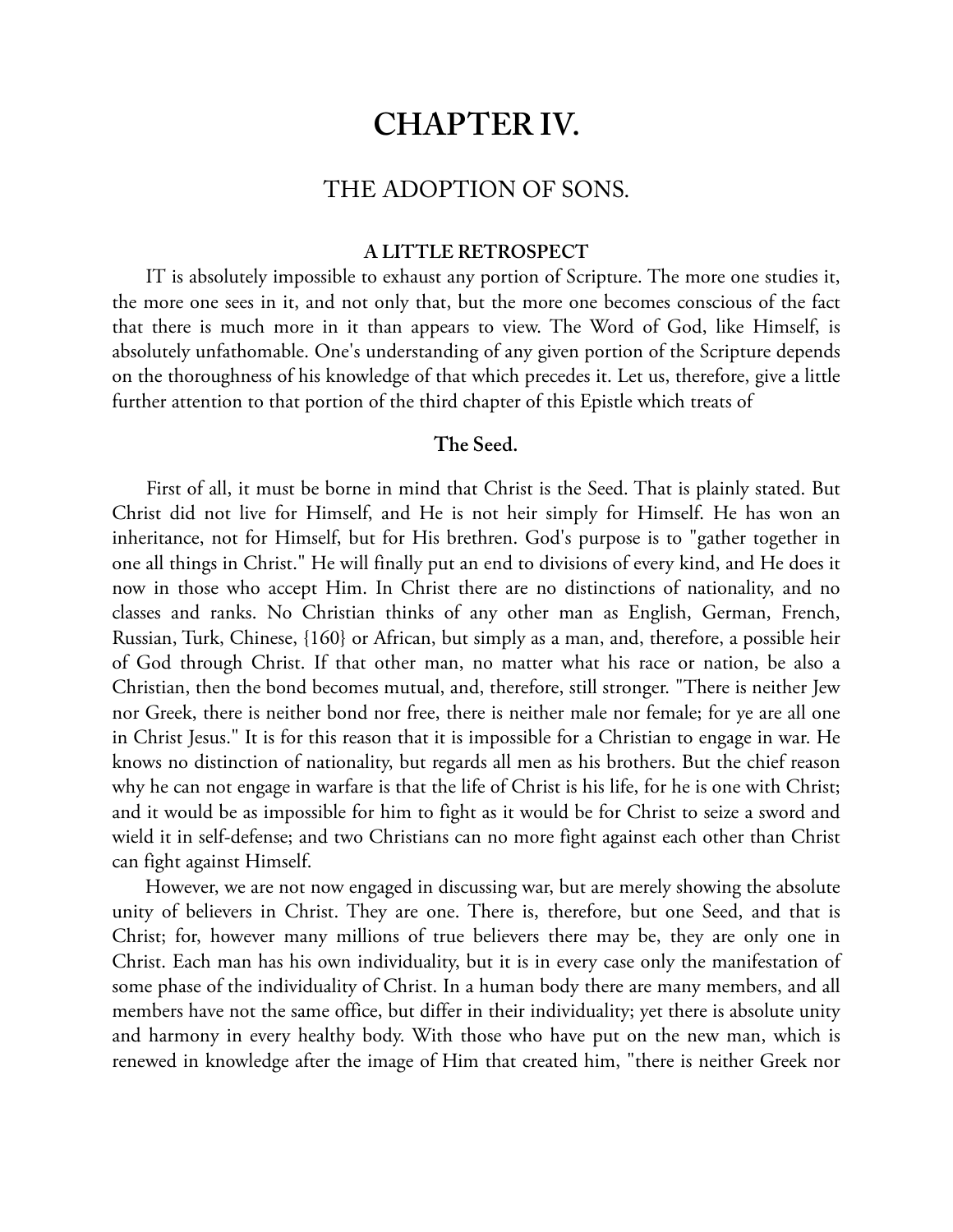Jew, circumcision nor uncircum- {161} cision, Barbarian, Scythian, bond nor free; but Christ is all, and in all." Col. 3:11.

### **The Harvest.**

 In Christ's explanation of the parable of the tares and the wheat, we are told that "the good seed are the children of the kingdom." Matt. 13:38. The man would not allow the tares to be pulled out of the wheat, because in the early stage it would be difficult to distinguish in every case between the wheat and the tares, and some of the wheat would be destroyed. So he said, "Let both grow together until the harvest; and in the time of harvest I will say to the reapers, Gather ye together first the tares, and bind them in bundles to burn them; but gather the wheat into my barn." It is in the harvest that the seed is gathered. Everybody knows that. But what the parable especially shows is that it is in the harvest that the seed is fully manifested; in short, that the seed comes at harvest time. The harvest only waits for the seed to be fully manifested and matured. But "the harvest is the end of the world." So the time when "the seed should come to whom the promise was made," is the end of the world, when the time comes for the promise of the new earth to be fulfilled. Indeed, the seed can not possibly be said to come before that time, since the end of the world will come just as soon as the last person who can be induced to accept Christ has done so; and the seed is not complete as long as there is one grain lacking. {162}

 Read now, in the nineteenth verse of the third chapter, that the law was spoken because of transgression, "till the seed should come to whom the promise was made." What do we learn from that?—Simply this, that the law as spoken from Sinai, without the change of a single letter, is an integral part of the Gospel, and must be presented in the Gospel until the second coming of Christ, at the end of the world. "Till heaven and earth pass, one jot or one tittle shall in nowise pass from the law." And what of the time when heaven and earth pass, and the new heaven and the new earth come?—Then the law will not be needed written in a book, for men to preach to sinners, showing them their sins, for it will be in the heart of every man. Heb. 8:10, 11. Done away?—Not by any means; but indelibly engraved in the heart of every individual, written not with ink, but with the Spirit of the living God.

With the truth concerning the seed before us, and the parable of the wheat and the tares fresh in our minds, let us proceed in our study.

 "But I say that so long as the heir is a child, he differeth nothing from a bond-servant, though he is lord of all; but is under guardians and stewards until the term appointed of the father. So we also, when we were children, were held in bondage under the rudiments of the world; but when the fullness of the time came, God sent forth His Son, born of a woman, born under the law, that He might redeem them which were under the law, that we might receive the adoption of sons. And because ye are sons, God sent forth the Spirit of His Son into our hearts, cry- {163} ing, Abba, Father. So that thou art no longer a bond-servant, but a son; and if a son, then an heir through God.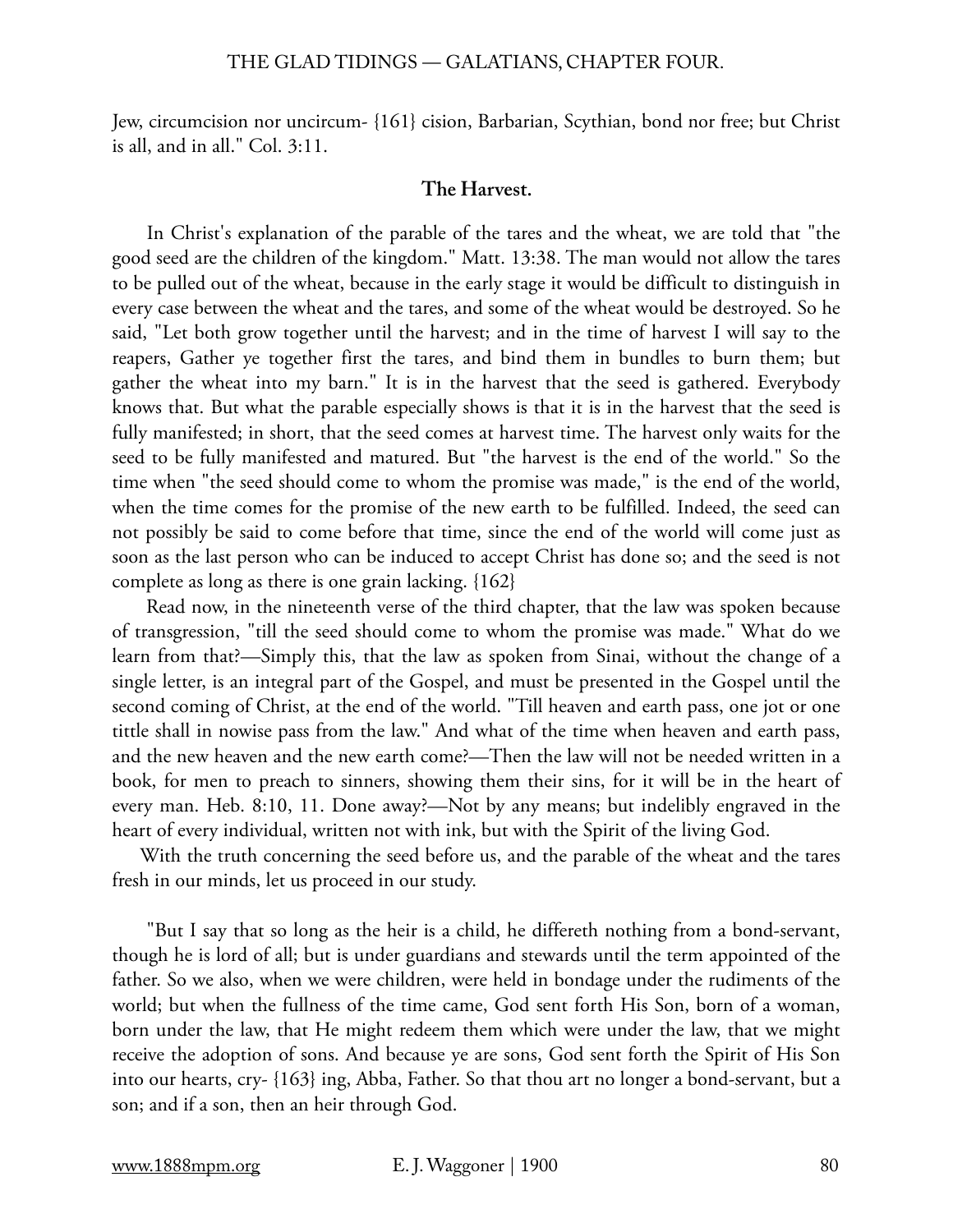"Howbeit at that time, not knowing God, ye were in bondage to them which by nature are no gods; but now that ye have come to know God, or rather to be known of God, how turn ye back again to the weak and beggarly rudiments, whereunto ye desire to be in bondage over again? Ye observe days, and months, and seasons, and years. I am afraid of you, lest by any means I have bestowed labor upon you in vain.

 "I beseech you, brethren, be as I am, for I am as ye are. Ye did me no wrong; but ye know that because of an infirmity of the flesh I preached the Gospel unto you the first time; and that which was a temptation to you in my flesh ye despised not, nor rejected; but ye received me as an angel of God, even as Christ Jesus. Where then is that gratulation of yourselves? for I bear you witness, that, if possible, ye would have plucked out your eyes and given them to me. So then am I become your enemy, because I tell you the truth? They zealously seek you in no good way; nay, they desire to shut you out, that ye may seek them. But it is good to be zealously sought in a good matter at all times, and not only when I am present with you. My little children, of whom I am again in travail until Christ be formed in you, yea, I could wish to be present with you now, and to change my voice; for I am perplexed about you.

 "Tell me, ye that desire to be under the law, do ye {164} not hear the law? For it is written, that Abraham had two sons, one by the handmaid, and one by the freewoman. Howbeit the son by the handmaid is born after the flesh; but the son by the freewoman is born through promise. Which things contain an allegory; for these women are two covenants; one from Mount Sinai, bearing children unto bondage, which is Hagar. Now this Hagar is Mount Sinai in Arabia, and answereth to the Jerusalem that now is; for she is in bondage with her children. But the Jerusalem that is above is free, which is our mother. For it is written:—

"Rejoice, thou barren that bearest not; Break forth and cry, thou that travailest not; For more are the children of the desolate than of her which hath the husband.

 Now we, brethren, as Isaac was, are children of promise. But as then he that was born after the flesh persecuted him that was born after the Spirit, even so it is now. Howbeit what saith the Scripture? Cast out the handmaid and her son; for the son of the handmaid shall not inherit with the son of the freewoman. Wherefore, brethren, we are not children of a handmaid, but of a freewoman." Galatians 4, R.V.

# **A Statement of Fact.**

 It must be apparent to all that the chapter division makes no difference in the subject. The third chapter closes with a statement as to who are heirs, and the fourth chapter proceeds with a study of the question of heirship. The first two verses explain {165} themselves. They are a simple statement of fact. Although a child may be heir to a vast estate, he has no more to do with it until he is of age, than a servant has. If he should never come of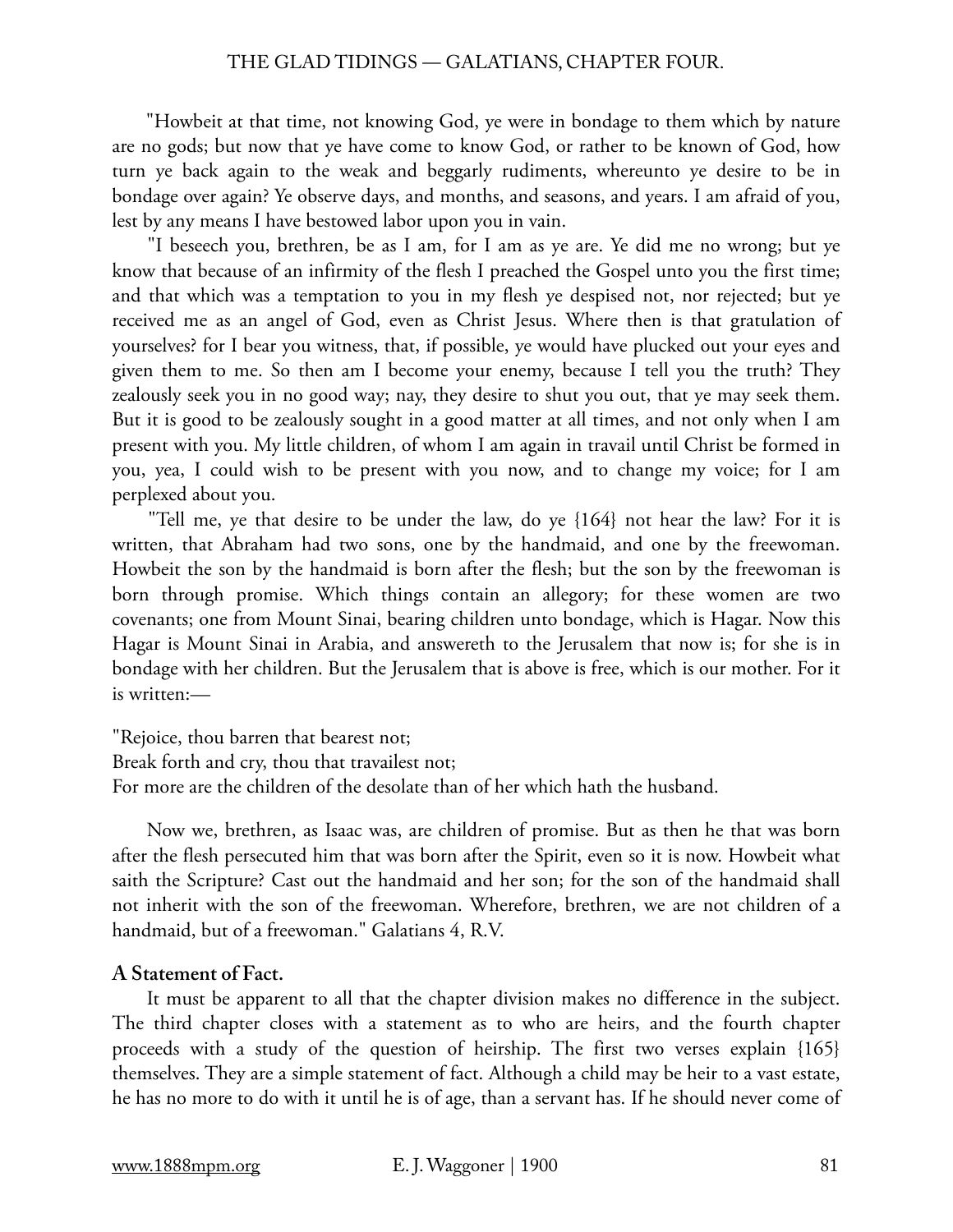age, then he would never actually enter upon his inheritance. He would have lived all his life as a servant, so far as any share in the inheritance is concerned. Now for

### **The Application.**

 "So we also, when we were children, were held in bondage under the rudiments of the world." If we look ahead to the fifth verse, we shall see that the state here known as "children" is that before we receive "the adoption of sons." It represents the condition before we were redeemed from the curse of the law, that is, before we were converted. It does not, therefore, mean children of God, as distinguished from worldlings, but the "children" of whom the apostle speaks in Eph. 4:14, "tossed to and fro, and carried about with every wind of doctrine, by the sleight of men, and cunning craftiness, whereby they lie in wait to deceive." In short, it refers to us in our unconverted state, when we "were by nature the children of wrath, even as others."

### **The Rudiments of the World.**

"When we were children," we were in bondage under the rudiments of the world. No one who has the slightest acquaintance with the Lord needs to be told that the rudiments of the world have nothing in common with Him, and do not proceed from Him. "For all that is in the world, {166} the lust of the flesh, and the lust of the eyes, and the pride of life, is not of the Father, but is of the world. And the world passeth away, and the lust thereof." 1 John 2:16, 17. The friendship of the world is enmity with God. "Whosoever therefore will be a friend of the world is the enemy of God." James 4:4. It is from "this present evil world" that Christ came to deliver us. We are warned to "take heed lest there shall be any one that maketh spoil of you through his philosophy and vain deceit, after the tradition of men, after the rudiments of the world, and not after Christ." Col. 2:8. The bondage to the rudiments of the world is the condition of walking "according to the course of this world," "in the lusts of our flesh, fulfilling the desires of the flesh and of the mind;" being "by nature the children of wrath." Eph. 2:1-3. It is the same bondage that is described in Gal. 3:22-24, before faith came, when we were under the law, "under sin." It is the condition of men who are "without Christ, being aliens from the commonwealth of Israel, and strangers from the covenants of promise, having no hope, and without God in the world." Eph. 2:12.

### **All Men Possible Heirs.**

It may be asked, If such is the condition of those here referred to as "children," how can they be spoken of as heirs? The answer is plain. It is on the principle that it is not manifest who constitute the seed, until the harvest. God has not cast off the human race; therefore, since the first man created was called "the son of God," it follows that all men are heirs in the sense that they are in their minority. {167} As already learned, "before faith came," although all were wanderers from God, we were kept under the law, guarded by a severe master, "shut up," in order that we might be led to accept the promise. What a blessed thing it is that God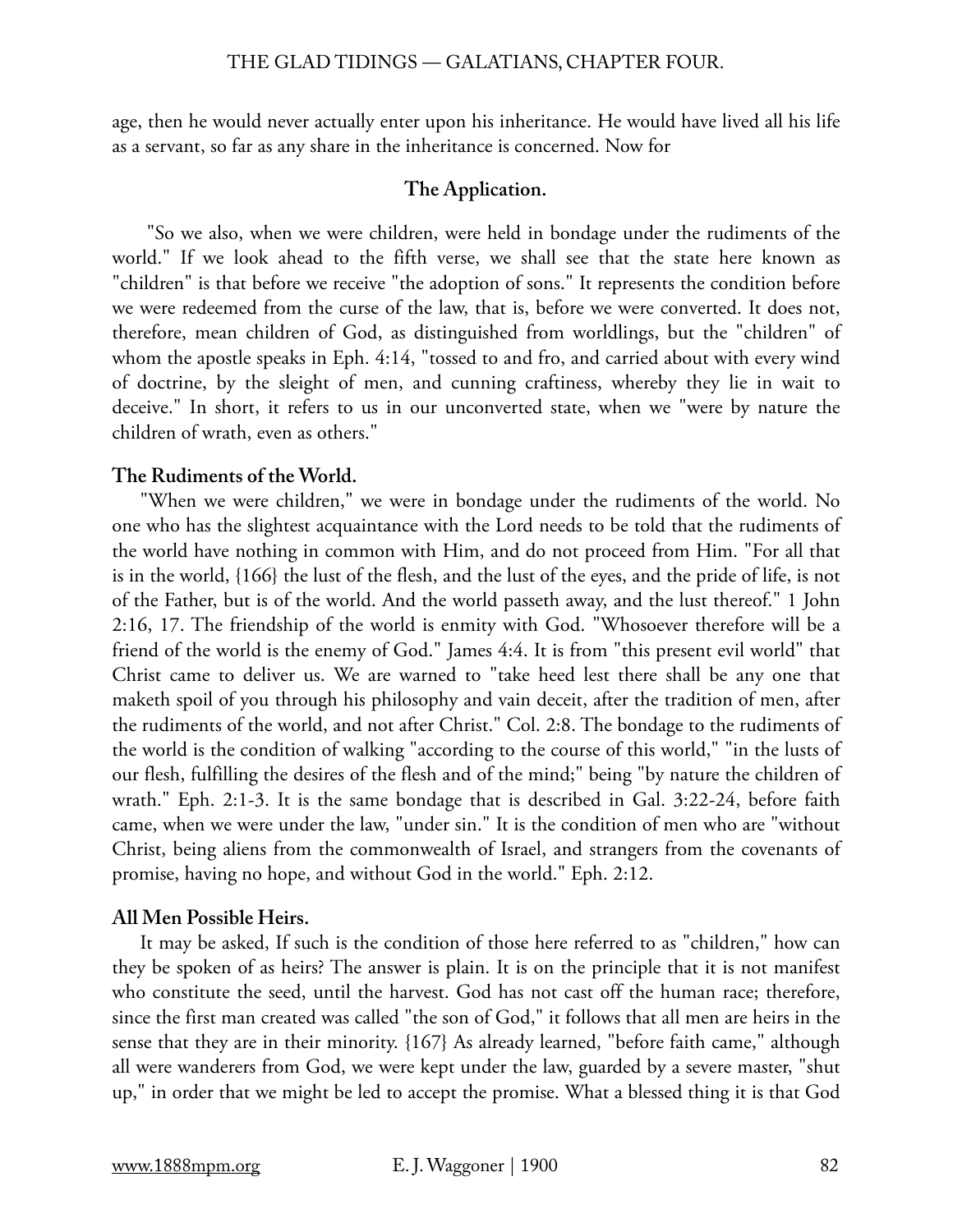counts even the ungodly, those who are in the bondage of sin, as His children,—wandering, prodigal sons, but still children. God has made all men "accepted in the Beloved." This probationary life is given us for the purpose of giving us a chance to acknowledge Him as Father, and to become sons indeed. But, unless we come back to Him, we shall die as slaves of sin.

# **"The Fullness of the Time."**

 Christ came in the fullness of time. A parallel statement to this is found in Rom. 5:6: "When we were yet without strength, in due time Christ died for the ungodly." But the death of Christ serves for those who live now and for those who lived before He was manifested in the flesh in Judea, just as well as for the men who lived at that time. His death made no more change eighteen hundred years ago than it did four thousand years ago. It had no more effect on the men of that generation than on the men of any other generation. It is once for all, and, therefore, has an equal effect on every age. "The fullness of time" was the time foretold in prophecy, when the Messiah should be revealed; but the redemption was for all men in all ages. He was foreordained before the foundation of the world, but was "manifest in these last times." 1 Peter 1:20. If it had been God's plan that He should have been revealed in this century, or even not until the last year {168} before the close of time, it would have made no difference with the Gospel. "He ever liveth," and He ever has lived, "the same yesterday, and to-day, and forever." It is "through the eternal Spirit" that He offers Himself for us (Heb. 9:14), so that the sacrifice is equally present and efficacious in every age.

# **"Born of a Woman."**

 God sent forth His Son, born of a woman, and, therefore, a veritable man. He lived an average lifetime on this earth in the flesh, and suffered all the ills and troubles that fall to the lot of "man that is born of woman." "The Word was made flesh." Christ always designated Himself as "the Son of man," thus forever identifying Himself with the whole human race. The bond of union can never be broken.

# **"Born under the Law."**

 Being born of a woman, Christ was necessarily born under the law, for such is the condition of all mankind, and "in all things it behooved Him to be made like unto His brethren, that He might be a merciful and faithful High Priest in things pertaining to God, to make reconciliation for the sins of the people." Heb. 2:17. He takes everything on Himself. "He hath borne our griefs, and carried our sorrows." "Himself took our infirmities, and bare our disease." Matt. 8:17, R.V. "All we like sheep have gone astray; we have turned every one to his own way; and the Lord hath laid on Him the iniquity of us all." He redeems us by coming into our place literally, and taking our load off our shoulders. "Him who knew no sin He made to be sin on our {169} behalf; that we might become the righteousness of God in Him." 2 Cor. 5:21, R.V. In the fullest sense of the word, and to a degree that is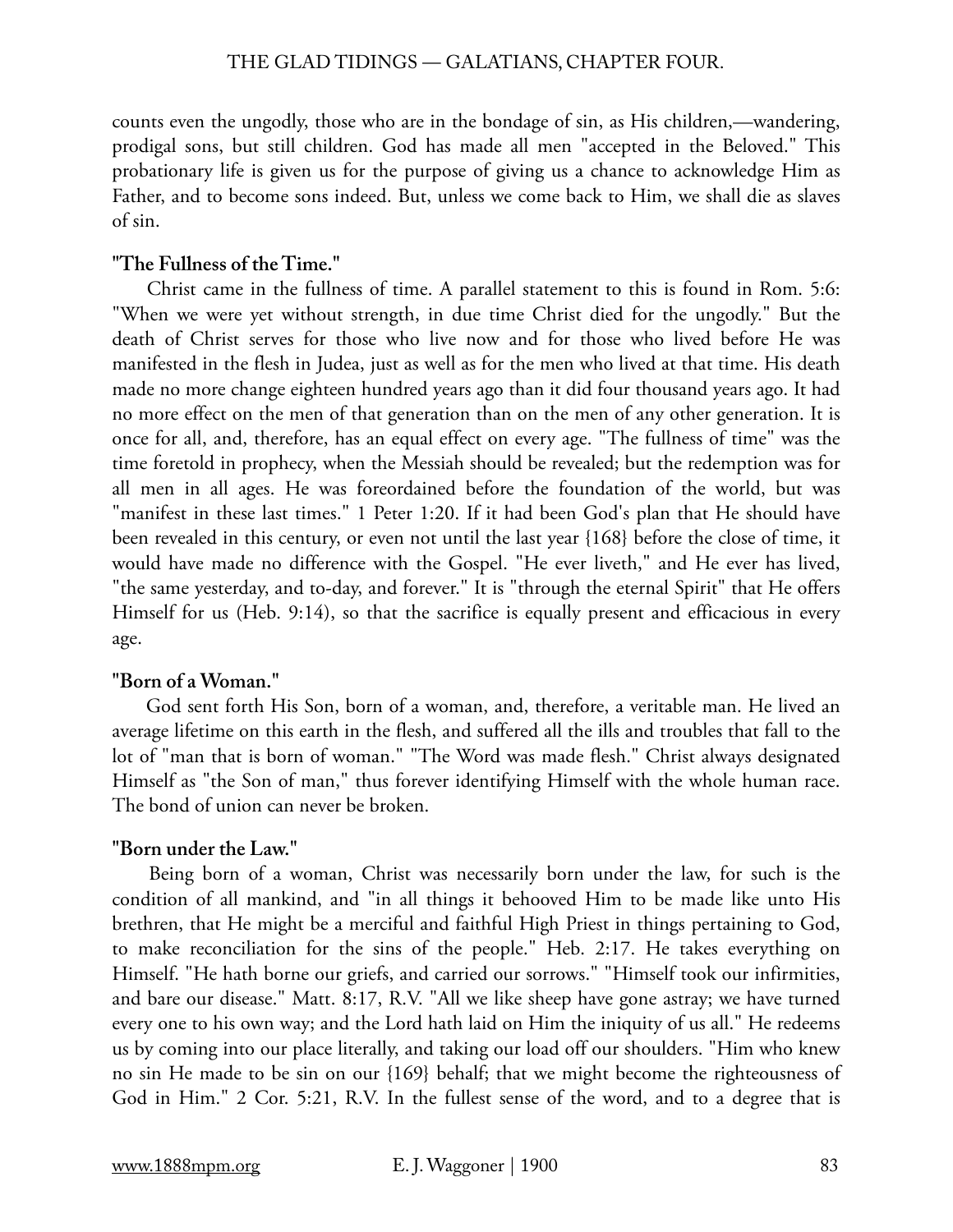seldom thought of when the expression is used, He became man's substitute. That is, He permeates our being, identifying Himself so fully with us that everything that touches or affects us touches and affects Him. He is not our substitute in the sense that one man is a substitute for another, in the army, for instance, the substitute being in one place, while the one for whom he is substitute is somewhere else, engaged in some other service. No; Christ's substitution is far different. He is our substitute in that He substitutes Himself for us, and we appear no more. We drop out entirely, so that it is "not I, but Christ." Thus we cast our cares on Him, not by picking them up and with an effort throwing them on Him, but by humbling ourselves into the nothingness that we are, so that we leave the burden resting on Him alone. Thus we see already how it is that He came

# *"To Redeem Them That Were under the Law."*

 He does it in the most practical and real way. Whom does He redeem?—"Them that were under the law." We can not refrain from referring for a moment to the idea that some have that this expression, "to redeem them that were under the law," has a mere local application. They would have it that it means that Christ freed the Jews from the necessity of offering sacrifices, or from any further obligation to keep the commandments. Well, suppose we take it as referring only to the Jews, and especially to {170} those who lived at the time of His first advent; what then?—Simply this, that we shut ourselves off from any place in the plan of redemption. If it was only the Jews that were under the law, then it was only the Jews that Christ came to redeem. Ah, we do not like to be left out, when it comes to the matter of redemption! Then we must acknowledge that we are, or were before we believed, "under the law;" for Christ came to redeem none but those who were under the law. "Under the law," as we have already seen, means condemned by the law as transgressors. Christ did "not come to call the righteous, but sinners to repentance." But the law condemns none but those who are amenable to it, and who ought to keep it. Therefore, since Christ redeems us from the law, from its condemnation, it follows that He redeems us to a life of obedience to it.

# **"That We Might Receive the Adoption of Sons."**

 "Beloved, now are we the sons of God." 1 John 3:2. "As many as received Him, to them gave He power to become the sons of God, even to them that believe on His name." John 1:12. This is an altogether different state from that described in the third verse as "children." In that state we were "a rebellious people, lying children, children that will not hear the law of the Lord." Isa. 30:9. Believing on Jesus, and receiving the adoption of sons, we are described "as obedient children, not fashioning yourselves according to the former lusts in your ignorance." 1 Peter 1:14. Christ said, "I delight to do Thy will, O My God; yea, Thy law is within My {171} heart." Ps. 40:8. Therefore, since He becomes our substitute, as described in the last paragraph but one, literally taking our place, not instead of us, but coming into us, and living our life in us and for us, it necessarily follows that the same law must be within our hearts when we receive the adoption of sons.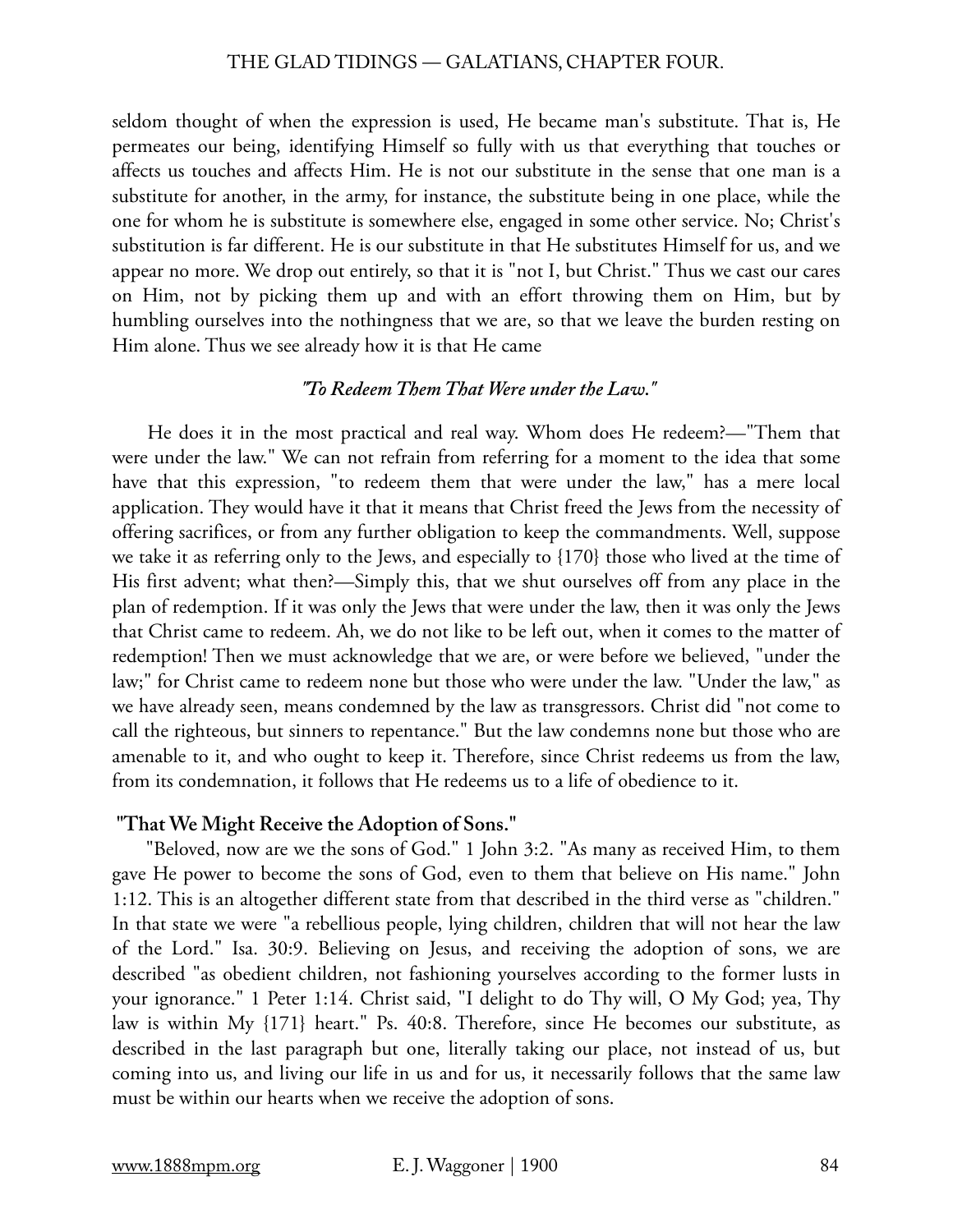# **The Witness of the Spirit.**

"It is the Spirit that beareth witness, because the Spirit is truth." 1 John 5:6. "Because ye are sons, God hath sent forth the Spirit of His Son into your hearts, crying, Abba, Father," or, Father, Father. Oh, what joy and peace come with the entering of the Spirit into the heart as a permanent resident; not as a guest merely, but as sole proprietor! Being justified by faith we have peace with God through our Lord Jesus Christ, so that we "joy in God," rejoicing even in tribulations, having hope that never disappoints, because "the love of God is shed abroad in our hearts by the Holy Ghost which is given unto us." Rom. 5:1-5. Then we can love even as God does; we have the same love, because we have the Divine nature. "The Spirit itself beareth witness with our spirit, that we are the children of God." "He that believeth hath the witness in himself."

# **"No More a Servant, but a Son."**

 "Thou art no more a servant, but a son." It will be seen that as there are two kinds of children, so there are two classes of servants. In the first part of this chapter we have the word "children" used to designate those who are not "of full {172} age," and have not their senses exercised to discern both good and evil. Heb. 5:14. The promise is to them, even as it is "to all that are afar off," but it remains to be seen if they will, by accepting it, become partakers of the divine nature, and so sons of God indeed. While thus the children of wrath, men are servants of sin, not servants of God. The Son of God is a servant, but a servant in a far different sense from the servant here referred to. The character of the servant depends on the master whom he serves. In this chapter the word "servant" invariably applies, not to servants of God, who are really sons, but to the bond-servants of sin. Between such a servant and a son there is a vast difference. The slave can not possess anything; he has no control over himself, and this is his distinguishing characteristic. The free-born son, on the contrary, has dominion over every created thing, as in the beginning, because he has the victory over himself; for "he that is slow to anger is better than the mighty; and he that ruleth his spirit than he that taketh a city."

# **"If a Son, Then an Heir."**

 When the prodigal son was wandering from the father's house, he differed nothing from a servant, because he was a servant, doing the most menial drudgery. In that condition he came back to the old homestead, feeling that he deserved no better place than that of a servant. But the father saw him while he was yet a long way off, and ran and met him, and received him as a son, and, therefore, as an heir, although he had forfeited all right {173} to heirship. So we have forfeited our right to be called sons, and have squandered away the inheritance; yet God receives us in Christ as sons indeed, and gives us the same rights and privileges that Christ has. Although Christ is now in heaven at the right hand of God, "far above all principality, and power, and might, and dominion, and every name that is named, not only in this world, but also in that which is to come" (Eph. 1:20, 21), He has nothing that He does not share with us; for "God, who is rich in mercy, for His great love wherewith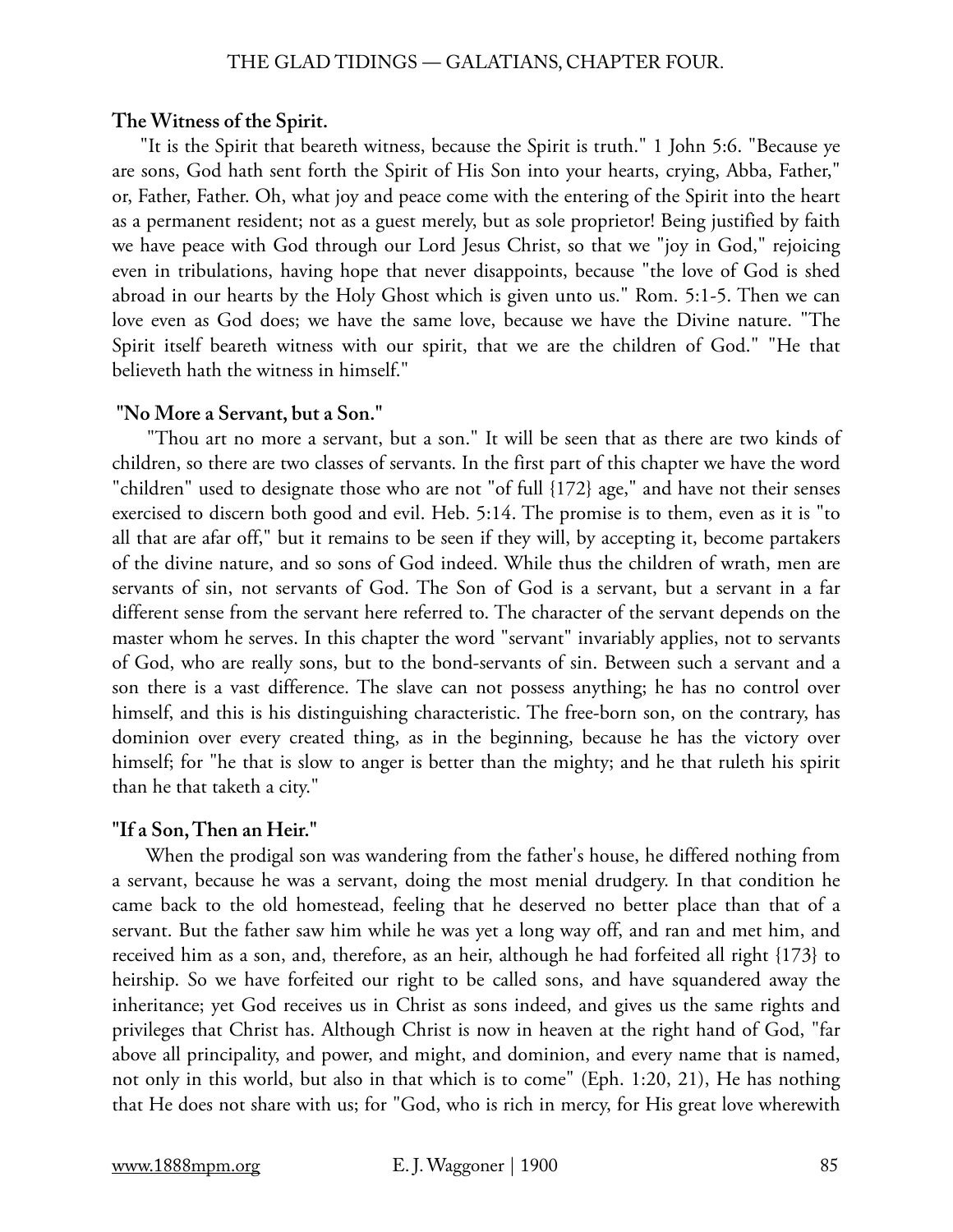He loved us, even when we were dead in sins, hath quickened [made alive] us together with Christ, and hath raised us up together, and made us sit together in heavenly places in Christ" (Eph. 2:4-6). Christ is one with us in our present suffering, that we may be one with Him in His present glory. He "hath exalted them of low degree." Even now "He raiseth up the poor out of the dust, and lifteth up the beggar from the dunghill, to set them among princes, and to make them inherit the throne of glory." 1 Sam. 2:8. No king on earth has so great possessions, nor so much actual power, as the poorest peasant who knows the Lord as his Father.

# **Heathen Bondage.**

 The apostle Paul, writing to the Corinthians, said, "Ye know that ye were Gentiles, carried away unto these dumb idols, even as ye were led." 1 Cor. 12:2. Even so it was with the Galatians. To them he wrote, "Not knowing God, ye were in bondage to them which by nature are no gods." If this fact is {174} borne in mind, it will save the reader from falling into some very common errors in opinion concerning this Epistle. The Galatians had been heathen, worshiping idols, and in bondage to the most degrading superstitions. Bear in mind that this bondage is the same as that which is spoken of in the preceding chapter,—they were "shut up" under the law. It was the very same bondage in which all unconverted persons are, for in the second and third chapters of Romans we are told that "there is no difference; for all have sinned." The Jews themselves, who did not know the Lord by personal experience, were in the same bondage,—the bondage of sin. "Every one that committeth sin is the bondservant of sin." John 8:34, R.V. And "he that committeth sin is of the devil." 1 John 3:8. "The things which the Gentiles sacrifice, they sacrifice to devils, and not to God." 1 Cor. 10:20. If a man is not a Christian, he is a heathen; there is no middle ground. If the Christian apostatizes, he immediately becomes a heathen. We ourselves once walked "according to the course of this world, according to the prince of the power of the air, the spirit that now worketh in the children of disobedience" (Eph. 2:2), and we "were aforetime foolish, disobedient, deceived, serving divers lusts and pleasures, living in malice and envy, hateful, hating one another" (Titus 3:3, R.V.). So we also were "in bondage to them which by nature are no gods." The meaner the master, the worse the bondage. What language can depict the horror of being in bondage to corruption itself? {175}

# **In Love with Bondage.**

 "Now that ye have come to know God, or rather to be known of God, how turn ye back again to the weak and beggarly rudiments, whereunto ye desire to be in bondage over again?" Is it not strange that men should be in love with chains? Christ has proclaimed "liberty to the captives, and the opening of the prison to them that are bound" (Isa. 61:1), saying to the prisoners, "Go forth," and to them that are in darkness, "Show yourselves" (Isa. 49:9); yet men who have heard these words, and have come forth, and have seen the light of "the Sun of Righteousness," and have tasted the sweets of liberty, actually turn round and go back into their prison, submit to be bound with their old chains, even fondling them, and labor away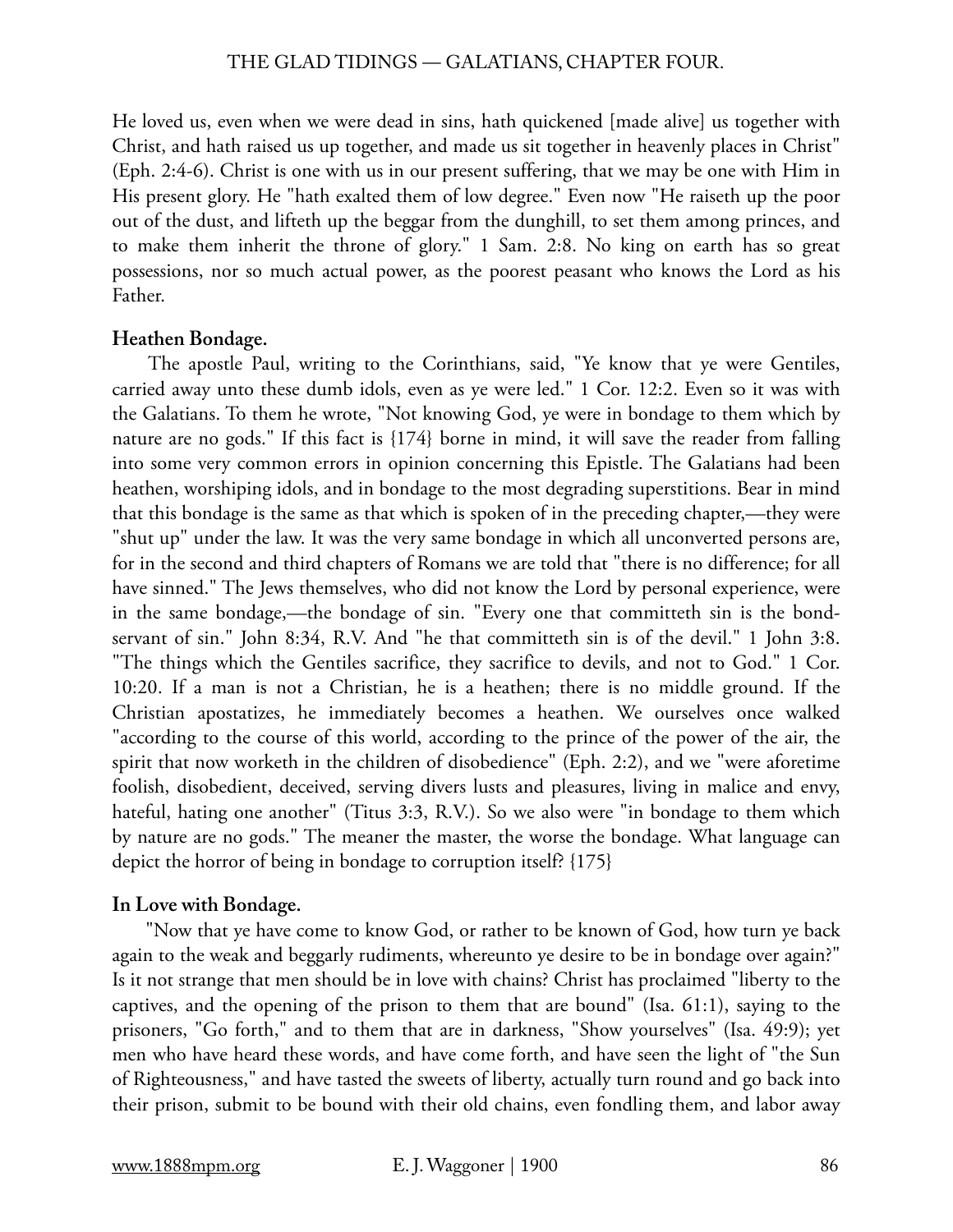at the hard treadmill of sin. Who has not had something of that experience? It is no fancy picture. It is a fact that men can come to love the most revolting things, even death itself; for Wisdom says, "All they that hate Me love death." Prov. 8:36. In the Epistle to the Galatians we have a vivid picture of human experience.

# **Observing Heathen Customs.**

"Ye observe days, and months, and times, and years." This was an evidence of their bondage. "Ah," says some one, "they had gone back to the old Jewish Sabbath; that was the bondage against which Paul would warn us!" How strange it is that men have such an insane hatred of the Sabbath, which the Lord Himself gave to the Jews, in common with all other people on the earth, that they will seize upon every word that they think they can turn against it, {176} although in order to do so they must shut their eyes to all the words that are around it! Anybody who reads the Epistle to the Galatians, and thinks as he reads, must know that the Galatians were not Jews. They had been converted from heathenism. Therefore, previous to their conversion they had never had anything to do with any religious custom that was practiced by the Jews. They had nothing whatever in common with the Jews. Consequently, when they turned again to the "weak and beggarly elements" to which they were willing again to be in bondage, it is evident that they were not going back to any Jewish practice. They were going back to their old heathen customs. "But were not the men who were perverting them Jews?"—Yes, they were. But remember this one thing, when you seek to turn a man away from Christ to some substitute for Christ, you can not tell where he will end. You can not make him stop just where you want him to. If a converted drunkard loses faith in Christ, he will take up his drinking habits as surely as he lives, even though the Lord may have taken the appetite away from him. So when these "false brethren"—Jewish opposers of "the truth of the Gospel" as it is in Christ—succeeded in seducing the Galatians from Christ, they could not get them to stop with Jewish ceremonies. No; they inevitably drifted back to their old heathen superstitions.

# **Forbidden Practices.**

Read the tenth verse again, and then read Deut. 18:10: "There shall not be found among you any one that maketh his son or his daughter to pass through {177} the fire, or that useth divination, or an observer of times, or an enchanter, or a witch." Now read what the Lord says to the heathen who would shield themselves from just judgment that is about to come upon them: "Thou art wearied in the multitude of thy counsels. Let now the astrologers, the star-gazers, the monthly prognosticators, stand up, and save thee from these things that shall come upon thee." Isa. 47:13. Here we see that the very things to which the Galatians were returning, were forbidden by the Lord when He brought Israel out of Egypt. Now we might as well say that when God forbade these things He was warning the Israelites against keeping the Sabbath, as to say that Paul was upbraiding the Galatians for keeping it, or that he had any reference to it whatever. God forbade these things at the very time when He gave the commandment concerning Sabbath-keeping. So far back into their old ways had the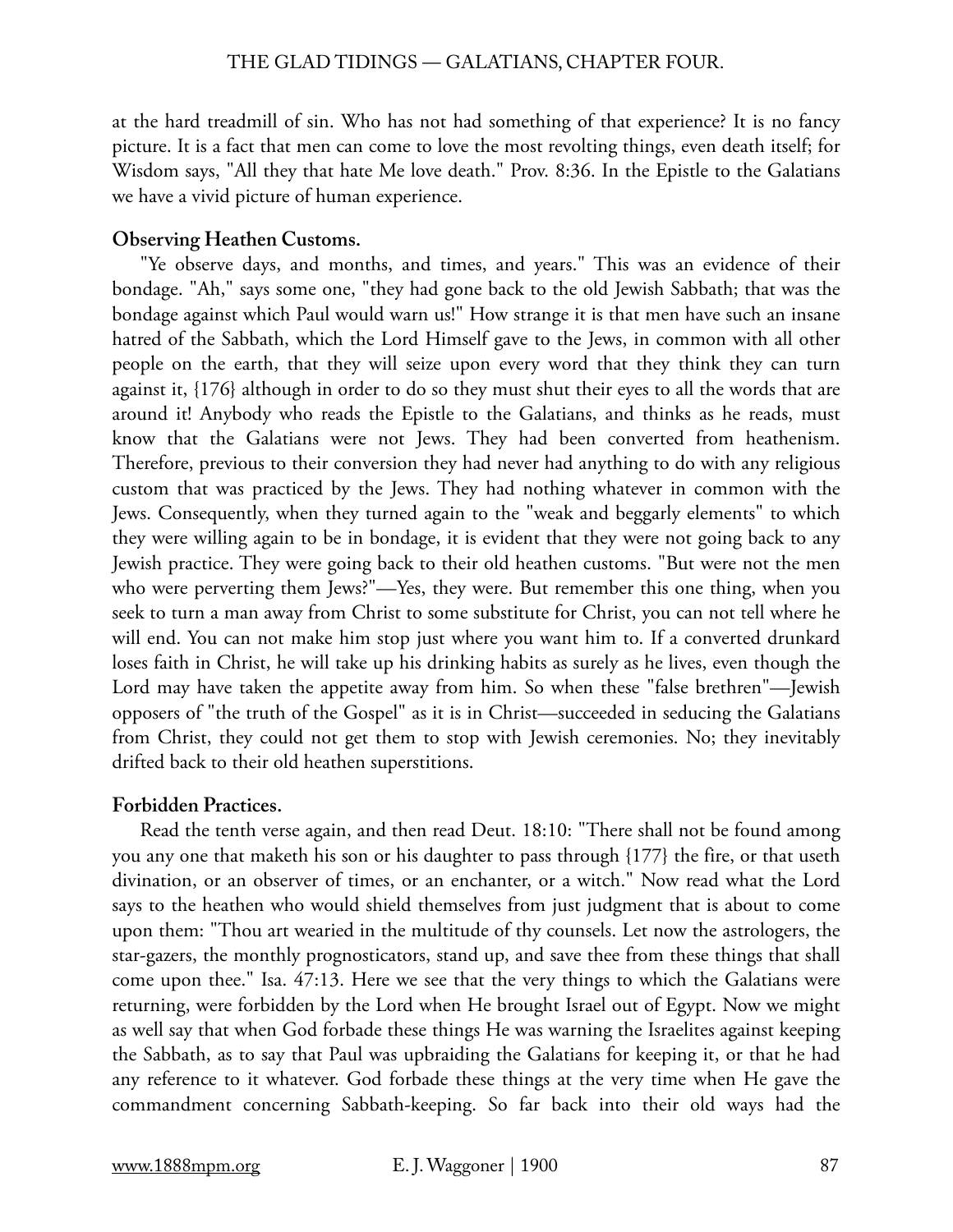Galatians gone that Paul was afraid lest all his labor on them had been in vain. They were forsaking God and returning to "the weak and beggarly elements of the world," which no reverent person can think of as ever having had any connection with God. They were changing their glory for "that which doth not profit" (Jer. 2:11); for "the customs of the heathen are vain."

 There is just as much danger for us in this respect as there ever was for any people. Whoever trusts in himself, having any confidence whatever in the flesh, is worshiping the works of his own hands instead of God, just as truly as does any one who makes and bows down to a graven image. It is so easy for a {178} man to trust to his own supposed shrewdness, to his ability to "take care of himself," and to forget that the thoughts even of the wise are vain, and that there is no power but of God. "Let not the wise man glory in his wisdom, neither let the mighty man glory in his might, let not the rich man glory in his riches; but let him that glorieth glory in this, that he understandeth and knoweth Me, that I am the Lord which exercise loving-kindness, judgment, and righteousness, in the earth; for in these things I delight, saith the Lord." Jer. 9:23, 24.

# **The Messenger Not Personally Affronted.**

 "He whom God hath sent speaketh the words of God." John 3:34. The apostle Paul was sent by God and the Lord Jesus Christ, and did not speak his own words. He was a messenger, bearing a message from God, and not from any man. The work was not his, nor any other man's, but God's, and he was but the humble instrument, the earthen vessel, which God had chosen as the means of carrying His glorious Gospel of grace. Therefore, Paul did not feel affronted when his message was unheeded or even rejected. "Ye have not injured me at all," he says. He did not regret the labor that he had bestowed upon the Galatians, on his own account, as though it were so much of his time wasted; but he was fearful for them, lest his labor had been in vain as far as they were concerned. The man who from the heart can say, "Not unto us, O Lord, not unto us, but unto Thy name give glory, for Thy mercy, and for Thy truth's sake" (Ps. 115:1), can not feel personally in- {179} jured if his message is not received. Whoever becomes irritated or angry when his teaching is slighted or ignored or scornfully rejected, shows either that he has forgotten that it was God's words that he was speaking, or else that he had mingled with them or substituted for them words of his own. This is what has led to all the persecution that has disgraced the professed Christian church. Men have arisen speaking perverse things to draw away disciples after themselves, and when their sayings and customs were not heeded, they have been offended, and have visited their vengeance on the so-called heretics. No one in all the ages has ever suffered persecution for failure to obey the commandments of God, but only for neglect of human customs and traditions. It is a grand thing always to be zealous in a good thing, but let the zeal be according to sanctified knowledge. The zealous person should frequently ask himself, Whose servant am I? If he is God's servant, then he will be content with delivering the message that God has given him, leaving vengeance to God, to whom it belongs.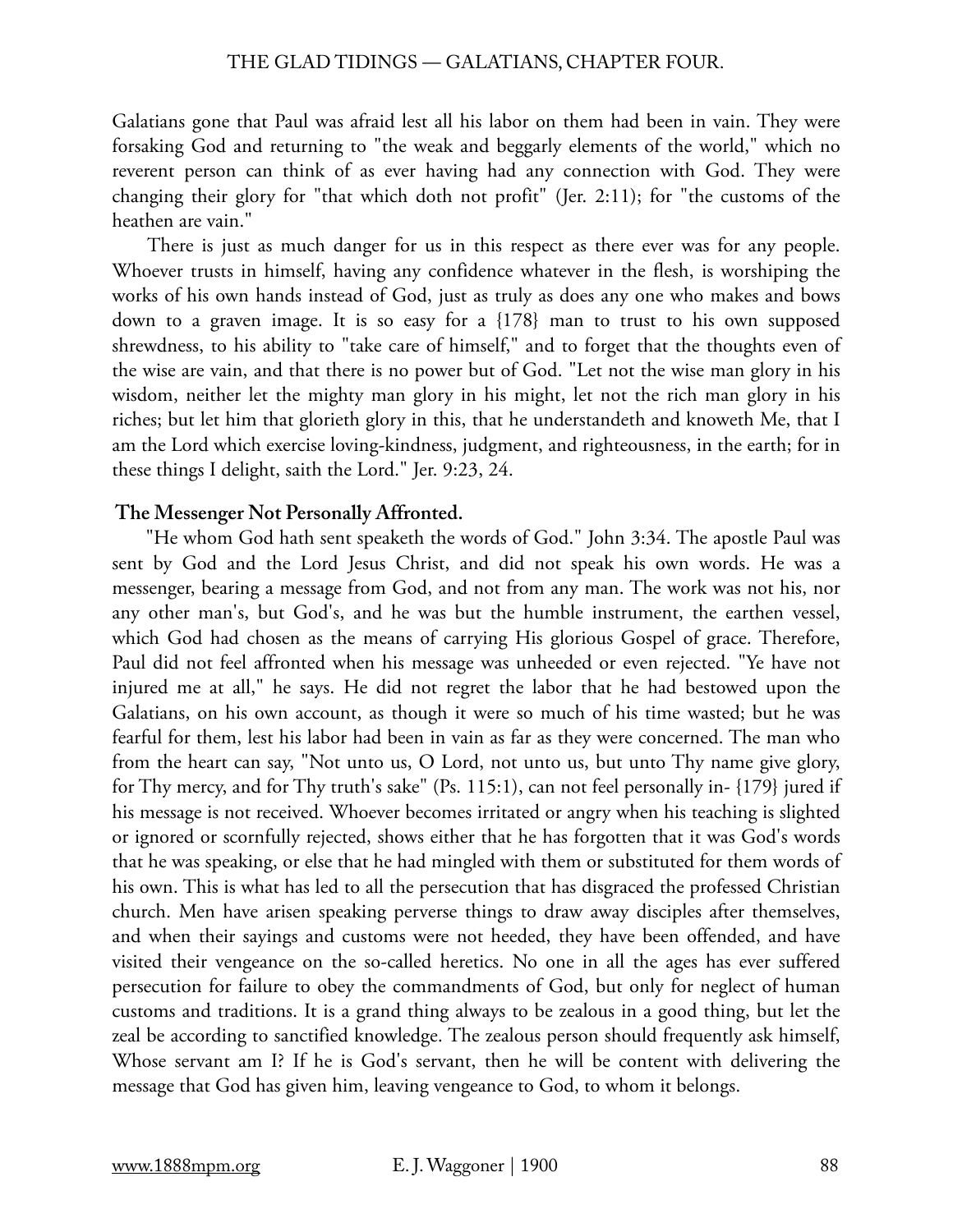#### **Power in Weakness.**

 "Ye know that because of an infirmity of the flesh I preached the Gospel unto you the first time." From the incidental statements in this Epistle we can easily gather the history of the experience of the Galatian brethren, and of Paul's relation to it. Having been detained in Galatia by physical weakness, he preached the Gospel "in demonstration of the Spirit and of power," so that the people saw Christ crucified among them, and, accepting Him, were filled with {180} the power and joy of the Holy Ghost. Their joy and blessedness in the Lord was testified to publicly, and they suffered much persecution in consequence; but this they counted as nothing. Paul, in spite of his unsightly appearance (compare 1 Cor. 2:1-5; 2 Cor. 10:10), was received as God's own messenger, because of the joyful news that he brought. So highly did they appreciate the riches of grace which he had opened up to them, that they would gladly have given their own eyes to supply his deficiency. All this is referred to in order that the Galatians may see from what they have fallen, as they consider their present barrenness, and that they may know that the apostle was disinterested in his solicitude for them. He told them the truth once, and they rejoiced in it; it is not possible that he is become their enemy because he continues to tell them the same truth.

 But there is still more in these personal references. We must not imagine that Paul was pleading for personal sympathy when he referred to his afflictions, and to the great inconvenience under which he had labored. Far from it. Not for a moment did he lose sight of the purpose for which he was writing, namely, to show that "the flesh profiteth nothing," but that everything of good is from the Holy Spirit of God. The Galatians had "begun in the Spirit." Paul was naturally small of stature, and weak in body, and was suffering special affliction when he first met them; yet, in spite of his almost absolute helplessness, he preached the Gospel with such mighty power that none could fail to see that there was a real, although unseen, presence with him. The {181} Gospel is not of man, but of God. It was not made known to them by the flesh, and they were not indebted to the flesh for any of the blessings that they had received. What blindness, what infatuation, then, for them to think to perfect by their own efforts that which nothing but the power of God could begin! Have we learned this lesson?

#### **Where Is the Blessedness?**

Everybody who has ever had any acquaintance with the Lord, knows that in accepting Him there is joy. It is always expected that a new convert will have a beaming countenance, and a joyful testimony. So it had been with the Galatians. But now their expressions of thanksgiving had given place to bickering and strife. See Gal. 5:15. Is it not strange that people do not expect that old Christians will have as much enthusiasm as young converts? that it is taken for granted that the first joy, and the warmth of the first love, will gradually die away? So it is, but so it should not be. That which God has against His people is this, that they have left their first love. Rev. 2:4. "The path of the just is as the shining light, that shineth more and more unto the perfect day." Prov. 4:18. Note that this is the path of the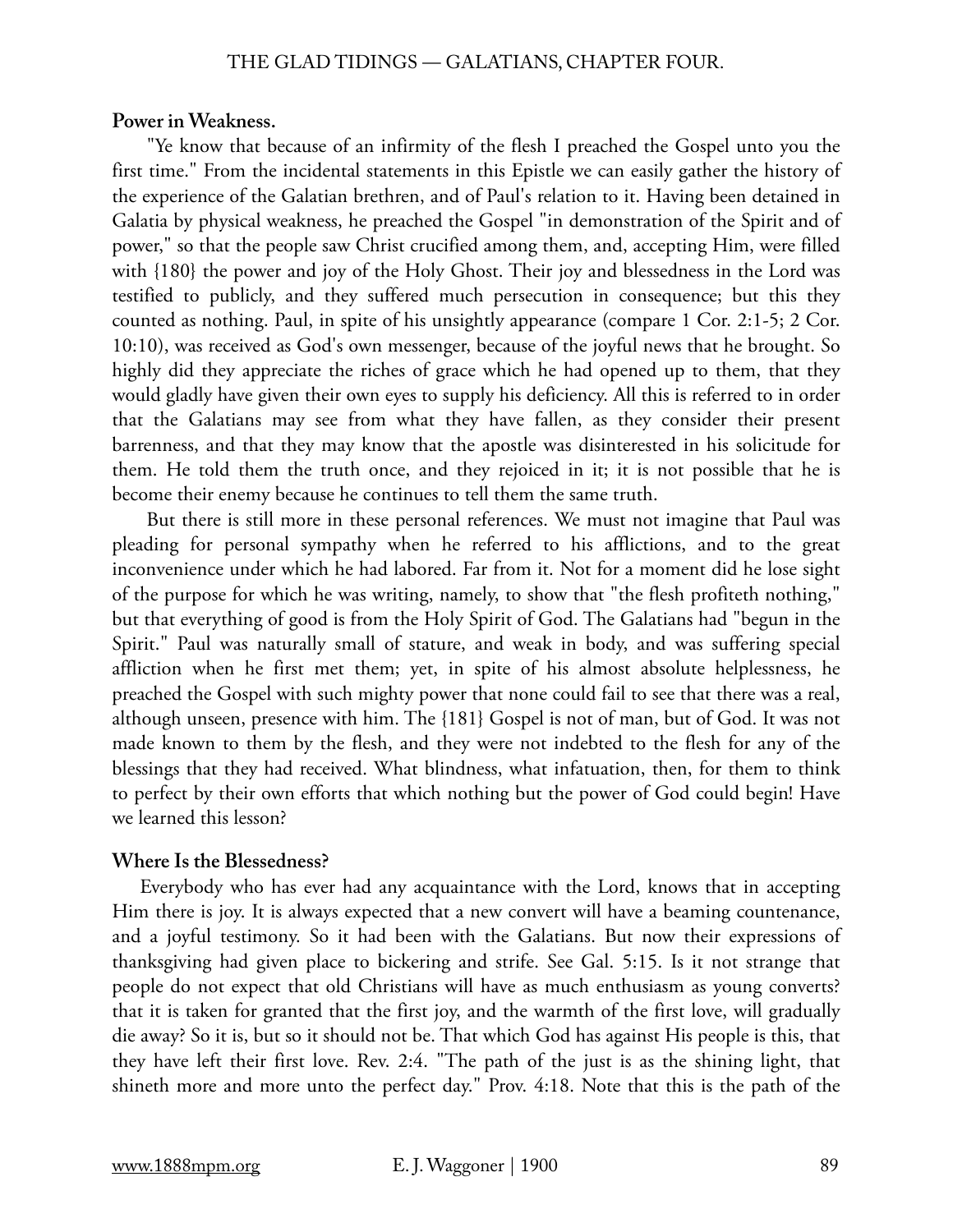just, and the just are they who live by faith. When men turn from the faith, or attempt to substitute works for it, the light goes out. Jesus said, "These things have I spoken unto you, that My joy might remain in you, and that your joy might be full." John 15:11. He gives the oil of joy—the Holy Spirit—for mourning, and that is abiding. The life is manifested that we might have ful- {182} lness of joy. 1 John 1:1-4. The fountain of life is never exhausted; the supply is never diminished. If, therefore, our light grows dim, and our joy gives place to a dull, monotonous grind, we may know that we have turned aside out of the way of life.

#### **Desiring to Be under the Law.**

 "Tell me, ye that desire to be under the law, do ye not hear the law?" After what we have already had, there will be no one to come with the objection that to be under the law can not be a very deplorable condition, else the Galatians would not have desired to be under it. "There is a way that seemeth right unto a man; but the end thereof are the ways of death." Prov. 16:25. How many there are who love ways that everybody except themselves can see are leading them direct to death; yes, there are many who, with their eyes wide open to the consequences of their course, will persist in it, deliberately choosing "the pleasures of sin for a season," rather than righteousness and length of days. To be "under the law" of God is to be condemned by it as a sinner chained and doomed to death, yet many millions besides the Galatians have loved the condition, and still love it. Ah, if they would only hear what it says! There is no reason why they should not hear it, for it speaks in thunder tones. "He that hath ears to hear, let him hear."

### **"What Saith the Law?"**

 It saith, "Cast out the bondwoman and her son; for the son of the bondwoman shall not be heir with the son of the freewoman." It speaks death {183} to all who take pleasure in the beggarly elements of the world. "Cursed is every one that continueth not in all things which are written in the book of the law to do them." To what place shall the wicked bond-servant be cast out?—"Into outer darkness; there shall be weeping and gnashing of teeth." "For, behold, the day cometh, that shall burn as an oven; and all the proud, yea, and all that do wickedly, shall be stubble; and the day that cometh shall burn them up, saith the Lord of hosts, that it shall leave them neither root nor branch." Therefore, "Remember ye the law of Moses My servant, which I commanded unto him in Horeb for all Israel, with the statutes and judgments." Mal. 4:1, 4. All who are under the law, whether they be called Jews or Gentiles, Christians or Mohammedans, are in bondage to Satan,—in the bondage of transgression and sin,—and are to be cast out. "Every one that committeth sin is the bond-servant of sin. And the bond-servant abideth not in the house forever; the son abideth forever." Thank God, then, for "the adoption of sons."

#### **"Two Sons."**

Those false teachers would persuade the brethren that in turning from whole-hearted faith in Christ and trusting to works which they themselves could do, they would become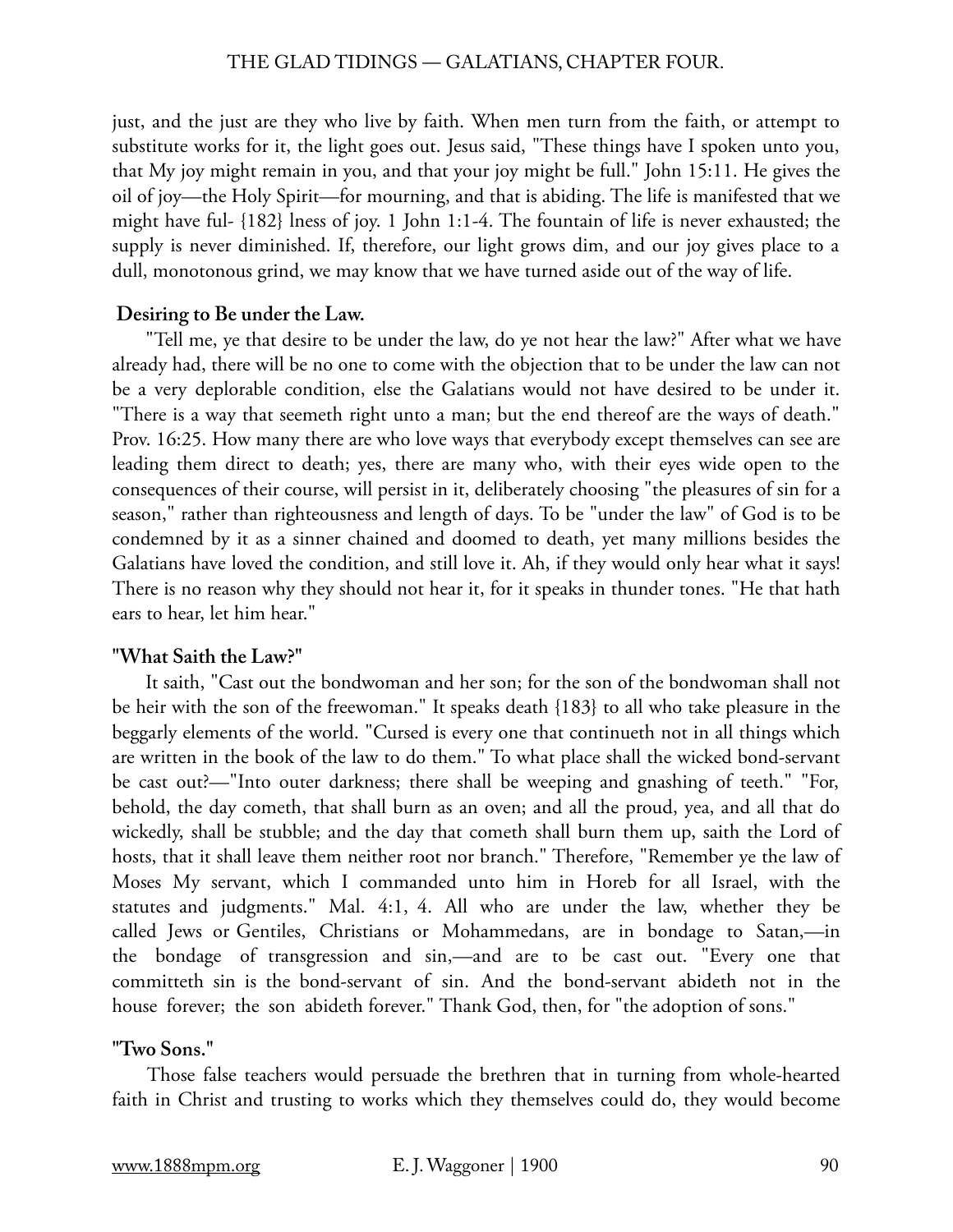children of Abraham, and so heirs of the promises. They forgot that Abraham had two sons. I myself have talked with a Jew according to the flesh, who did not know that Abraham had more than one son; and there are many Christians who seem to think that to be descended from Abraham, after the flesh, is all-sufficient to insure one a share {184} in the promised inheritance. "They which are the children of the flesh, these are not the children of God; but the children of the promise are counted for the seed." Rom. 9:8. Now of the two sons of Abraham, one was born after the flesh, and the other was by promise, born of the Spirit. "By faith even Sarah herself received power to conceive seed when she was past age, since she counted Him faithful who had promised." Heb. 11:11, R.V. Hagar was an Egyptian slave. The children of a slave woman are always slaves, even though their father be a freeman; and so Hagar could bring forth children only to bondage. But long before Ishmael was born, the Lord had plainly signified to Abraham, who wished that his servant Eliezer might be his heir, that it was not a bond-servant, even though born in his house, that He had promised him, but a free-born son,—a son born of a freewoman. God has no slaves in His kingdom.

# **"These Are the Two Covenants."**

 What are the two covenants?—The two women, Hagar and Sarah; for we read that Hagar is Mount Sinai, "which gendereth to bondage." That is, just as Hagar could not bring forth any other kind of children than slaves, so the law, even the law that God spoke from Sinai, can not beget freemen. It can do nothing but hold them in bondage. "The law worketh wrath:" "for by the law is the knowledge of sin." The same is true of the covenant from Sinai, for it consisted merely of the promise of the people to keep that law, and had, {185} therefore, no more power to make them free than the law itself had,—no more power than they already had in their bondage. Nay, rather, it "gendered to bondage," since their making it was simply a promise to make themselves righteous by their own works, and man in himself is "without strength."

 Consider the situation: The people were in the bondage of sin; they had no power to break their chains; but the speaking of the law made no change in their condition; it introduced no new feature. If a man is in prison for crime, you can not release him by reading the statutes to him. It was the law that put him there, and the reading of it to him only makes his captivity more painful.

 "Then did not God Himself lead them into bondage?"—Not by any means; since He did not induce them to make that covenant at Sinai. Four hundred and thirty years before that time He had made a covenant with Abraham, which was sufficient for all purposes. That covenant was confirmed in Christ, and, therefore, was a covenant from above. See John 8:23. It promised righteousness as a free gift of God through faith, and it included all nations. All the miracles that God had wrought in delivering the children of Israel from Egyptian bondage were but demonstrations of His power to deliver them and us from the bondage of sin. Yes, the deliverance from Egypt was itself a demonstration not only of God's power, but also of His desire to lead them from the bondage of sin, that bondage in which the covenant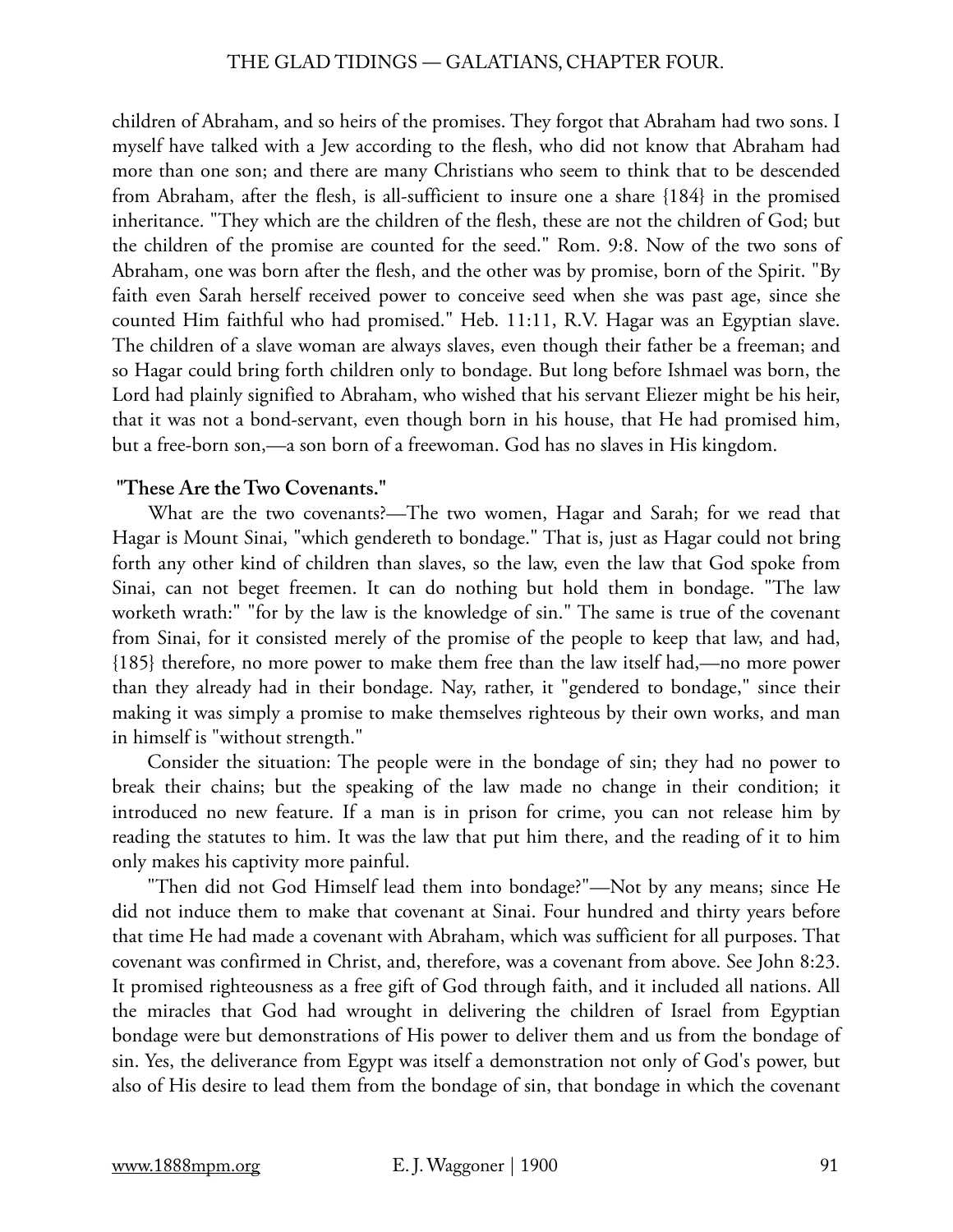from Sinai holds men, because Hagar, who is the covenant from Sinai, was an Egyptian. So when {186} the people came to Sinai, God simply referred them to what He had already done, and then said, "Now therefore, if ye will obey My voice indeed, and keep My covenant, then ye shall be a peculiar treasure unto Me above all people; for all the earth is Mine." Ex. 19:5. To what covenant did He refer?—Evidently to the one already in existence, His covenant with Abraham. If they would simply keep God's covenant, that is, God's promise,—keep the faith,—they would be a peculiar treasure unto God, for God, as the possessor of all the earth, was able to do with them all that He had promised. The fact that they in their self-sufficiency rashly took the whole responsibility upon themselves, does not prove that God led them into making that covenant, but the contrary. He was leading them out of bondage, not into it, and the apostle plainly tells us that covenant from Sinai was nothing but bondage.

 Further, if the children of Israel who came out of Egypt had but walked "in the steps of that faith of our father Abraham, which he had being yet uncircumcised" (Rom. 4:12), the law would never have been spoken from Sinai; "for the promise, that he should be the heir of the world, was not to Abraham, or to his seed, through the law, but through the righteousness of faith" (Rom. 4:13). Faith justifies, makes righteous; if the people had had Abraham's faith, they would have had the righteousness that he had; and then there would have been no occasion for the entering of the law, which was "spoken because of transgression." The law would have been in their hearts, and they would not {187} have needed to be awakened by its thunders to a sense of their condition. God never expected, and does not now expect, that any person can get righteousness by the law proclaimed from Sinai; and everything connected with Sinai shows it. Yet the law is truth, and must be kept. God delivered the people from Egypt, "that they might observe His statutes, and keep His laws." Ps. 105:45. We do not get life by keeping the commandments, but God gives us life in order that we may keep them.

# **The Two Covenants Parallel.**

 Note the statement which the apostle makes when speaking of the two women, Hagar and Sarah: "These are the two covenants." So then the two covenants existed in every essential particular in the days of Abraham. Even so they do to-day; for the Scripture says now as well as then, "Cast out the bondwoman and her son." We see then that the two covenants are not matters of time, but of condition. Let no one flatter himself that he can not be under the old covenant, because the time for that is passed. The time for that is passed only in the sense that "the time past of our life may suffice us to have wrought the will of the Gentiles, when we walked in lasciviousness, lusts, excess of wine, revelings, banquetings, and abominable idolatries." 1 Peter 4:3.

# **Difference Between the Two.**

 The difference is just the difference between a freewoman and a slave. Hagar's children, no matter how many she might have had, would have been slaves, while those of Sarah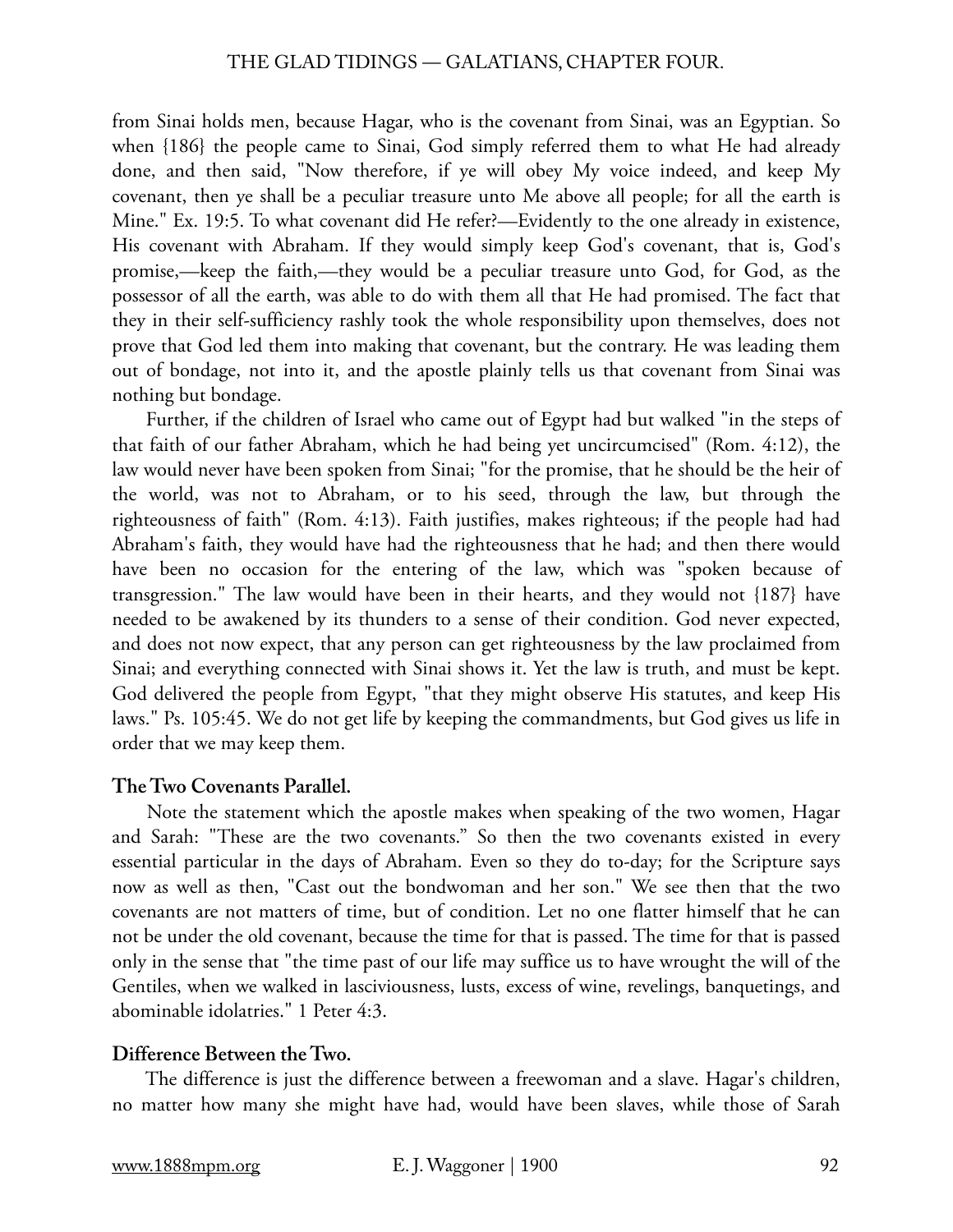would necessarily be free. {188} So the covenant from Sinai holds all who adhere to it in bondage "under the law;" while the covenant from above gives freedom, not freedom from obedience to the law, but freedom from disobedience to it. The freedom is not found away from the law, but in the law. Christ redeems from the curse, which is the transgression of the law. He redeems us from the curse, that the blessing may come on us; and the blessing is obedience to the law. "Blessed are the undefiled in the way, who walk in the law of the Lord." Ps. 119:1. This blessedness is freedom. "I will walk at liberty; for I seek Thy precepts." Ps. 119:45.

 The difference between the two covenants may be put briefly thus: In the covenant from Sinai we ourselves have to do with the law alone, while in the covenant from above, we have the law in Christ. In the first instance it is death to us, since the law is sharper than any twoedged sword, and we are not able to handle it without fatal results; but in the second instance we have the law "in the hand of a Mediator." In the one case it is what we can do; in the other case it is what the Spirit of God can do. Bear in mind that there is not the slightest question in the whole Epistle to the Galatians as to whether or not the law should be kept. The only question is, How shall it be done? Is it to be our own doing, so that the reward shall not be of grace but of debt? or is it to be God working in us both to will and to do of His good pleasure? {189}

# **Mount Sinai and Mount Zion.**

"This Agar is Mount Sinai in Arabia, and answereth to Jerusalem which now is, and is in bondage with her children. But Jerusalem which is above is free, which is the mother of us all." As there are the two covenants, so there are two cities to which they pertain. Jerusalem which now is pertains to the old covenant—to Mount Sinai. It will never be free, but will be replaced by the city of God, the heavenly Jerusalem, "which cometh down out of heaven." Rev. 3:12; 21:1-5. It is the city for which Abraham looked, the "city which hath foundations, whose builder and maker is God." Heb. 11:10; Rev. 21:14. There are many who build great hopes—all their hope—on Jerusalem which now is. For such the veil remaineth "untaken away in the reading of the old testament." 2 Cor. 3:14. They are in reality looking to Mount Sinai and the old covenant for salvation, and it is not to be found there. "For ye are not come unto the mount that might be touched, and that burned with fire, nor unto blackness, and darkness, and tempest, and the sound of a trumpet, and the voice of words; which voice they that heard entreated that the word should not be spoken to them any more (for they could not endure that which was commanded, And if so much as a beast touch the mountain, it shall be stoned, or thrust through with a dart; and so terrible was the sight, that Moses said, I exceedingly fear and quake); but ye are come unto Mount Sion, and unto the city of the living God, the heavenly Jerusalem, and to an innumerable company of angels, to the {190} general assembly and church of the first-born, which are written in heaven, and to God the Judge of all, and to the spirits of just men made perfect, and to Jesus the Mediator of the new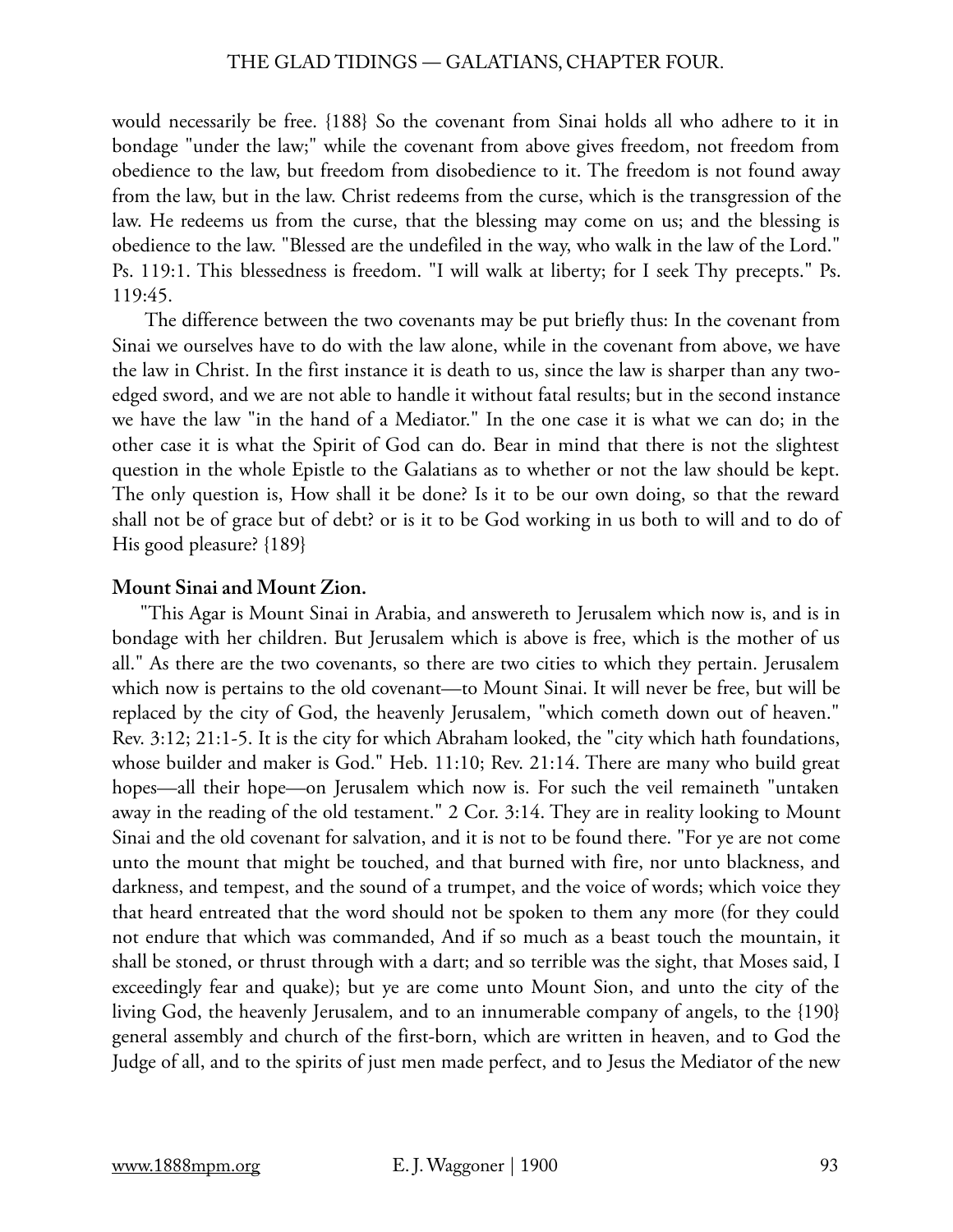covenant, and to the blood of sprinkling, that speaketh better things than that of Abel." Heb. 12:18-24.

 Whoever looks to the present Jerusalem for blessings, is looking to the old covenant, to Mount Sinai, to bondage; whoever worships with his face toward the New Jerusalem, and who expects blessings only from it, is looking to the new covenant, to Mount Zion, to freedom; for "Jerusalem which is above is free." From what is it free?—Free from sin; and since it is our mother, it begets us anew, so that we also become free from sin. Free from the law?—Yes, certainly, for the law has no condemnation for them who are in Christ Jesus.

 But do not let anybody deceive you with vain words, telling you that you may now trample God's law underfoot,—that law which He Himself proclaimed in such awful majesty from Sinai. Coming to Mount Sion,—to Jesus, the Mediator of the new covenant, and to the blood of sprinkling,—we become free from sin,—from transgression of the law. The basis of God's throne in Zion is His law. From the throne proceed the same "lightnings and thunderings and voices" (Rev. 4:5; 11:19) as from Sinai, because the selfsame law is there. But it is "the throne of grace," and, therefore, in spite of the thunders, we come to it boldly, assured that from God, the Judge of all, who sits upon the mercy-seat, we shall obtain mercy. Nay, more, we shall also find grace {191} to help in time of need,—grace to help us in the hour of temptation to sin,—for out of the midst of the throne, from the slain Lamb (Rev. 5:6), flows the river of water of life, bringing to us from the heart of Christ "the law of the Spirit of life." We drink of it, we bathe in it, and we find cleansing from all sin.

 "Why didn't the Lord bring the people directly to Mount Zion then, where they could find the law as life, and not to Mount Sinai, where it was only death?"

 That is a very natural question, and one that is easily answered. It was because of their unbelief. When God brought Israel out of Egypt, it was His purpose to bring them to Mount Zion as directly as they could go. When they had crossed the Red Sea, they sang an inspired song, of which this was a part: "Thou in Thy mercy hast led forth the people which Thou hast redeemed; Thou hast guided them in Thy strength unto Thy holy habitation." "Thou shalt bring them in, and plant them in the mountain of Thine inheritance, in the place, O Lord, which Thou hast made for Thee to dwell in, in the sanctuary, O Lord, which Thy hands have established." Ex. 15:13, 17. If they had continued singing, they would very soon have come to Zion; for the redeemed of the Lord "come with singing unto Zion," and everlasting joy is upon their heads. Isa. 35:10; 51:11. The dividing of the Red Sea was the proof of this. See verse 10. But they soon forgot the Lord, and murmured in unbelief. Therefore "the law was added because of transgressions." It was their own fault—the result of their sinful un- {192} belief—that they came to Mount Sinai instead of to Mount Zion.

 Nevertheless, God did not leave Himself without witness of His faithfulness. At Mount Sinai the law was in the hand of the same Mediator, Jesus, to whom we come when we come to Zion; and from the Rock in Horeb, which is Sinai, flowed the living stream, the water of life from the heart of Christ. Ex. 17:6; 1 Cor. 10:4. There they had not merely the picture, but the reality, of Mount Zion. Every soul whose heart there turned to the Lord, would have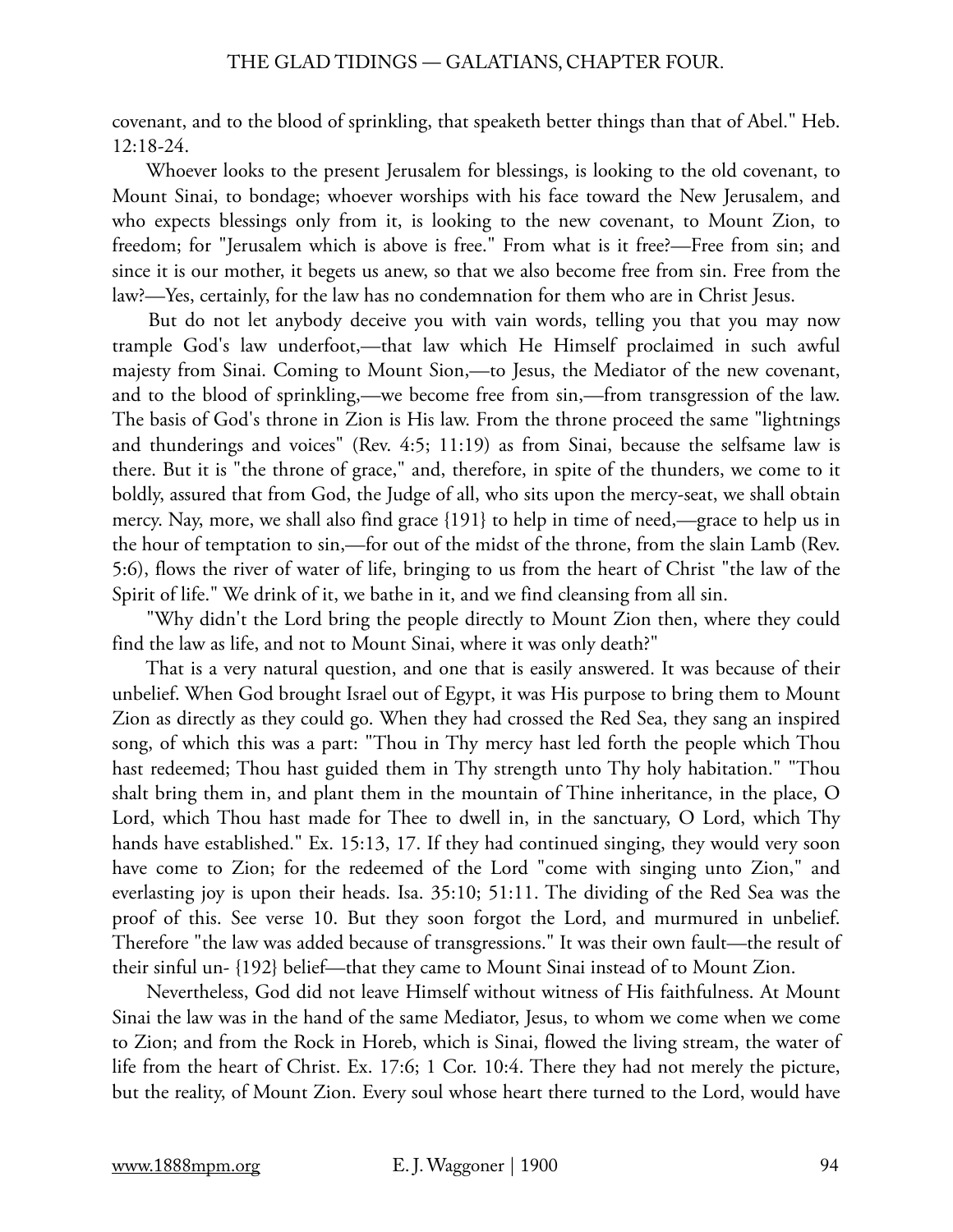beheld His unveiled glory, even as Moses did, and, being transformed by it, would have found the ministration of righteousness, instead of the ministration of condemnation. "His mercy endureth forever;" and even upon the clouds of wrath from which proceed the thunders and lightnings of the law, shines the glorious face of the Sun of Righteousness, and forms the bow of promise.

# **"The Son Abideth Ever."**

"Cast out the bondwoman and her son; for the son of the bondwoman shall not be heir with the son of the freewoman." "The bond-servant abideth not in the house forever; the son abideth forever." John 8:35, R.V. Here is comfort for every soul. You are a sinner, or, at best, "trying to be a Christian," and you tremble with terror at these words, as you realize that you are in bondage,—that sin has a hold upon you, and you are bound by the cords of evil habits. Ah, you must learn not to be afraid when the Lord speaks, for He speaks peace, even though it be with a voice of thunder! The more majestic the {193} voice, the greater the peace that He gives. Take courage! The son of the bondwoman is the flesh and its works. "Flesh and blood can not inherit the kingdom of God; neither doth corruption inherit incorruption." But God says, "Cast out the bondwoman and her son," and if you are willing that His will shall be done in you as it is done in heaven, He will see that the flesh and its works are cast out from you, and you will be "delivered from the bondage of corruption into the glorious liberty of the children of God." That command which so frightened you is simply the voice commanding the evil spirit to depart, and to come no more into you. It speaks to you victory over every sin. Receive Christ by faith, and you have the power to become the son of God, heir of a kingdom which can not be moved, but which, with all its people, abideth forever.

# **"Stand Fast, Therefore."**

 Where shall we stand?—"In the liberty wherewith Christ hath made us free." And what freedom is that?—It is the freedom of Christ Himself, whose delight was in the law of the Lord, because it was in His heart. Ps. 40:8. "The law of the Spirit of life in Christ Jesus hath made me free from the law of sin and death." Rom. 8:2. We stand only by faith.

In this freedom there is no trace of bondage. It is perfect liberty. It is liberty of soul, liberty of thought, as well as liberty of action. It is not that we are simply given the ability to keep the law, but we are given the mind that finds delight in doing it. It is not that we comply with the law because we see {194} no other way of escape from punishment; that would be galling bondage. It is from such bondage that God's covenant releases us. No; the promise of God, when accepted, puts the mind of the Spirit into us, so that we find the highest pleasure in obedience to all the precepts of God's Word. The soul is as free as a bird soaring above the mountain-tops. It is the glorious liberty of the children of God, who have the full range of "the breadth, and length, and depth, and height" of God's universe. It is the liberty of those who do not have to be watched, but who can be trusted anywhere, since their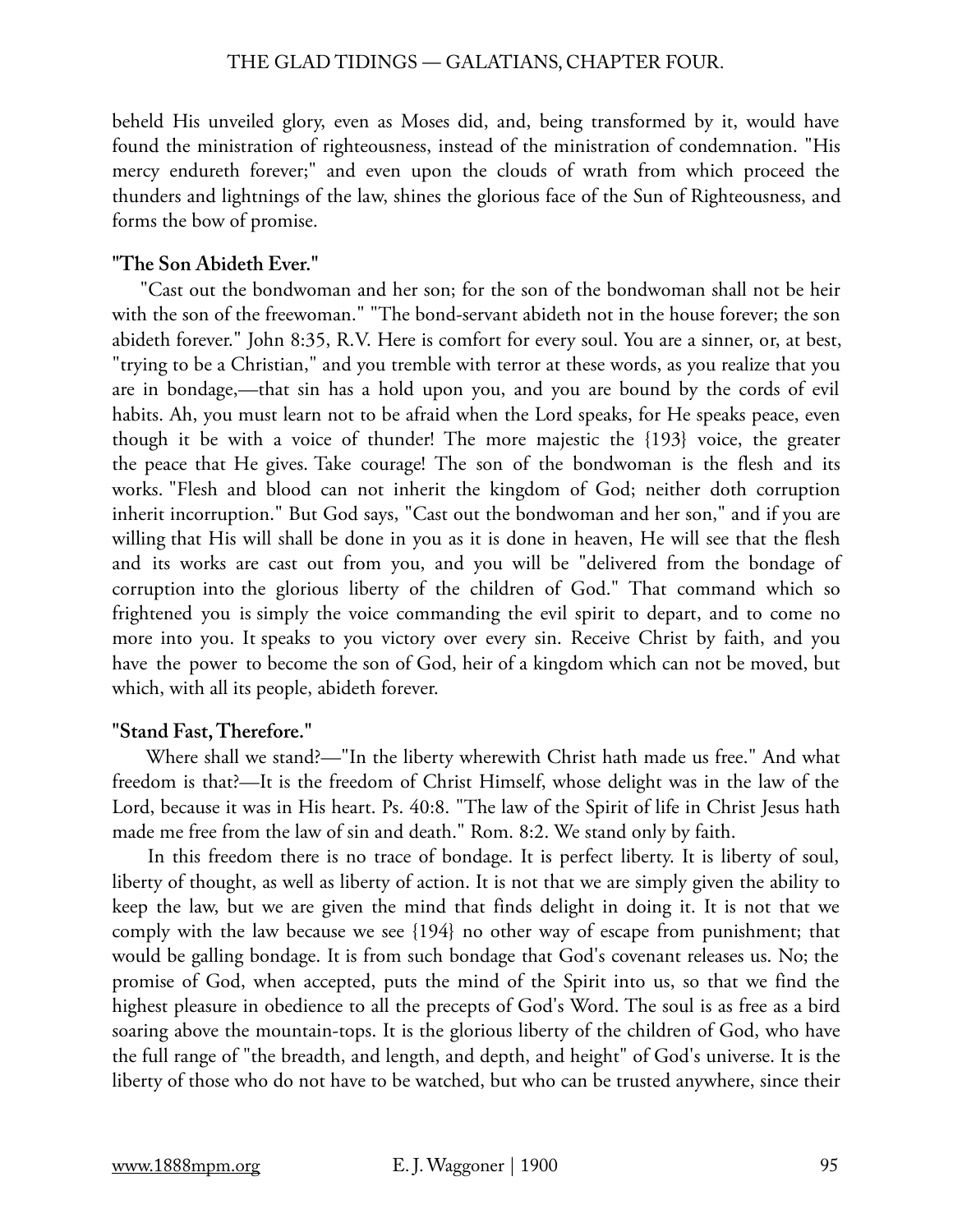every step is but the movement of God's own holy law. Why be content with bondage, when such limitless freedom is yours? The prison doors are open; walk out into God's freedom.

> "Out of my shameful failure and loss, Jesus, I come. Jesus, I come. Into the glorious gain of Thy cross, Jesus, I come to Thee. Out of earth's sorrows, into Thy balm, Out of life's storm, and into Thy calm, Out of distress to jubilant psalm, Jesus, I come to Thee.

 "Out of unrest and arrogant pride, Jesus, I come. Jesus, I come. Into Thy blessed will to abide, Jesus, I come to Thee. Out of myself to dwell in Thy love, Out of despair into raptures above, Upward for aye on wings like a dove, Jesus, I come to Thee." {195}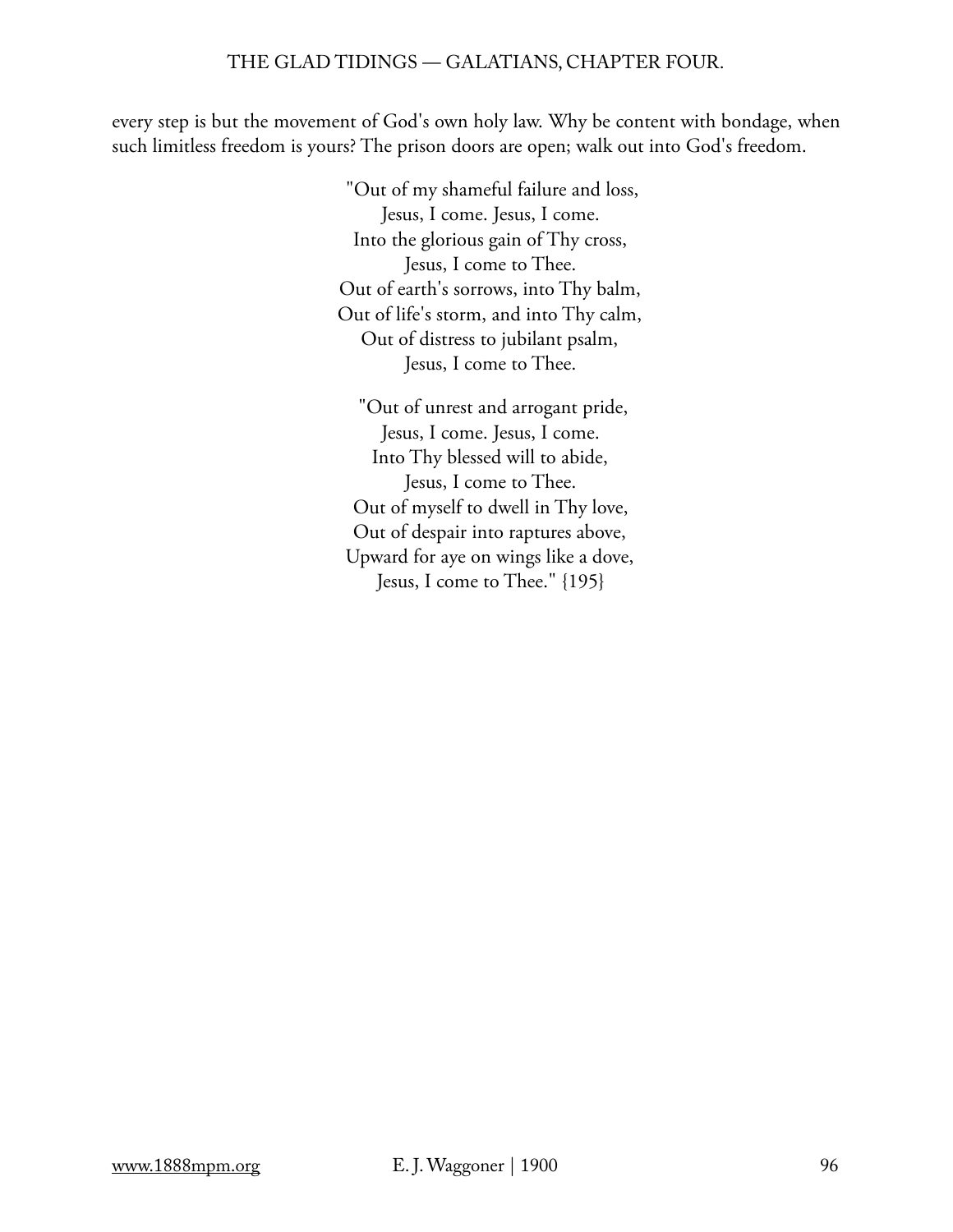# **CHAPTER V.**

# THE SPIRIT'S POWER OVER THE FLESH.

 WITH freedom did Christ set us free; stand fast therefore, and be not entangled again in a yoke of bondage.

 "Behold, I Paul say unto you, that, if ye receive circumcision, Christ will profit you nothing. Yea, I testify again to every man that receiveth circumcision, that he is a debtor to do the whole law. Ye are severed from Christ, ye who would be justified by the law; ye are fallen away from grace. For we through the Spirit by faith wait for the hope of righteousness. For in Christ Jesus neither circumcision availeth anything, nor uncircumcision; but faith working through love. Ye were running well; who did hinder you that ye should not obey the truth? This persuasion came not of him that calleth you. A little leaven leaveneth the whole lump have confidence to you-ward in the Lord, that ye will be none otherwise minded; but he that troubleth you shall bear his judgment, whosoever he be. But I, brethren, if I still preach circumcision, why am I still persecuted? then hath the stumbling-block of the cross been done away. I would that they which unsettle you would even cut themselves off.

 "For ye, brethren, were called for freedom; only use not your freedom for an occasion to the flesh, but through love be servants one to another. For the {196} whole law is fulfilled in one word, even in this: Thou shalt love thy neighbor as thyself. But if ye bite and devour one another, take heed that ye be not consumed one of another.

 "But I say, Walk by the Spirit, and ye shall not fulfil the lust of the flesh. For the flesh lusteth against the Spirit, and the Spirit against the flesh; for these are contrary the one to the other; that ye may not do the things that ye would. But if ye are led by the Spirit, ye are not under the law. Now the works of the flesh are manifest, which are these, fornication, uncleanness, lasciviousness, idolatry, sorcery, enmities, strife, jealousies, wraths, factions, divisions, heresies, envyings, drunkenness, revelings, and such like; of the which I forewarn you, even as I did forewarn you, that they which practice such things shall not inherit the kingdom of God. But the fruit of the Spirit is love, joy, peace, long-suffering, kindness, goodness, faithfulness, meekness, temperance; against such there is no law. And they that are of Christ Jesus have crucified the flesh with the passions and the lusts thereof.

 "If we live by the Spirit, by the Spirit let us also walk. Let us not be vainglorious, provoking one another, envying one another." Galatians 5, R.V.

The connection between the fourth and fifth chapters of Galatians is closer than between any other two, so much so that it is difficult to see how anybody could ever have hit upon the idea of making a chapter division. One can not possibly close his reading of the fourth chapter with the thirty-first {197} verse, but must take in the first verse of the fifth chapter, as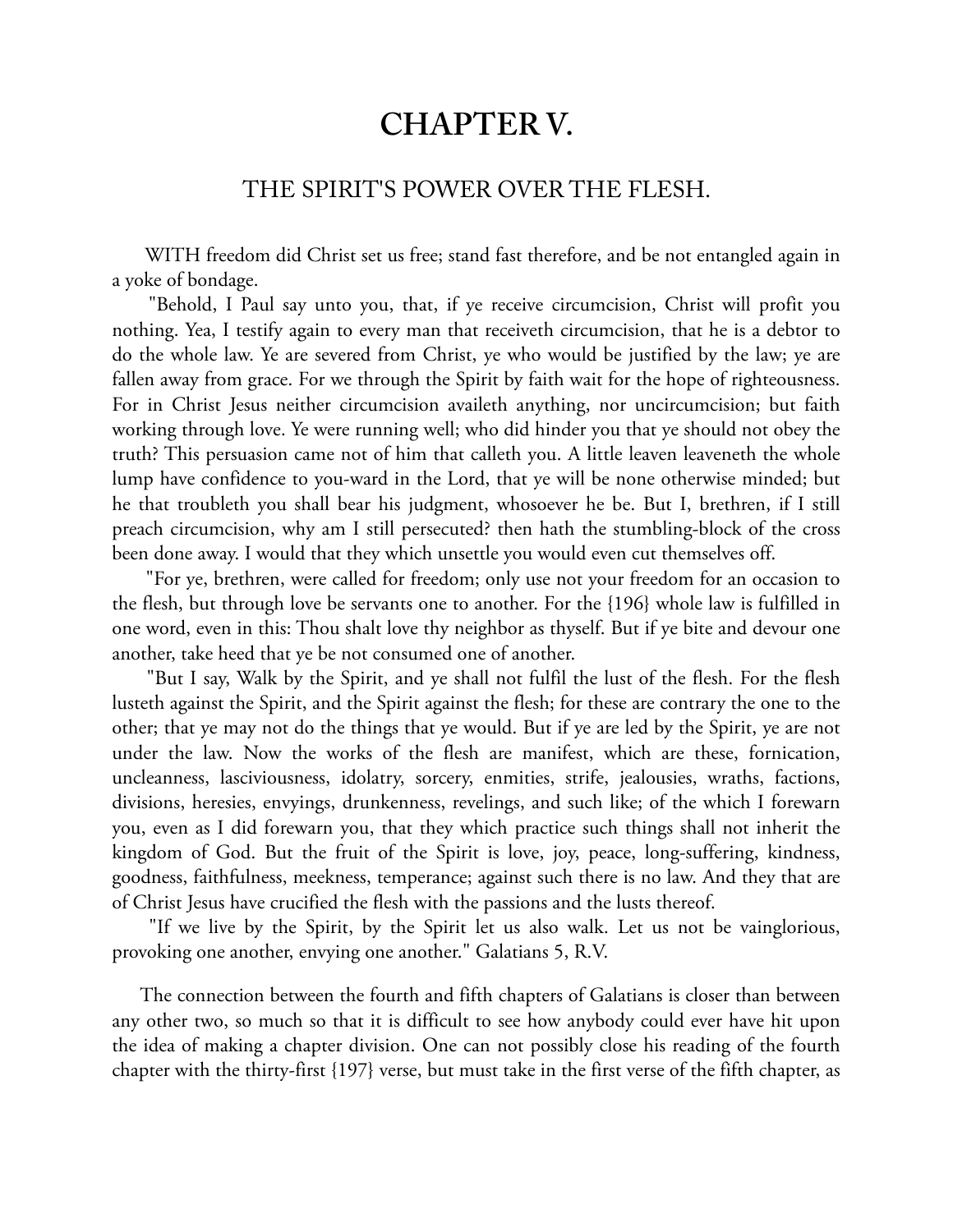we have done. But we have not by any means learned all from that verse that we may, and we therefore dwell upon it longer.

# **The Freedom That Christ Gives.**

 When Christ was manifest in the flesh, His work was to proclaim "deliverance to the captives," and "to set at liberty them that are bruised." The miracles that He performed were practical illustrations of this work, and one of the most striking may well be considered at this stage of our study.

 "And He was teaching in one of the synagogues on the Sabbath. And, behold, there was a woman which had a spirit of infirmity eighteen years, and was bowed together, and could in nowise lift up herself. And when Jesus saw her, He called her to Him, and said unto her, Woman, thou art loosed from thine infirmity. And He laid His hands on her; and immediately she was made straight, and glorified God." Luke 13:10-13.

 Then when the hypocritical ruler of the synagogue complained because Jesus did this miracle on the Sabbath, He referred to how each one would loose his ox or ass from the stall, and lead him to water, and then said:—-

 "And ought not this woman, being a daughter of Abraham, whom Satan hath bound, lo, these eighteen years, be loosed from this bond on the Sabbath day?"

 Two features in this case are worthy of special note: The woman was bound by Satan, and she had a spirit of infirmity, or absence of strength. {198}

Now note how accurately this describes our condition before we meet Christ.

 1. We are bound by Satan, "taken captive by him at his will." "Every one that committeth sin is the bond-servant of sin" (John 8:34), and "he that committeth sin is of the devil" (1 John 3:8). "His own iniquities shall take the wicked himself, and he shall be holden with the cords of his sins." Prov. 5:22. Sin is the cord with which Satan binds us.

 2. We have a spirit of infirmity, and can in nowise lift ourselves up, or free ourselves from the chains that bind us. It was when we were "without strength" that Christ died for us. Rom. 5:6. Now these two words, "without strength," are translated from the very same word that is rendered "infirmity" in the account of the woman whom Jesus healed. She was "without strength." To be without strength means to have no strength at all. That is our condition.

# **What Jesus Does for Us.**

What now does Jesus do for us?—He takes the weakness, and gives us in return His strength. "We have not an High Priest which can not be touched with the feeling of our infirmities." Heb. 4:15. "Himself took our infirmities, and bare our sicknesses." Matt. 8:17. He becomes all that we are, in order that we may become all that He is. He was "born under the law, to redeem them that were under the law." He hath delivered us from the curse, being made a curse for us, that the blessing might come to us. Although He knew no sin, He {199} was made to be sin for us, "that we might be made the righteousness of God in Him." 2 Cor. 5:21.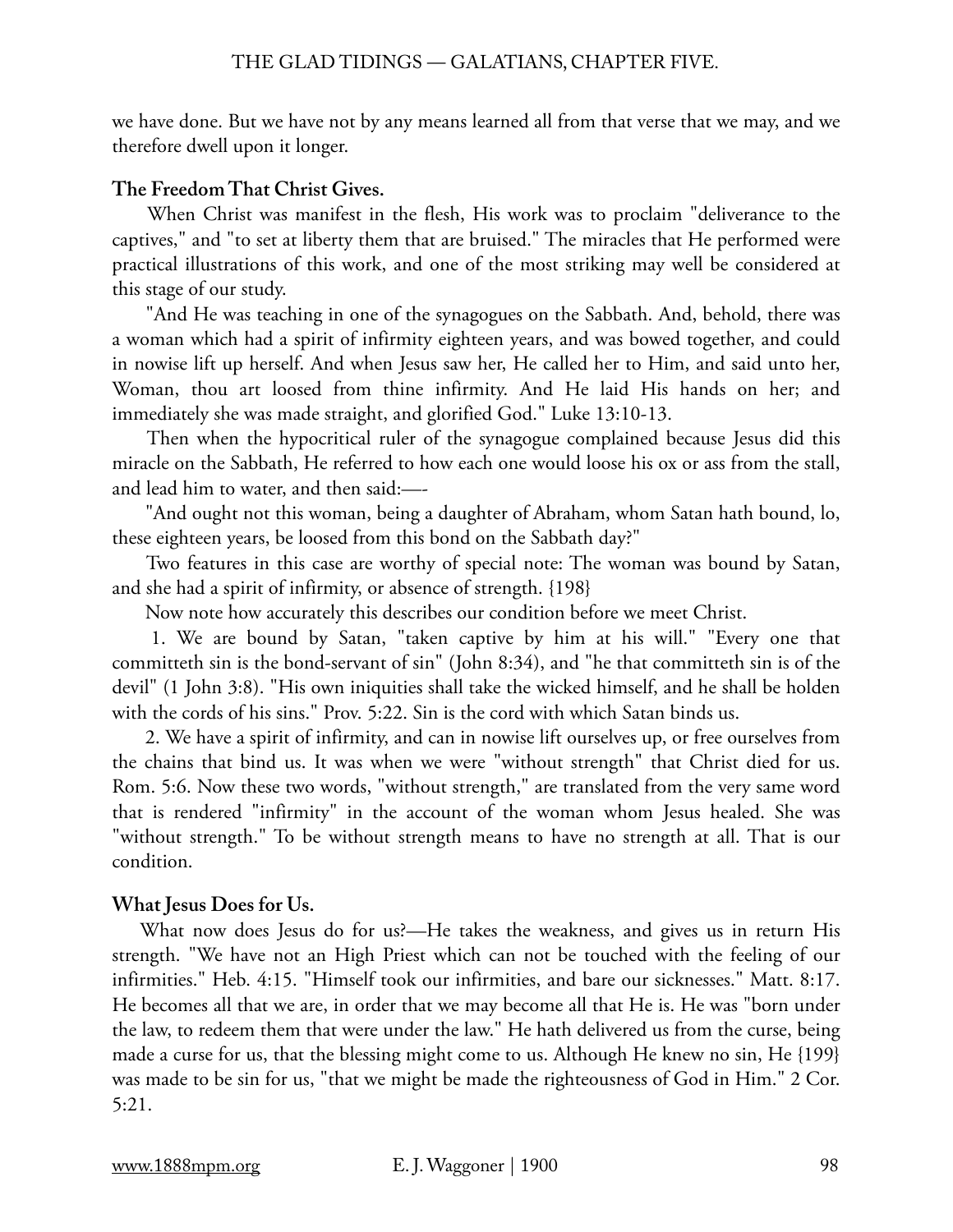#### **Why He Does It.**

 Why did Jesus make that woman free from her infirmity?—In order that she might walk at liberty. Certainly it was not in order that she might continue of her own free will to do that which before she was obliged to do. And why does He make us free from sin?—In order that we may live free from sin. On account of the weakness of our flesh, we are unable to do the righteousness of the law; therefore Christ, who is come in the flesh, and who has power over all flesh, strengthens us with might by His Spirit in the inner man, that the righteousness of the law may be fulfilled in us, who walk not after the flesh, but after the Spirit. We can not tell how He does it; He alone knows how it is done, because He alone has the power; but we may know the reality of it.

#### **Present Freedom.**

 Pay special attention to the words of Jesus to the woman, uttered while she was yet bound down, and unable to lift herself up: "Thou art loosed from thine infirmity." "Thou art loosed," present tense. That is just what He says to us. To every captive He has proclaimed deliverance. The woman "could in nowise lift up herself;" yet at the word of Christ she at once stood erect. She could not do it, yet she did. The things that are impossible for men are possible for God. "The Lord upholdeth all that fall, and raiseth up all those that be bowed down." Ps. 145:14. Faith does not make facts; it only lays hold {200} of them. There is not a single soul that is bowed down with the weight of sin which Satan hath bound on him, whom Christ does not lift up. Freedom is his; he has only to make use of it. Let the message be sounded far and wide. Let every soul hear it, that Christ has given deliverance to every captive. Thousands will rejoice at the news.

Christ came to restore that which was lost; He redeems us from the curse; He hath redeemed us; therefore the liberty wherewith He makes us free is the liberty that existed before the curse came. Man was made a king. It was not merely the one individual first created who was made king, but all mankind. "In the day that God created man, in the likeness of God made He him; male and female created He them; and blessed them, and called their name Adam," that is, man. Gen. 5:1, 2. "And God said, Let us make man in our image, after our likeness; and let them have dominion over the fish of the sea, and over the fowl of the air, and over the cattle, and over all the earth, and over every creeping thing that creepeth upon the earth. So God created man in His own image, in the image of God created He him; male and female created He them. And God blessed them, and God said unto them, Be fruitful, and multiply, and replenish the earth, and subdue it; and have dominion," etc. The dominion, we see, was given to every human being, male and female.

 This dominion was universal. When God made man, He "put all things in subjection under his feet. For in that He put all in subjection under him, He {201} left nothing that is not put under him." Heb. 2:8. The dominion was not confined to this planet; for when God crowned man with glory and honor, He set him over the works of His hands (Heb. 2:7), and we read, "Thou, Lord, in the beginning hast laid the foundation of the earth; and the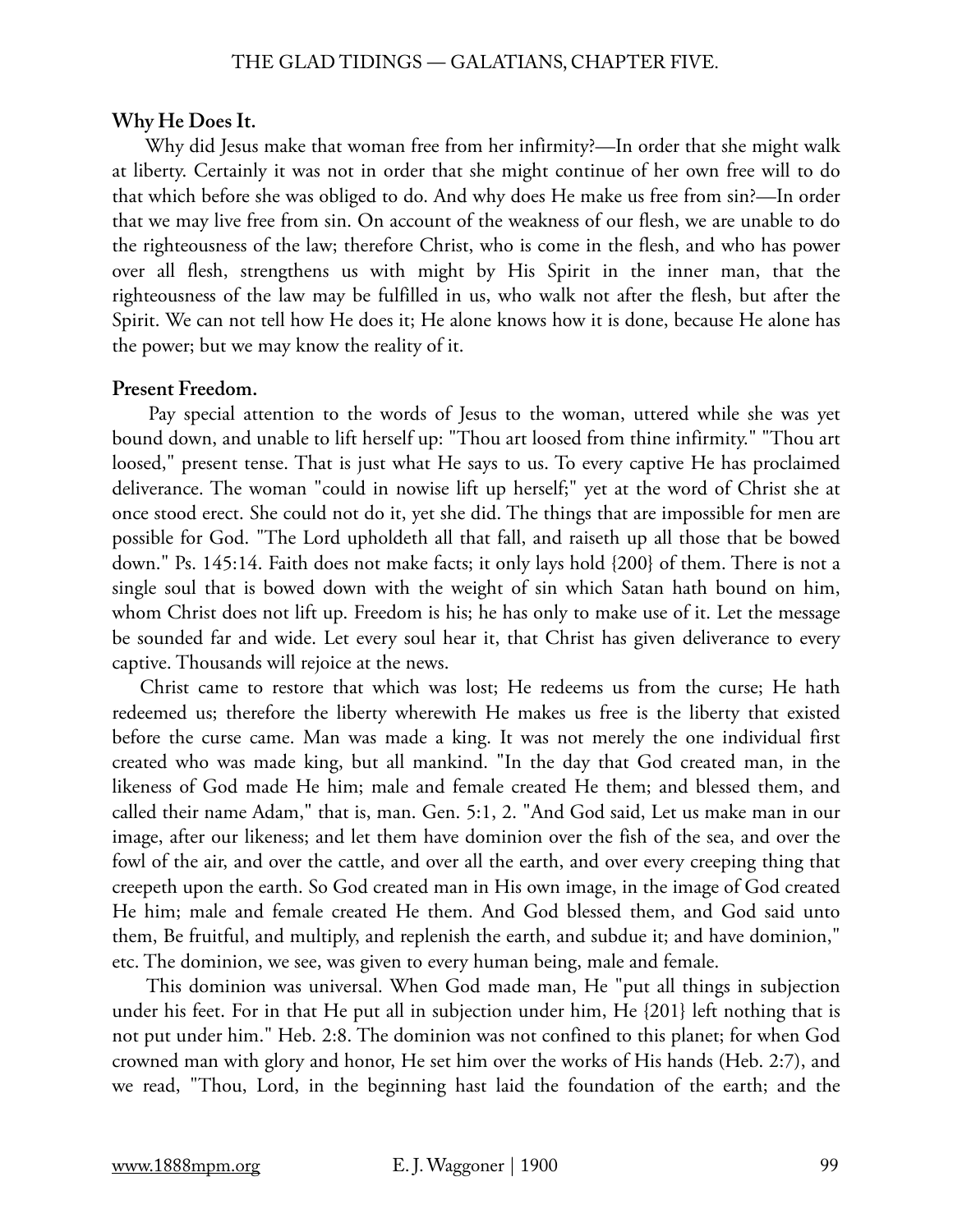heavens are the works of Thine hands" (Heb. 1:10). This shows how free man was before the curse came; for it is self-evident that a ruler must have absolute freedom, at least as far as his dominion extends, else he is not ruler.

It is true that now we do not see all things put under man; "but we behold Him who hath been made a little lower than the angels, even Jesus, because of the suffering of death crowned with glory and honor, that by the grace of God He should taste death for every man" (Heb. 2:9, R.V.), and thus redeem every man from the curse of the lost dominion. "Crowned with glory and honor." A crown implies kingship, and Christ's crown is that which man had when he was set over the works of God's hands. Accordingly, Christ (as man, mind you, in the flesh), just as He was about to ascend to heaven after the resurrection, said: "All power is given unto Me in heaven and in earth. Go ye therefore." Matt. 28:18, 19. This indicates that the same power is given to us in Him; and this is made certain by the inspired prayer that we might know the exceeding greatness of God's power in us who believe, "according to the working of His mighty power, which He wrought in Christ, when He raised Him from the dead, and set Him at His own right hand in the heavenly places, far above {202} all principality, and power, and might, and dominion, and every name that is named, not only in this world, but also in that which is to come; and hath put all things under His feet;" and this prayer is followed by the statement that God has made us alive in Christ, and "raised us up together, and made us sit together in heavenly places in Christ Jesus." Eph. 1:18-22; 2:1-6.

 Christ has tasted death for us as man, and through the cross has redeemed us from the curse. If we are crucified with Him, we are also risen with Him, and made to sit together with Him in the heavenly places, with all things under our feet. If we do not know this, it is only because we have not allowed the Spirit to reveal it to us. The eyes of our heart need to be enlightened by the Spirit, that we may know what is "the hope of His calling, and what the riches of the glory of His inheritance in the saints." The exhortation to those who are dead and risen with Christ is, "Let not sin therefore reign in your mortal body, that ye should obey it in the lusts thereof." Rom. 6:12. That shows that we are masters. We have authority over sin, that it shall have no dominion over us.

We have redemption through the blood of Christ, even the forgiveness of sin (Eph. 1:7); and when He "washed us from our sins in His own blood," He "made us kings and priests unto God and His Father." Rev. 1:5, 6. Glorious dominion! Glorious freedom! Freedom from the power of the curse, even while surrounded by it; freedom from "this present evil world,"—the lust of the flesh, the lust of the {203} eyes, and the pride of life! The freedom of the universe (power in heaven and on earth), so that neither "the prince of the power of the air" nor the "rulers of the darkness of this world" can have any dominion over us! It is the freedom and authority that Christ had when He said, "Get thee hence, Satan." And the devil immediately left Him. It is authority "over all the power of the enemy." Luke 10:19. It is such freedom that nothing in heaven or earth can coerce us, to make us do anything against our will. God will not attempt it, for we hold our freedom from Him; and no one else can do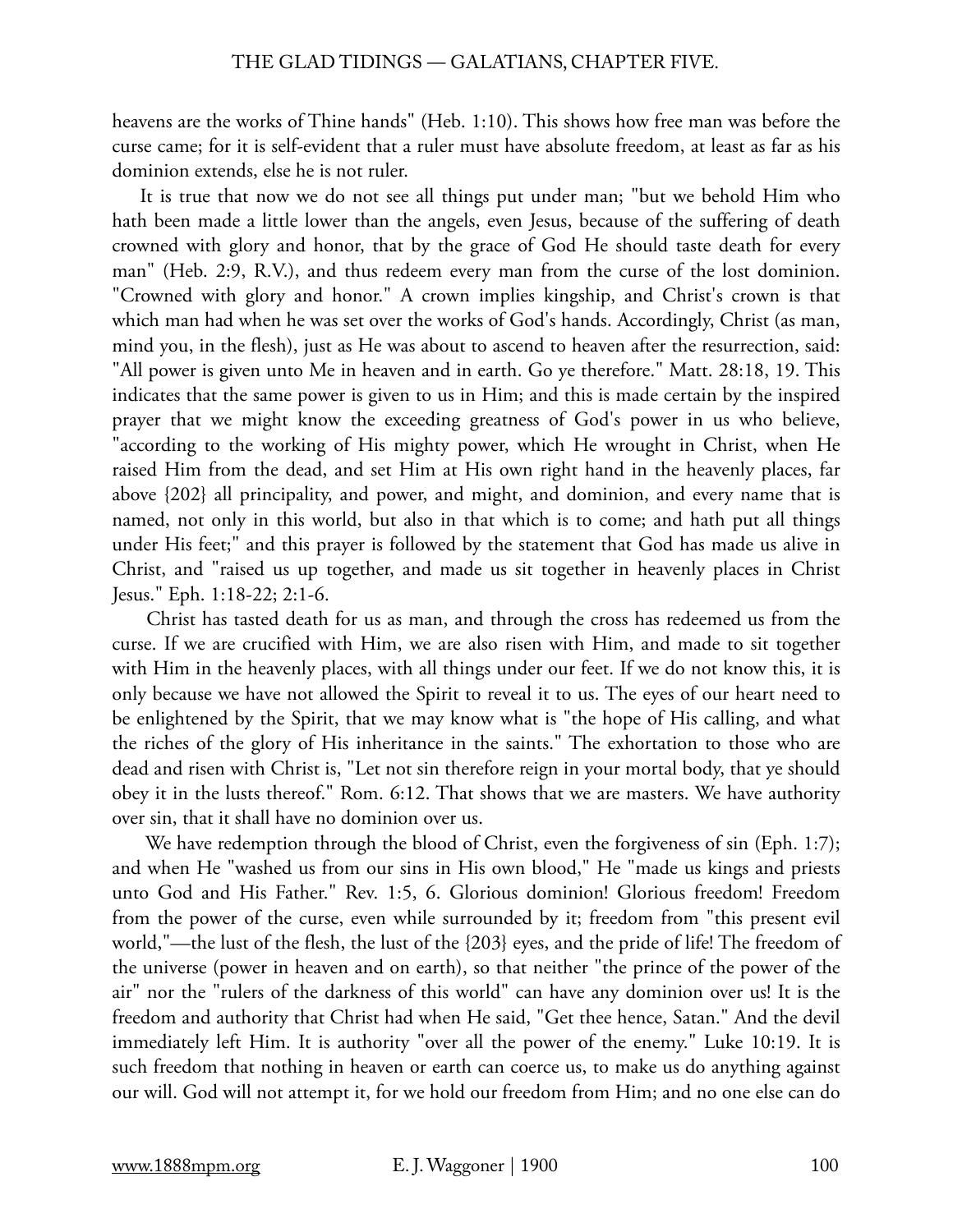it. It is power over the elements, so that they will serve us, instead of controlling us. We shall learn to recognize Christ and His cross in everything, so that the curse will be powerless over us, and our minds and bodies will not be subject to every change in the weather. Our health will spring forth speedily; for the life of Jesus will be manifest in our mortal flesh. Such glorious liberty no tongue or pen can describe. Believe in it as the Holy Spirit makes it known, accept it, and stand fast in it; yea, stand fast!

### **"Stand Fast."**

 "By the word of the Lord were the heavens made; and all the host of them by the breath of His mouth." "He spake, and it was done; He commanded, and it stood fast." Ps. 33:6, 9. The same word that created the starry host, speaks to us, "Stand fast!" It is not a command that leaves us as helpless as before, but one which carries the performance of the act with it. Recall the cases of the lame men who {204} were healed. John 5:5-9; Acts 3:2-8; 14:8-10. The command does the thing commanded. The heavens did not create themselves, but were brought into existence by the word of the Lord. Then let them be your teachers. "Lift up your eyes on high, and see who hath created these, that bringeth out their host by number; He calleth them all by name; by the greatness of His might, and for that He is strong in power, not one is lacking." Isa. 40:26, R.V. "He giveth power to the faint; and to them that have no might He increaseth strength." Isa. 40:29. Listen to the words, "Stand fast!"

# **A Question of Profit.**

 "If ye receive circumcision, Christ will profit you nothing." It should be understood that much more is involved than the mere rite of circumcision. The proof of this is found in the fact that this Epistle, which has so much to say about circumcision, has been preserved by the Lord for us, and contains the Gospel message for all time; yet circumcision as a rite is not a burning, living question now. Nobody is seeking to have Christians submit to the rite of circumcision in the flesh.

 The question under consideration is how to obtain righteousness—salvation from sin and the inheritance of righteousness. The fact is that it can be obtained only by faith—by receiving Christ into the heart, and allowing Him to live His life in us. Abraham had this righteousness of God by faith of Jesus Christ, and God gave Him circumcision as a sign of that fact. It had a peculiar significance to {205} Abraham, serving continually to remind him of his failure, when he tried, by means of the flesh, to fulfil God's promise. The record of it serves the same purpose for us. It signifies that "the flesh profiteth nothing," and is not, therefore, to be depended on. The mere fact of being circumcised did not make Christ of no avail, for Paul was himself circumcised, and as a matter of expediency he had Timothy circumcised. Acts 16:1-3. But Paul did not count his circumcision nor any other external thing of any value (Phil. 3:4-7), and when it was proposed to circumcise Titus, as a thing necessary to salvation, he would not allow it (Gal. 2:3-5).

 That which was to be only the sign of an already-existing fact, was taken by subsequent generations as the means of establishing the fact. Circumcision, therefore, stands in this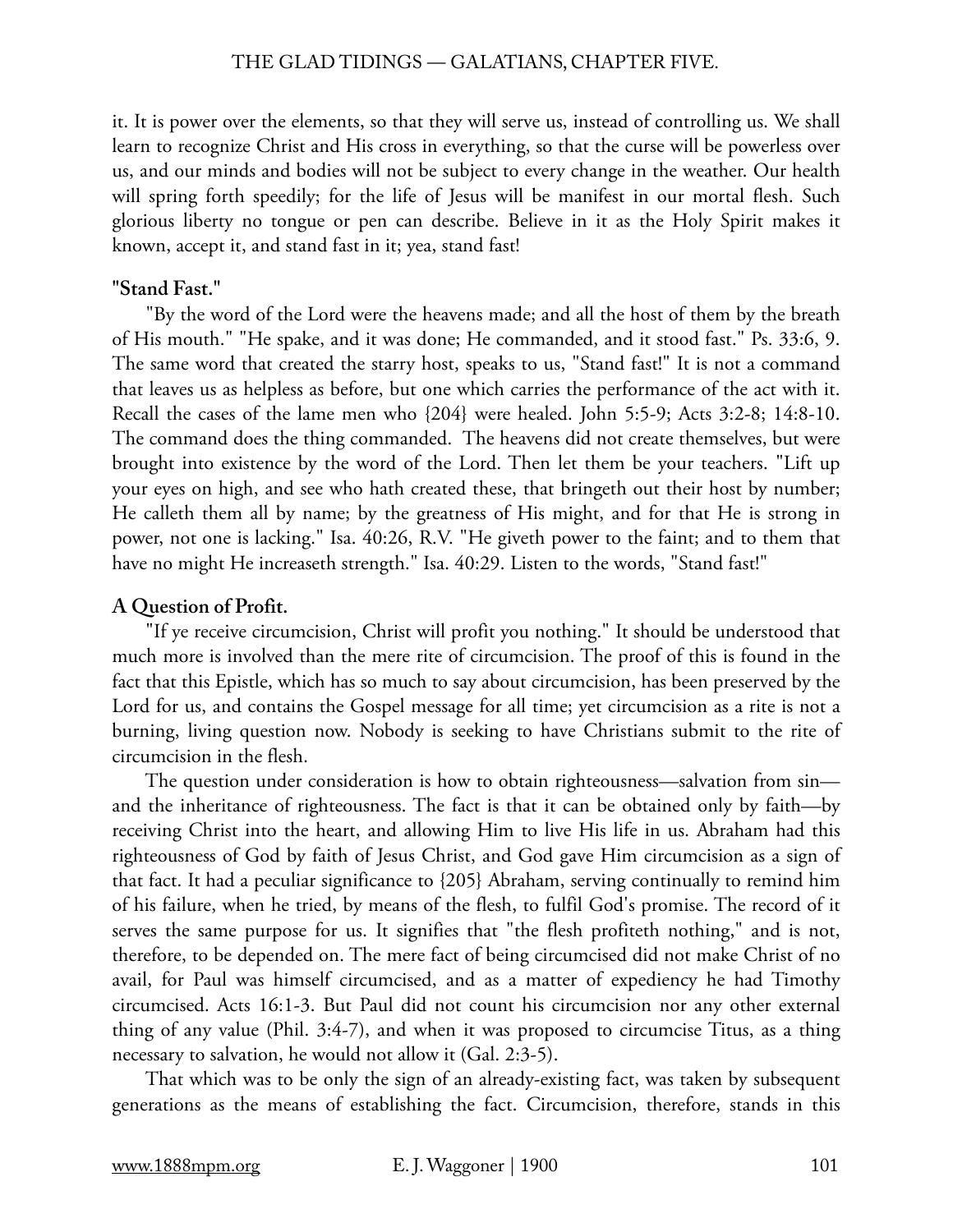Epistle as the representative of all kinds of work done by men with a view of obtaining righteousness. Outward circumcision, in the flesh, which was what Judaizing teachers were seeking to impose on believers from among the Gentiles as the great means of salvation (see Acts 15:1), stands for the works of the flesh, as opposed to the Spirit.

Now the truth is stated that if a person does anything with the expectation of being saved by it, that is, of getting salvation by his own work, Christ profits him nothing. If Christ be not accepted as a complete Redeemer, He is not accepted at all. That is to say, if Christ be not accepted for what He is, He is rejected. He can not be other than what He is. Christ is not divided; and He does not share {206} with any other person or thing the honor of being Saviour. Therefore it is easy to see that if any one were circumcised with a view to receiving salvation thereby, that would show absence of faith in Christ as the all-sufficient and only Saviour of mankind.

 God gave circumcision as a sign of faith in Christ; the Jews perverted it into a substitute for faith. So when a Jew boasted in his circumcision, he was boasting of his own righteousness. This is shown by verse 4: "Christ is become of no effect unto you, whosoever of you are justified by the law; ye are fallen from grace." This is no disparagement of the law, but of man's ability to keep the law. It is the glory of the law that it is so holy, and its requirements are so great, that no man is able to attain to the perfection of it. Only in Christ is the righteousness of the law ours; and true circumcision is to worship God in Spirit, to rejoice in Christ Jesus, and to put no confidence in the flesh. Phil. 3:3.

### **In Debt to the Law.**

"I testify again to every man that is circumcised, that he is a debtor to do the whole law."

 "There!" exclaims some one, "that shows that the law is a thing to be avoided; for Paul says that those who are circumcised have got to do the whole law; and he warns them not to be circumcised."

 Not quite so hasty, my friend. Stick a little more closely to the text. Read it again, and you will see that the bad thing is not the law, nor the doing of the law, but that the thing to be avoided is being a debtor to the law. Is there not a vast difference? It is a {207} good thing to have food to eat and clothes to wear, but it is a sorrowful thing to be in debt for these necessary things. Sadder yet is it to be in debt for them, and yet to lack them.

 A debtor is one who owes something. He who is in debt to the law, owes what the law demands, namely, righteousness. Therefore, whoever is in debt to the law is under the curse; for it is written, "Cursed is every one that continueth not in all things that are written in the book of the law to do them." So to attempt to get righteousness by any other means than by faith in Christ is to incur the curse of eternal debt. He is eternally in debt, for he has nothing wherewith to pay; yet the fact that he is in debt to the law,—debtor to do the whole law, shows that he ought to do it all. How shall he do it?—"This is the work of God, that ye believe on Him whom He hath sent." John 6:29. Let him cease trusting in himself, and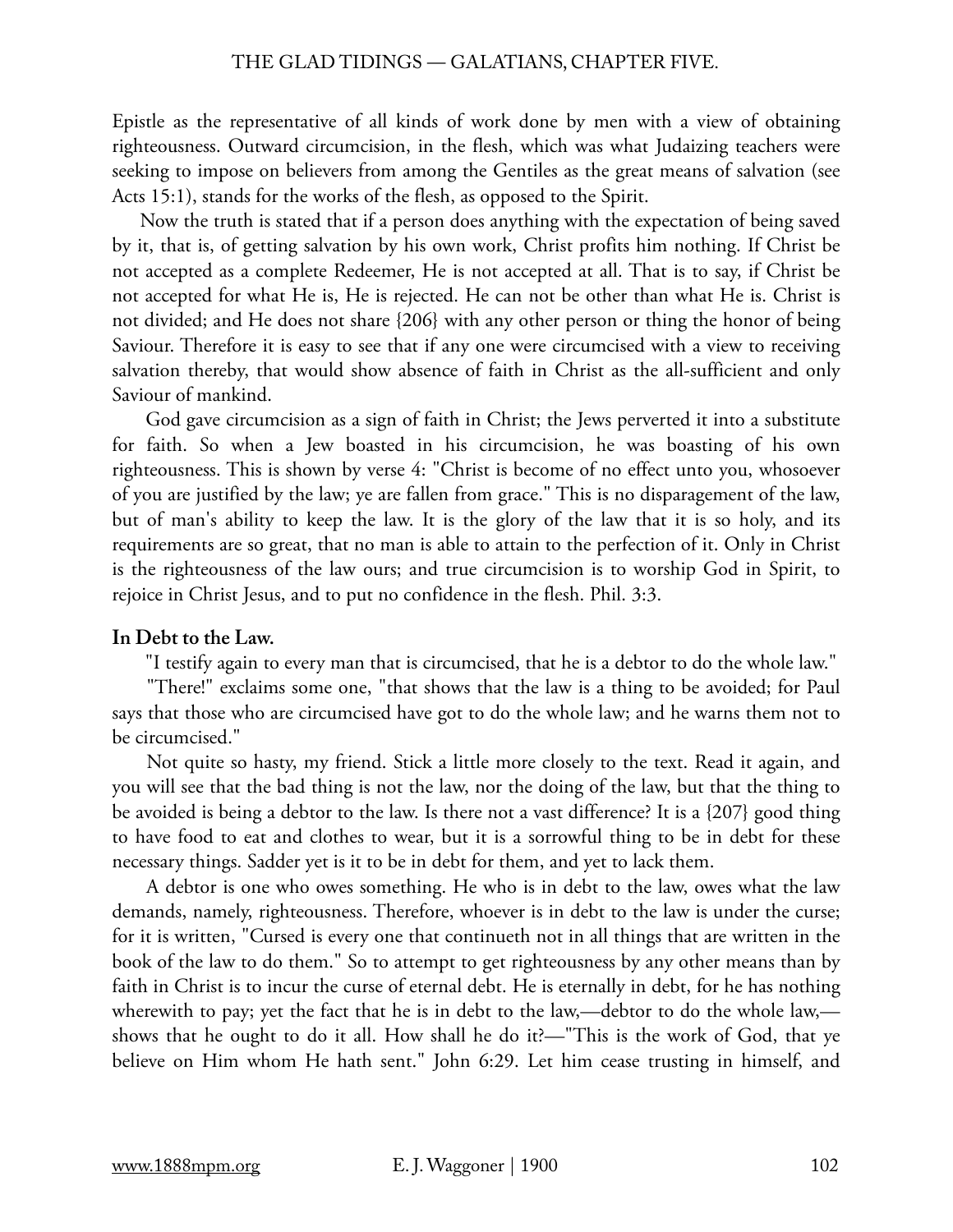receive and confess Christ in his flesh, and then the righteousness of the law will be fulfilled in him, because he will not walk after the flesh, but after the Spirit.

# **"The Hope of Righteousness by Faith."**

 "For we through the Spirit wait for the hope of righteousness by faith." Don't pass this verse by without reading it more than once, or you will think that it says something that it does not say. And as you read it, think of what you have already learned about the promise of the Spirit.

 Don't imagine that this verse teaches that, having the Spirit, we must wait for righteousness. Not by {208} any means; the Spirit brings righteousness. "The Spirit is life because of righteousness." Rom. 8:10. When He is come, He will convince the world of sin and of righteousness. John 16:8. Whoever, therefore, receives the Spirit, has the conviction of sin, and has also the righteousness which the Spirit shows him that he lacks, and which the Spirit alone can bring.

What is the righteousness which the Spirit brings?—It is the righteousness of the law; this we know, "for we know that the law is spiritual." Rom. 7:14.

What, then, about the "hope of righteousness," for which we wait through the Spirit? Notice that it does not say that we through the Spirit hope for righteousness, but that we wait for the hope of righteousness by faith, that is, the hope which the possession of righteousness brings. Let us briefly go over this matter in detail. It will not take long, for we have already studied it, and all that we have to do is to refresh our minds.

 1. The Spirit of God is "the Holy Spirit of promise." Not the Spirit promised, but the Spirit the possession of whom insures to us the promise of God.

 2. That which God has promised to us, as children of Abraham, is an inheritance. The Holy Spirit is the earnest or pledge of this inheritance, until the purchased possession is redeemed and bestowed upon us. Eph. 1:13, 14.

 3. This inheritance that is promised is the new heavens and the new earth, "wherein dwelleth righteousness." 2 Peter 3:13.

 4. The Spirit brings righteousness; for the Spirit {209} is Christ's representative, the means by which Christ Himself, who is our righteousness, comes to dwell in our hearts. John 14:16-18.

 5. Therefore the hope which the Spirit brings is the hope which the possession of righteousness brings, namely, the hope of an inheritance in the kingdom of God, the earth made new.

 6. The righteousness which the Spirit brings to us is the righteousness of the law of God, which by the Spirit is written in our hearts, instead of on tables of stone. Rom. 2:29; 2 Cor. 3:3.

 7. The sum of the whole matter, therefore, is this, that if we will wholly distrust ourselves, and will acknowledge that in us there dwelleth no good thing, and that consequently no good thing can come from us; and so, instead of thinking ourselves so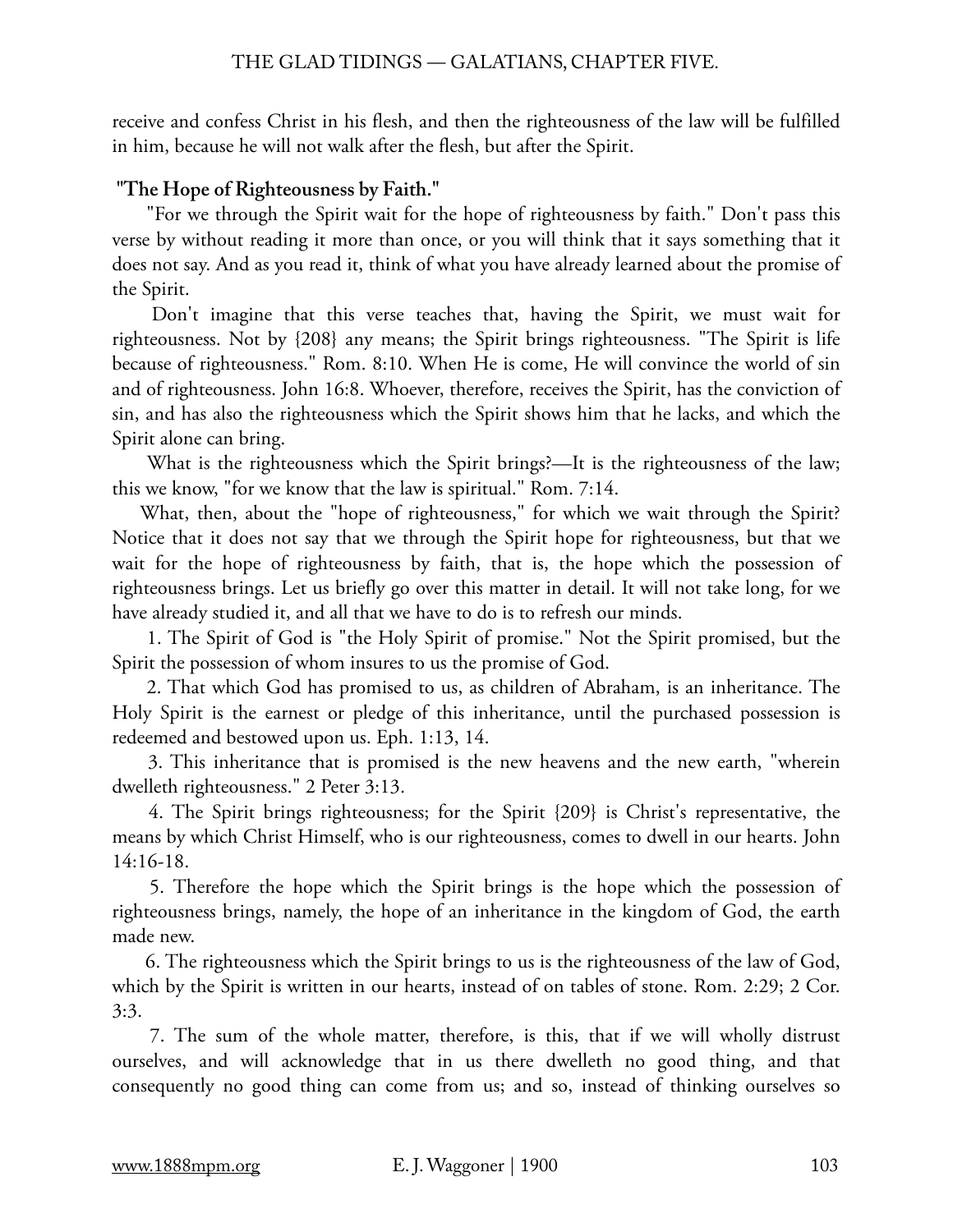powerful that we can do the law, will allow the Holy Spirit to fill us, that thus we may be filled with the righteousness of the law, we shall have living hope dwelling in us. The hope of the Spirit—the hope of righteousness by faith—has no element of uncertainty in it; it is positive assurance. But in nothing else is there any hope. He who has not "the righteousness which is of God by faith," has no hope whatever. Only Christ in us is "the hope of glory."

# **No Power Except in Faith.**

"For in Jesus Christ neither circumcision availeth anything, nor uncircumcision; but faith which worketh by love." The word here rendered "availeth" is the same word that is rendered "able" in Luke 13:24; Acts 15:10; 6:10. In Phil. 4:13 it is {210} rendered "can do." The statement, therefore, amounts to this: Circumcision is not able to do anything, neither is uncircumcision; but faith alone, which works by love, can do anything. This faith which works by love is found only in Christ Jesus.

 But what is it that there is talk about doing?—Nothing else than the law of God. No man can do it, whatever his state or condition. The uncircumcised man has no power to keep the law, and circumcision has no power to enable him to do it. One may boast of his circumcision, and another may boast of his uncircumcision, but both are alike vain. By the law of faith boasting is excluded (Rom. 3:27); for since the faith of Christ alone can keep the righteousness of the law, there is no chance for us to tell what we have done.

"All to Christ I owe."

# **Hindered.**

 The Galatian brethren had started well, for they had "begun in the Spirit;" but somebody had hindered them in the way. The question is, "Who did hinder you that ye should not obey the truth?" God's law is the truth (Ps. 119:142), and the Galatian brethren had started out to obey it; they had succeeded in the beginning, but later on had been hindered in their progress. Why?—"Because they sought it not by faith, but as it were by the works of the law. For they stumbled at that stumbling-stone." Christ is the way, and the truth, and the life, and there is no stumbling in Him. He is made unto us righteousness; the perfection of the law is in Him, for His life is the law. {211}

# **"The Offense of the Cross."**

 The cross is and always has been a symbol of disgrace. To be crucified was to be subjected to the most ignominious death known. The apostle said that if he preached circumcision, that is, righteousness by works, the offense of the cross would cease. The offense of the cross is that it is a confession of human frailty and sin, and of inability to do any good thing. To take the cross of Christ means to depend solely on Him for everything, and this is the abasement of all human pride. Men love to fancy themselves independent. They have no objection to any goodness that they themselves can do. One might preach "morality" to a band of robbers, or to any heathen, and it would be well received, so long as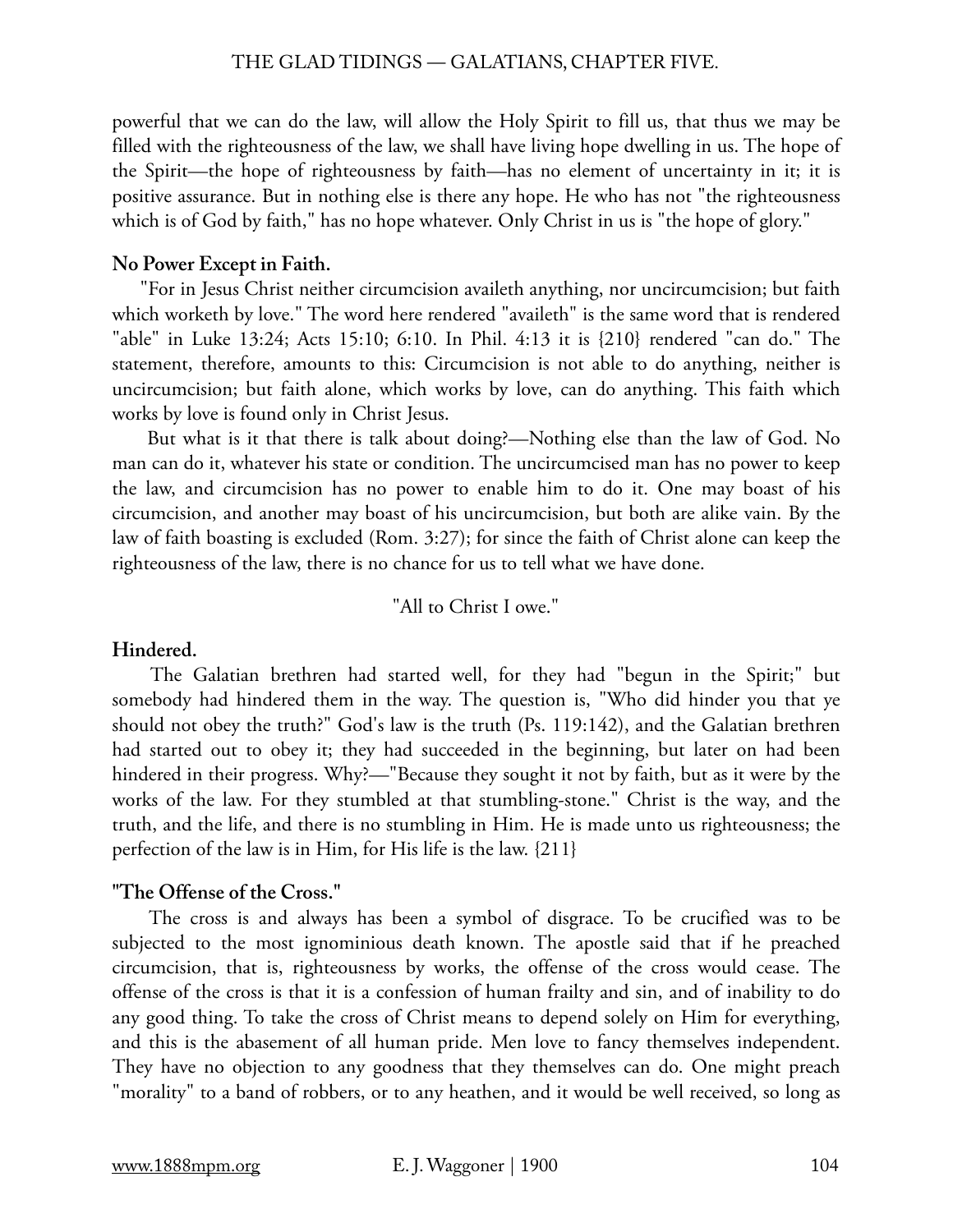they were exhorted to get it by their own efforts. Indeed, they would feel flattered, rather than otherwise, for such preaching would imply that they were already righteous in themselves. But let the cross be preached; let it be made known that in man dwelleth no good thing, and that all must be received as a gift, and straightway somebody is offended.

# **Liberty to Serve, Not to Sin.**

 "For, brethren, ye have been called unto liberty; only use not liberty for an occasion to the flesh; but by love serve one another." The two preceding chapters tell about bondage, imprisonment. Before faith comes, we are shut up under sin, debtors to the law. The faith of Christ sets us free, but as we are set at liberty, the admonition is given us, "Go, and sin no more." We have been set at {212} liberty from sin, not at liberty to sin. How many make a mistake here! Many sincere people imagine that in Christ we are at liberty to ignore the law, and to set it at defiance, forgetting that the transgression of the law is sin. 1 John 3:4. To serve the flesh is to commit sin, "because the carnal mind is enmity against God; for it is not subject to the law of God, neither indeed can be." Rom. 8:7. So when the apostle exhorts us not to use our liberty for an occasion of the flesh, he simply warns us not to misuse the liberty which Christ gives us, and to bring ourselves into bondage again by transgressing the law. Instead of this, we should by love serve one another; for love is the fulfilling of the law.

 Recall what has been said in this chapter concerning the liberty wherewith Christ makes us free. He gives us the liberty of the first dominion. But remember that God gave the dominion to mankind, and that in Christ all are made kings. This shows that the only human being over whom any Christian has the right to rule is himself. The great man in Christ's kingdom is he who rules his own spirit. As kings, our subjects are found in the lower orders of created beings, in the elements, and in our own flesh, but not in our fellow-men. We are to serve them. We are to have in us the mind that was in Christ while He was still in the royal court in heaven, "in the form of God," which led Him to take "the form of a servant." Phil. 2:5-7. He did not change His nature in coming to this earth, but only His form; therefore, as Anointed King in Zion, He was a servant. This is further seen by the fact that {213} He washed the feet of the disciples, with full consciousness of the fact that He was their Master and Lord, and that He came from God and went to God. John 13:3-13. Moreover, when all the redeemed saints appear in glory, Christ Himself "shall gird Himself, and make them to sit down to meat, and will come forth and serve them." Luke 12:37. The greatest freedom is found in service—in service rendered to our fellows in the name of Jesus. He who does the greatest service—not greatest as men reckon, but what they would call lowest—is the greatest. This we learn from Christ, who is King of kings and Lord of lords, because He is servant of all, performing service that nobody else would or could do. God's servants are all kings.

### **Love Fulfills the Law.**

 Love is not a substitute for the keeping of the law, but is the perfection of it. Just here it would be well to read 1 Cor. 13. "Love worketh no ill to his neighbor; therefore love is the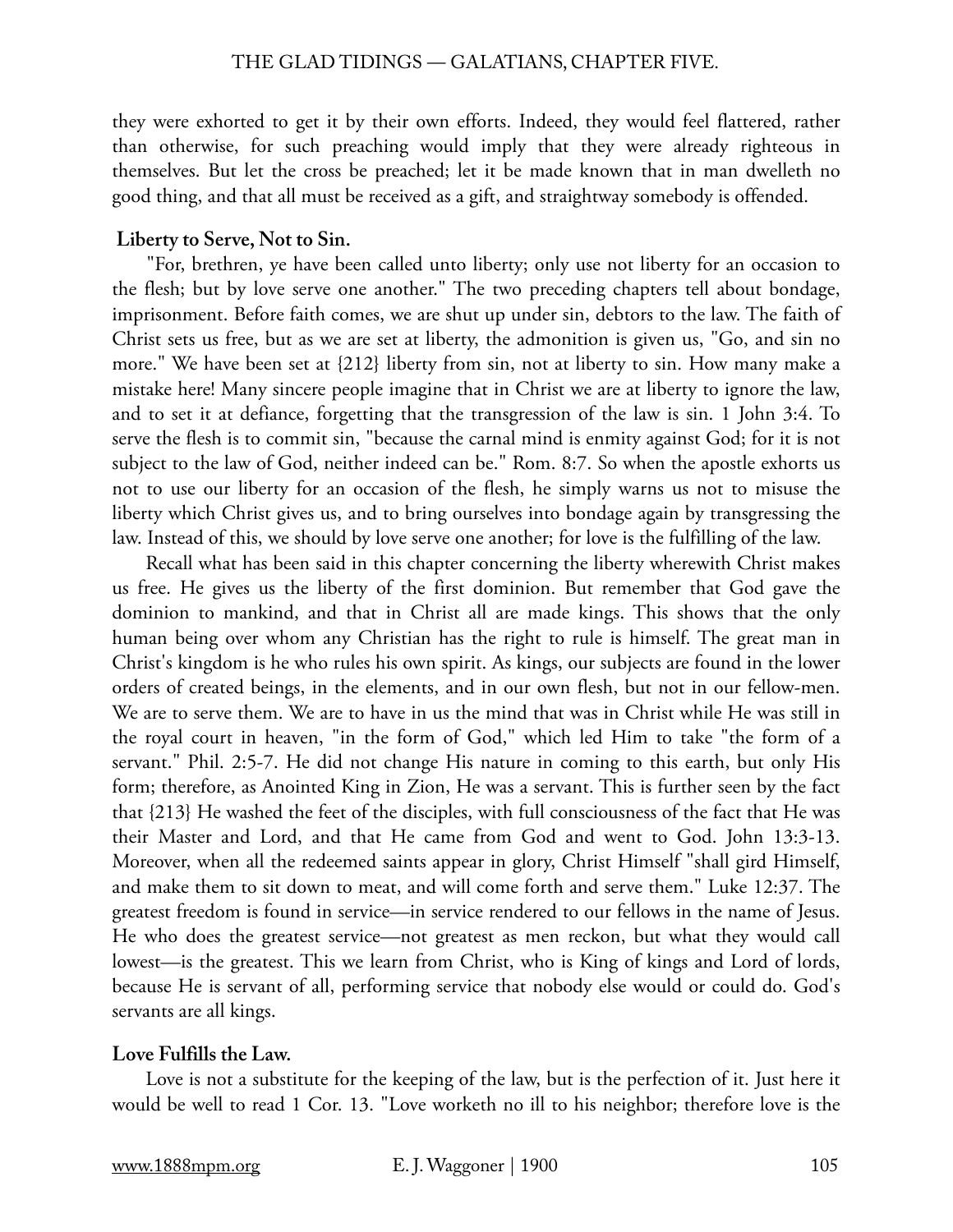fulfilling of the law." Rom. 13:10. "If any man say, I love God, and hateth his brother, he is a liar; for he that loveth not his brother whom he hath seen, how can he love God whom he hath not seen?" 1 John 4:20. If, therefore, a man loves his neighbor it must be that he loves God. "Love is of God," for "God is love." Therefore love is the life of God. If that life be in us, and be given free course, the law will necessarily be in us, for God's life is the law for all creation. That life of love was manifested in the gift of Himself for the world. "Hereby perceive we the love of {214} God, because He laid down His life for us; and we ought to lay down our lives for the brethren."

# **Love Is Unselfishness.**

 This follows from the foregoing; for since love means service, and service means the doing of something for others, it is evident that love takes no thought of itself, and that he who loves has no thought but of how he may bless others. So we read, "Love suffereth long, and is kind; love envieth not; love vaunteth not itself, is not puffed up, doth not behave itself unseemly, seeketh not its own, is not provoked, taketh not account of evil." 1 Cor. 13:4, 5, R.V.

 It is just on this vital point that everybody in the world is making or has made a mistake. Happy are they who have found out their mistake, and have come to the understanding and practice of true love. "Love seeketh not her own." Therefore self-love is not love at all, in the right sense of the word. It is only a base counterfeit. Yet the most of that which in the world is called love, is not really love for another, but is love of self. Even that which should be the highest form of love known on earth, the love which is used by the Lord as a representation of His love for His people,—the love of husband and wife,—is more often selfishness than real love. Leaving out of the question, as unworthy of notice, marriages that are formed for the purpose of gaining wealth or position in society, it is a fact, which all will recognize when their attention is called to it, that in nearly every case the parties to a marriage are thinking more of their own individual happiness than of the {215} happiness of the other. Of course this condition of things exists in varying degrees, and in proportion as real, unselfish love exists, is there real happiness; for it is a lesson that the world is slow to learn, that true happiness is found only when one ceases to seek for it, and sets about making it for others.

# **"Love Never Faileth."**

 Here again is a test which shows that much that is called love is not love. Love never ceases. The statement is absolute, never. There is no exception, and no allowance made for circumstances. Love is not affected by circumstances. We often hear about one's love growing cold, but that is something that can never happen. Love is always warm, always flowing; nothing can freeze the fountain of love. Love is absolutely endless and unchangeable, simply because it is the life of God. There is no other love than the love of God, therefore the only possibility for true love to be manifested among mankind is for the love of God to be shed abroad in the heart by the Holy Spirit.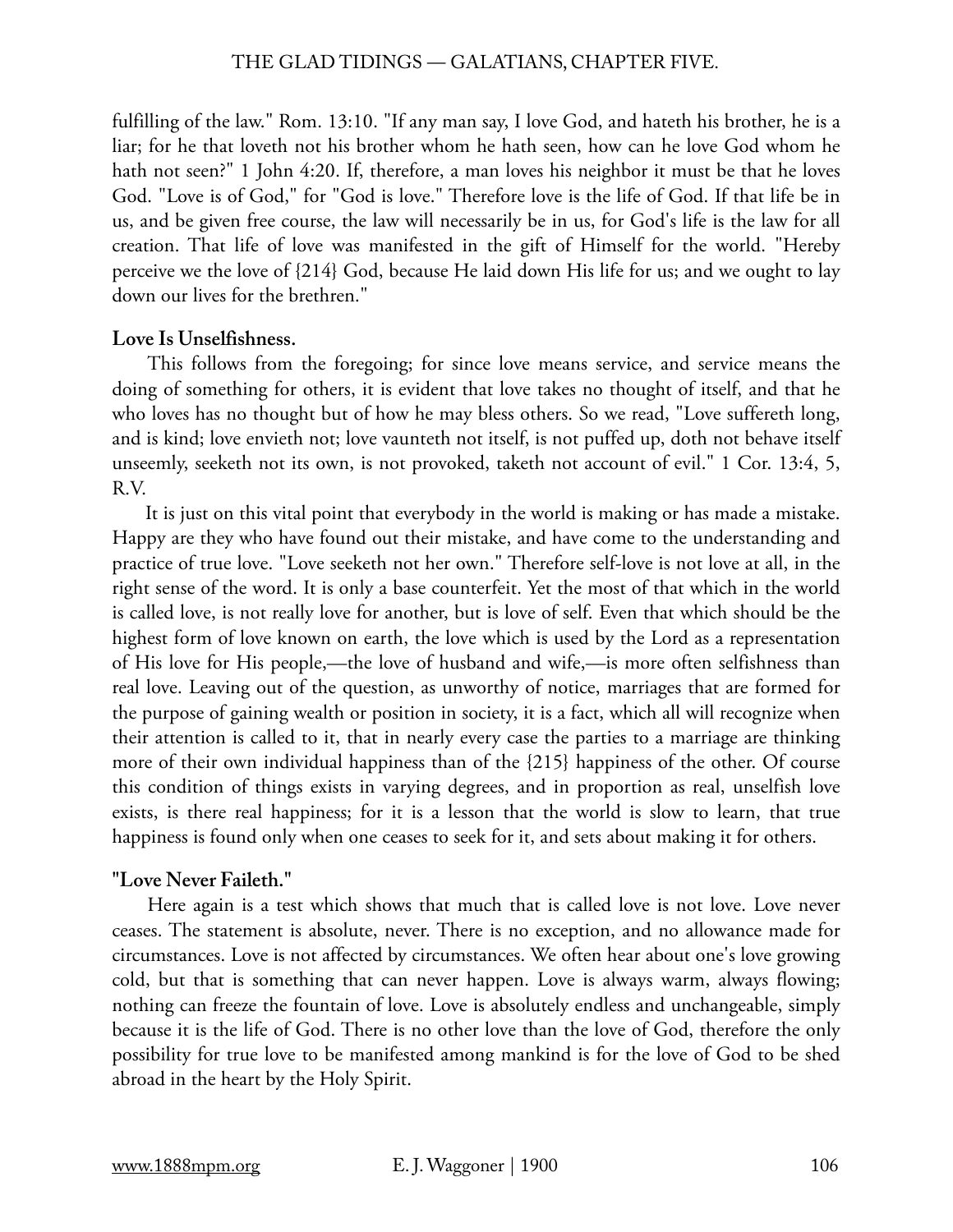#### **Why Love?**

 Sometimes when a declaration of love is made, the loved one asks, "Why do you love me?" Just as if anybody could give a reason for love! Love is its own reason. If the lover can tell just why he loves another, then that very answer shows that he does not really love. Whatever object he names as a reason for love, may sometime cease to exist, and then his supposed love ceases to exist; but "love never faileth." Therefore love can not depend upon circumstances. So the {216} only answer that can be given to the question as to why one loves, is "because," because of love. Love loves, simply because it is love. Love is the quality of the individual who loves, and he loves because he has love, irrespective of the character of the object. The truth of this is seen when we go back to God, the Fountain of love. He is love; love is His life; but no explanation of His existence can be given. The highest human conception of love is to love because we are loved, or because the object of our love is lovable. But God loves the unlovely, and those who hate Him. "We also were aforetime foolish, disobedient, deceived, serving divers lusts and pleasures, living in malice and envy, hateful, hating one another. But when the kindness of God our Saviour, and His love toward man, appeared, not by works done in righteousness, which we did ourselves, but according to His mercy He saved us." Titus 3:3, 4, R.V. "If ye love them which love you, what reward have ye? do not even the publicans the same?" "Be ye therefore perfect, even as your Father which is in heaven is perfect." Matt. 5:46, 48.

#### **Working no Ill.**

 "Love worketh no ill to his neighbor." The word "neighbor" means whoever dwells near. Love, therefore, extends to everything with which it comes in contact. He who loves must necessarily love everybody. It may be objected that love does make distinctions, and the case of husband and wife, or of any of the members of a family, may be cited. But the objection does not hold, for the family relation, rightly understood, was instituted in order that by a union {217} love might the more effectually be manifested to others. On the principle that strength is not merely doubled, but increased tenfold, by union, as shown by the statement that "one shall chase a thousand, and two put ten thousand to flight," union multiplies the working value of love. If two persons, each of whom has this unselfish love to all mankind, unite in love, then their union makes them ten times better able to serve others. If any one thinks this is too high a standard, let him remember that we are considering a very high thing —the highest thing in the universe. We are talking of love, absolute and unqualified, as it comes from heaven, and not that which has been dragged through the mire of earth. Poor, frail human beings certainly need the very best.

 Since love worketh no ill to his neighbor, it obviously follows that Christian love,—and there is really no other love, as we have seen,—does not admit of wars and fightings. No philosophy can ever make it appear that it does a man any good to kill him. When the soldiers asked John the Baptist what they should do, as followers of the Lamb of God, to whom he pointed, he replied, "Do violence to no man." Luke 3:14. Those who asked were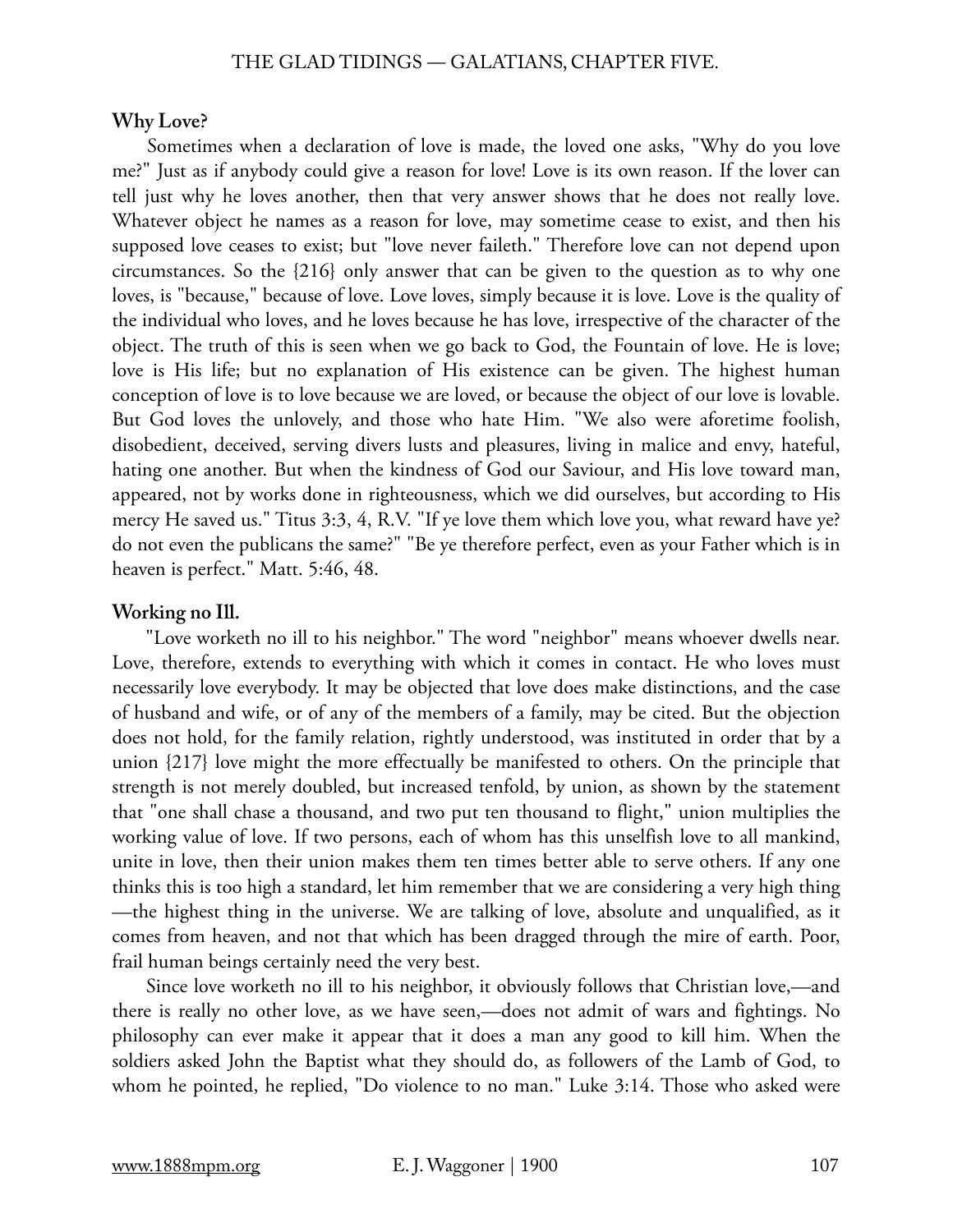"soldiers on service," as we see from the margin of the Revised Version. And the margin also gives as the alternative rendering of John's answer, "Put no man in fear." It would be a very mild war in which this command was followed. If an army were composed of Christians, true followers of Christ,—when they came in contact with the enemy, instead of shooting them, they would find out what {218} they needed, and supply their wants. "If thine enemy hunger, feed him; if he thirst, give him drink; for in so doing thou shalt heap coals of fire on his head. Be not overcome of evil, but overcome evil with good." Rom. 12:20, 21.

### **"Take Heed."**

 "But if ye bite and devour one another, take heed that ye be not consumed one of another." See into what danger the Galatians had run by following evil counsel. By departing from the simplicity of the faith, they were bringing themselves under the curse, and in danger of hell fire. For "the tongue is a fire, a world of iniquity; so is the tongue among our members, that it defileth the whole body, and setteth on fire the course of nature; and it is set on fire of hell." James 3:6. The tongue has devoured more than the sword, for the sword would never be drawn if it were not for the unruly tongue. No man can tame it, but God can. He had done it in the case of the Galatians, when their mouths were filled with blessing and praise; but what a change had again taken place! As the result of their later instruction, they had descended from blessing to bickering, and instead of talking to edification, were about to devour one another.

# **"The Leaven of Malice and Wickedness."**

 Verses 8 and 9, following the question, "Who did hinder you that ye should not obey the truth?" manifestly apply here as well as there, since biting and devouring are very strong evidences of not obeying the truth. "This persuasion cometh not of Him that calleth you." God is the {219} God of peace. Of Christ, the Prince of peace, it was said, "He shall not strive" (Matt. 12:19); therefore "the servant of the Lord must not strive" (2 Tim. 2:24). The Gospel of Jesus Christ is "the Gospel of peace." Eph. 6:15. When there is bickering and strife in the church, be sure that the Gospel has been sadly perverted. Let no one flatter himself on his orthodoxy, or his soundness in the faith, while he has a quarrelsome disposition, or can be provoked to quarrel. Dissension and strife are the marks of departure from the faith, if one was ever in it; for, "being justified by faith, we have peace with God through our Lord Jesus Christ." Rom. 5:1. We are not merely at peace with God, but we have peace with Him—His peace. So this new persuasion, which led to strife and the devouring of one another with the tongue of unholy fire, did not come from God, who had called them into the Gospel. Only a step aside often leads to a wide divergence. Two lines of railway may seem to lie parallel, yet insensibly they diverge until they lead in opposite directions. "A little leaven leaveneth the whole lump." A seemingly "little error," no matter what it be, has in it the germ of all wickedness. "Whosoever shall keep the whole law, and yet offend in one point, he is guilty of all." James 2:10. A single false principle adhered to, will wreck the whole life and character. The little foxes spoil the vines.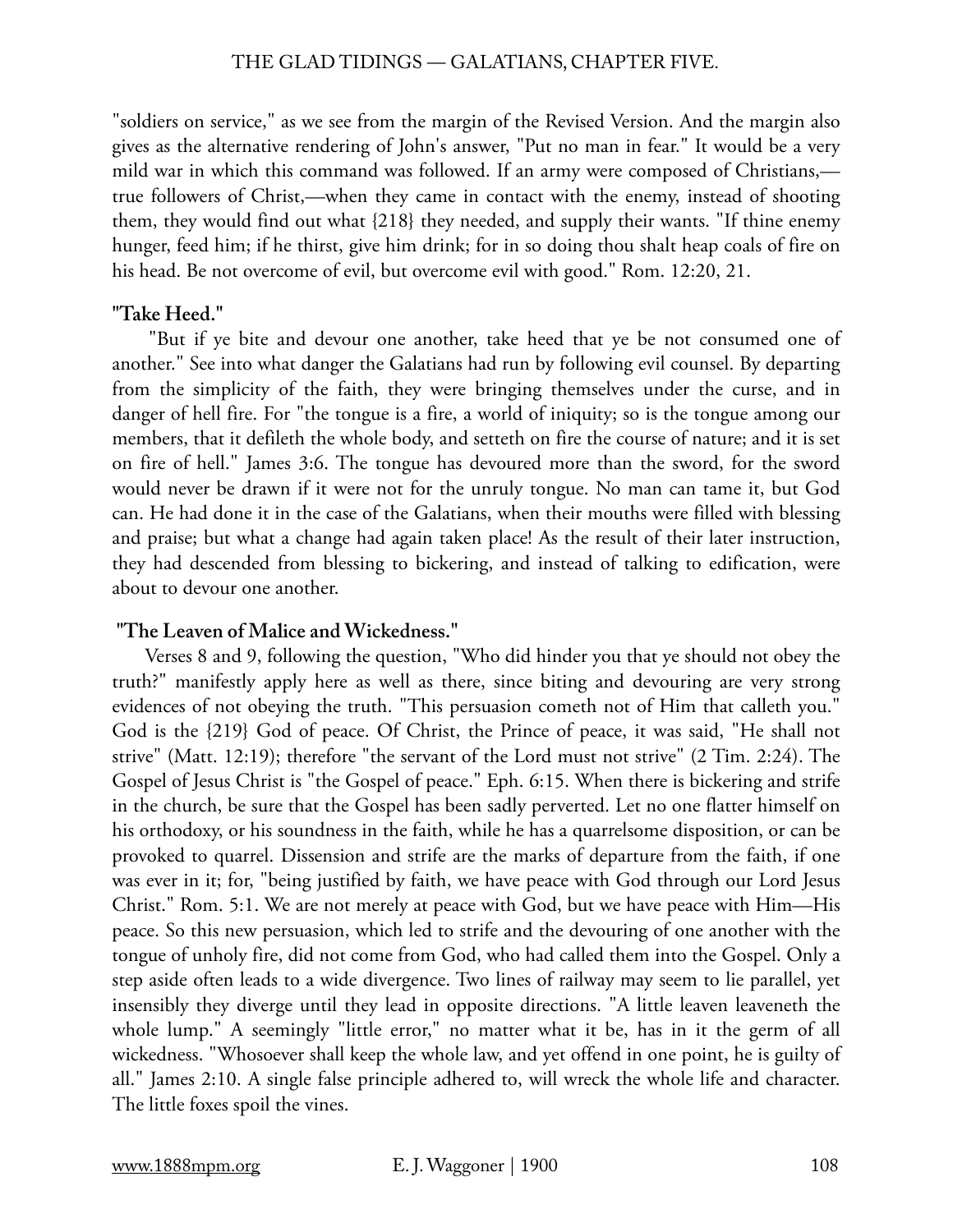#### **The Works of the Flesh.**

 What are the works of the flesh?—Here is a sample list of them: "Adultery, fornication, uncleanness, lasciviousness, idolatry, witchcraft, hatred, {220} variance, emulations, wrath, strife, seditions, heresies, envyings, murders, drunkenness, revelings." Not a pleasantsounding list, is it? But it is not all of them, for the apostle adds, "and such like." There is a good deal to think about in this list, taken in connection with the statement that "they which do such things shall not inherit the kingdom of God." Compare this list with that given by the Lord in Mark 7:21-23, as the things that come from within, from the heart of man. They are the very life of the natural man. They belong to man by nature. Compare both these lists with the list given in Rom. 1:28-32, as the things done by the heathen, who did not like to retain God in their knowledge. They are the things that are done by all who do not know the Lord.

 Then compare these lists of sins with the list given by the apostle Paul in 2 Tim. 3:1-5, of things that will be done in the last days by those who even have a form of godliness. It will be noticed that all these lists are essentially the same. When men turn from "the truth of the Gospel," which is the power of God unto salvation to every one that believeth, they inevitably fall under the power of these sins.

#### **"There Is No Difference."**

 There is only one flesh of man (1 Cor. 15:39), since all the inhabitants of the earth are descendants of the one pair—Adam and Eve. "By one man sin entered into the world" (Rom. 5:12), so that whatever sin there is in the world is common to all flesh. Therefore it is that in the plan of salvation "there is no difference between the Jew and the {221} Greek; for the same Lord over all is rich unto all that call upon Him." Rom. 10:12. See also Rom. 3:21-24. No person on earth can boast over another, or has any right to despise another because of his sinful, degraded condition. The sight or knowledge of low vices in any people, instead of making us feel complacent over our superior morality, ought, on the contrary, to fill us with sorrow and shame; for it is but a reminder to us of what our human nature is. The works that manifest themselves in that murderer, that drunkard, or that libertine, are simply the works of our flesh. The flesh of mankind has nothing else in its power but just such works as are described in this chapter.

#### **"And Such Like."**

 Read again that list of the works of the flesh. Some of them are generally recognized as very bad, or, at any rate, as not respectable; but others are commonly regarded as venial sins, if not absolute virtues. Notice, however, the words "and such like," which indicate that all the things here named are identical in character. The Scripture tells us that hatred is murder. "Whosoever hateth his brother is a murderer." 1 John 3:15. Moreover, anger is also murder, as shown by the Saviour in Matt. 5:21, 22. Envy, which is so common, also contains murder in it. But who regards emulation as sinful? Isn't emulation encouraged everywhere? Are not children from their infancy taught to strive to surpass somebody else? Is not emulation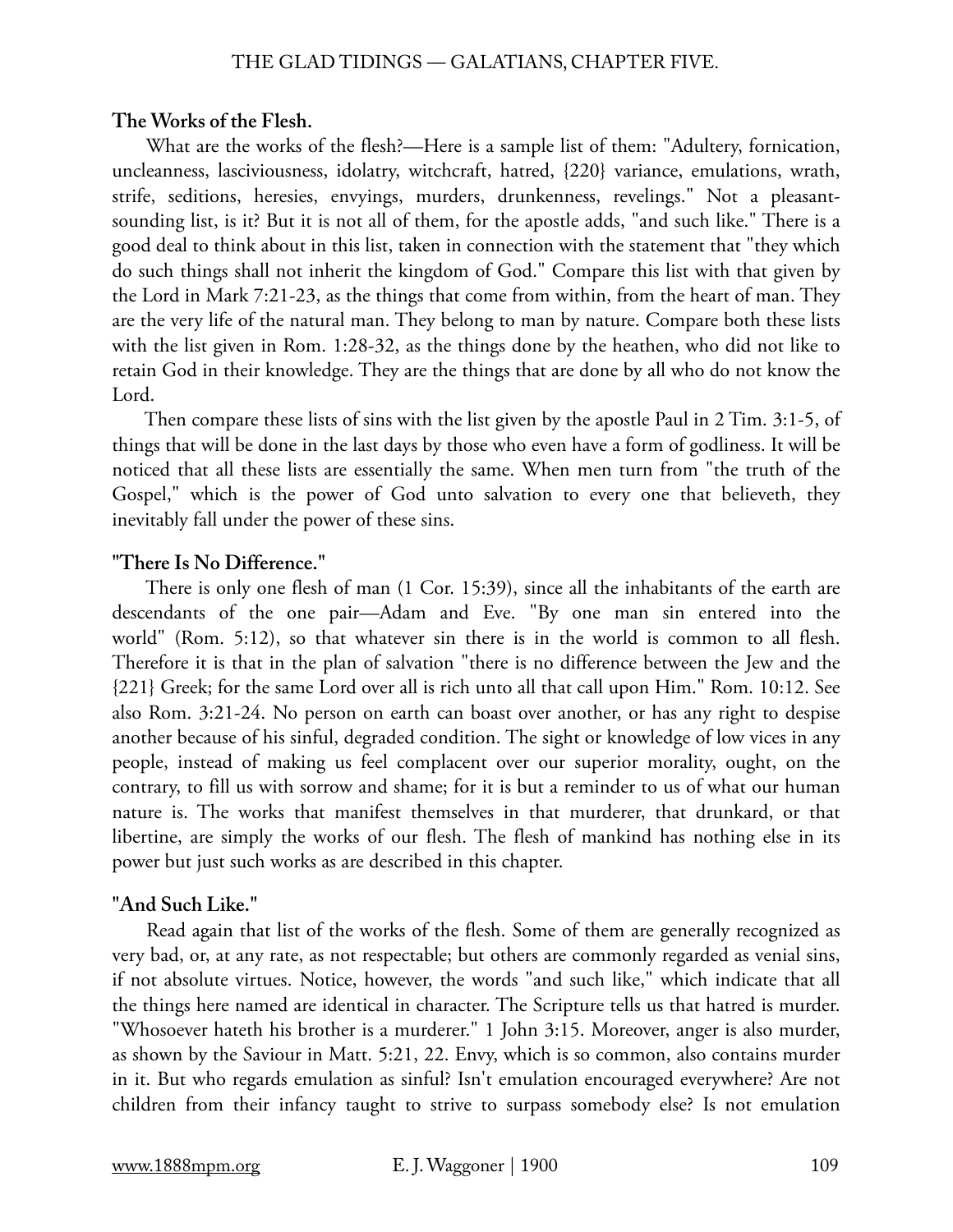fostered, not only in schools of all kinds, but also in the home and in the church? In the Sabbath-school, emulation is {222} fostered by the records that are often read out. So far from being regarded as sinful in the extreme, it is cultivated. And yet the Word of God assures us that it is of the same kind as adultery, fornication, murder, and drunkenness, and that they which do such things shall not inherit the kingdom of God. Is it not a fearful thing?

 The love of self, the desire for the supremacy, is the source of all the other sins that are mentioned. Out of that have grown innumerable murders; and yet many mothers are unconsciously training their children in that very evil, even while striving to bring them up properly, by saying: "Now see if you can behave better than so and so." "See if you can not learn to read or play better than such an one." "See if you can not keep your clothes looking as nice as that one." All such expressions, which are everyday words in thousands of households, are teaching emulation, setting a false standard. The child is not taught to distinguish between the right and the wrong, and to love the right, but is simply trained to appear better than somebody else. That leads to self-deception and Pharisaism, for all that is thought necessary is to present a better appearance than others, while the heart is corrupt. Those others may not be of very high character, and so the emulator is satisfied, even in this faulty exertion, with simply appearing better than some one who is himself very bad. Go through the entire list, and study each word carefully. Ah, the abominable works of the flesh are lurking where many least suspect them! They are wherever human flesh is, and are manifest {223} in some form or other wherever the flesh is not crucified. Sin coucheth at the door.

#### **The Flesh and the Spirit in Conflict.**

 The flesh and the Spirit of God have nothing in common. They are "contrary the one to the other," that is, they lie over against each other, like two active foes, each eagerly watching the opportunity to crush the other. The flesh is corruption; it can not inherit the kingdom of God, because corruption doth not inherit incorruption. 1 Cor. 15:50. The flesh can not be converted; it must be destroyed. The carnal (fleshly) mind "is enmity against God; for it is not subject to the law of God, neither indeed can be. So then they that are in the flesh can not please God." Rom. 8:7, 8. Here is the secret of the backsliding of the Galatians, and of the trouble which so many find in living the Christian life. The Galatians began in the Spirit, but thought to attain to perfection by the flesh (chapter 3:3), a thing as impossible as to reach the stars by delving in the earth. So many people desire to do right, but, not having definitely and fully yielded to the Spirit, they can not do the things that they would. The Spirit strives with them, and has partial control, or is at times quite fully yielded to, and they have a rich experience; then the Spirit is grieved, the flesh asserts itself, and they seem like other persons. They are swayed at times by the mind of the Spirit, and at times by the mind of the flesh (Rom. 8:6), and so, being double-minded, they are unstable in all their ways (James 1:8). It is a most unsatisfactory position in which to be. {224}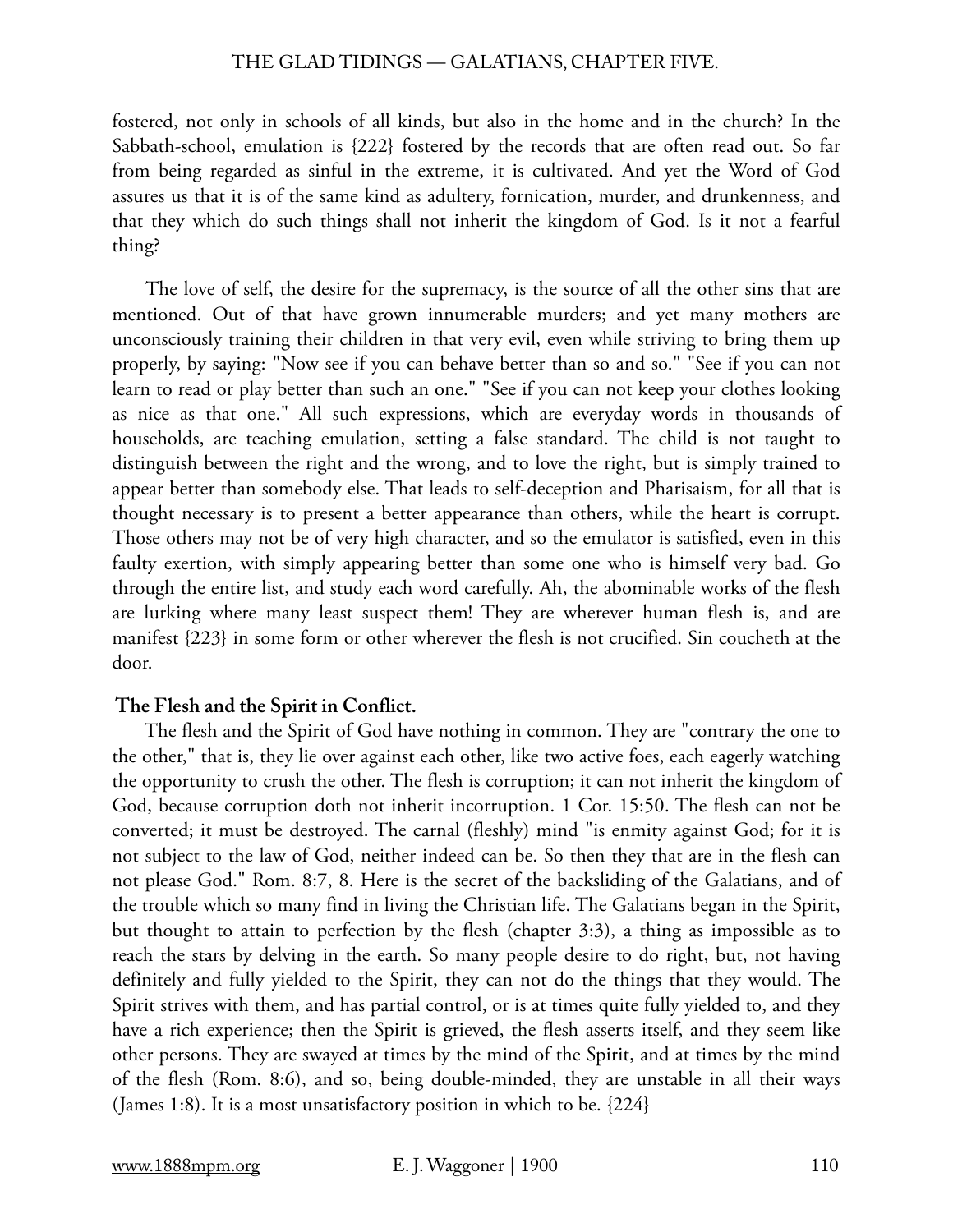#### **The Spirit and the Law.**

"If ye be led of the Spirit, ye are not under the law." "For we know that the law is spiritual; but I am carnal, sold under sin." Rom. 7:14. The flesh and the Spirit are in opposition; but against the fruits of the Spirit there is no law. Gal. 5:22, 23. Therefore the law is against the works of the flesh. The carnal mind is "not subject to the law of God." So those who are in the flesh can not please God, but are "under the law." This is another clear proof of the fact that to be "under the law" is to be a transgressor of it. "The law is spiritual;" therefore all who are led by the Spirit are in full harmony with the law, and so they are not under it.

 Here again we see that the controversy was not whether or not the law should be kept; that never at that time came into the mind of anybody professing godliness. But the question was concerning how it could be fulfilled. The Galatians were being led astray by the flattering teaching that they themselves had power to do it, while the heaven- sent apostle strenuously maintained that only through the Spirit could it be kept. This he showed from the Scriptures, from the history of Abraham, and from the experience of the Galatians themselves. They began in the Spirit, and as long as they continued in the Spirit, they ran well; but when they substituted themselves for the Spirit, immediately the works began to manifest themselves, which were wholly contrary to the law. The Holy Spirit is the life of God; God is love; love is the fulfilling of the law; the law is spiritual. Therefore whoever would be spiritual {225} must submit to the righteousness of God, which is witnessed to by the law, but is gained only through the faith of Jesus Christ. Whoever is led by the Spirit must keep the law, not as a condition of receiving the Spirit, but as the necessary result.

 We often find people who profess to be so spiritual, so wholly led by the Spirit, that they do not need to keep the law. They admit that they do not keep the law, but say that it is the Spirit that leads them to do as they do, and that, therefore, it can not be sin, even though opposed to the law. Such persons make the terrible mistake of substituting their own carnal mind for the mind of the Spirit. They have confounded the flesh with the Spirit, and have thus put themselves in the place of God. That is the very worst kind of popery. To speak against the law of God, is to speak against the Spirit. They are terribly blinded, and should pray, "Open Thou mine eyes, that I may behold wondrous things out of Thy law."

#### **The Fruit of the Spirit.**

 The first-fruit of the Spirit is love, and "love is the fulfilling of the law." Joy and peace come next, for, "being justified by faith, we have peace with God through our Lord Jesus Christ." "And not only so, but we also joy in God through our Lord Jesus Christ." Rom. 5:1, 11. Christ was anointed with the Holy Ghost (Acts 10:38), or, as stated in another place, "with the oil of gladness" (Heb. 1:9). The service of God is a joyful service. The kingdom of God is "righteousness, and peace, and joy in the Holy Ghost." Rom. 14:17. He who is not glad, {226} not occasionally merely, but all the time,—glad in adversity as well as in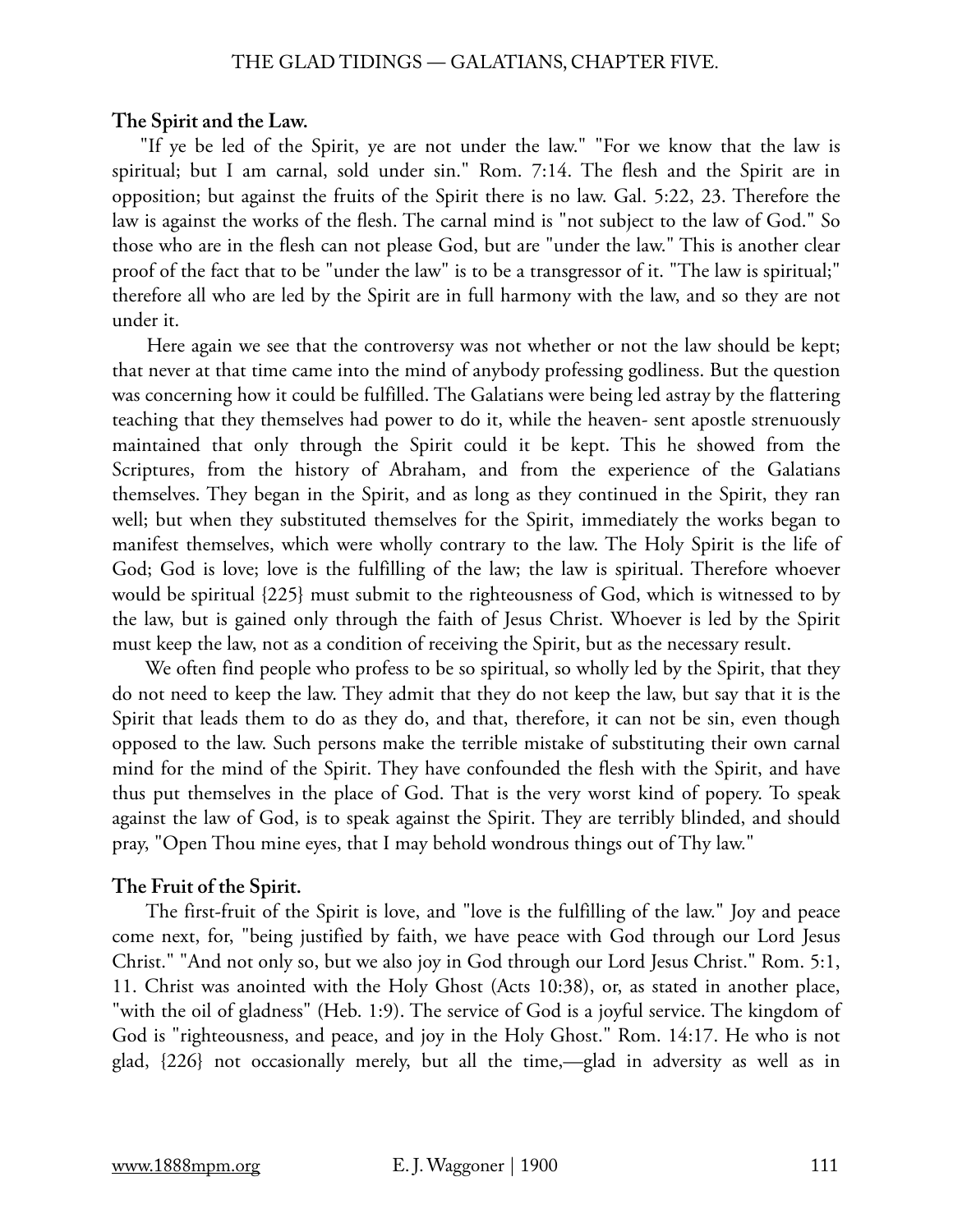prosperity,—does not yet know the Lord as he should. The words of Christ lead to fullness of joy. John 15:11.

 Love, joy, peace, long-suffering, gentleness, goodness, faith, meekness, temperance, must come forth spontaneously from the heart of the true follower of Christ. They can not be forced. But they do not dwell naturally in us. It is natural for us to be angry and exasperated, instead of gentle and long-suffering, when opposed. Note the contrast between the works of the flesh and the fruits of the Spirit. The first come naturally; therefore, in order for the good fruit to be borne, we must be made completely over into new creatures. "A good man out of the good treasure of his heart bringeth forth that which is good." Luke 6:45. Goodness comes not from any man, but from the Spirit of Christ continually dwelling in him.

# **Christ's by Crucifixion.**

"They that are Christ's have crucified the flesh with the passions and lusts." It is by death that we become joined to Christ. As many as are baptized into Christ, have put on Christ (Gal. 5:27), and as many as have been baptized into Christ, have been baptized into His death (Rom. 6:3). "Our old man is crucified with Him, that the body of sin might be destroyed, that henceforth we should not serve sin. For he that is dead is freed from sin." Rom. 6:6, 7. "I am crucified with Christ; nevertheless I live; yet not I, but Christ liveth in me; and the life which I now live in the flesh I live by the faith of the Son of God, {227} who loved me, and gave Himself for me." Gal. 2:20. This is the experience of every true child of God. "If any man be in Christ, he is a new creature." 2 Cor. 5:17. He still lives in the flesh, to all outward appearance the same as other men, yet he is in the Spirit, and not in the flesh. Rom. 8:9. He lives in the flesh a life that is not of the flesh, and the flesh has no power over him, but, so far as its works are concerned, is dead. "The body is dead because of sin; but the Spirit is life because of righteousness."

# **Walking in the Spirit.**

"If we live in the Spirit, let us also walk in the Spirit." Is there any doubt as to whether or not we live in the Spirit?—Not the slightest, nor is there any implied. Because we live in the Spirit, we are in duty bound to submit to the Spirit. Only by the Spirit's power—the same Spirit that in the beginning hovered over the face of the deep and brought order out of chaos —can any person live. "The Spirit of God hath made me, and the breath of the Almighty hath given me life." Job 33:4. By the same breath were the heavens made. Ps. 33:6. The Spirit of God is the life of the universe. The Spirit of God in our nostrils (Job 27:3) keeps us in life. The Spirit is the universal presence of God, in whom "we live, and move, and have our being." We are dependent on the Spirit for life, and therefore should walk according to, or be guided by, the Spirit. This is our "reasonable service."

 What a wondrous possibility is here set forth! To live in the flesh as though the flesh were spirit. "There is a natural body, and there is a spiritual {228} body." "Howbeit that was not first which is spiritual, but that which is natural; and afterwards that which is spiritual." 1 Cor. 15:44, 46. The natural body we now have; the spiritual body all the true followers of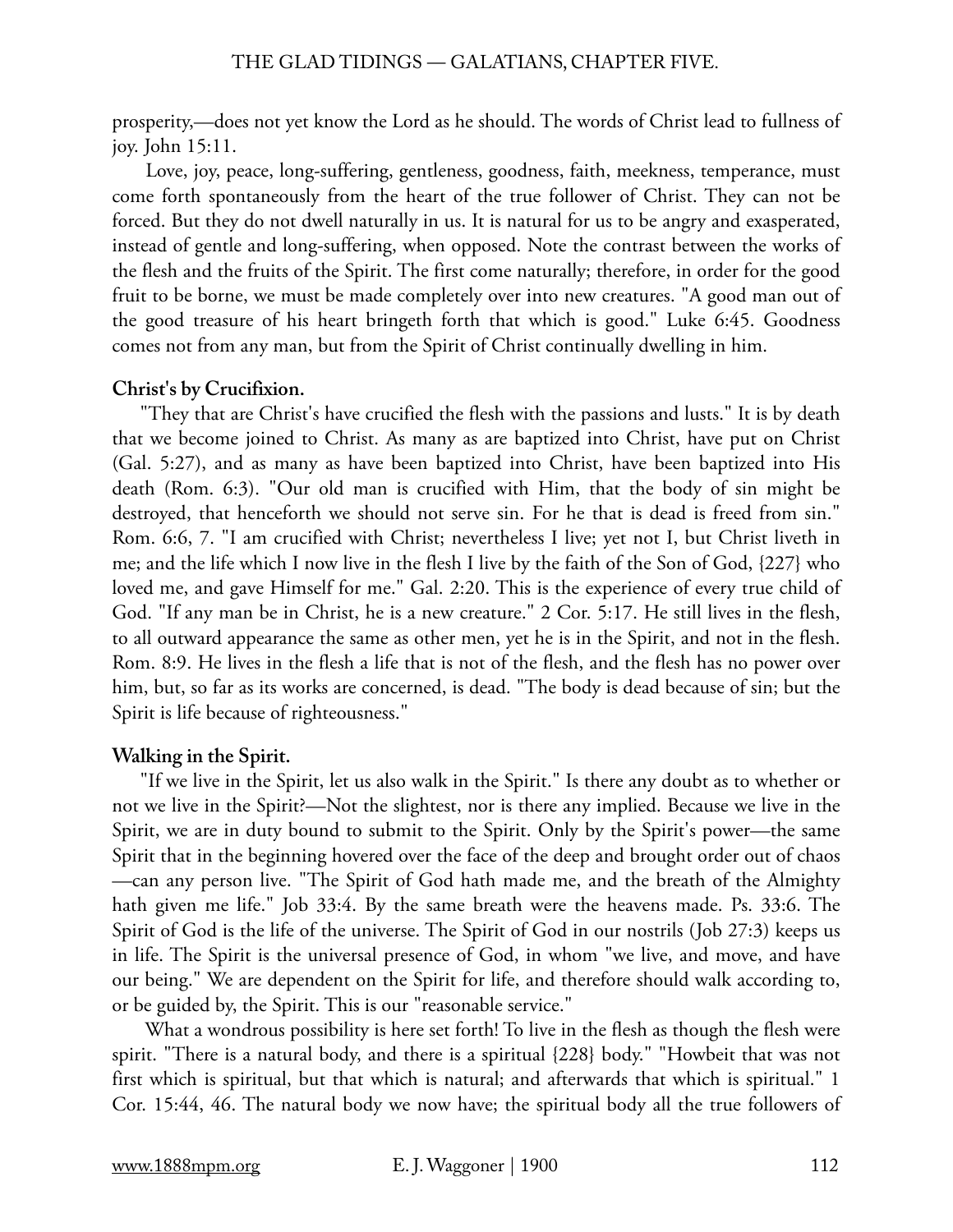Christ will receive at the resurrection. See 1 Cor. 15:42-44, 50-53. Yet in this life, in the natural body, men are to be spiritual,—to live just as they will in the future spiritual body. "Ye are not in the flesh, but in the Spirit, if so be that the Spirit of God dwell in you." Rom. 8:9. "The natural man receiveth not the things of the Spirit of God; for they are foolishness unto him; neither can he know them; because they are spiritually discerned. But he that is spiritual judgeth all things." 1 Cor. 2:14, 15.

 "Except a man be born again [from above], he can not see the kingdom of God." "That which is born of the flesh is flesh; and that which is born of the Spirit is spirit." John 3:3, 6. By our natural birth we inherit all the evils enumerated in this fifth chapter of Galatians, "and such like." We are fleshly; corruption rules in us. By the new birth we inherit the fullness of God, being made "partakers of the Divine nature, having escaped the corruption that is in the world through lust." 2 Peter 1:4. "The old man, which is corrupt according to the deceitful lusts" (Eph. 4:22), is crucified, and "put off," "that the body of sin might be destroyed, that henceforth we should not serve sin" (Rom. 6:6). Abiding in the Spirit, walking in the Spirit, the flesh with its lusts has no more power over us than if we were actually dead and in our graves. It is then the Spirit of God alone that animates the body. The Spirit uses the {229} flesh as an instrument of righteousness. The flesh is still corruptible, still full of lusts, still ready to rebel against the Spirit, but as long as we yield our wills to God, the Spirit holds the flesh in check. If we waver, if we in our hearts turn back to Egypt, or if we become self-confident, and so relax our dependence on the Spirit, then we build again the things that we destroyed, and again make ourselves transgressors. But this need not be. Christ has "power over all flesh," and He has demonstrated His ability to live a spiritual life in human flesh.

 This is the Word made flesh, God manifest in the flesh. It is the revelation of "the love of Christ, which passeth knowledge, that we might be filled with all the fullness of God." With this Spirit of love and meekness ruling us, we shall not be desirous of vainglory, provoking one another, envying one another. All things will be of God, and this will be acknowledged, so that none will have any disposition to boast over another.

 This Spirit of life in Christ—the life of Christ—is given freely to all. "Whosoever will, let him take the water of life freely." "For the Life was manifested, and we have seen it, and bear witness, and show unto you that eternal life, which was with the Father, and was manifested unto us." "Thanks be unto God for His unspeakable gift." {230}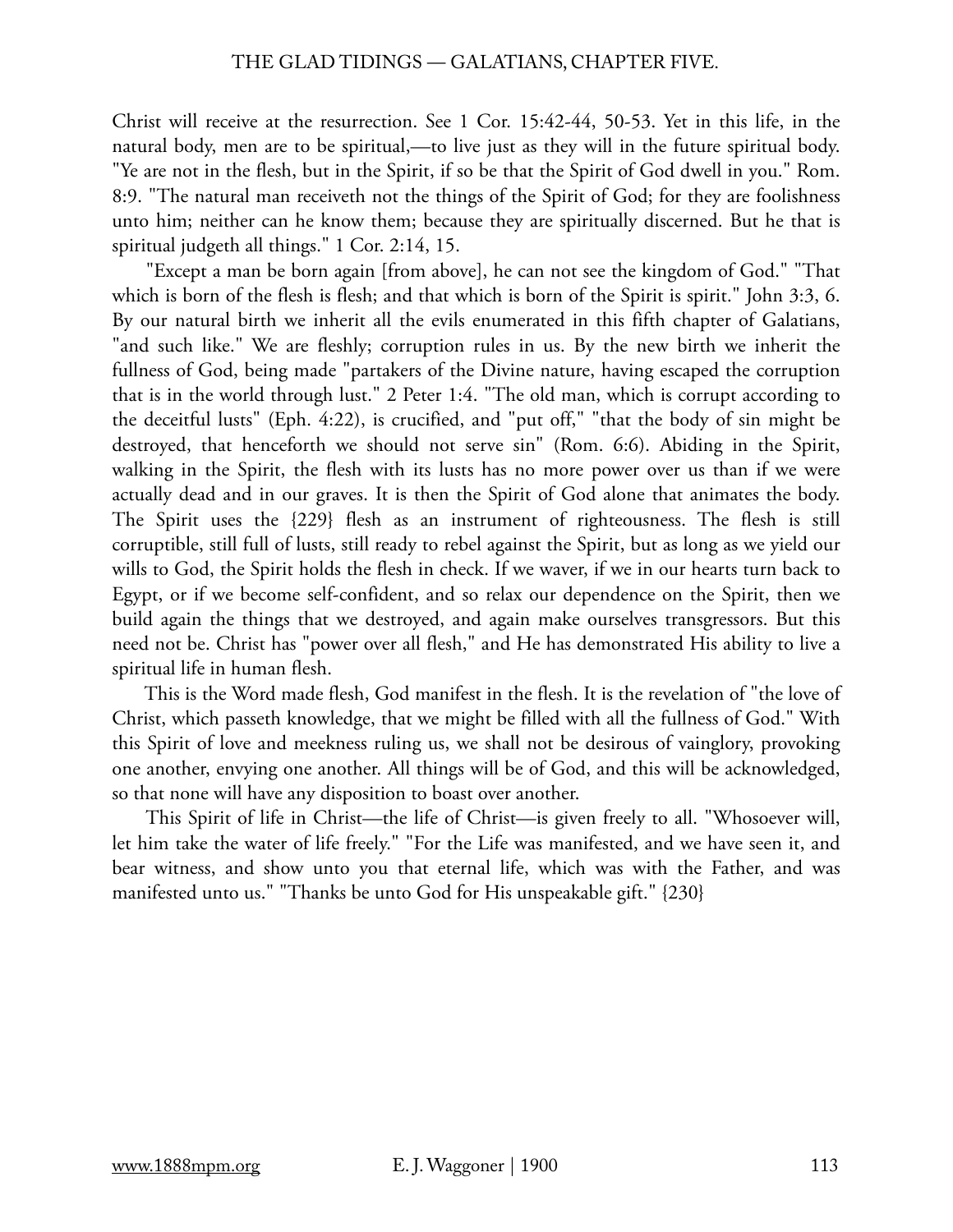# **CHAPTER VI.**

# THE GLORY OF THE CROSS.

 IN the last part of the fifth chapter, and in the sixth, we learn the practical character of the entire Epistle. Hasty readers are likely to think that there is a division in it, and that the latter part treats of practical, spiritual life, while the first part is devoted to theoretical doctrines. This is a great error. No part of the Bible is theory; it is all fact. There is no part of the Bible that is not spiritual and practical. Moreover, it is all doctrine. Doctrine means teaching. Christ's talk to the multitudes on the mount is called doctrine, because "He opened His mouth and taught them." Some people express a sort of contempt for doctrine; they speak slightingly of it, as though it belonged to the realm of abstruse theology, and not to practical, every-day life. Such ones unconsciously do dishonor to the preaching of Christ, which was nothing else but doctrine. That is to say, He always taught the people. All true doctrine is intensely practical; it is given to men for no other purpose than to be practiced.

#### **Sermonizing Not Doctrine.**

 People are led into this error by a wrong use of words. That which they call doctrine, and which they speak of as impractical, is not doctrine, but sermonizing. That is impractical, and {231} has no place in the Gospel. No preacher of the Gospel ever "delivers a sermon." If he does, it is because he chooses for a time to do something else besides preach the Gospel. Christ never delivered a sermon. Instead of that, He gave the people doctrine; that is to say, He taught them. He was "a Teacher sent from God." So the Gospel is all doctrine; it is instruction in the life of Christ.

 The object of this Epistle is clearly seen in this closing portion. It is not to furnish ground for controversy, but to silence it by leading the readers to submit themselves to the Spirit, whose fruits are love, joy, peace, long- suffering, gentleness, goodness. Its purpose is to reclaim those who are sinning against God by "trying to serve" Him in their "own weak way," and to lead them to serve indeed "in newness of Spirit." All the so-called argument of the preceding portion of the Epistle is simply the demonstration of the fact that "the works of the flesh," which are sin, can be escaped only by the circumcision of the cross of Christ, by serving God in Spirit, and having no confidence in the flesh.

 "Brethren, even if a man be overtaken in any trespass, ye which are spiritual, restore such a one in a spirit of meekness; looking to thyself, lest thou also be tempted. Bear ye one another's burdens, and so fulfil the law of Christ. For if a man thinketh himself to be something, when he is nothing, he deceiveth himself. But let each man prove his own work, and then shall he have his glorying in regard of himself alone, and not of his neighbor. For each man shall bear his own burden. {232}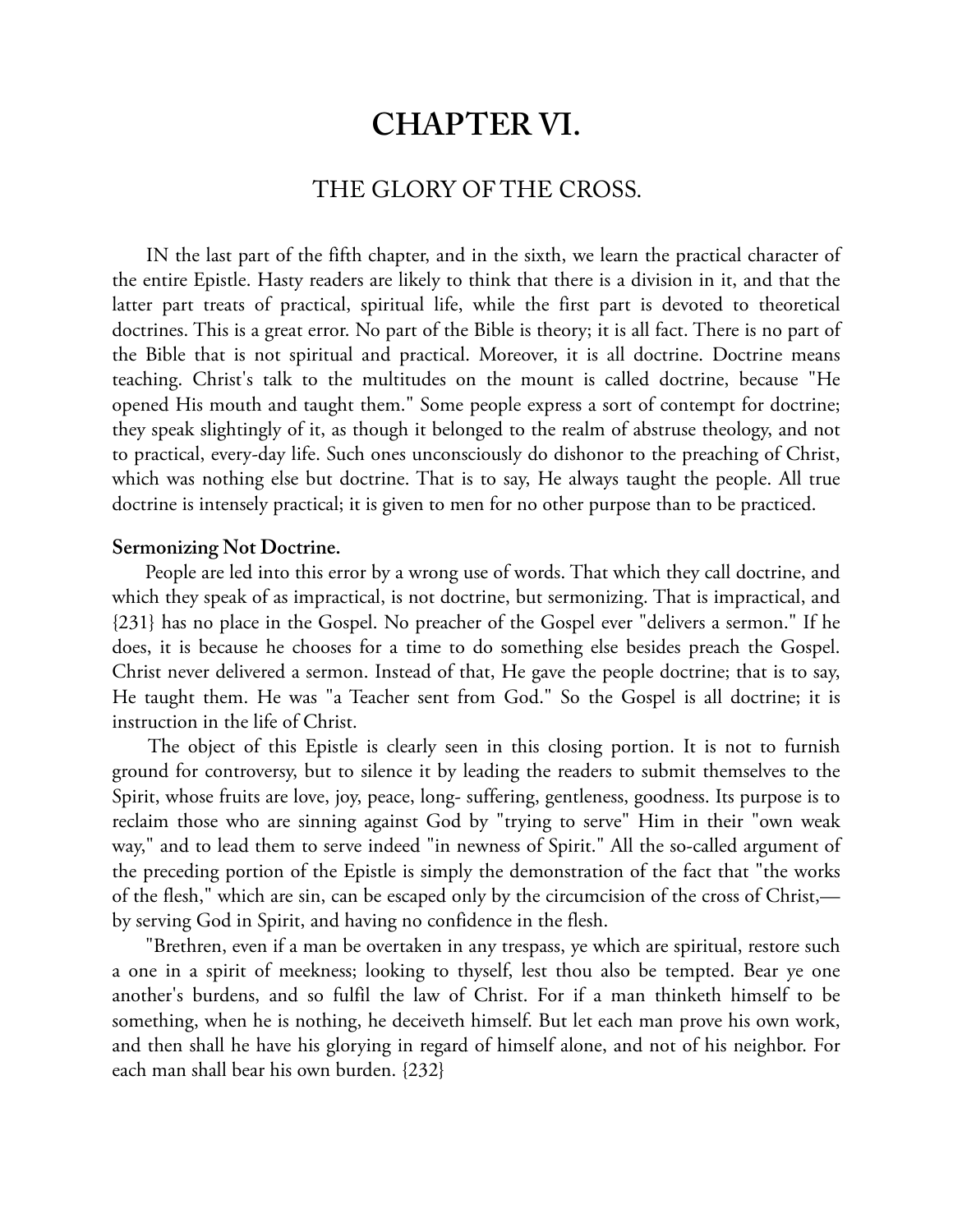"But let him that is taught in the Word communicate unto him that teacheth in all good things. Be not deceived; God is not mocked; for whatsoever a man soweth, that shall he also reap. For he that soweth unto his own flesh shall of the flesh reap corruption; but he that soweth unto the Spirit shall of the Spirit reap eternal life. And let us not be weary in welldoing; for in due season we shall reap, if we faint not. So then, as we have opportunity, let us work that which is good toward all men, and especially toward them that are of the household of the faith.

 "See with how large letters I have written unto you with mine own hand. As many as desire to make a fair show in the flesh, they compel you to be circumcised; only that they may not be persecuted for the cross of Christ. For not even they who receive circumcision do themselves keep the law; but they desire to have you circumcised, that they may glory in your flesh. But far be it from me to glory, save in the cross of our Lord Jesus Christ, through which the world hath been crucified unto me, and I unto the world. For neither is circumcision anything, nor uncircumcision, but a new creature. And as many as shall walk by this rule, peace be unto them, and mercy, and upon the Israel of God.

 "From henceforth let no man trouble me; for I bear branded on my body the marks of Jesus.

 "The grace of our Lord Jesus Christ be with your spirit, brethren. Amen." Galatians 6, R.V. {233}

# **A Radical Change.**

 When men set out to make themselves righteous, pride, emulation, vainglory, boasting, criticism, fault-finding, and backbiting, leading to open quarrels, are the result. So it was with the Galatians, and so it will ever be. It can not be otherwise. Each individual has his own conception of the law,—for, having determined to be justified by the law, he reduces it to the level of his own mind, so that he may be judge,—and can not resist examining his brethren, as well as himself, to see if they are up to his measure. If his critical eye detects one who is not walking according to his rule, he at once proceeds to "deal with the offender," who, if humble submission—not to God, but to his judges—be not tendered, must be turned out of the church, lest the robes of "our righteousness" be defiled by contact with him. The self- righteous ones constitute themselves their brother's keeper, to the extent of keeping him out of their company, lest they should be disgraced. In marked contrast with this spirit, which is all too common in the church, is the exhortation with which this chapter opens. Instead of hunting for faults, that we may condemn them, we are to hunt for sinners, that we may save them.

# **"Sin Coucheth at the Door."**

 To Cain God said, "If thou doest not well, sin coucheth at the door; and unto thee is its desire, but thou shouldest rule over it." Gen. 4:7, R.V., margin. Sin is a venomous beast, lurking in secret, watching every opportunity to spring upon {234} and overcome the unwary. Its desire is to us, but power has been given us to rule over it. "Let not sin therefore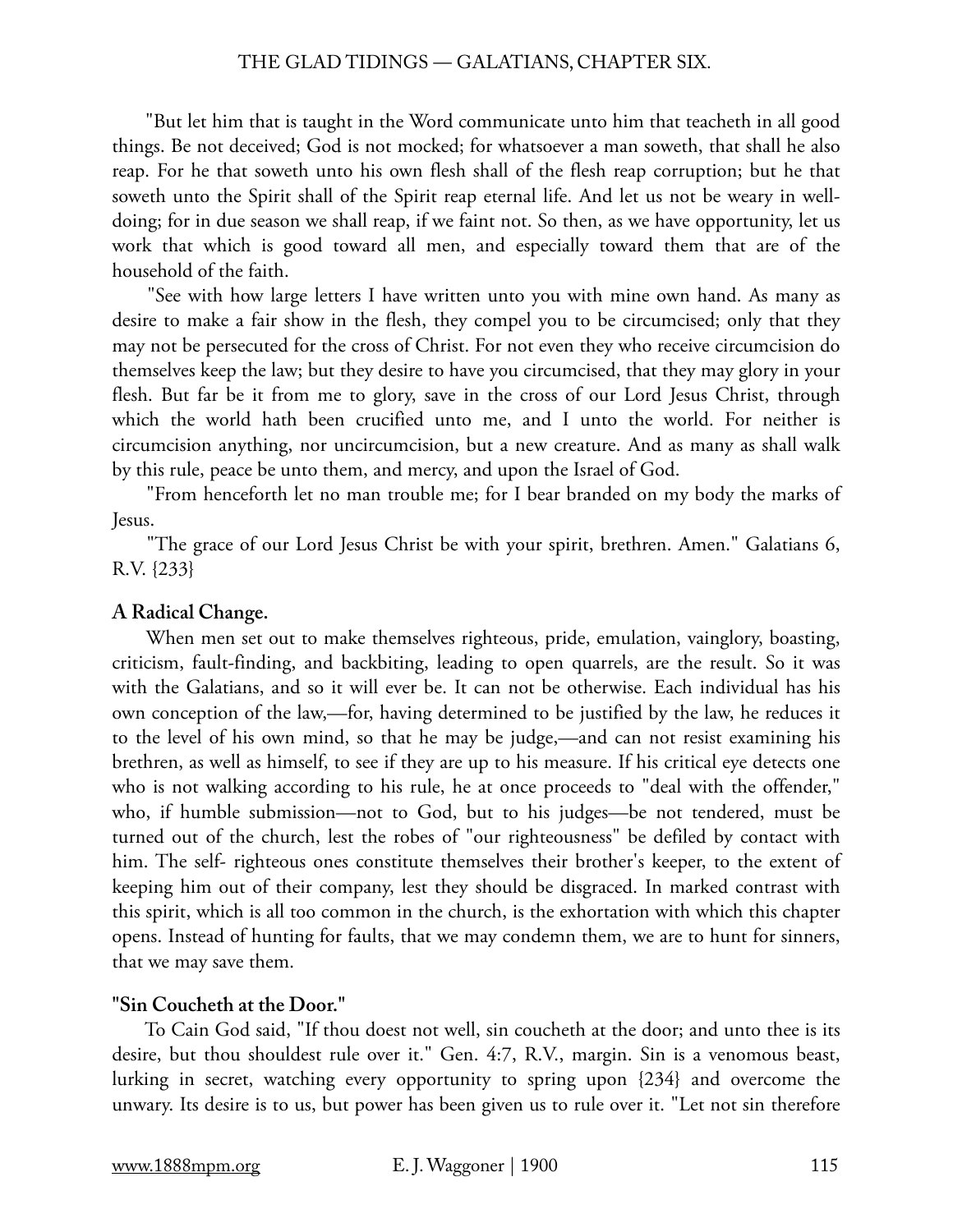reign in your mortal body." Nevertheless it is possible (not necessary) for the most zealous ones to be overtaken. "These things write I unto you, that ye may sin not. And if any man sin, we have a Comforter with the Father, Jesus Christ the Righteous; and He is the propitiation for our sins; and not for ours only, but also for the whole world." 1 John 2:1, 2, R.V., margin. So, even though a man be overtaken in any trespass, he is to be restored, and not thrust further away.

#### **The Gospel Means Restoration.**

 "For the Son of man is come to save that which was lost. How think ye? if a man have an hundred sheep, and one of them be gone astray, doth he not leave the ninety and nine, and goeth into the mountains, and seeketh that which is gone astray? And if so be that he find it, verily I say unto you, he rejoiceth more of that sheep, than of the ninety and nine which went not astray. Even so it is not the will of your Father which is in heaven, that one of these little ones should perish." Matt. 18:11-14. Christ is now in the heavens "until the times of restoration of all things."

## **Save the One.**

 The Lord represents His work by the case of the shepherd who seeks after the one sheep that has gone astray. The work of the Gospel is an individual work. Even though under the preaching of the Gospel thousands accept it in one day, as the result of one discourse, it {235} is because of its effect on each individual heart. When the preacher, in speaking to thousands, addresses each one individually, then he is doing the work of Christ. So if a man be overtaken in a fault, restore such an one, in the spirit of meekness. No man's time is so precious that it is wasted when devoted to the salvation of one single person. Some of the most important and glorious truths that we have on record as uttered by Christ, were addressed to only one listener. He who looks after and cares for the single lambs of the flock, is a good shepherd.

#### **The Ministry of Reconciliation.**

 "God was in Christ, reconciling the world unto Himself, not imputing their trespasses unto them; and hath committed unto [put into] us the word of reconciliation." 2 Cor. 5:19. He "His own self bare our sins in His own body." 1 Peter 2:24. He did not impute our trespasses to us, but took them all on Himself. "A soft answer turneth away wrath." Christ comes to us with gentle words, not harshly chiding us, in order that He may win us. He calls us to come to Him and find rest; to exchange our galling yoke of bondage, and heavy burden, for His easy yoke and light burden.

# **In Christ's Stead.**

 All Christians are one in Christ. There is but one seed—all are embraced in Christ, the Representative Man. Therefore "as He is, so are we in this world." 1 John 4:17. Christ was in this world as an example of what men ought to be, and of what His true followers will be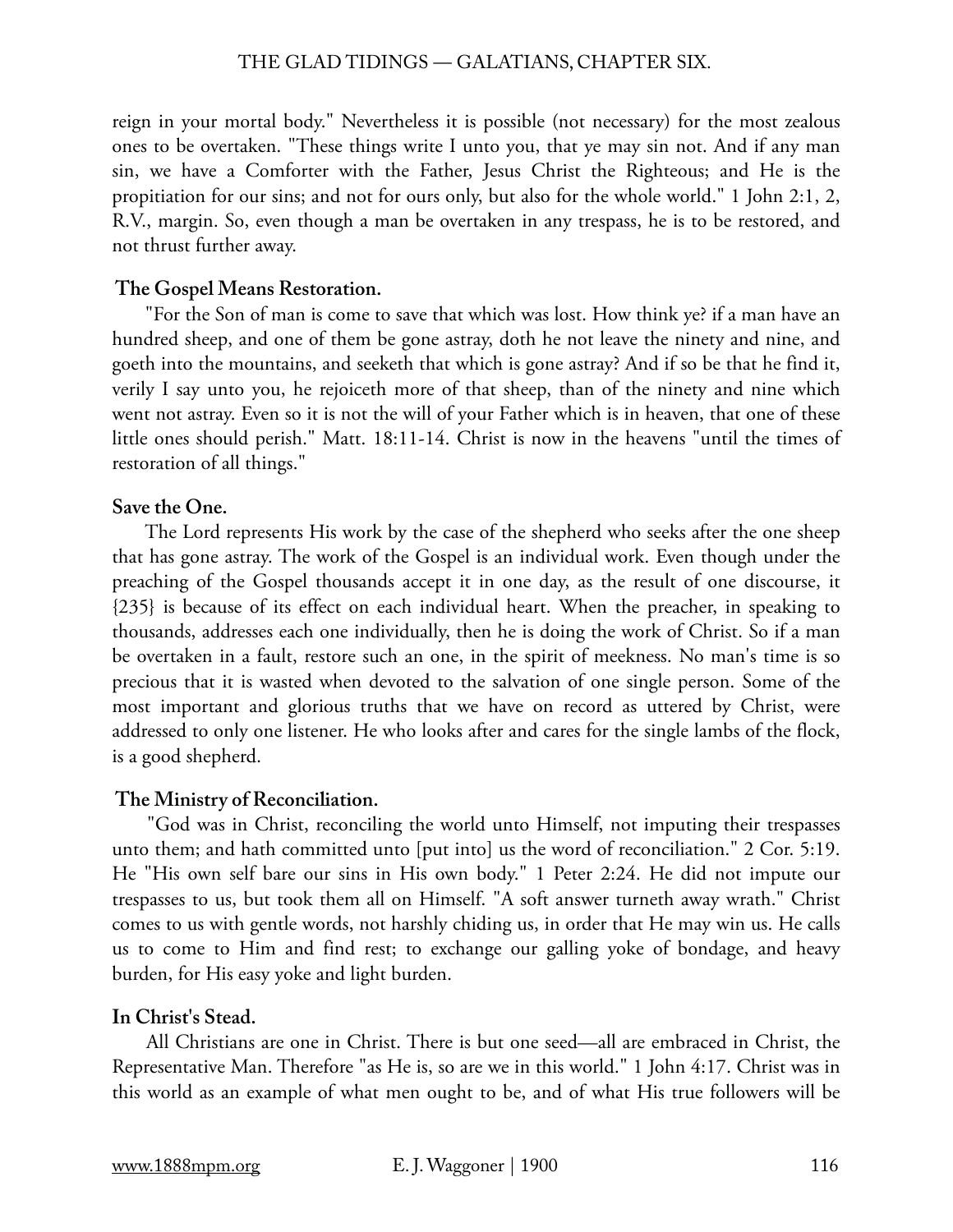when wholly consecrated {236} to Him. To His disciples He says, "As My Father hath sent Me, even so send I you," and to this end He clothes them with His own power through the Spirit. "God sent not His Son into the world to condemn the world; but that the world through Him might be saved." John 3:17. Therefore we are not sent to condemn, but to save. Hence the injunction, "If a man be overtaken in a fault, . . . restore such an one." This is not to be limited to those who are associated with us in church capacity. We are sent as ambassadors for Christ, to beseech men, in Christ's stead, to be reconciled to God. 2 Cor. 5:20. The whole universe provides no greater work; no higher office can be found in heaven or earth than that of ambassador for Christ, which is the office of even the lowliest and most despised soul that is reconciled to God.

## **"Ye Which Are Spiritual."**

 Only such ones are called upon to restore the erring; none others can do it. The Holy Spirit alone must speak through those who would reprove and rebuke. It is Christ's own work that is to be done, and only by the power of the Spirit can anybody be a witness to Him. But would it, then, not be great presumption for anybody to go to restore a brother? Would it not be as much as claiming that he himself is spiritual. It is indeed no light matter to stand in Christ's place to any fallen man; and the design of God is that each one should take heed to himself, "considering thyself lest thou also be tempted." It is plain that the rule here laid down is calculated to work a revival in the church. {237} As soon as a man is overtaken in a fault, the duty of each one is—not straightway to talk to somebody about him, nor even to go directly to the erring one himself, but—to ask himself, How do I stand? Am I not guilty, if not of the same thing, of something equally bad? May it not even be that some fault in me has led to his fall? Am I walking in the Spirit, so that I could restore him, and not drive him further away? This would result in a complete reformation in the church, and it might well be that by the time the others had got into condition to go to the faulty one, he might also have recovered himself from the snare of the devil.

# **Bound in Heaven.**

 In giving directions how to deal with one who has committed a trespass (Matt. 18:10-18), the Saviour said, "Verily I say unto you, Whatsoever ye shall bind on earth shall be bound in heaven; and whatsoever ye shall loose on earth shall be loosed in heaven." Does this mean that God pledges Himself to be bound by any decision that any company of men calling themselves His church may make?—Certainly not. Nothing that is done on earth can change God's will. The history of the church, as we have it for nearly eighteen hundred years, is a record of mistakes and errors, of self-aggrandizement, and of putting self in the place of God. Who can read the history of the councils of the church, and say that God was in any of them, or that He either prompted or sanctioned any of their decrees?

 What, then, did Christ mean?—Just what He said. His instruction shows that He meant that the church {238} should be spiritual,—filled with the spirit of meekness,—and that every one who spoke should "speak as the oracles of God." Only the Word of Christ should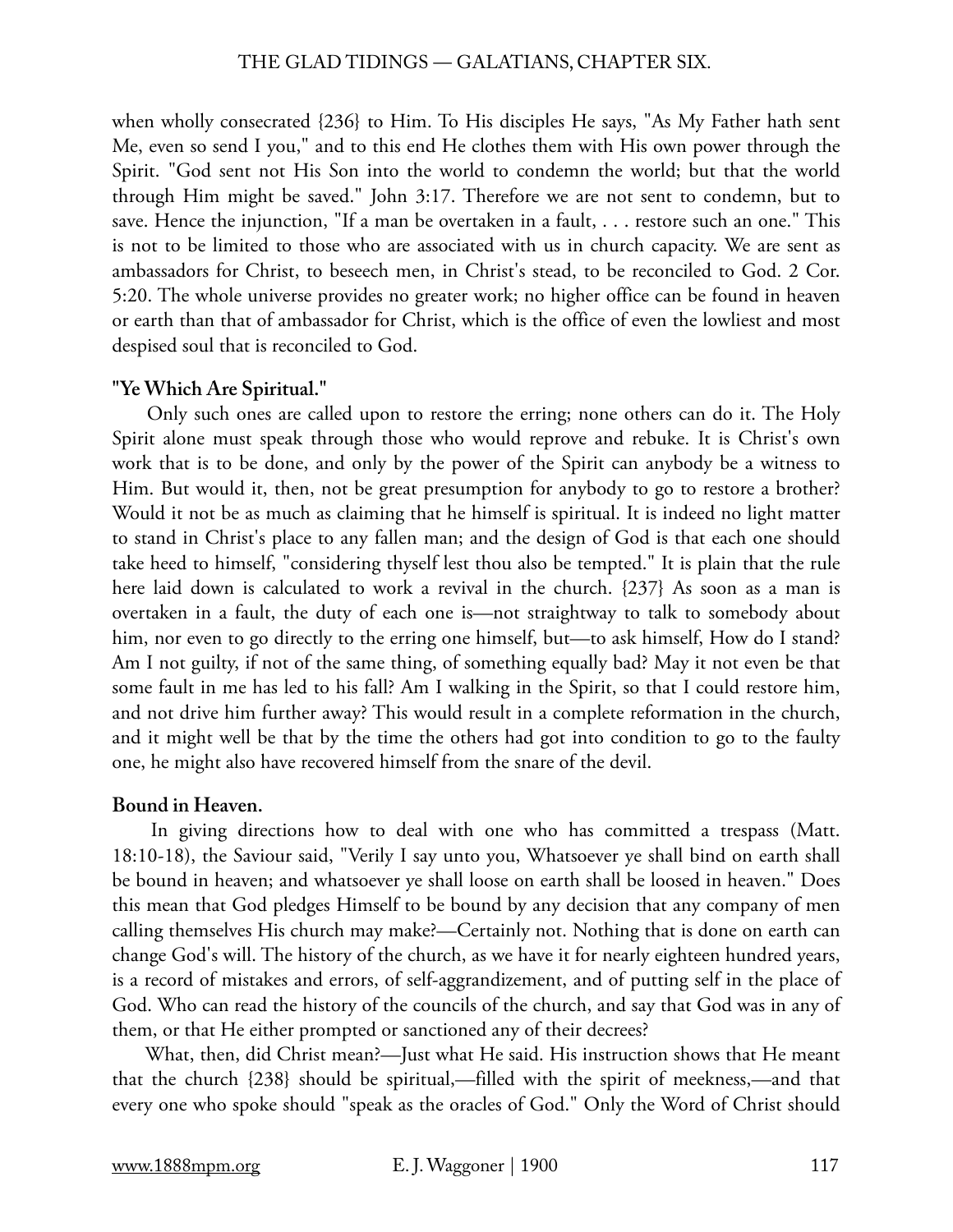be in the heart and mouth of all who deal with a trespasser. When this is the case, it follows, since God's Word is settled forever in heaven, that whatever is bound on earth must necessarily be bound in heaven. But this will not be the case unless the Scriptures are strictly followed in letter and in spirit.

## **"The Law of Christ."**

This is fulfilled by bearing one another's burdens, because the law of Christ's life is to bear burdens. "All we like sheep have gone astray; we have turned every one to his own way; and the Lord hath laid on Him the iniquity of us all." Isa. 53:6. "Surely He hath borne our griefs, and carried our sorrows." Whoever would fulfil His law must have His life in him, still doing the same work for the strayed and fallen.

"In all things it behooved Him to be made like unto His brethren, that He might be a merciful and faithful High Priest in things pertaining to God, to make reconciliation for the sins of the people. For in that He Himself hath suffered being tempted, He is able to succor them that are tempted." Heb. 2:17, 18. He knows what it is to be sorely tempted, and He knows how to overcome. Yea, although He "knew no sin," He was made even to be sin for us, that we might be made the righteousness of God in Him. 2 Cor. 5:21. He took every one of our sins, and confessed them before God as His own. Even so He comes to us. Instead of upbraiding us for {239} our sin, He opens His heart to us, and tells us how He has suffered with the same infirmity, and that He knows all the hardship, the pain, the sorrow, and the shame. Thus He draws us to Himself, and wins our confidence. Knowing that He has passed through the same experience, that He has been down into the very depths, we are ready to listen to Him when He talks about the way of escape. We know that He is talking from experience.

 The greatest part, therefore, of the work of saving sinners is to show ourselves one with them. That is to say, it is in the confession of our own faults that we save others. The man who feels himself without sin, is not the man to restore the sinful. He who goes to one who is overtaken in any trespass, and says, "How in the world could you ever do such a thing? I never did a thing like that in my life, and I can't see how anybody with any sense of selfrespect could do so," might far better stay at home. God chose one Pharisee, and only one, to be an apostle, but he was not sent forth until he could acknowledge himself to be the chief of sinners. 1 Tim. 1:15. It is humiliating to confess sin. That is true, but the way of salvation is the way of the cross. It was only by the cross that Christ could be the Saviour of sinners. Therefore if we would share His joy, we must with Him endure the cross, despising the shame. Remember this fact: It is only by confessing our own sins that we can save others from their sins. Only thus can we show them the way of salvation; for it is he who confesses his sins that obtains cleansing from them, and so can lead others to the fountain. {240}

#### **Man Is Nothing.**

 "If a man thinketh himself to be something, when he is nothing, he deceiveth himself." Mark those words, "when he is nothing." It does not say that we should not think ourselves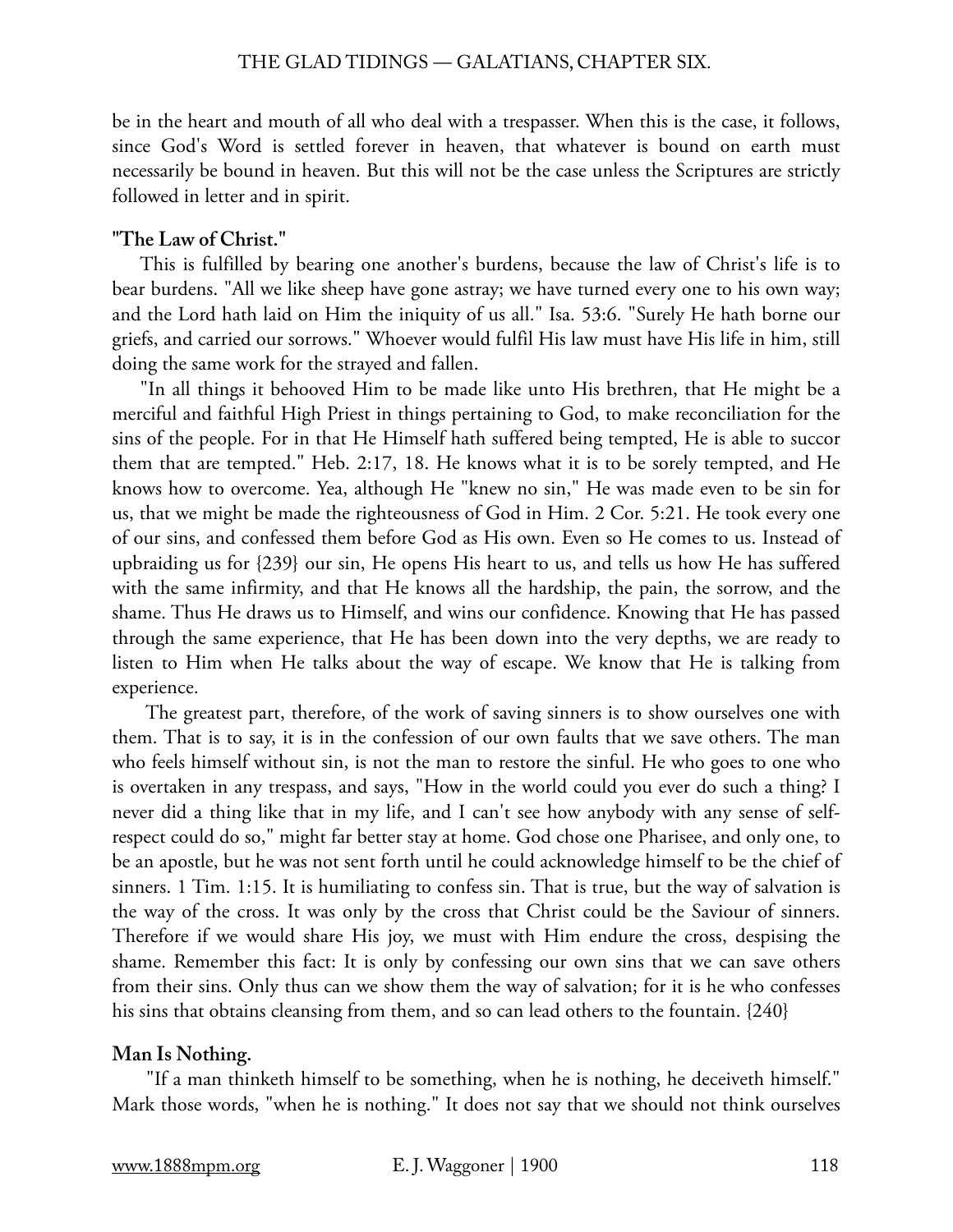to be something until we are something. No; it is a statement of the fact that we are nothing. Not merely a single individual, but all nations, are nothing before the Lord. If we ever at any time think ourselves to be something, we deceive ourselves. And we often do deceive ourselves, and thus mar the work of the Lord. Remember the law of Christ. Although He was everything, He emptied Himself. He obliterated Himself, that the work of God might be done. "The servant is not greater than his lord." God alone is great; "every man at his best state is altogether vanity." God alone is true, but every man a liar. When we acknowledge this, and live in consciousness of it, then we are where the Spirit of God can fill us, and then God can work through us. The "man of sin" is he that exalteth himself. 2 Thess. 2:3, 4. The child of God is the one who humbles himself.

#### **Bear Your Own Burdens.**

 "For every man shall bear his own burden." Is this a contradiction of verse 2?—By no means. When the Scripture tells us to bear one another's burdens, it does not tell us to throw our burdens on one another. Each one is to cast his burden on the Lord. Ps. 55:22. He bears the burden of the whole world, of all mankind, not in mass, but for each individual. We cast our burdens on Him, not {241} by gathering them up in our hands, or with our mind, and hurling them from ourselves to one who is at a distance. That can never be done. Many have tried to get rid of their burden of sin and pain and care and sorrow, but have failed, and have felt it roll back upon their own heads heavier than ever, until they have well-nigh sunk in despair. What was the trouble?—Simply this: they regarded Christ as at a distance from them, and they felt that they themselves must bridge the gulf. It is impossible. The man who is "without strength" can not cast his burden the length of his arm, and as long as we keep the Lord at arm's length, we shall not know rest from the weary load. It is when we recognize and confess Him in us, as our sole support, our life, the One whose power it is that makes every motion, and so confess that we are nothing, and sink out of sight, no longer deceiving ourselves, that we leave the burden resting on Christ. He knows what to do with it, and yoking up with Him we learn of Him how to bear the burdens of others.

 Then how about bearing our own burden?—Ah, it is the Divine "power that worketh in us" that bears it! "I am crucified with Christ; nevertheless I live; yet not I, but Christ liveth in me." It is I, and yet it is not I, but Christ. Now I have learned the secret. I will not weary somebody else with the story of my burden, but will bear it myself, yet not I, but Christ in me. There are people enough in the world who have not yet learned this lesson of Christ, so that every child of God will always find work to do in bearing burdens for others; his own he will {242} intrust to the Lord, to find whom he has no further to go than to his own heart. Is it not blessed to have "One who is mighty" always under the burden which falls upon our shoulders?

This lesson we learn from the life of Christ. He went about doing good, for God was with Him. He comforted the mourners, He bound up the broken-hearted, He healed all that were oppressed of the devil. Not one who came to Him with a tale of sorrow or a distressing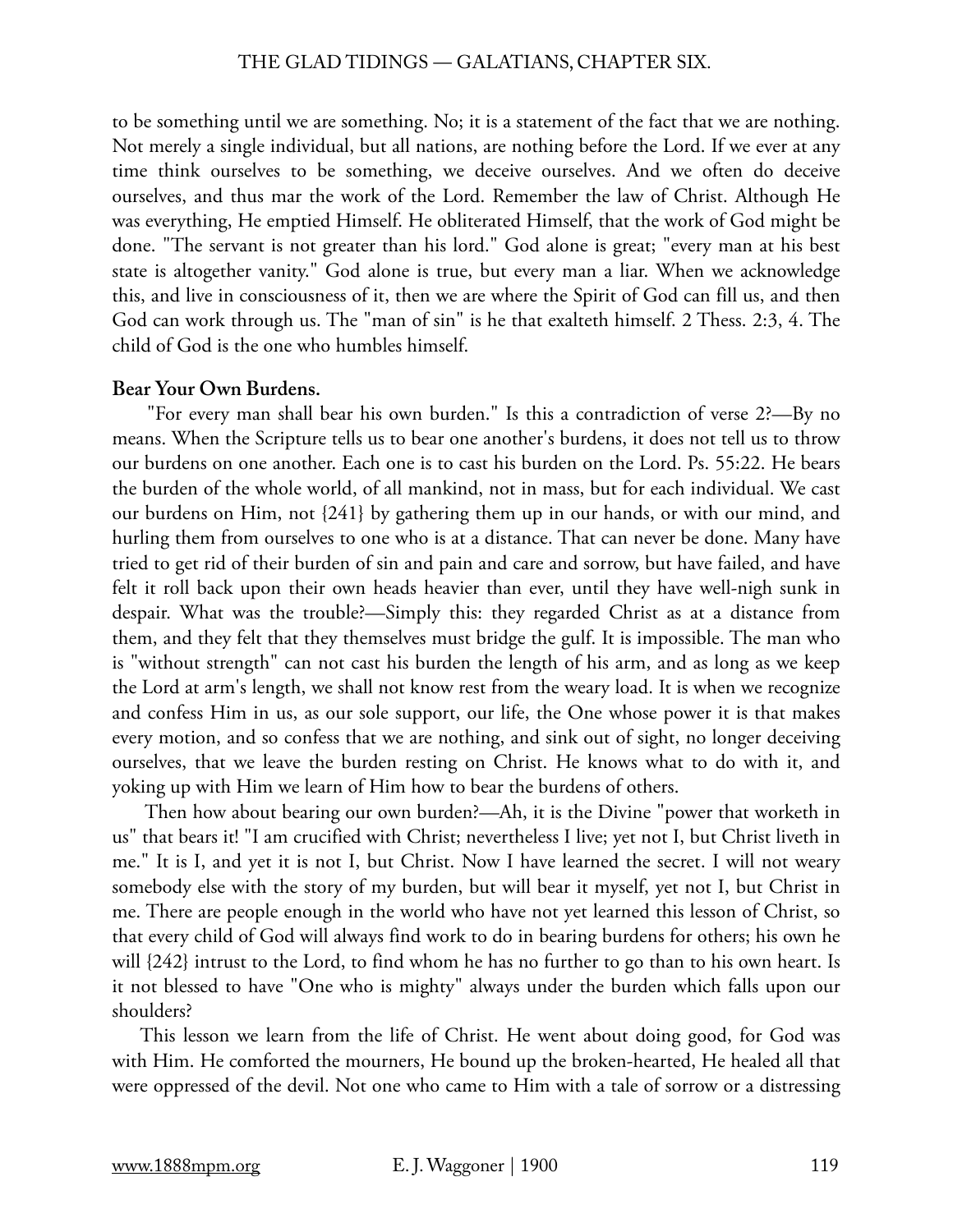malady was turned away without relief; "that it might be fulfilled which was spoken by Esaias the prophet, saying, Himself took our infirmities, and bare our sicknesses." Matt. 8:17. And then when night sent the multitude to their beds, He sought the mountain or the forest, that in communion with the Father, by whom He lived, He might find a fresh supply of life and strength for His own soul. "Let every man prove his own work." "Examine yourselves, whether ye be in the faith; prove your own selves. Know ye not your own selves, how that Jesus Christ is in you, except ye be reprobates?" 2 Cor. 13:5. "Though He was crucified through weakness, yet He liveth by the power of God. For we also are weak with Him, but we shall live with Him by the power of God." Verse 4, margin. So if our faith proves to us that Christ is in us,—and faith proves to us the reality of the fact,—we have rejoicing in ourselves alone, and not in another. We joy in God through our Lord Jesus Christ, and our joy does not depend upon any {243} other person in the world. Though all should fail and be discouraged, we can stand, for the foundation of God—Christ—standeth sure.

 Therefore let no one who calls himself a Christian be content to lean on somebody else, but let him, though he be the weakest of the weak, be a burden-bearer,—a worker together with God,—in Christ bearing quietly and uncomplainingly his own burdens, and those of his neighbors also. He can discover some of the burdens of his uncomplaining brother, and bear them, and the other will do likewise. So the rejoicing of the weak will be, "The Lord Jehovah is my strength and my song; He also is become my salvation."

# **Communicating Good Things.**

"Let him that is taught in the Word communicate unto him that teacheth in all good things." There can be no doubt but that this refers primarily to temporal support. "The laborer is worthy of his hire." If a man gives himself wholly to the ministry of the Word, it is evident that the things necessary for his sustenance must come from those who are taught. But this by no means exhausts the meaning of the injunction. The one who is taught in the Word must communicate to the teacher "in all good things." Mutual help is the burden of this chapter. "Bear ye one another's burdens." Even the teacher who is supported by those who are taught, is to assist others pecuniarily. Christ and the apostles, who had nothing of their own—for Christ was the poorest of the poor, and the disciples had left {244} all to follow Him—nevertheless distributed to the poor out of their little store. See John 13:29.

 When the disciples told Jesus to send the hungry multitudes away, that they might buy themselves victuals, He said, "They need not depart; give ye them to eat." Matt. 14:16. He was not trifling with them; He meant what He said. He knew that they had nothing to give the people, but they had as much as He had. They did not perceive the power of His words, so He Himself took the few loaves and dealt out to the disciples, and thus they did really feed the hungry people. But His words to them meant that they should do just what He did. How many times our own lack of faith in Christ's Word has hindered us from doing good and communicating (Heb. 13:16), the sacrifices which please God.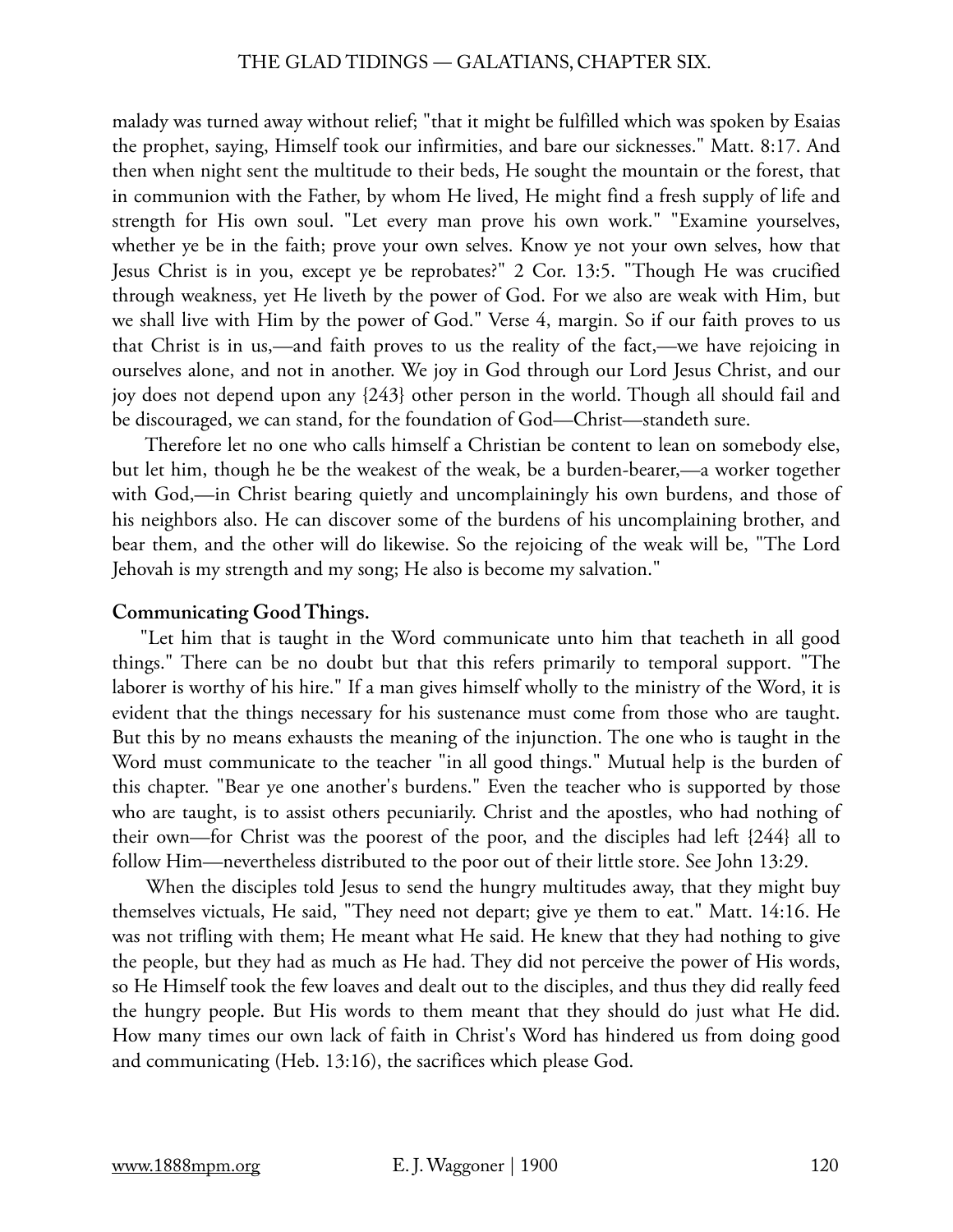As the teachers contribute not only the Word but temporal support as well, so those who are taught in the Word should not confine their liberality merely to temporal things. It is a mistake to suppose that ministers of the Gospel never stand in need of spiritual refreshment, or that they can not receive it from the weakest in the flock. No one can ever tell how much the souls of teachers are encouraged by the testimonies of faith and joy in the Lord, which come from the mouths of those who have heard the Word. It is not simply that the teacher sees that his labor is not in vain. The testimony may have no reference whatever to anything that he has done; but a humble soul's joyful testimony to what God has done for him, will often, through the refreshment it gives the teacher of the Word, be the means of strengthening the souls of hundreds. {245}

## **Sowing and Reaping.**

"Whatsoever a man soweth, that shall he also reap." A simple statement of fact, that can not be made plainer by any amount of talk. The harvest, which is the end of the world, will reveal what the sowing has been, whether wheat or tares. "He that soweth to his flesh shall of the flesh reap corruption; but he that soweth to the Spirit shall of the Spirit reap life everlasting." "Sow to yourselves in righteousness, reap in mercy; break up your fallow ground; for it is time to seek the Lord, till He come and rain righteousness upon you." Hosea 10:12. "He that trusteth in his own heart is a fool," and equally foolish is he who trusts in other men, as is seen from the next verse: "Ye have plowed wickedness, ye have reaped iniquity; ye have eaten the fruit of lies; because thou didst trust in thy way, in the multitude of mighty men." "Cursed be the man that trusteth in man, and maketh flesh his arm," whether it be his own flesh or that of some other man. "Blessed is the man that trusteth in the Lord, and whose hope the Lord is." Jer. 17:5, 7.

Everything enduring comes from the Spirit. The flesh is corrupt, and it corrupts. He who consults only his own pleasure,—fulfilling the desires of the flesh and of the mind,—will reap a harvest of corruption and death. But "the Spirit is life because of righteousness," and he who consults only the mind of the Spirit, will reap everlasting glory; for "if the Spirit of Him that raised up Jesus from the dead dwell in you, He that raised up Christ from the dead shall also quicken your mortal bodies by His Spirit {246} that dwelleth in you." "For if ye live after the flesh, ye shall die; but if ye through the Spirit do mortify the deeds of the body, ye shall live." Rom. 8:11, 13. Wonderful! If we live, we die; if we die, we live! This is the testimony of Jesus: "Whosoever will save his life shall lose it; and whosoever will lose his life for My sake shall find it." Matt. 16:25.

 This does not mean the loss of all joy in this present time. It does not mean undergoing a continual deprivation and penance, going without something that we long for, for the sake of getting something else by and by. It does not mean that life in this present time shall be a living death, a long-drawn-out agony. Far from it. That is a crude and false idea of the Christian life—the life that is found in death. No; whoever comes to Christ and drinks of the Spirit, has in himself "a well of water springing up into everlasting life." John 4:14. The joy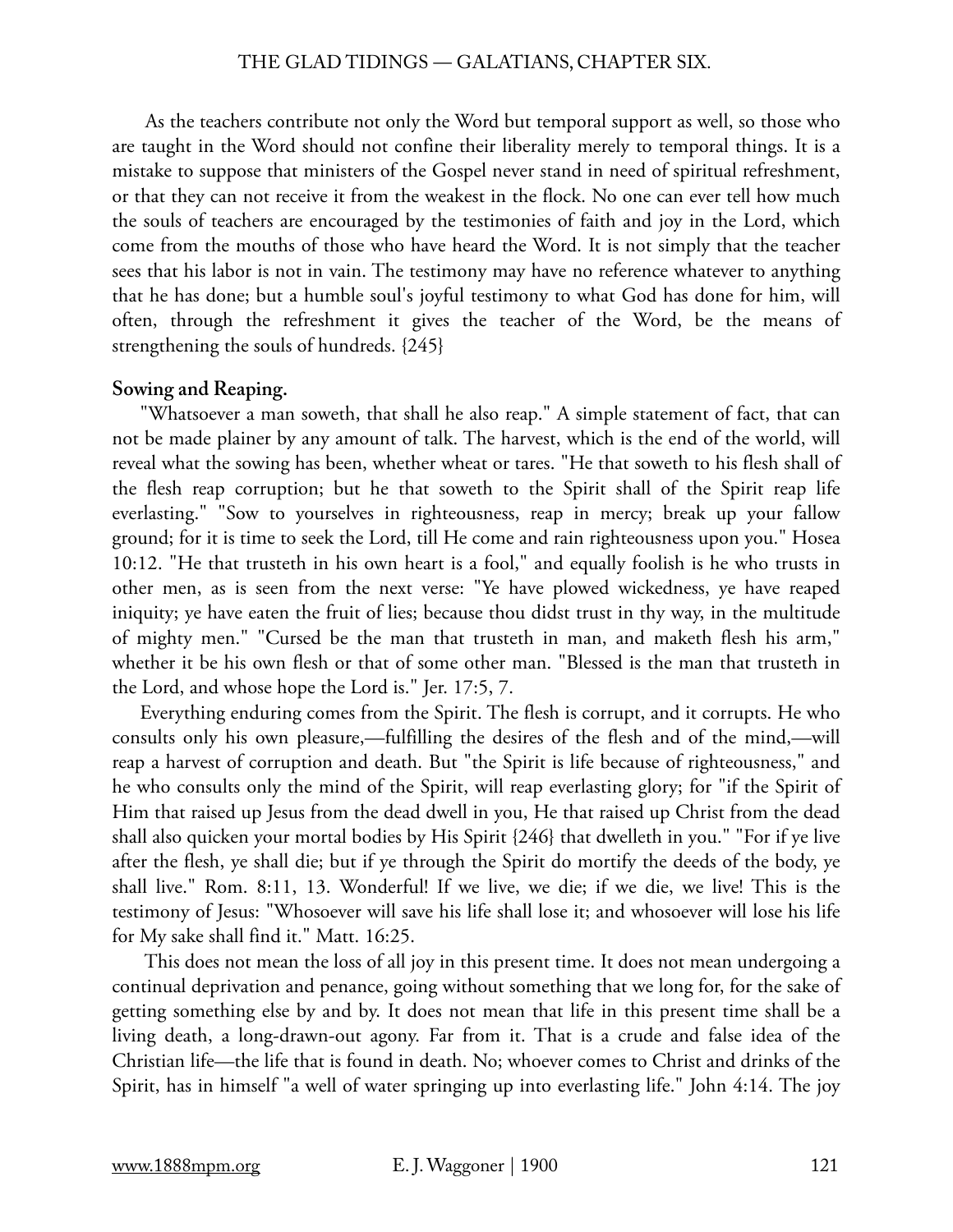of eternity is his now. His joy is full day by day. He is abundantly satisfied with the fatness of God's house, drinking of the river of God's own pleasure. He has all that he longs for, because his heart and his flesh cry out only for God, in whom is all fullness. Once he thought he was "seeing life," but now he knows that he was then but gazing into the grave, the pit of corruption. Now he begins really to live, and the joy of the new life is "unspeakable, and full of glory." So he sings:—

> "Now none but Christ can satisfy, None other name for me; There's love, and life, and lasting joy, Lord Jesus, found in Thee." {247}

 A shrewd general always seeks to seize upon the strongest positions; so wherever there is a rich promise to believers, Satan tries to distort it, so as to make it a source of discouragement. Accordingly, he has made many believe that the words, "He that soweth to his flesh shall of the flesh reap corruption," mean that they must all their lives, even after being born of the Spirit, suffer the consequences of their former life of sin. Some have supposed that even in eternity they would have to bear the scars of their old sins, saying, "I can never hope to be what I should have been if I had never sinned."

 What a libel on God's mercy, and the redemption that is in Christ Jesus! That is not the freedom wherewith Christ makes us free. The exhortation is, "As ye have yielded your members servants to uncleanness and to iniquity unto iniquity; even so now yield your members servants to righteousness unto holiness;" but if the one who thus yields himself to righteousness must always be handicapped by his former bad habits, that would prove that the power of righteousness is less than that of sin. But that is not so. Grace abounds over sin, and is as mighty as the heavens.

 Here is a man who for gross crimes has been condemned to imprisonment for life. After a few years' imprisonment he receives a free pardon, and is set at liberty. Some time afterward we meet him, and see a fifty-pound cannon-ball attached to his leg by a huge chain, so that he can move about only with the greatest difficulty. "Why, how is this?" we ask in surprise. "Were you not given your freedom?" "Oh, {248} yes," he replies, "I am free; but I have to wear this ball and chain as a reminder of my former crimes." One would not think of such "freedom" as that very desirable.

Every prayer inspired by the Holy Ghost is a promise of God; and one of the most gracious of these is this: "Remember not the sins of my youth, nor my transgressions; according to Thy mercy remember Thou me for Thy goodness' sake, O Lord." Ps. 25:7. When God forgives our sins, and forgets them, He gives us such power to escape from them that we shall be as though we had never sinned. By the "exceeding great and precious promises," we are made "partakers of the Divine nature, having escaped the corruption that is in the world through lust." 2 Peter 1:4. Man fell by partaking of the tree of knowledge of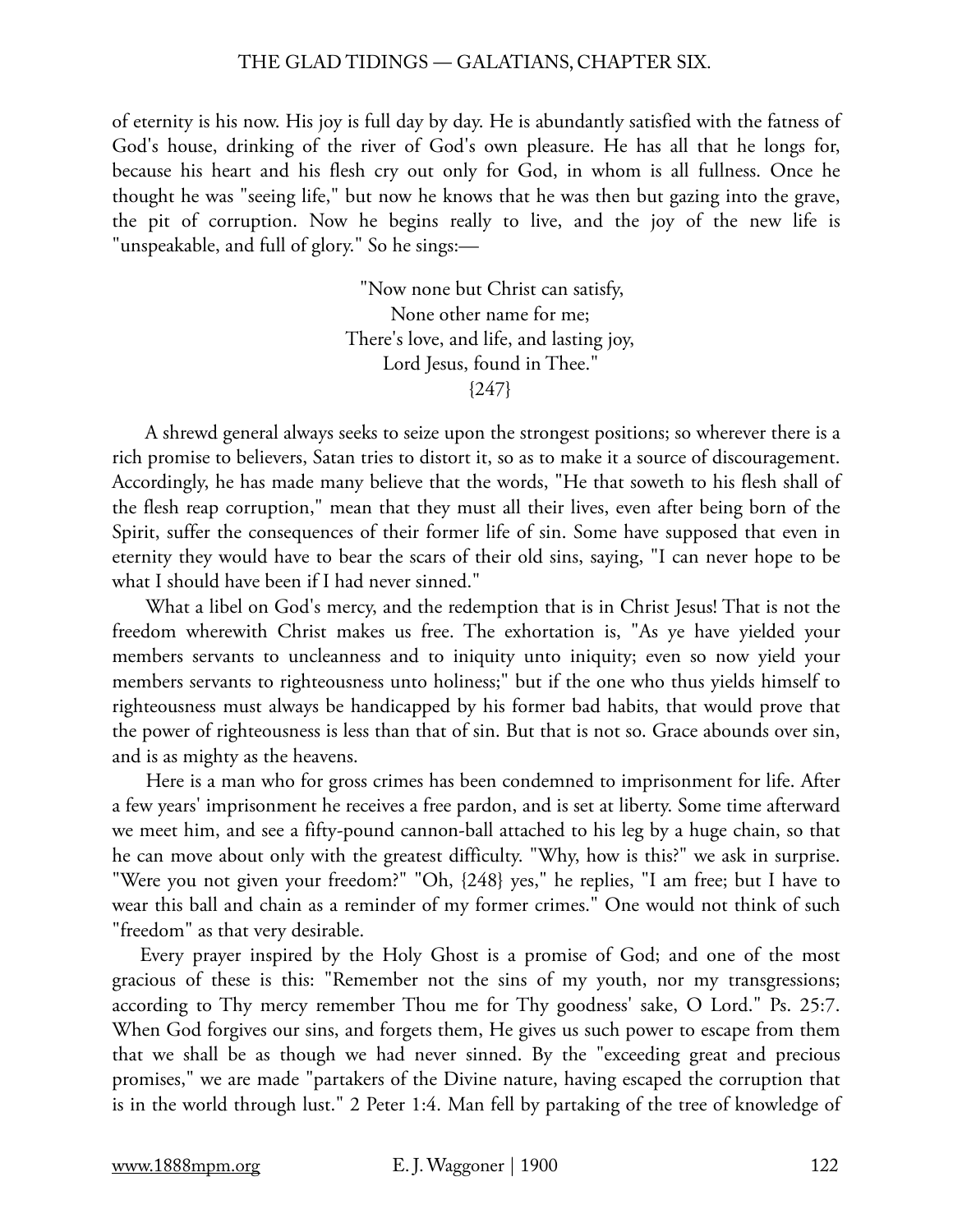good and evil; the Gospel presents such a redemption from the fall, that all the black memories of sin are effaced, and the redeemed ones come to know only the good, like Christ, "who knew no sin."

 Yes; they that sow to the flesh shall of the flesh reap corruption, as we have all proved in ourselves. "But ye are not in the flesh, but in the Spirit, if so be that the Spirit of God dwell in you." The Spirit has power to free us from the sins of the flesh, and from all their consequences. Christ "loved the church, and gave Himself for it; that He might sanctify and cleanse it with the washing of water by the Word, that He might present it to Himself a glorious church, not having spot, or wrinkle, or any such thing; but that it should be holy and without blem- {249} ish." Eph. 5:25-27. "By His stripes we are healed." The memory of sin,—not of individual sins,—will be perpetuated in eternity only by the scars in the hands and feet and side of Christ, which are the seal of our perfect redemption.

#### **Be Not Weary.**

 How naturally the exhortation follows, "Let us not be weary in well-doing; for in due season we shall reap, if we faint not." It is so easy for us to get tired doing good, that is, when we are not looking to Jesus. We like to have little intermissions, because constant doing good seems too much of a strain. But that is only when we have not fully learned the joy of the Lord, which is the strength that enables us to keep from getting weary. "They that wait upon the Lord shall renew their strength; they shall mount up with wings as eagles; they shall run, and not be weary; they shall walk, and not faint." Isa. 40:31.

 But that which is especially referred to here, as the context shows, is not simply the resisting of temptation in our own flesh, but the helping of others. Here we need to learn a lesson from Christ, who "shall not fail nor be discouraged till He have set judgment in the earth." Though nine out of ten whom He relieved never showed the least sign of appreciation, it made no difference with Him. He came to do good, and not to be appreciated. Therefore, "in the morning sow thy seed, and in the evening withhold not thine hand; for thou knowest not whether shall prosper, either this or that, or whether they both shall be alike good." Eccl. 11:6. We can {250} not tell how much we shall reap, nor from which of the seed that we sow. Some may fall by the wayside, and be snatched away before it has time to take root, and other may fall on stony ground, where it will wither, and still other may fall among thorns, and be choked; but one thing is certain, and that is that we shall reap. We do not know whether the morning sowing or the evening sowing will prosper, or whether both shall alike be good; but there is no possibility that both can be bad. One or the other alone may prosper, or else both may be good. Isn't that encouragement enough for us not to be weary in well-doing? The ground may seem poor, and the season may not be favorable, so that the prospect for a crop may be most unpromising, and we may be tempted to think that all our labor is wasted. Not so; "in due season we shall reap, if we faint not." "Therefore, my beloved brethren, be ye steadfast, unmovable, always abounding in the work of the Lord, forasmuch as ye know that your labor is not in vain in the Lord." 1 Cor. 15:58.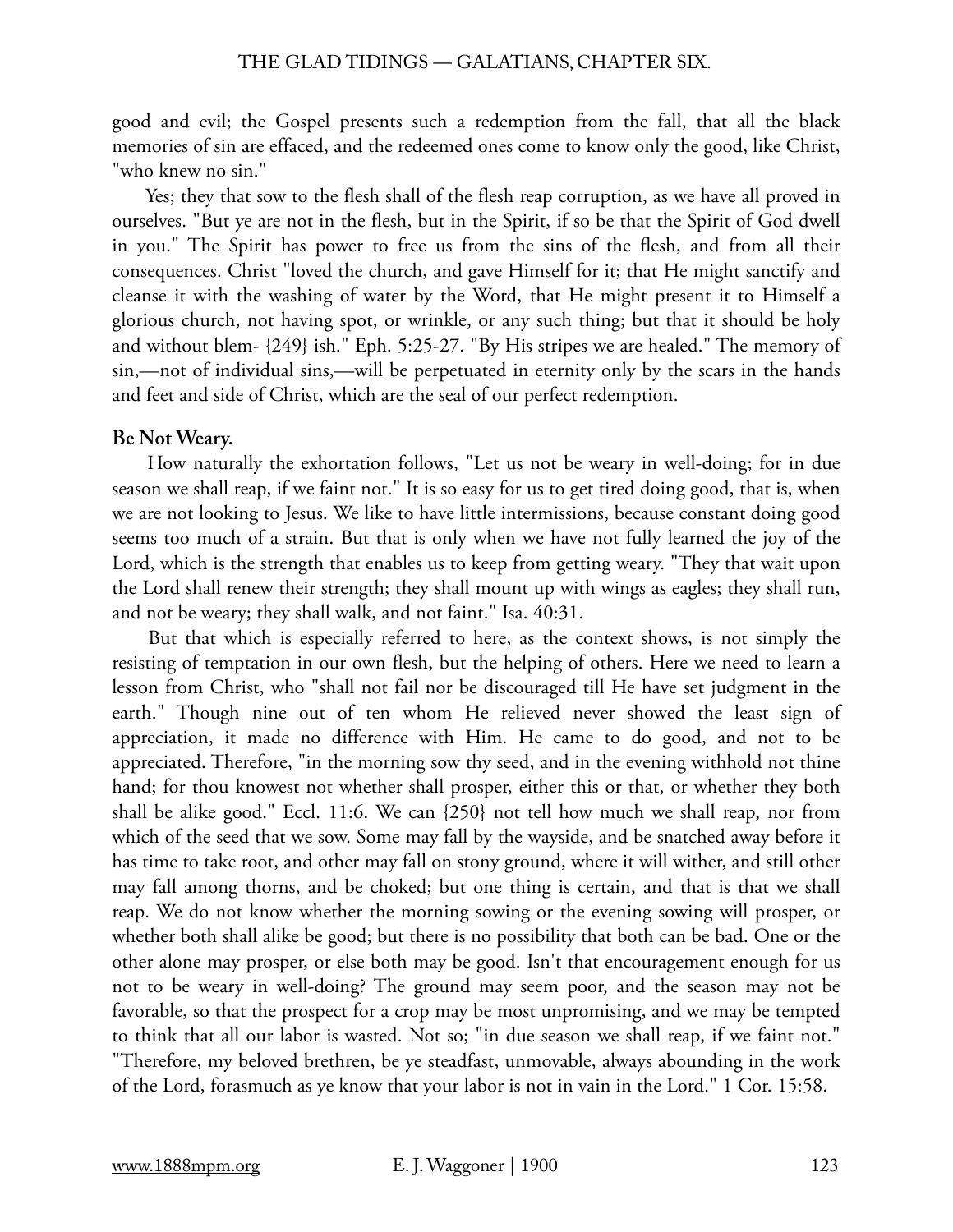#### **Make No Difference.**

 "As we have therefore opportunity, let us do good unto all men, especially unto them who are of the household of faith." In this we see that the apostle speaks of temporal help, for it needs no special exhortation to preach the Word to those who are not of the household of faith; they are the ones to whom it is specially to be preached; but there is a natural tendency —natural, I say, not spiritual—to limit charities to those who are called "deserving." We hear much about "the worthy poor." But we are all unworthy {251} of the least of God's blessings, yet He showers them upon us continually. "If ye do good to them which do good to you, what thank have ye? for sinners also do even the same. And if ye lend to them of whom ye hope to receive, what thank have ye? for sinners also lend to sinners, to receive as much again. But love ye your enemies, and do good, and lend, hoping for nothing again; and your reward shall be great, and ye shall be the children of the Highest; for He is kind unto the unthankful and to the evil."

#### **Seek the Opportunity.**

 Note especially the beginning of the tenth verse. "As we have therefore opportunity," let us do good unto all men. Doing good to others is to be considered a privilege to be enjoyed, and not an irksome duty to be discharged. Men do not speak of disagreeable things as opportunities. No one says that he had an opportunity to injure himself, or that he had an opportunity to lose some money. On the contrary, a man will speak of an opportunity to make some money, or to escape from some threatened danger. It is thus that we are to consider doing good to the needy. But opportunities are always sought for. Men are always on the lookout for an opportunity to get gain. So the apostle teaches us that we should be seeking opportunities to help some one. This Christ did. He "went about doing good." He traveled about the country on foot, searching opportunities to do somebody some good, and He found them. He did good, "for God was with Him." His name is Immanuel, which means, "God with us." Now, as He is with us all the days, even to the end of {252} the world, so God is with us, doing good to us, that we also may do good. "We then, as workers together with Him, beseech you also that ye receive not the grace of God in vain." To this end, "receive ye the Holy Ghost."

#### **Closing Words.**

 We come now to the close of this most wonderful letter. Even as the whole of the Gospel is contained in the greeting, so we find it in the end. The apostle literally knew nothing else save Jesus Christ and Him crucified. He could not greet his friends without mentioning it. In every chapter of this Epistle, but especially in the last two, do we see how directly it is addressed to us. Everybody uses verses 1, 7-10 as applicable now, without any thought of the Galatians; but just as surely as these verses mean us, just the same as though the Galatians had never lived, so does the entire Epistle.

 The consuming zeal of the apostle Paul in writing it is seen in the fact that, contrary to his usual custom, he seized the pen and wrote the Epistle with his own hand. Verse 11. As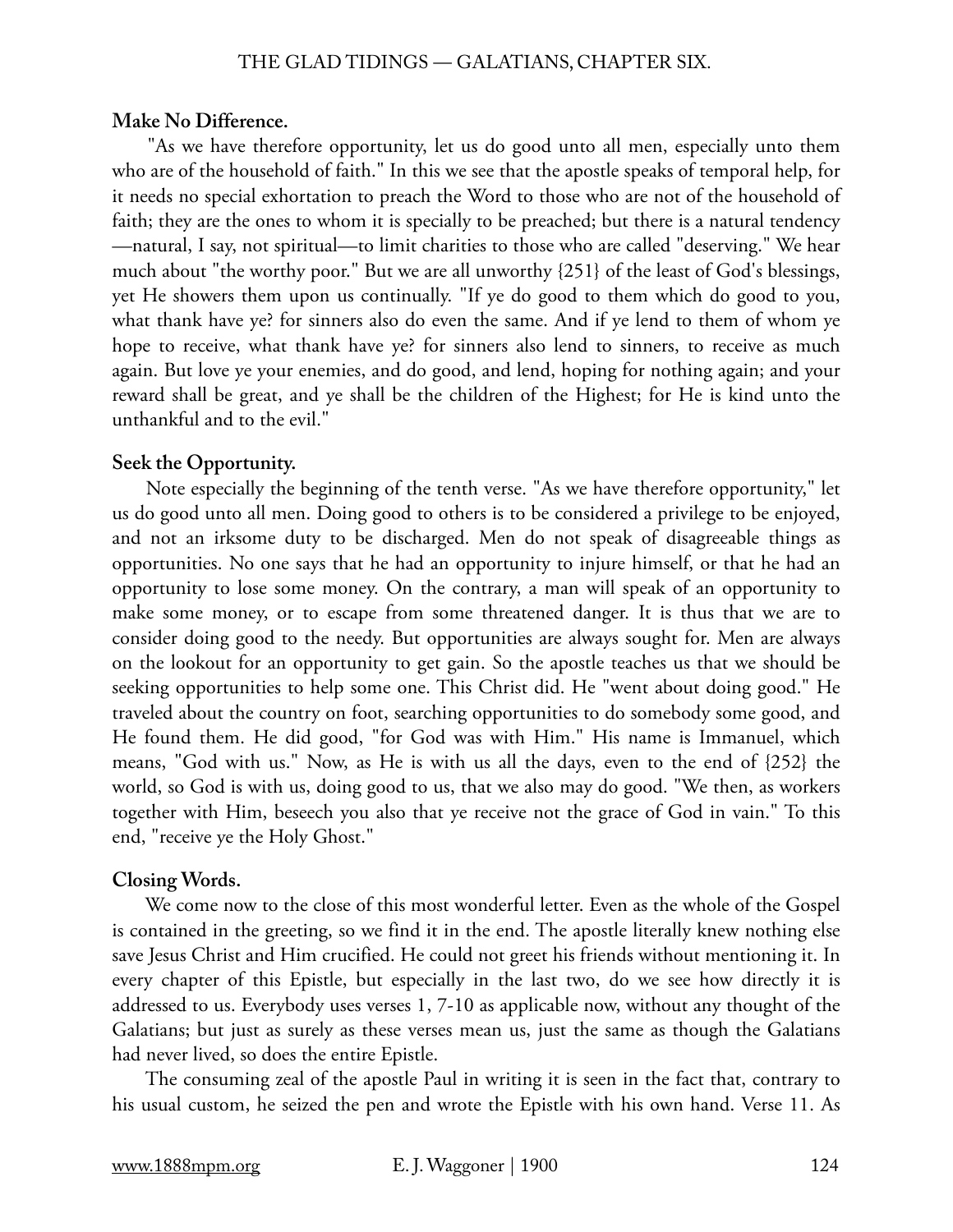intimated in chapter 4, the apostle suffered from weak eyes, which hindered him much in his work, or would have hindered him but for the power of God resting on him; so that it was necessary for him always to have some one with him, to minister unto him, and to serve as amanuensis. From the Second Epistle to the Thessalonians (chapter 2:2) we learn that some took advantage of this fact to write letters to the churches in Paul's name, which troubled the brethren; but in the close of that Epistle (chapter 3:16-18) Paul indicated to {253} them how they might know an epistle that came from him. No matter by whom the body of it was written, he wrote the salutation and the signature with his own hand. So great was the urgency in this case, however, that he wrote the entire Epistle himself.

#### **Only a Show.**

 We can not deceive God, and it is useless to deceive ourselves or others. "The Lord seeth not as man seeth; for man looketh on the outward appearance, but the Lord looketh on the heart." 1 Sam. 16:7. The circumcision in which the "false brethren" were seeking to induce the Galatians to trust, meant self-righteousness, instead of righteousness by faith. They had the law only as "the form of righteousness and of truth." With their works they could make "a fair show in the flesh," but it was only an empty show; there was no reality in it. They could seem righteous without suffering persecution for the cross of Christ.

 They did not indeed keep the law; not by any means; for the flesh is opposed to the law of the Spirit, and "they that are in the flesh can not please God." But they desired converts to "our faith," as so many call the particular theories which they hold. Christ said, "Woe unto you, scribes and Pharisees, hypocrites! for ye compass sea and land to make one proselyte, and when he is made, ye make him twofold more the child of hell than yourselves." Matt. 23:15. Such teachers glory in the flesh of their "converts." If they can count so many as belonging to "our denomination," so much "gain" in the past year, they feel virtuously happy. Numbers and ap- {254} pearances count for much with men, but for nothing with God.

#### **Real and Lasting Glory.**

"God forbid that I should glory save in the cross of our Lord Jesus Christ." Why glory in the cross?—Because by it the world is crucified to us, and we to the world. The Epistle ends where it begins,—with deliverance from "this present evil world," and it is the cross alone that accomplishes the deliverance. The cross is the symbol of humiliation, therefore we glory in it, because in humility is exaltation.

# **God Revealed in the Cross.**

 Read the words of the Lord by the mouth of Jeremiah: "Let not the wise man glory in his wisdom, neither let the mighty man glory in his might, let not the rich man glory in his riches." Jer. 9:23.

 Why should not the wise man glory in his wisdom?—Because so far as it is his own wisdom, it is foolishness. "The wisdom of this world is foolishness with God." "The Lord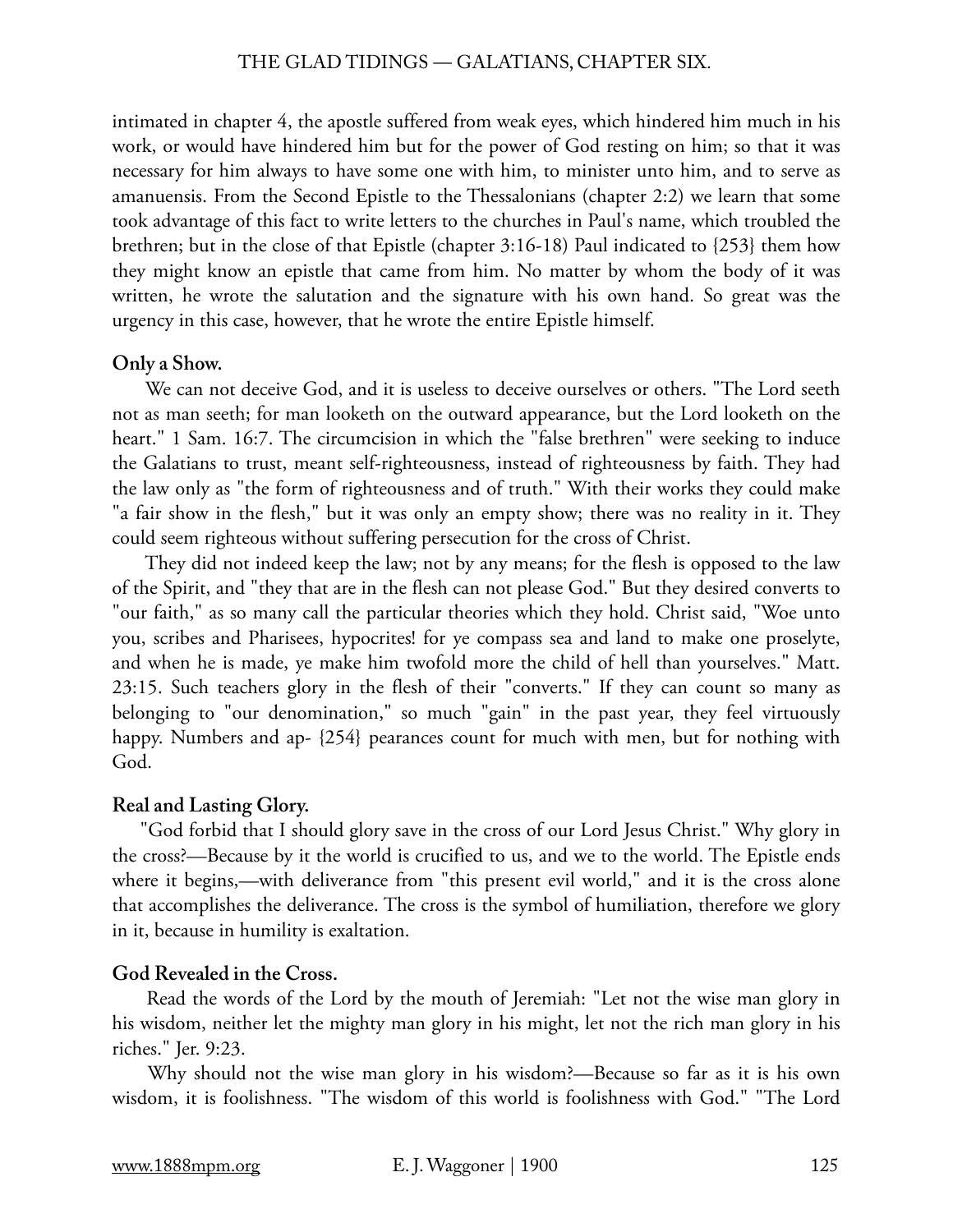knoweth the thoughts of the wise, that they are vain." 1 Cor. 3:19, 20. No man has any wisdom in which to glory, for his own wisdom is foolishness, and wisdom which God gives is something to cause humility instead of pride.

 What about might? "All flesh is grass." Isa. 40:6. "Every man at his best state is altogether vanity." Ps. 39:5. "Men of low degree are vanity, and men of high degree are a lie; to be laid in the balance, they are altogether lighter than vanity." But "power belongeth unto God." Ps. 62:9, 11. {255}

 As to riches, they are "uncertain." 1 Tim. 6:17. Man "heapeth up riches, and knoweth not who shall gather them." "Riches certainly make themselves wings; they fly away as an eagle toward heaven." Prov. 23:5. Only in Christ are found unsearchable and abiding riches.

 Man, therefore, has absolutely nothing in which to boast, for what is there left of a man when he has nothing that can be called wealth, no wisdom whatever, and absolutely no strength? Everything that man is or has comes from the Lord. Therefore it is that he that glorieth is to glory in the Lord. 1 Cor. 1:31.

 Now put this text with Gal. 6:14. The same Spirit inspired them both, so that there is no contradiction. One text says that we are to glory only in the knowledge of the Lord; the other says that there is nothing in which to glory save the cross of our Lord Jesus Christ. The conclusion, therefore, is that in the cross we find the knowledge of God. To know God is eternal life, and there is no life for mankind except through the cross of Christ. So again we see most clearly that all that may be known of God is revealed in the cross. Aside from the cross, there is no knowledge of God.

 This shows us again that the cross is seen in all creation, for the everlasting power and divinity of God, even all that may be known of Him, are seen in the things that He has made. The power of God is seen in the things that are made, and the cross is the power of God. 1 Cor. 1:18. Out of weakness God brings strength; He saves men by death, so that even {256} the dead may rest in hope. No man can be so poor, so weak and sinful, so degraded and despised, that he may not glory in the cross. The cross takes him just where he is, for it is the symbol of shame and degradation, and reveals the power of God in him, and in that there is ground for everlasting glory.

# **The Cross Crucifies.**

 The cross cuts us off from the world. Glory! for then it unites us to God, because the friendship of the world is enmity with God; "whosoever therefore will be a friend of the world is the enemy of God." James 4:4. Through His cross Christ has destroyed the enmity. Eph. 2:15, 16. "And the world passeth away, and the lust thereof; but he that doeth the will of God abideth forever." Then let the world pass away.

> "Fade, fade, each earthly joy, Jesus is mine; Break every tender tie, Jesus is mine.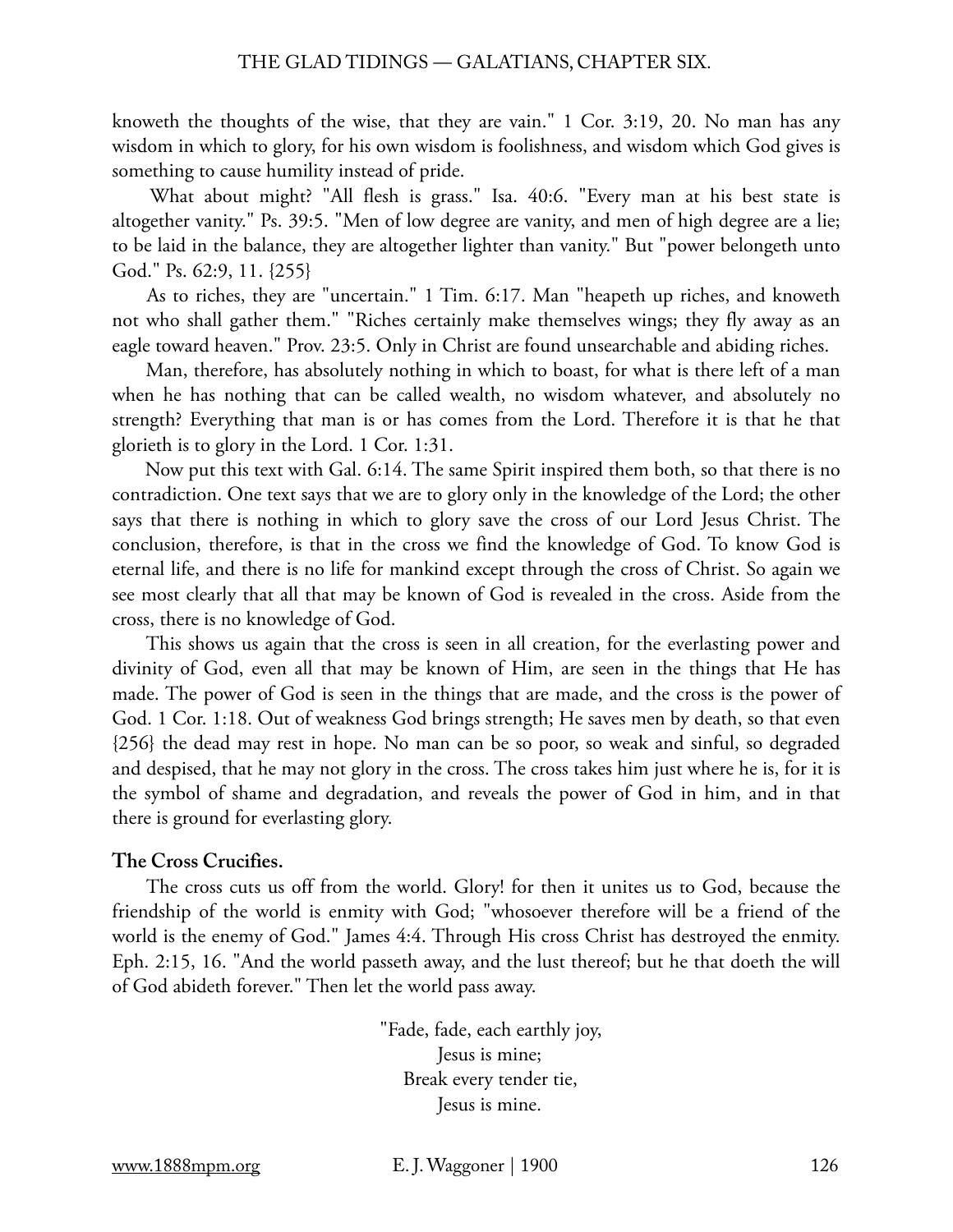Dark is the wilderness; Earth has no resting-place; Jesus alone can bless; Jesus is mine."

# **The Cross Elevates.**

 Jesus said, "I, if I be lifted up from the earth, will draw all men unto Me." This He said signifying what death He should die, namely, the death of the cross. He humbled Himself to death, even the death of the cross; "wherefore God also hath highly exalted Him, and given Him a name which is above every name." Phil. 2:8, 9. He descended "first into the lower {257} parts of the earth. He that descended is the same also that ascended up far above all heavens, that He might fill all things." Eph. 4:9, 10. It was through death that He ascended to the right hand of the Majesty in the heavens. It was the cross that lifted Him up from earth to heaven. Therefore it is the cross alone that brings us glory, and so it is the only thing in which to glory. The cross, which means derision and shame from the world, lifts us away from this world, and sets us with Christ in the heavenly places; and the power by which it does this is "the power that worketh in us," even the power that works in and upholds all things in the universe.

# **The Cross Creates.**

"For in Christ Jesus neither circumcision availeth anything, nor uncircumcision, but a new creature." That is, neither circumcision nor uncircumcision has any power. Salvation does not come from man, whatever his state or condition, or whatever he may do. In an uncircumcised state he is lost, and if he be circumcised he is no nearer salvation. Only the cross has power to save. The only thing that is of any value is a new creature, or, as indicated in the margin of the Revision, "a new creation." "If any man be in Christ, there is a new creation;" and it is only through death that we become joined to Him. Rom. 6:3.

> "Nothing in my hand I bring; Simply to Thy cross I cling."

 The cross makes a new creation, so that here again we see a reason for glorying in it; for when the new {258} creation came from the hand of God in the beginning, "the morning stars sang together, and all the sons of God shouted for joy." Job 38:7.

# **The Sign of the Cross.**

Put together all the texts that we have read, which show: (1) That the cross of Christ is the only thing in which to glory; (2) that whoever glories must glory only in the knowledge of God; (3) that God hath chosen the weak things of the world to confound the mighty, so that none might glory save in Him; and, (4) that God is revealed in the things that He has made, and that creation, which manifests God's power, also presents the cross, because the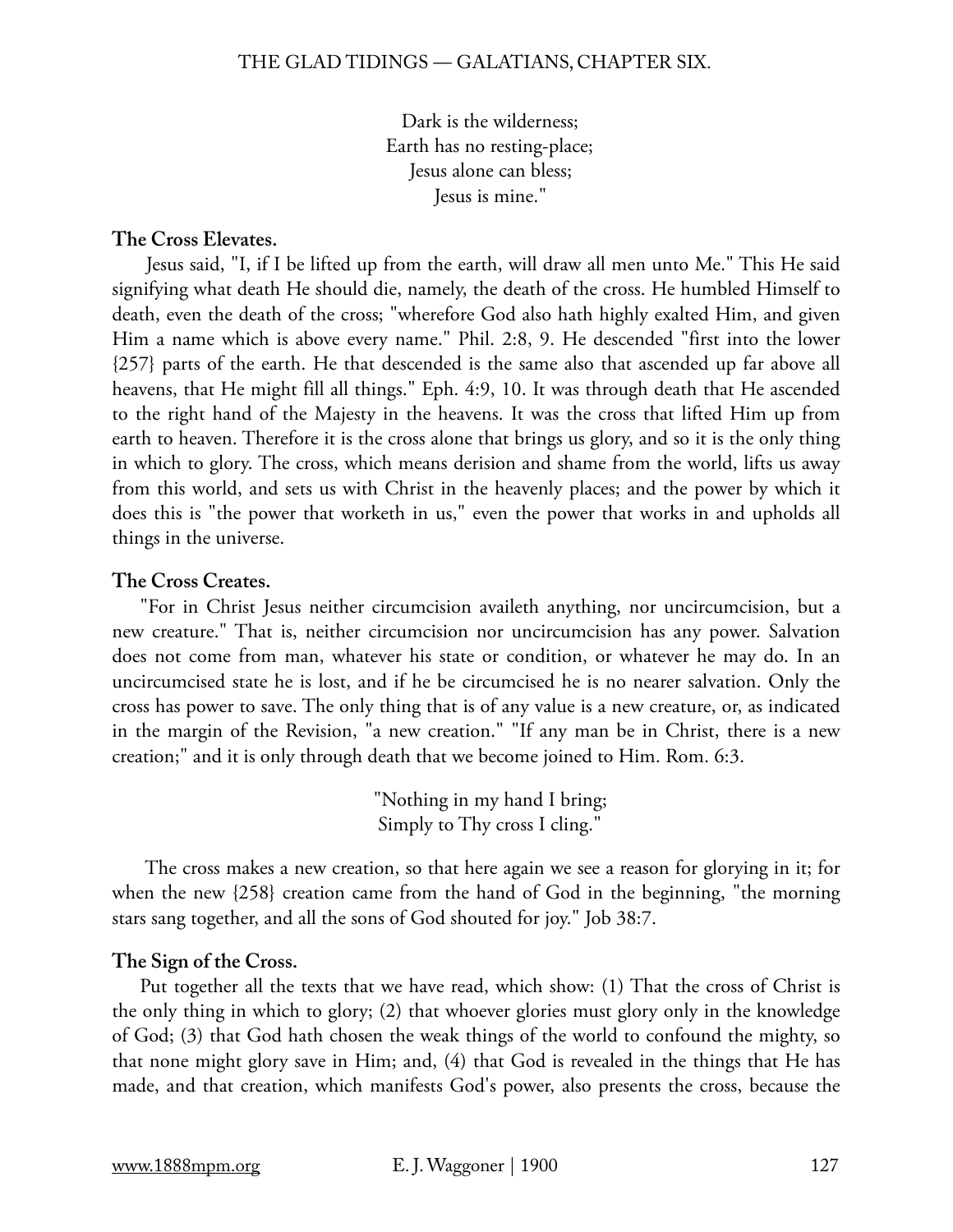cross of Christ is the power of God, and God is made known by it. What have we?—This, that the power it took to create the world, and all things that are in it,—the power that is exerted to keep all things in existence,—is the power that saves those who trust in it. This is the power of the cross.

 So the power of the cross, by which alone salvation comes, is the power that creates, and that continues to work in all creation. But when God creates a thing, it is "very good;" so in Christ, in His cross, there is "a new creation." "We are His workmanship, created in Christ Jesus for good works, which God afore prepared that we should walk in them." Eph. 2:10, R.V. It is in the cross that this new creation is wrought, for its power is the power by which "in the beginning God created the heavens and the earth." This is the power that keeps the earth from utter destruction under the curse; which brings about the {259} changing seasons, —seed-time and harvest,—and that will at last renew the face of the earth, so that "it shall blossom abundantly, and rejoice even with joy and singing; the glory of Lebanon shall be given unto it, the excellency of Carmel and Sharon; they shall see the glory of the Lord, and the excellency of our God."

 "The works of the Lord are great, sought out of all them that have pleasure therein. His work is honorable and glorious; and His righteousness endureth forever. He hath made His wonderful works to be remembered; the Lord is gracious and full of compassion." Ps. 111:2-4.

 Here we see that the wonderful works of God reveal His righteousness, and His grace and compassion as well. This is another evidence that His works reveal the cross of Christ, in which infinite love and mercy are centered.

 But "He hath made His wonderful works to be remembered;" or, "He hath made a memorial for His wonderful works." Why does He wish men to remember and declare His mighty acts?—In order that they may not forget, but may trust in, His salvation. He would have men continually meditate on His works, that they may know the power of the cross. It is in the works of His hands that we triumph. Ps. 92:4. So when God had made the heavens and earth, and all their host, in six days, "He rested on the seventh day from all His work which He had made. And God blessed the seventh day, and sanctified it; because that in it He had rested from all His work which God created and made." Gen. 2:2, 3. {260}

 The cross conveys to us the knowledge of God, because it shows us His power as Creator. Through the cross we are crucified unto the world, and the world unto us; that is, by the cross we are sanctified. But sanctification is the work of God, not of man. Only His divine power can accomplish the great work. In the beginning God sanctified the Sabbath, as the crown of His creative work—the evidence that His work was finished, the seal of perfection, and therefore He says, "Moreover also I gave them My Sabbaths, to be a sign between Me and them, that they might know that I am the Lord that sanctify them." Eze. 20:12.

 So we see that the Sabbath—the seventh day—is the true sign of the cross. It is the memorial of creation, and redemption is creation,—creation through the cross. In the cross we find the complete and perfect works of God, and are clothed with them. Crucified with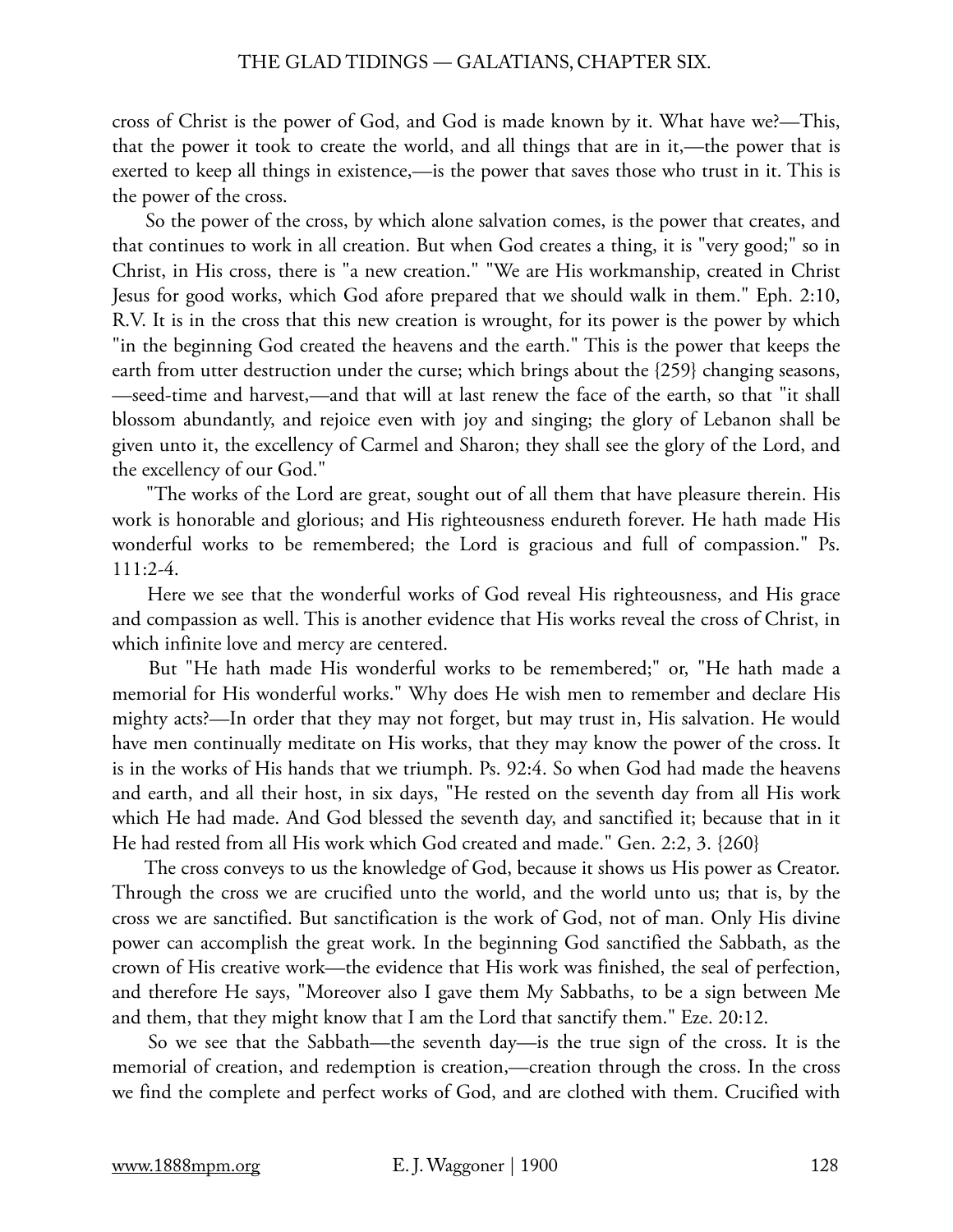Christ means the utter giving up of self, acknowledging that we are nothing, and trusting absolutely in Christ. In Him we rest; in Him we find the Sabbath. The cross takes us back to the beginning, into "that which was from the beginning." The resting upon the seventh day of the week is but the sign of the fact that in the perfect work of God, as seen in creation, in the cross,—we find rest from sin.

 "But it is difficult to keep the Sabbath; my business will suffer;" "I couldn't make a living and keep the Sabbath;" "It is so unpopular." Oh, yes; nobody ever said that it was a specially pleasing thing to be crucified! "Even Christ pleased not Himself." {261} Read the fifty-third chapter of Isaiah. Christ was not very popular, and least so of all when He was crucified. The cross means death; but it means also the entrance into life. There is healing in Christ's wounds, blessing in the curse that He bore, life in the death that He suffered. Who dare say that he trusts Christ for everlasting life if he dare not trust Him for a few years or months or days of life in this world? Accept the Sabbath of the Lord, and you will find that it means the cross to a degree that you never before dreamed of, and therefore "a far more exceeding and eternal weight of glory."

 Now say once more, and say it from the heart: "Far be it from me to glory, save in the cross of our Lord Jesus Christ, through which the world hath been crucified unto me, and I unto the world." If you can say that in truth, you will find tribulations and afflictions so easy that you can glory in them.

"Hallelujah, what a Saviour!"

# **The Glory.**

 It is by the cross that everything is sustained, for "in Him all things hold together," and He does not exist in any other form than that of the crucified One. But for the cross, there would be universal death. Not a man could breathe, not a plant could grow, not a ray of light could shine from heaven, if it were not for the cross. Now "the heavens declare the glory of God; and the firmament showeth His handiwork." Ps. 19:1. They are some of the things that God has made. No pen can describe and no artist's brush can depict the wondrous glory of the heavens; yet {262} that glory is but the glory of the cross of Christ. This follows from the facts already learned, that the power of God is seen in the things that are made, and that the cross is the power of God. The glory of God is His power, for "the exceeding greatness of His power to usward" is seen in the resurrection of Jesus Christ from the dead (Eph. 1:19, 20), and "Christ was raised up from the dead by the glory of the Father" (Rom. 6:4). It was for the suffering of death that Jesus was crowned with glory and honor. Heb. 2:9. So we see that all the glory of the innumerable stars, with their various colors, all the glory of the rainbow, the glory of the clouds gilded by the setting sun, the glory of the sea, and of blooming fields and green meadows, the glory of the spring-time and of the ripened harvest, the glory of the opening bud and the perfect fruit,—yea, all the glory that Christ has in heaven, as well as the glory that will be revealed in His saints when they shall "shine forth as the sun in the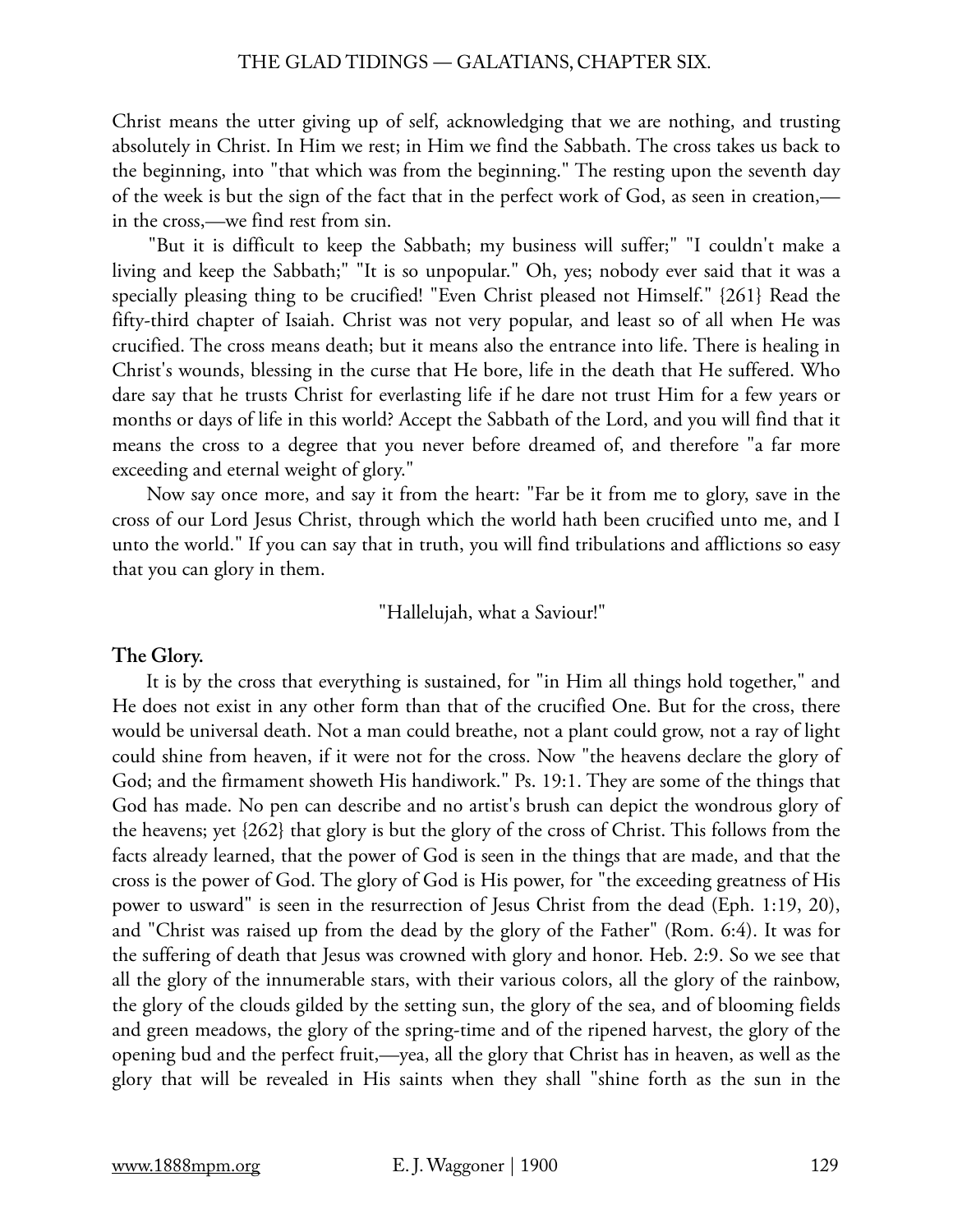kingdom of their Father," even "as the stars forever and ever,"—is the glory of the cross. How can we ever think of glorying in anything else?

# **The Israel of God.**

 "As many as walk according to this rule, peace be on them, and mercy, and upon the Israel of God." The rule of glory! what a grand rule to walk by! Are there two classes here mentioned?—No; that can not be, for the Epistle has been devoted to showing that all are one in Christ Jesus. "And ye are complete in Him, which is the Head of all principality and power; in whom also ye are circumcised {263} with the circumcision made without hands, in putting off the body of the sins of the flesh by the circumcision of Christ; buried with Him in baptism, wherein also ye are risen with Him through the faith of the operation of God, who hath raised Him from the dead. And you, being dead in your sins and the uncircumcision of your flesh, hath He quickened together with Him, having forgiven you all trespasses." Col. 2:10-13. "We are the circumcision, which worship God in the Spirit, and rejoice in Christ Jesus, and have no confidence in the flesh." Phil. 3:3. This circumcision constitutes us all the true Israel of God, for this is the victory over sin, and "Israel" means an overcomer. No longer are we "aliens from the commonwealth of Israel," "no more strangers and foreigners, but fellow-citizens with the saints, and of the household of God; and are built upon the foundation of the apostles and prophets, Jesus Christ Himself being the chief corner-stone." Eph. 2:12, 19, 20. So we shall join the throng that "shall come from the east and west, and shall sit down with Abraham, and Isaac, and Jacob, in the kingdom of heaven."

# **The Marks of Christ.**

"From henceforth let no man trouble me; for I bear in my body the marks of the Lord Jesus." The Greek word rendered "marks" is the plural of "stigma," which we have incorporated into our own language. It signifies shame and disgrace, even as of old it meant a mark branded into the body of a culprit, or of a recaptured runaway slave, to show to whom he belonged. Such are the marks of the cross of Christ. {264} The marks of the cross were upon Paul. He had been crucified with Christ, and he carried the nail-prints. They were branded on his body. They marked him as the bond- servant, the slave of the Lord Jesus. Let no one, then, interfere with him; he was not the servant of men. He owed allegiance to Christ alone, who had bought him. Let no one seek to get him to serve man or the flesh, because Jesus had branded him with His mark, and he could serve no other. Moreover, let men beware how they sought to interfere with his liberty in Christ, or how they treated him, for his Master would surely protect His own. Have you those marks? Then you may glory in them, for such boasting is not vain, and will not make you vain.

 Ah, what glory there is in the cross! All the glory of heaven is in that despised thing. Not in the figure of the cross, but in the cross itself. The world does not reckon it glory, but then it did not know the Son of God, and it does not know the Holy Spirit, because it can not see Him. May God open our eyes to see the glory, so that we may reckon things at their true